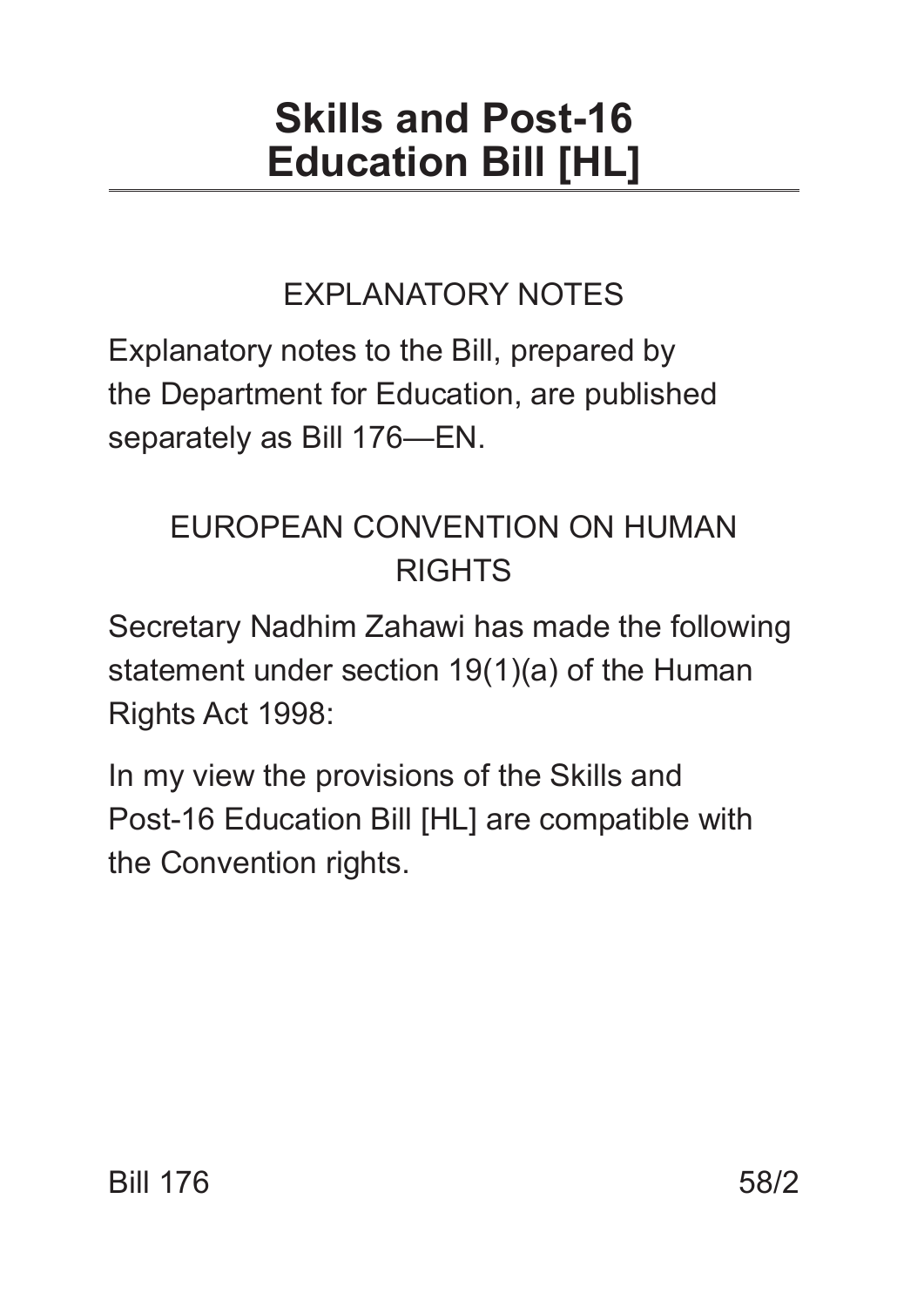# **Skills and Post-16 Education Bill [HL]**

[As brought from the Lords]

# **CONTENTS**

# **Part 1**

#### Skills and education for work

# **Chapter 1**

Education and training for local needs

*Local skills improvement plans*

- 1 Local skills improvement plans
- 2 Designation of employer representative bodies
- 3 Removal of designations
- 4 Interpretation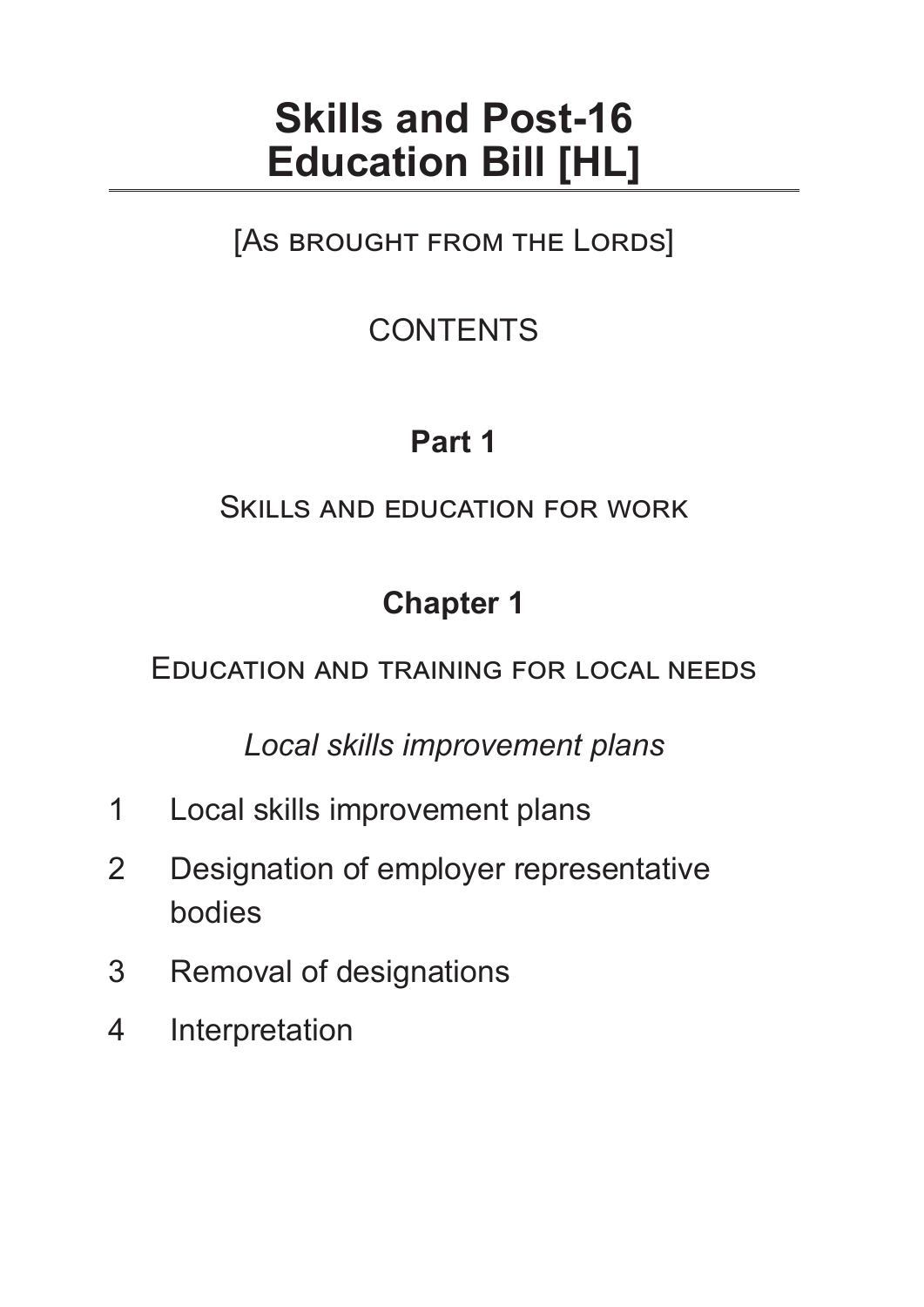# *Further education institutions: duty in relation to local needs*

5 Institutions in England within the further education sector: local needs

# **Chapter 2**

Technical education qualifications, apprenticeships, etc

*Functions of the Institute for Apprenticeships and Technical Education*

6 Functions of the Institute: oversight etc

*Technical education qualifications*

- 7 Additional powers to approve technical education qualifications
- 8 Functions of the Institute: availability of qualifications outside England
- 9 Technical education qualifications: cooperation between the Institute and Ofqual
- 10 Application of accreditation requirement in relation to technical education qualifications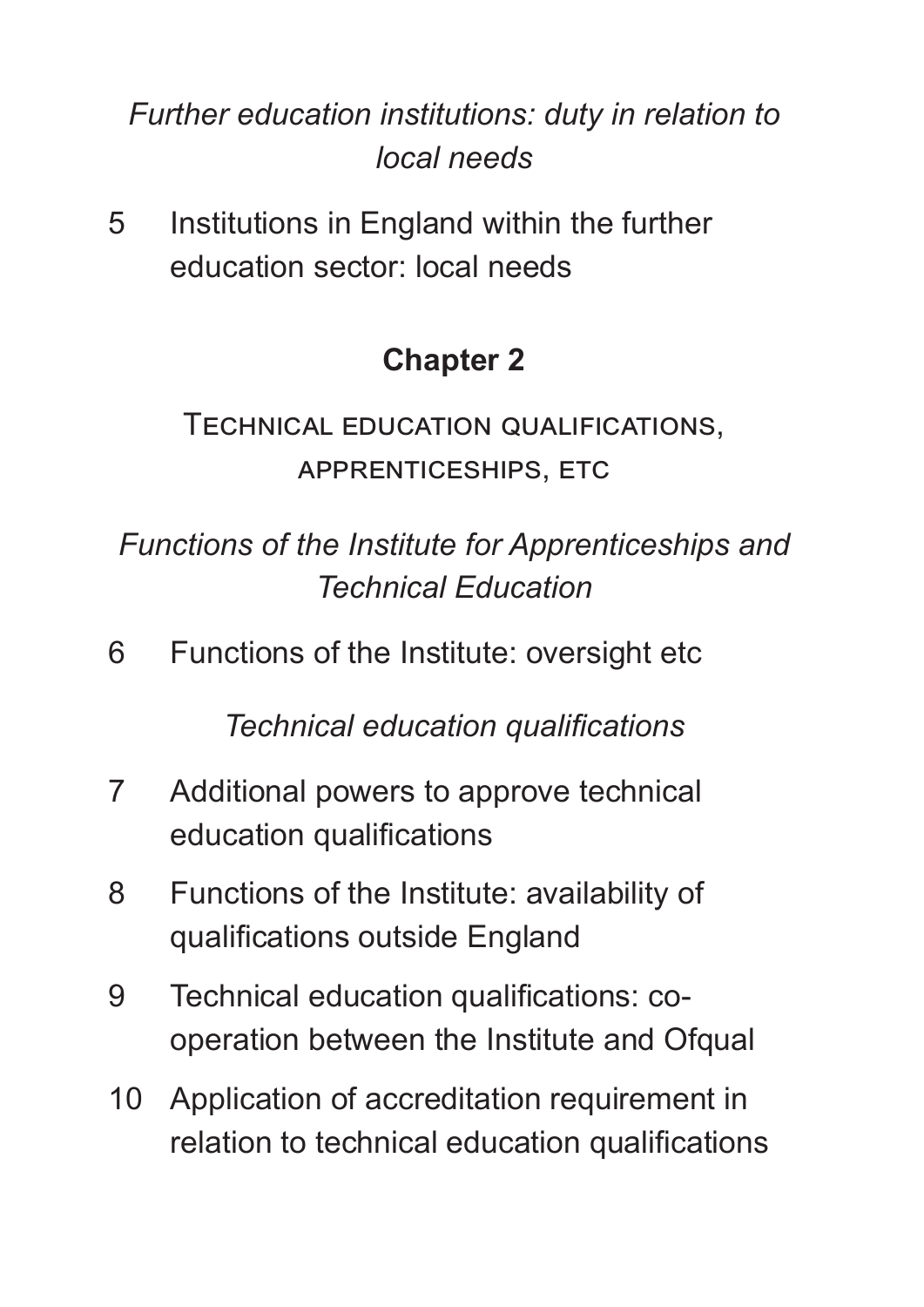- 11 Information sharing in relation to technical education qualifications
- 12 Technical education qualifications: minor and consequential amendments
- 13 Renumbering of provisions relating to technical education qualifications

*Information about technical education and training*

14 Amendments to section 42B of the Education Act 1997

#### **Chapter 3**

Lifelong learning

- 15 Support for lifelong learning
- 16 Lifelong learning: amendment of the Higher Education and Research Act 2017
- 17 Universal credit conditionality
- 18 Lifelong learning: review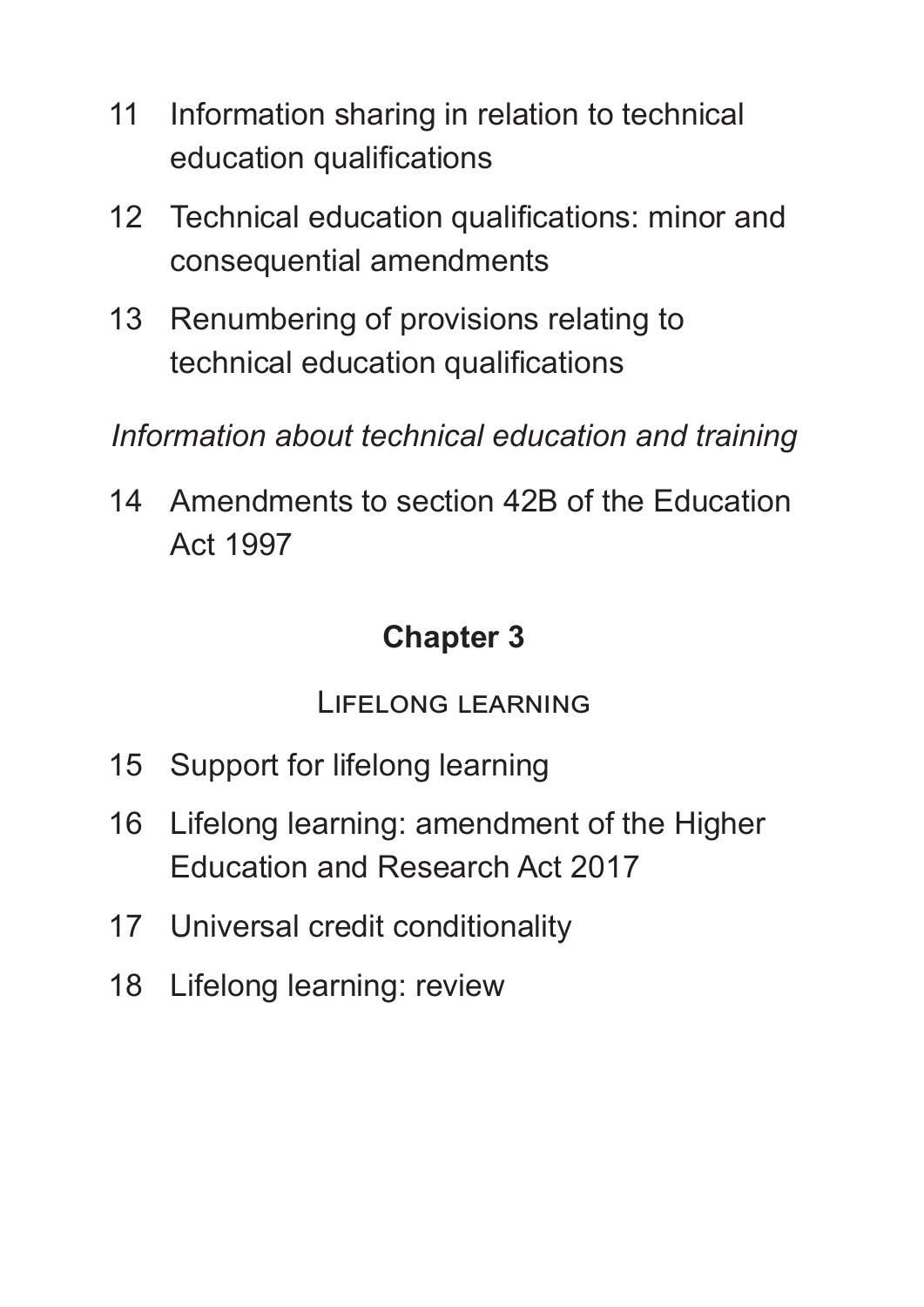#### Quality of provision

*Initial teacher training for further education*

19 Initial teacher training for further education

*Quality assessments of higher education*

20 Office for Students: power to assess the quality of higher education by reference to student outcomes

#### **Part 3**

Protection for learners

### **Chapter 1**

### Regulation of post-16 education or training **PROVIDERS**

*Funding arrangements with post-16 education or training providers*

- 21 List of relevant providers
- 22 Prohibitions on entering into funding arrangements with providers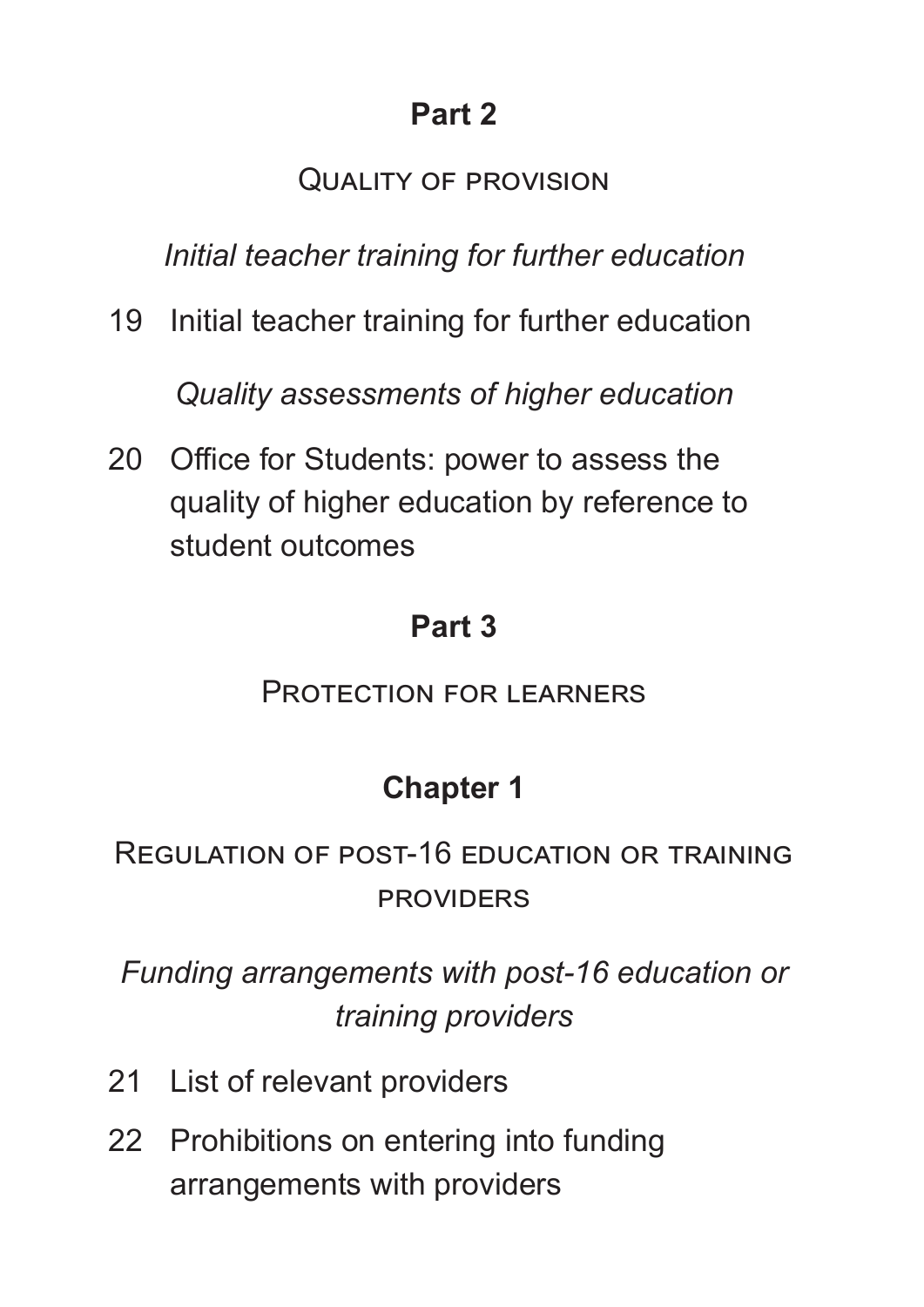- 23 Funding arrangements: interpretation
- 24 Regulations under sections 21 or 22
- 25 Provision of opportunities for education and skills development

*Further education in England: intervention*

26 Further education in England: intervention

### **Chapter 2**

Education administration and administration of further education bodies

- 27 Further education bodies in education administration: application of other insolvency procedures
- 28 Further education bodies in education administration: transfer schemes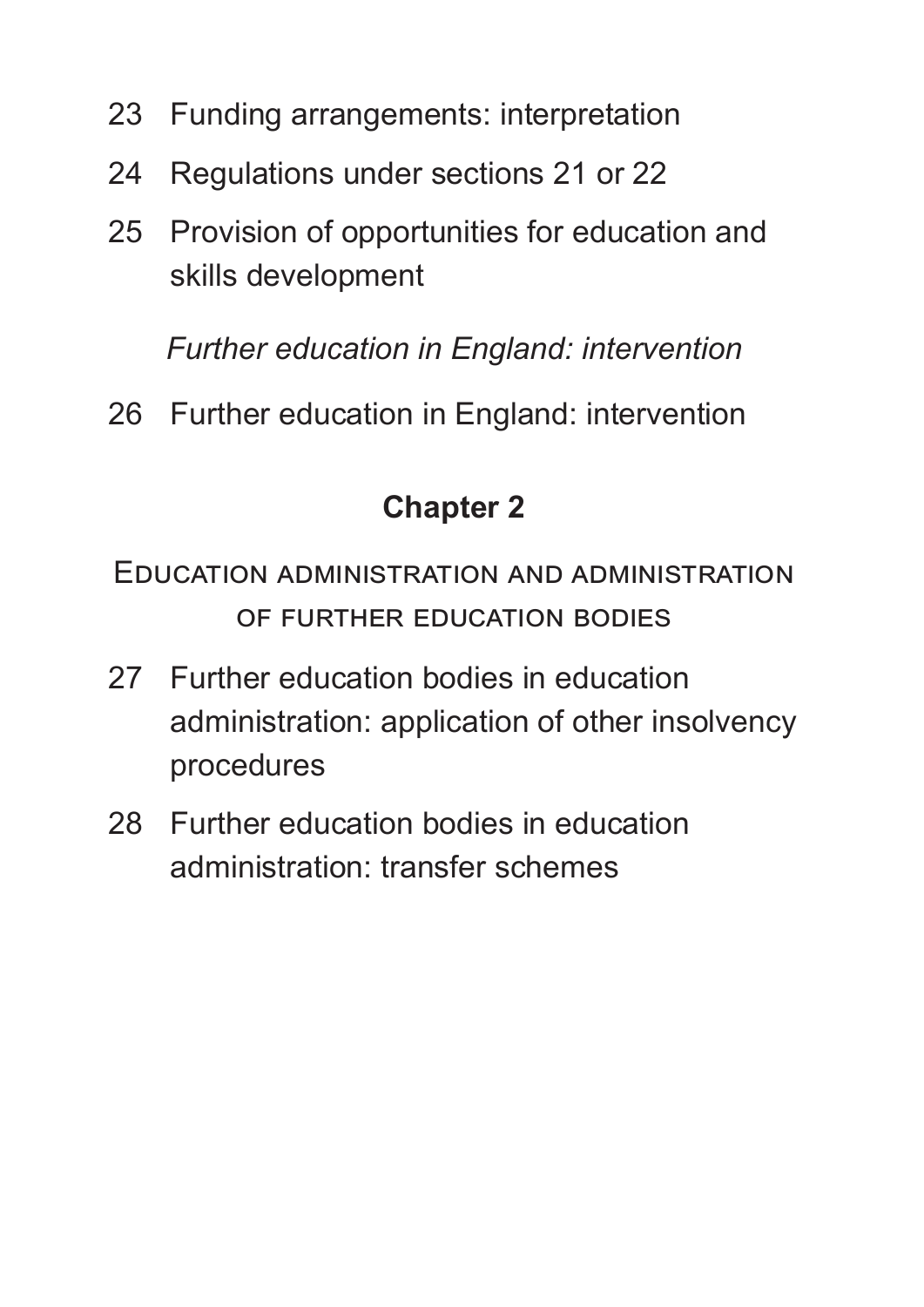### **Part 4**

#### Miscellaneous and general

# **Chapter 1**

Cheating services provided for post-16 students at English institutions

- 29 Meaning of "relevant service" and other key expressions
- 30 Offence of providing or arranging a relevant service
- 31 Offence of advertising a relevant service
- 32 Offences: bodies corporate and unincorporated associations
- 33 Interpretation of Chapter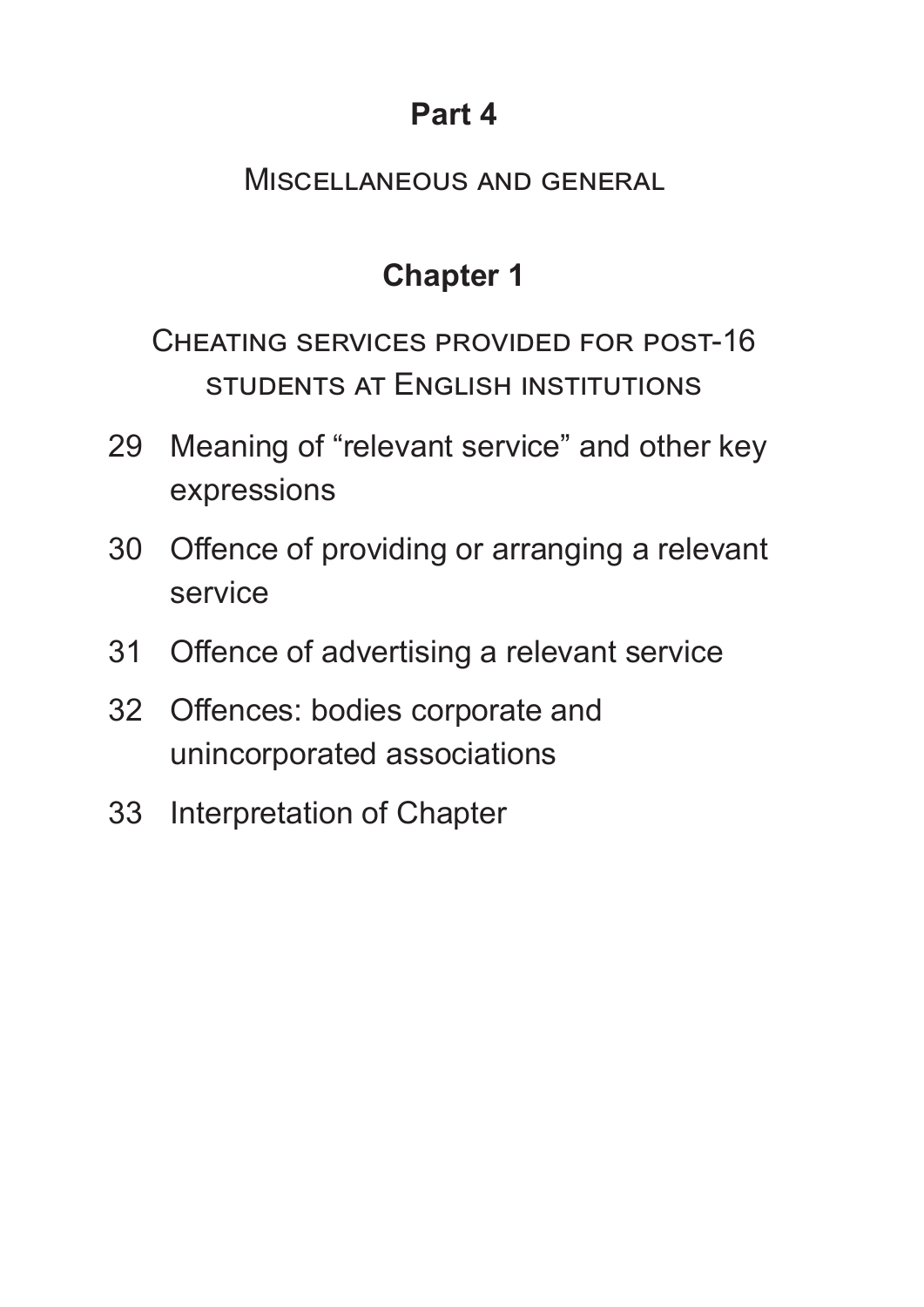# **Chapter 2**

#### Miscellaneous provisions

*16 to 19 Academies: designation as having a religious character*

34 16 to 19 Academy: designation as having a religious character

*Institutions within the further education sector: procedure for designation*

35 Institutions within the further education sector: designation

*Higher education course fee limits: administration*

36 Relevant date for purposes of fee limit for certain higher education courses

# **Chapter 3**

#### General provisions

- 37 Extent
- 38 Commencement
- 39 Short title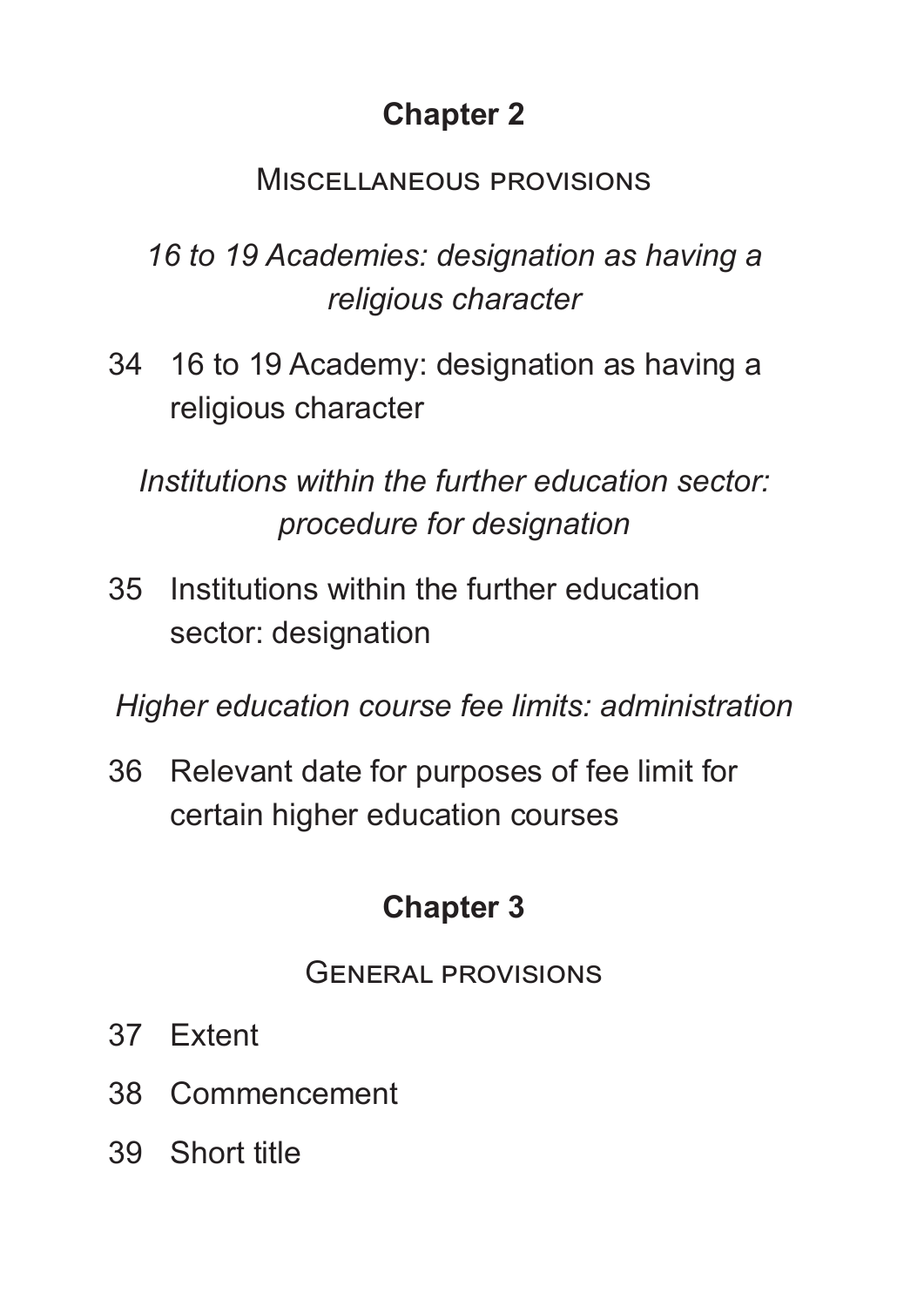#### [As brought from the Lords]

# A **BILL**

## TO

Make provision about local skills improvement plans; to make provision relating to further education; to make provision about functions of the Institute for Apprenticeships and Technical Education and relating to technical education qualifications and apprenticeships; to make provision about student finance and fees; to make provision about assessments by the Office for Students; to make provision about the funding of certain post-16 education or training providers; to create offences relating to completing assignments on behalf of students; to make provision about designating 16 to 19 Academies as having a religious character; and for connected purposes.

BE IT ENACTED by the Queen's most Excellent<br>
B Majesty, by and with the advice and consent of Majesty, by and with the advice and consent of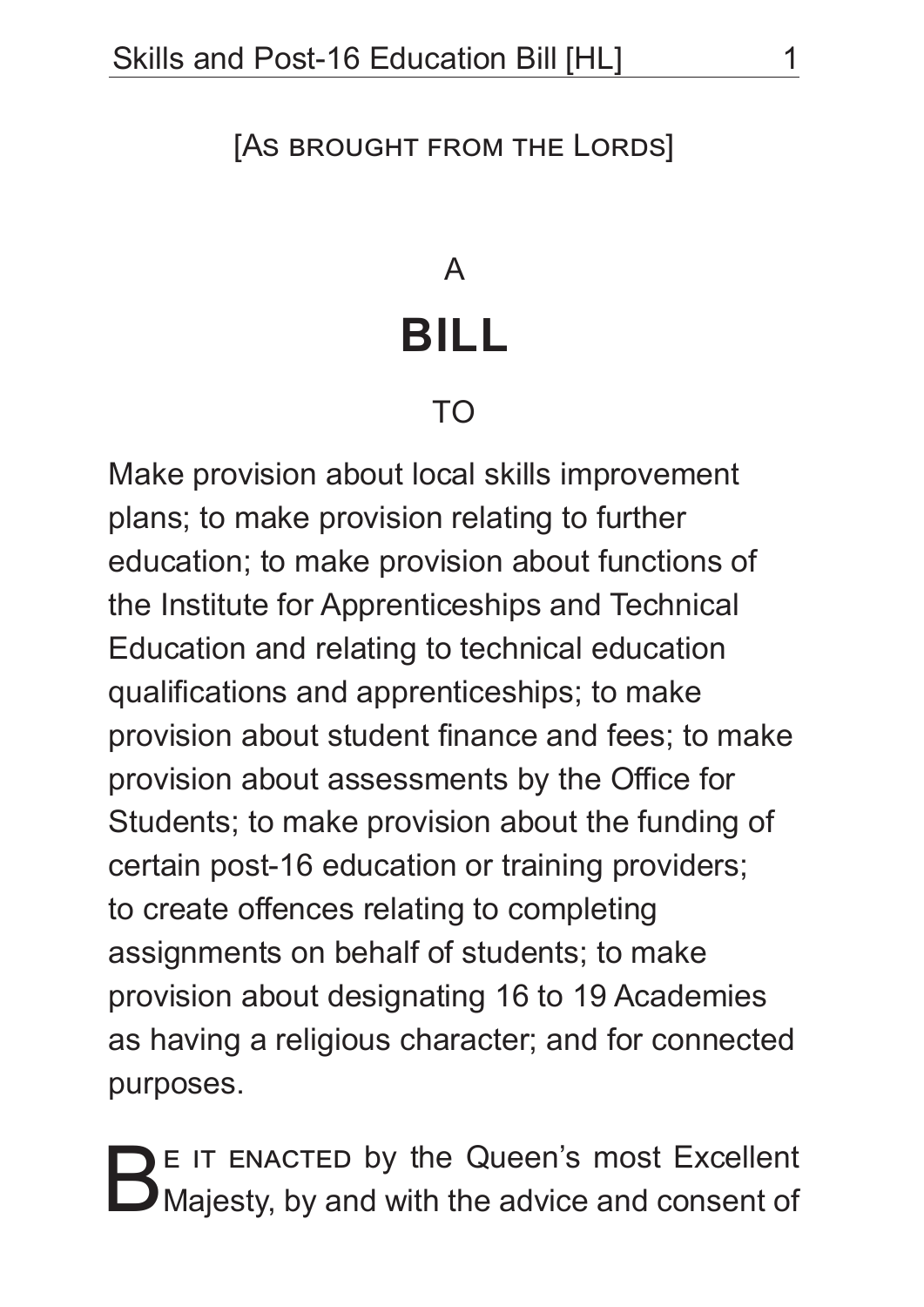the Lords Spiritual and Temporal, and Commons, in this present Parliament assembled, and by the authority of the same, as follows:—

#### **Part 1**

#### Skills and education for work

### **Chapter 1**

Education and training for local needs

*Local skills improvement plans*

#### **1 Local skills improvement plans**

- (1) This section applies to a relevant provider that provides English-funded post-16 technical education or training that is material to a specified area.
- (2) English-funded post-16 technical education or training is "material" to a specified area if it could reasonably be regarded as material or potentially material to the skills, capabilities or expertise that are, or may in the future be, required by employers operating within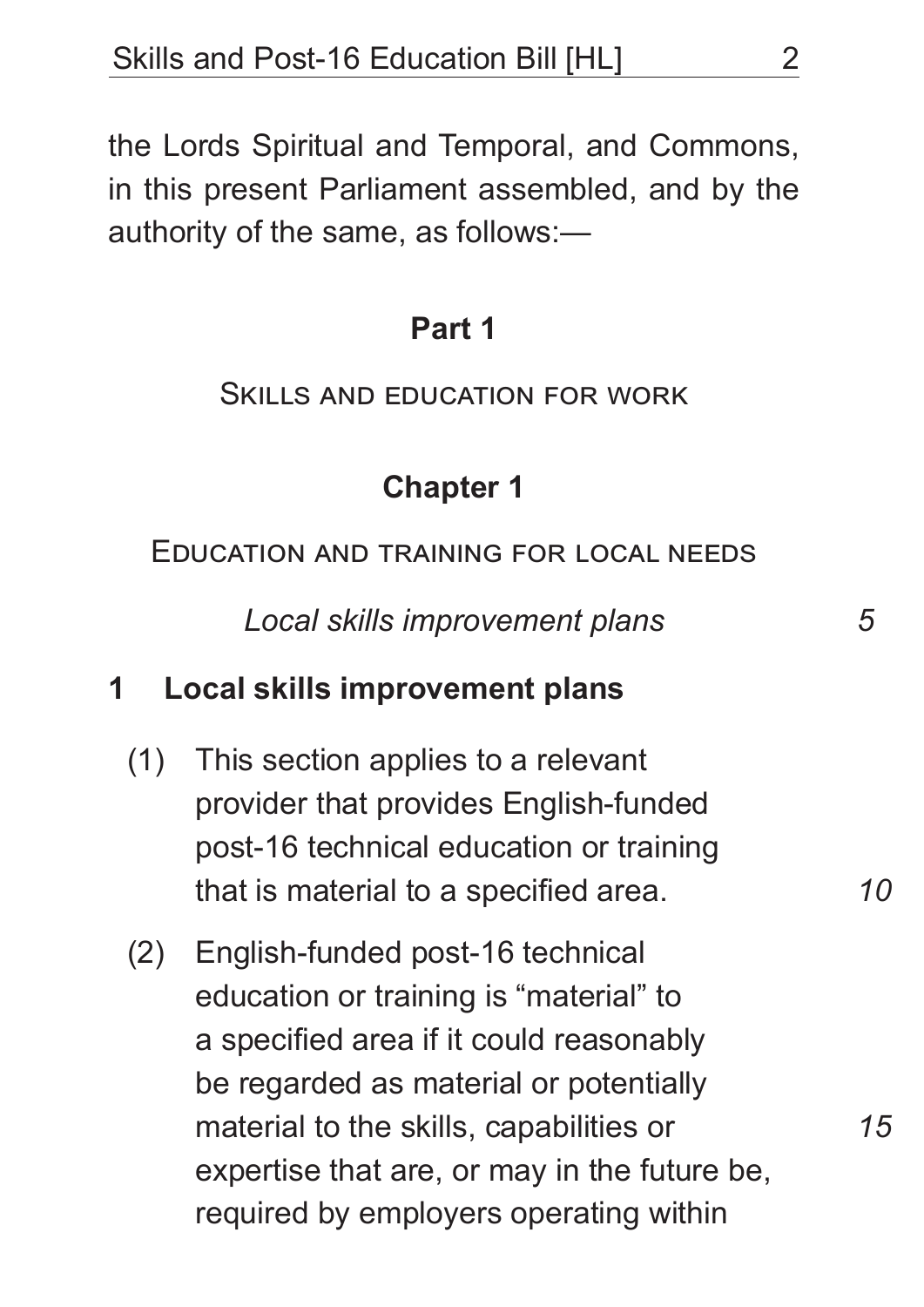the specified area, having regard to all the circumstances and any guidance published by the Secretary of State.

- (3) If there is no approved local skills improvement plan for the specified area, the relevant provider must co-operate with the employer representative body for that area for the purposes of assisting the body to develop a local skills improvement plan for submission to the Secretary of State for approval and publication.
- (4) If there is an approved local skills improvement plan for the specified area, the relevant provider must—
	- (a) co-operate with the employer representative body for that area for the purposes of assisting the body to—
		- (i) keep the plan under review, and
		- (ii) where appropriate, develop a replacement plan for submission to the Secretary of State for approval and publication, and *20*

*5*

*10*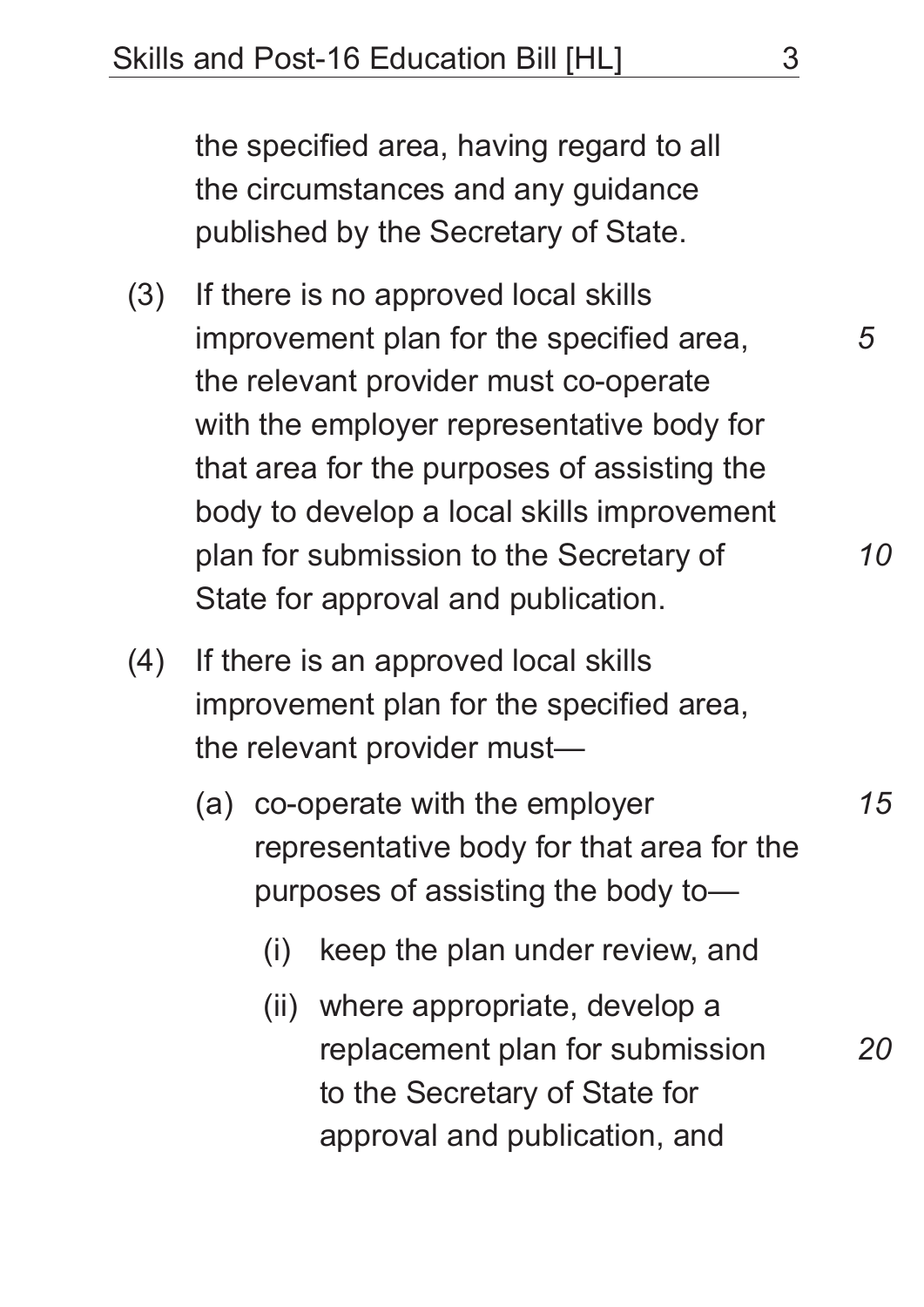- (b) have regard to the plan so far as it is relevant to any decision that the relevant provider is making in relation to the provision of English-funded post-16 technical education or training that may be relevant to the skills, capabilities or expertise that are, or may in the future be, required in the area.
- (5) The relevant provider must have regard to any guidance published by the Secretary of State in connection with this section, including in relation to—
	- (a) co-operation with an employer representative body under subsections (3) and (4), and
	- (b) the matters to which the Secretary of State might have regard (including for the purposes of complying with subsection (6)) in deciding whether to approve and publish a plan.
- (6) The Secretary of State may approve and publish a local skills improvement plan only if satisfied that in the development

*15*

*10*

*5*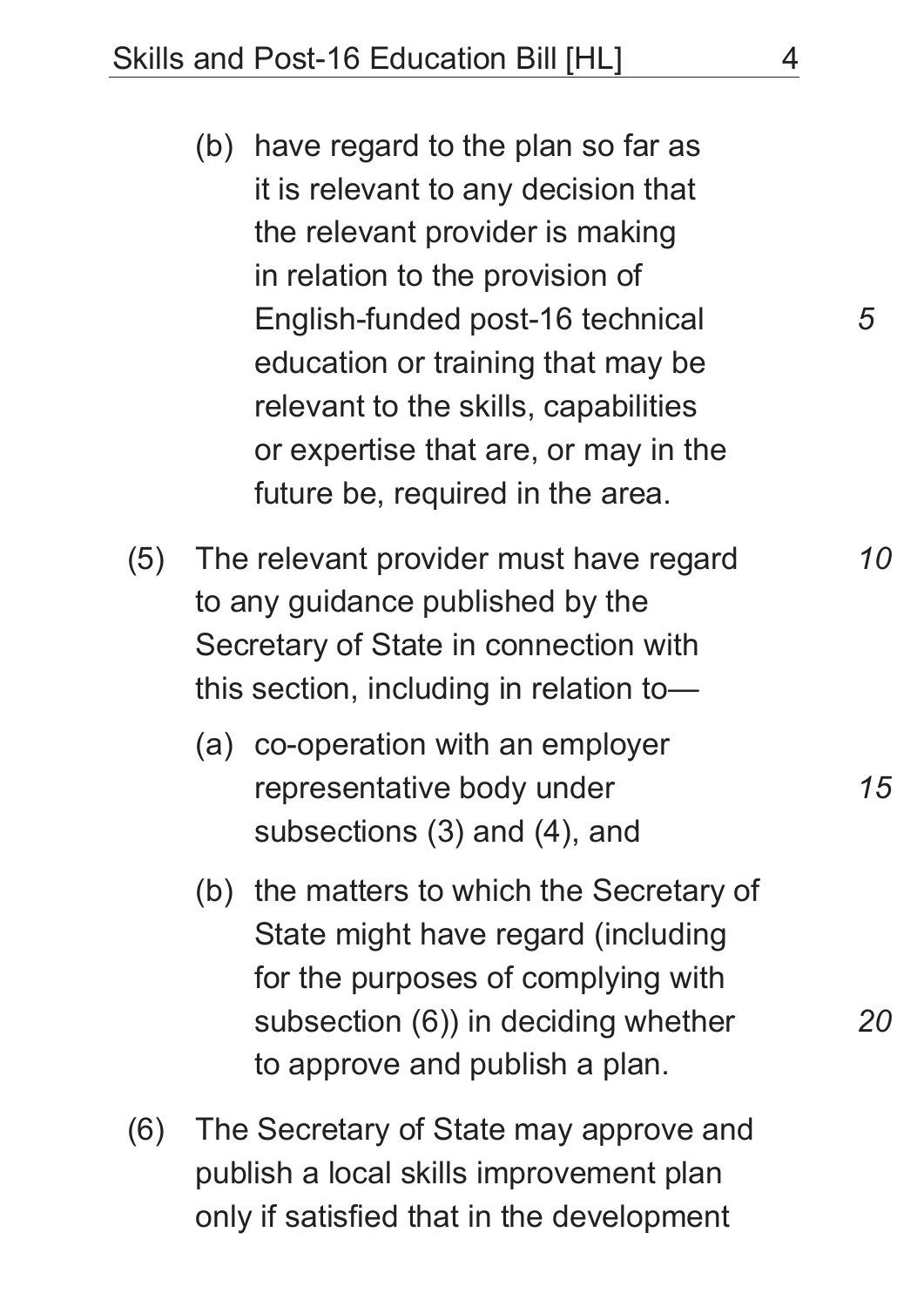of the plan due consideration was given to, amongst other things, the skills, capabilities or expertise required in relation to jobs that directly contribute to, or indirectly support, the following—

- (a) compliance with the duty imposed by section 1 of the Climate Change Act 2008 (UK net zero emissions target),
- (b) adaptation to climate change, or
- (c) meeting other environmental goals (such as restoration or enhancement of the natural environment).
- (7) A "local skills improvement plan", in relation to a specified area, means a plan which—
	- (a) is developed by an employer representative body in partnership with local authorities, including the Mayoral Combined Authorities and further education providers for the specified area,
	- (b) draws on the views of—
		- (i) employers operating within the specified area,

*15*

*20*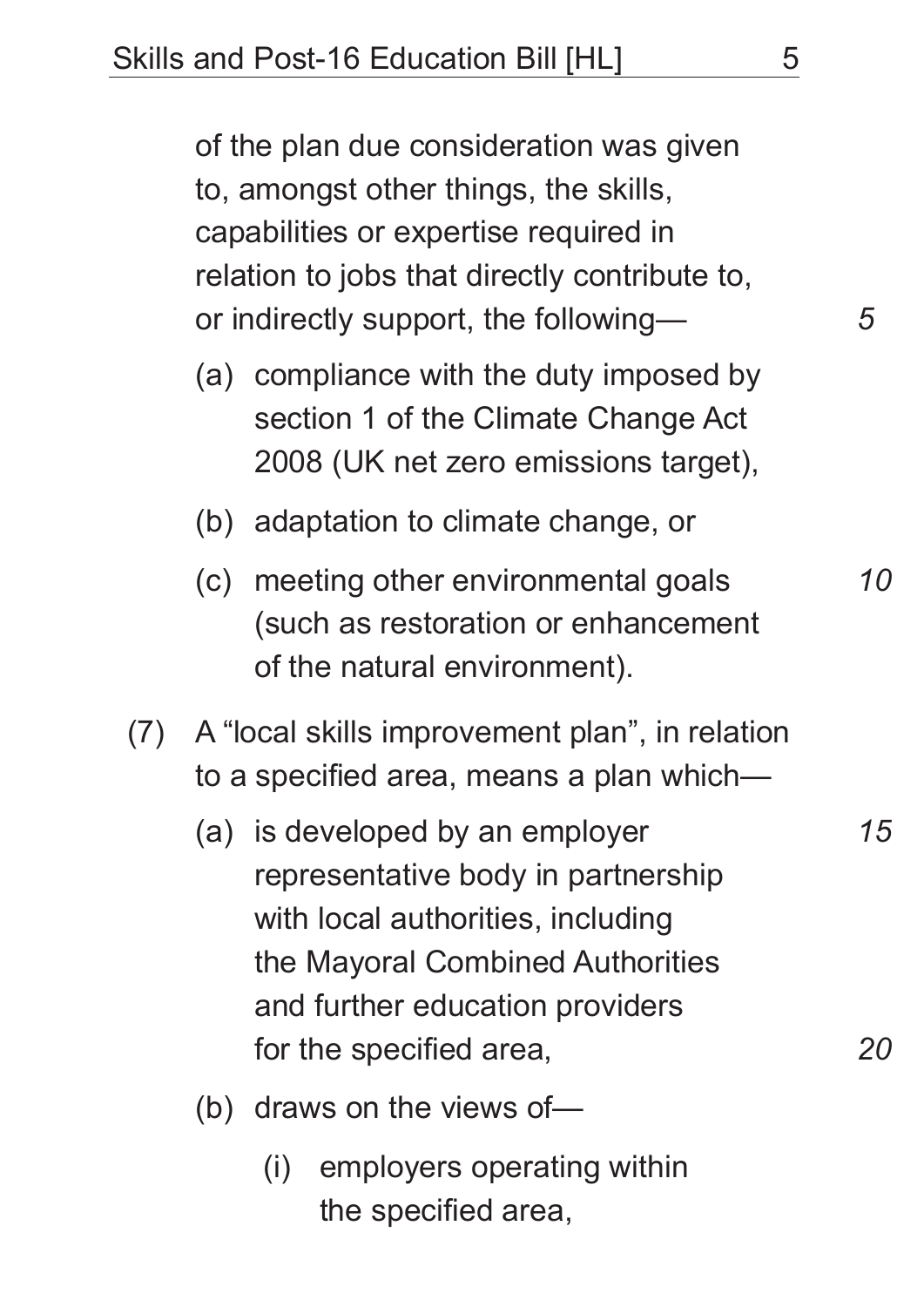- (ii) regional and local authorities, including the Mayoral Combined Authorities, within the specified area with specific reference to published plans and strategies which have been developed by these authorities to inform the distribution of funding and prioritisation of resources,
- (iii) post-16 education providers active in the specified area, including schools, further education institutions, community learning providers, specialist designated institutions and universities, *10*

such sources of information on longterm national skills needs as the Secretary of State may specify, and any other evidence, to summarise the skills, capabilities or expertise that are, or may in the future be, required by people resident in the specified area, and

(c) identifies actions that relevant providers and other local bodies can *15*

*20*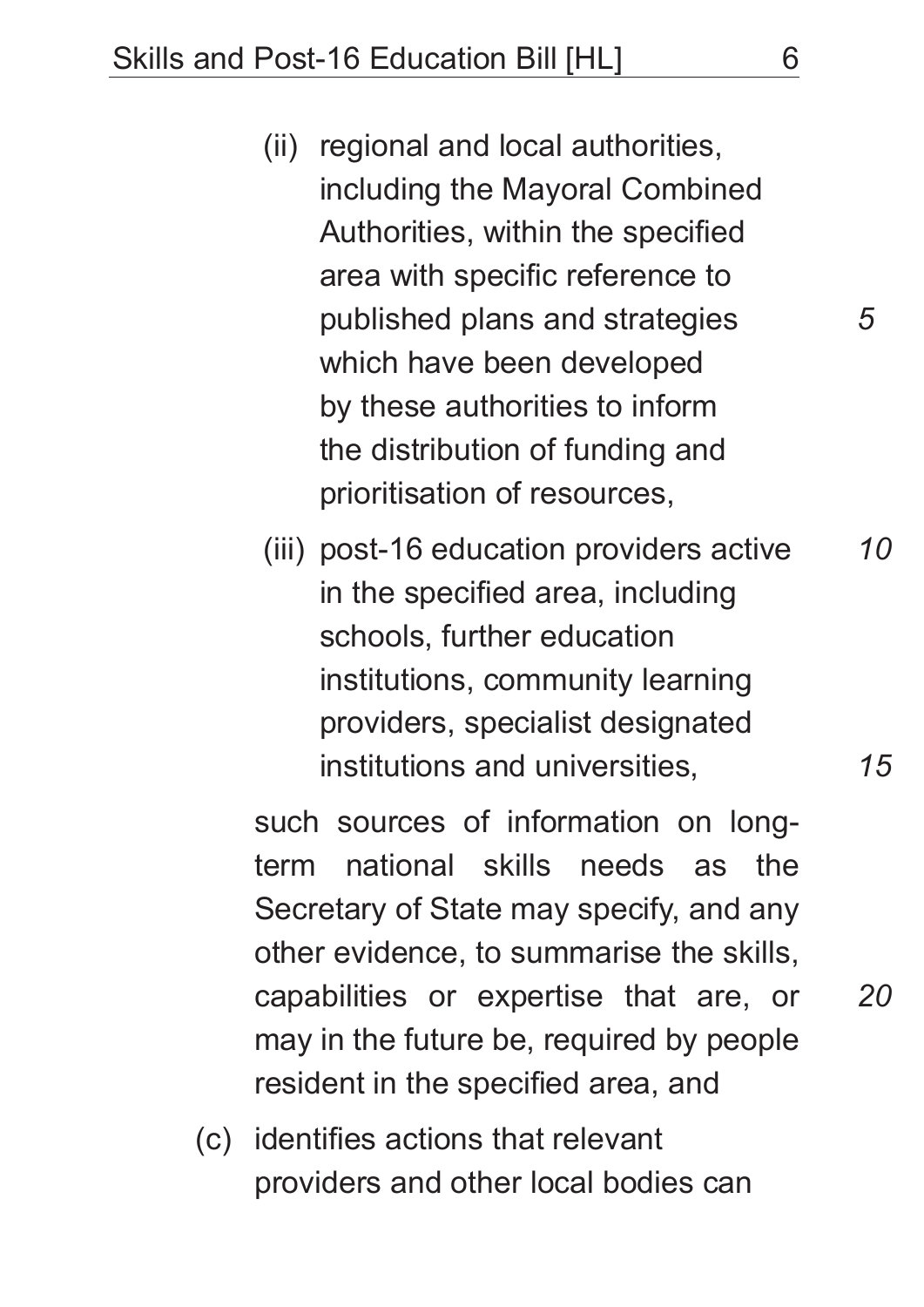take regarding any post-16 technical education or training that they provide so as to address the requirements mentioned in paragraph (b).

(8) An "approved local skills improvement plan" means a local skills improvement plan that has been approved and published by the Secretary of State.

# **2 Designation of employer representative bodies**

- (1) The Secretary of State may designate an eligible body as the employer representative body for an area in England (the "specified area") if—
	- (a) the Secretary of State is satisfied that— *15*
		- (i) the body is capable of developing and keeping under review a local skills improvement plan for the area, in an effective and impartial manner, and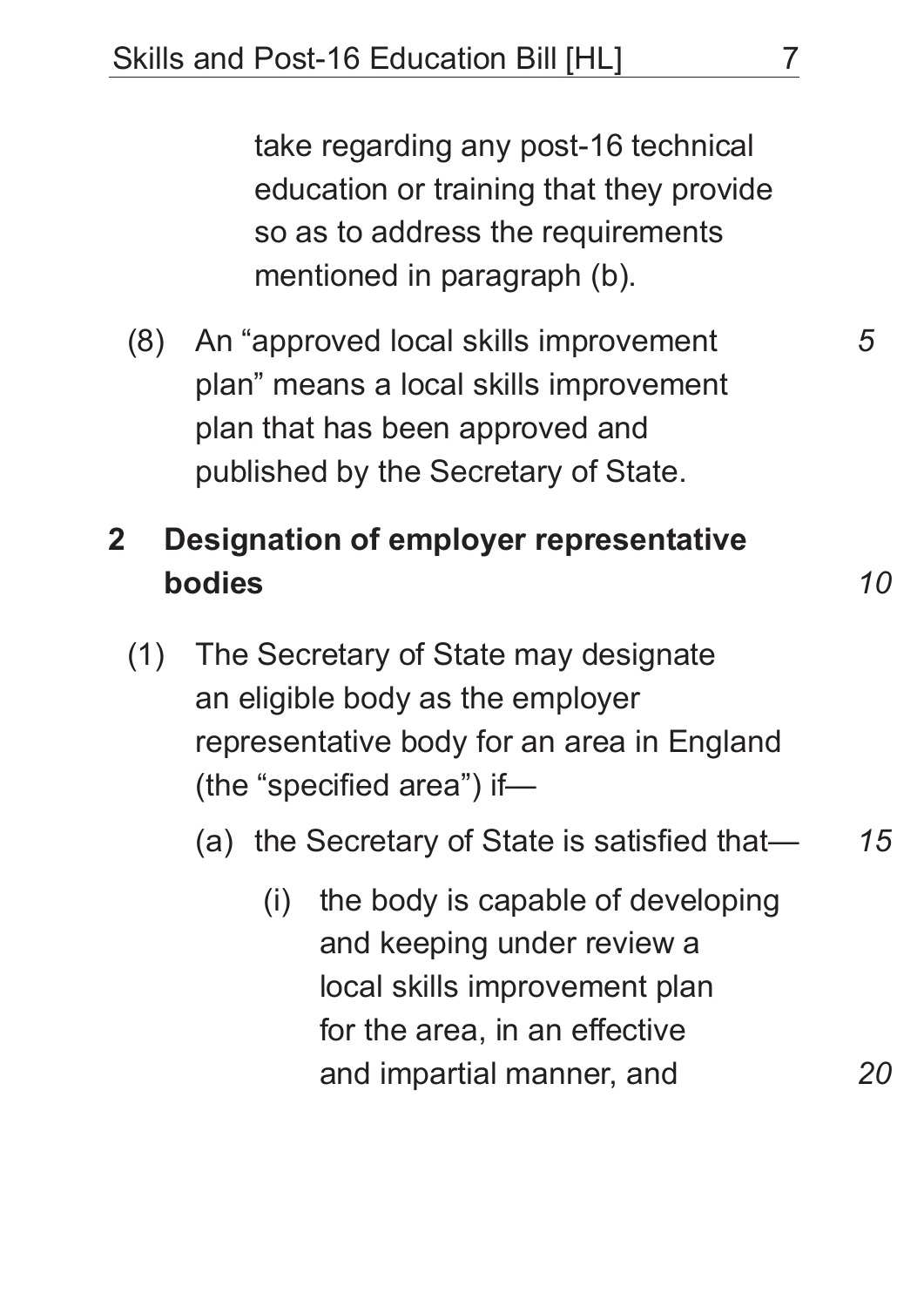- (ii) the body is reasonably representative of the employers operating within the specified area, and
- (b) the body has consented in writing to being so designated (and to any terms and conditions to which the designation is subject).
- (2) A designation under subsection (1) may be made subject to such terms and conditions as the Secretary of State considers appropriate.
- (3) If the Secretary of State decides to designate an eligible body under subsection (1), the Secretary of State must—
	- (a) notify the body of the designation before the date on which the designation takes effect ("the effective date"), and
	- (b) publish the notice of the designation before that date.
- (4) The notice of the designation must state—

*5*

*10*

*20*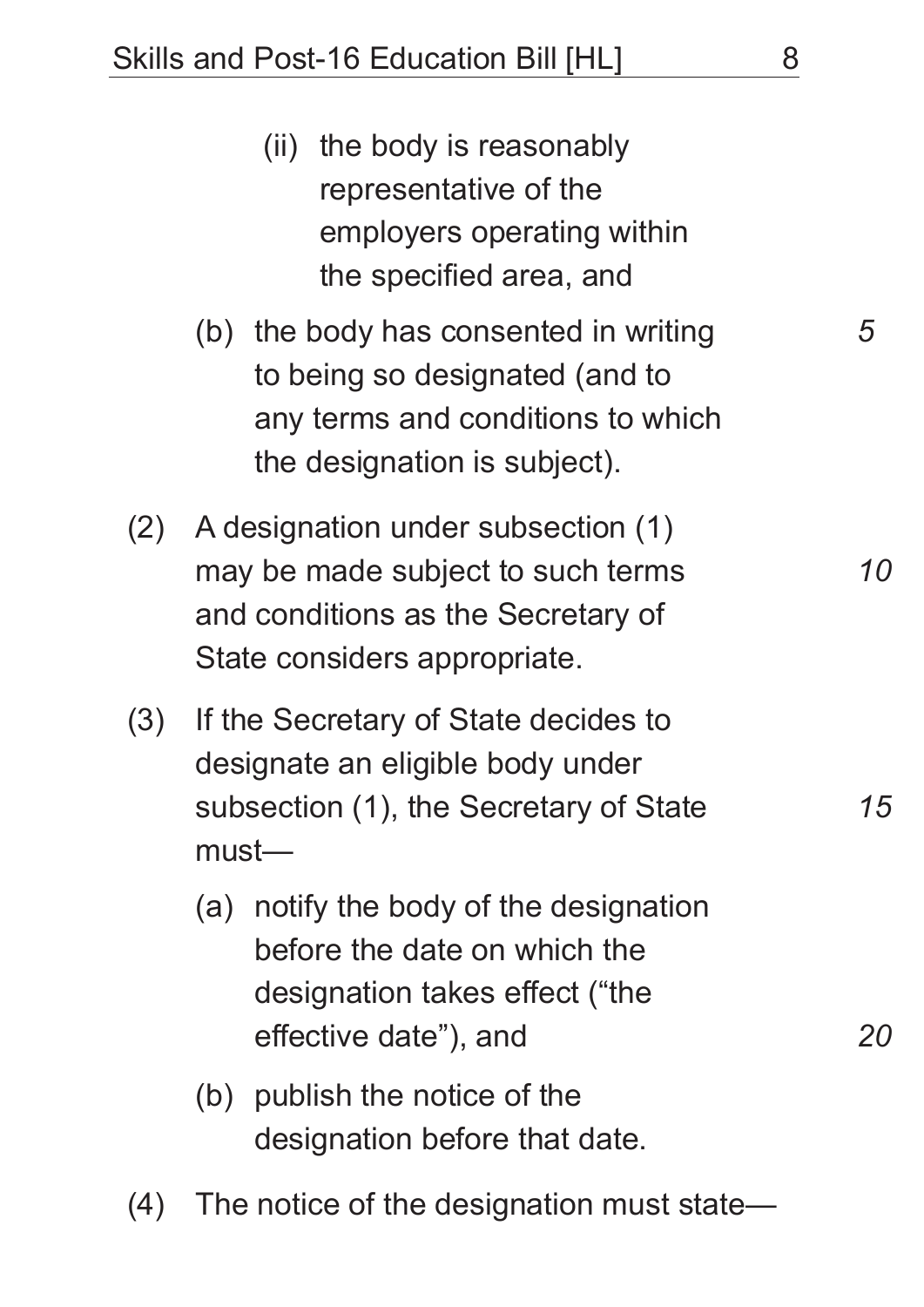|     |     | (a) the name of the body,                                                                                                                                           |    |
|-----|-----|---------------------------------------------------------------------------------------------------------------------------------------------------------------------|----|
|     |     | (b) the specified area for which the<br>body has been designated,                                                                                                   |    |
|     |     | (c) the effective date, and                                                                                                                                         |    |
|     |     | (d) any terms and conditions to which<br>the designation is subject.                                                                                                | 5  |
| (5) |     | The Secretary of State may from time to<br>time modify the terms and conditions to<br>which a designation is subject, in which<br>case the Secretary of State must- | 10 |
|     | (a) | notify the employer representative body<br>of the modification before the date on<br>which the modification takes effect, and                                       |    |
|     |     | (b) amend the notice of designation<br>accordingly, and publish it as<br>amended, before that date.                                                                 | 15 |
| 3   |     | <b>Removal of designations</b>                                                                                                                                      |    |
| (1) |     | The Secretary of State may by                                                                                                                                       |    |

- notice remove the designation of a body under section 2 if—
	- (a) the body no longer meets the requirements in section 2(1)(a),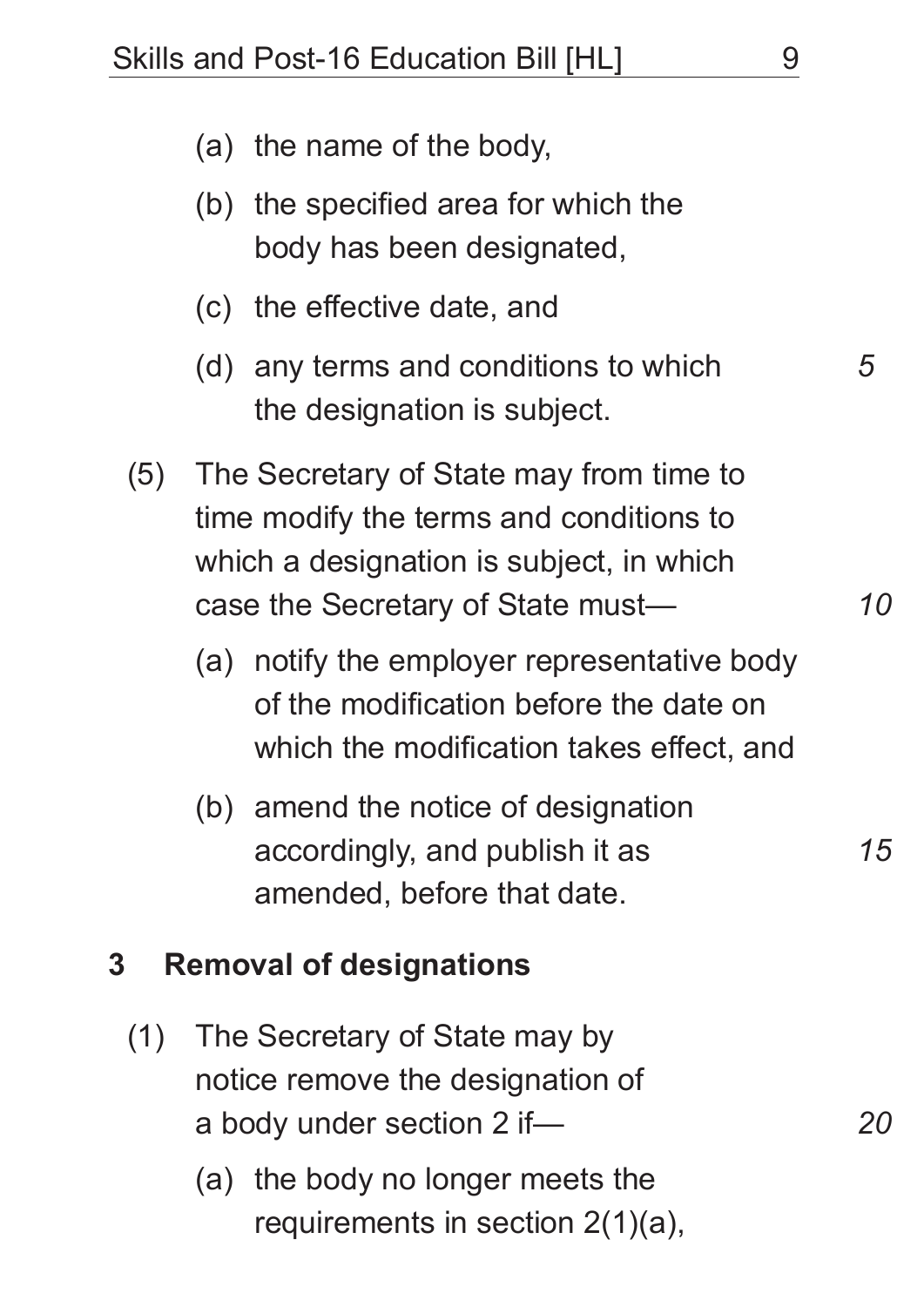|     | (c) the body does not comply with<br>a term or condition to which<br>the designation is subject,                                                                 |    |
|-----|------------------------------------------------------------------------------------------------------------------------------------------------------------------|----|
|     | (d) the body does not have regard to any<br>relevant guidance published by the<br>Secretary of State or departs from any<br>such guidance without good cause, or | 5  |
|     | (e) the Secretary of State considers<br>that removing the designation is<br>otherwise necessary or expedient.                                                    | 10 |
| (2) | The Secretary of State must by<br>notice remove a designation of a<br>body under section 2 if the body<br>requests the removal in writing.<br>15                 |    |
| (3) | A notice under this section must-                                                                                                                                |    |
|     | (a) include reasons for the removal<br>of the designation, and                                                                                                   |    |
|     | (b) specify when the designation<br>is to be removed.                                                                                                            |    |
| (4) | The Secretary of State must publish<br>a notice under this section.                                                                                              |    |

(b) the body is no longer an eligible body,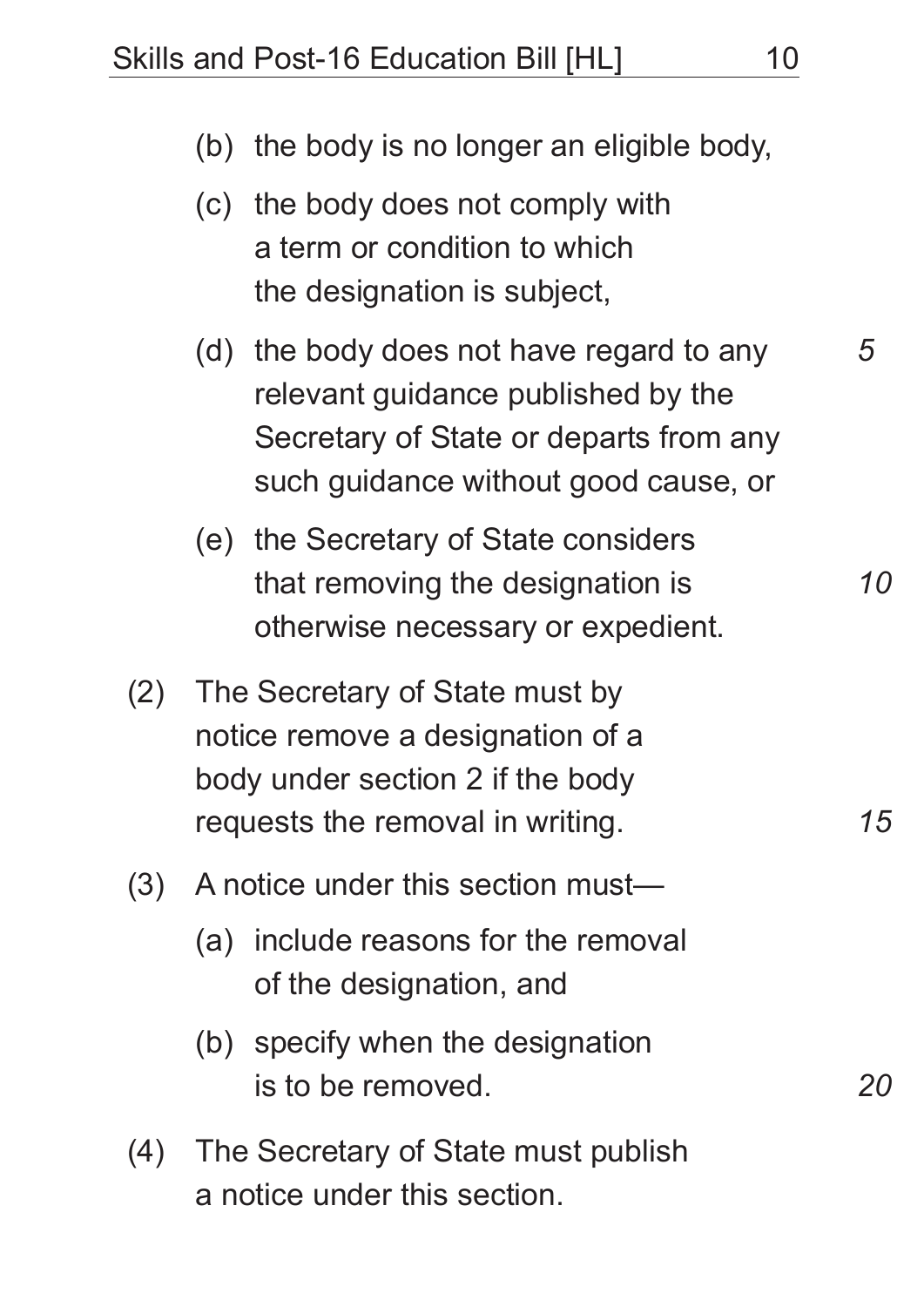#### **4 Interpretation**

(1) In sections 1 to 3 and this section—

"combined authority" means a combined authority established under section 103 of the Local Democracy, Economic Development and Construction Act 2009;

"eligible body" means a body corporate that—

- (a) is not a servant or agent of the Crown,
- (b) is not a body to which the Secretary of State appoints members, and
- (c) is not a public authority;

"employer" means a person that engages, or intends to engage, an individual under—

- (a) a contract of service or apprenticeship, or
- (b) a contract for services,

for the purposes of a business, trade or profession or the activities of a public

*5*

*15*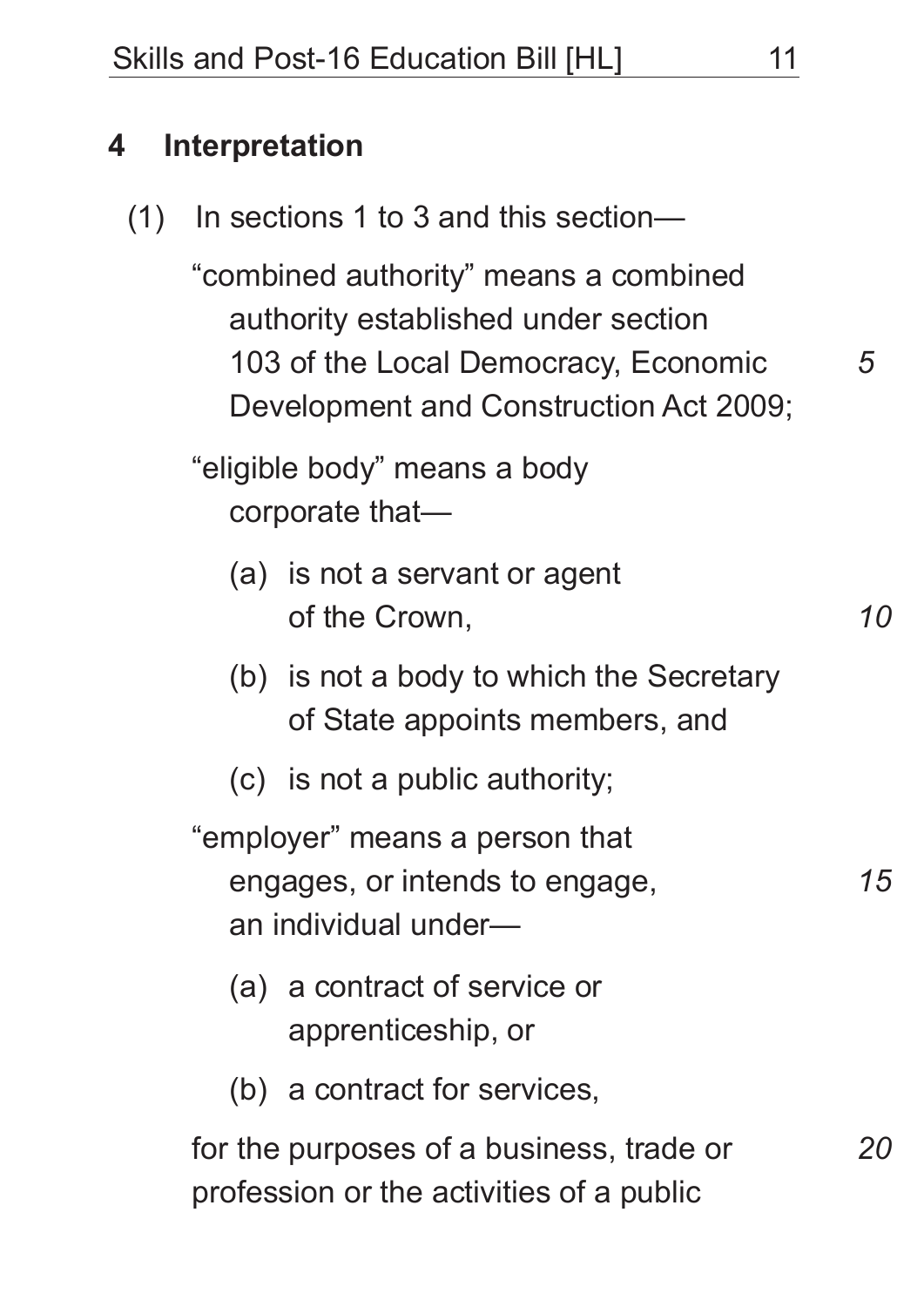authority or charitable institution (within the meaning given by section 58(1) of the Charities Act 1992), and "employee" is to be construed accordingly;

- "employer representative body" means an eligible body that is designated as the employer representative body for a specified area under section 2(1);
- "independent training provider" means a provider of post-16 technical education or training—
	- (a) that provides English-funded post-16 technical education or training to which Chapter 3 of Part 8 of the Education and Inspections Act 2006 (inspection of further education and training etc) applies, but
	- (b) that is not—
		- (i) an employer who provides the education or training mentioned in paragraph (a) only to its employees,
		- (ii) a 16 to 19 Academy,

*10*

*5*

*20*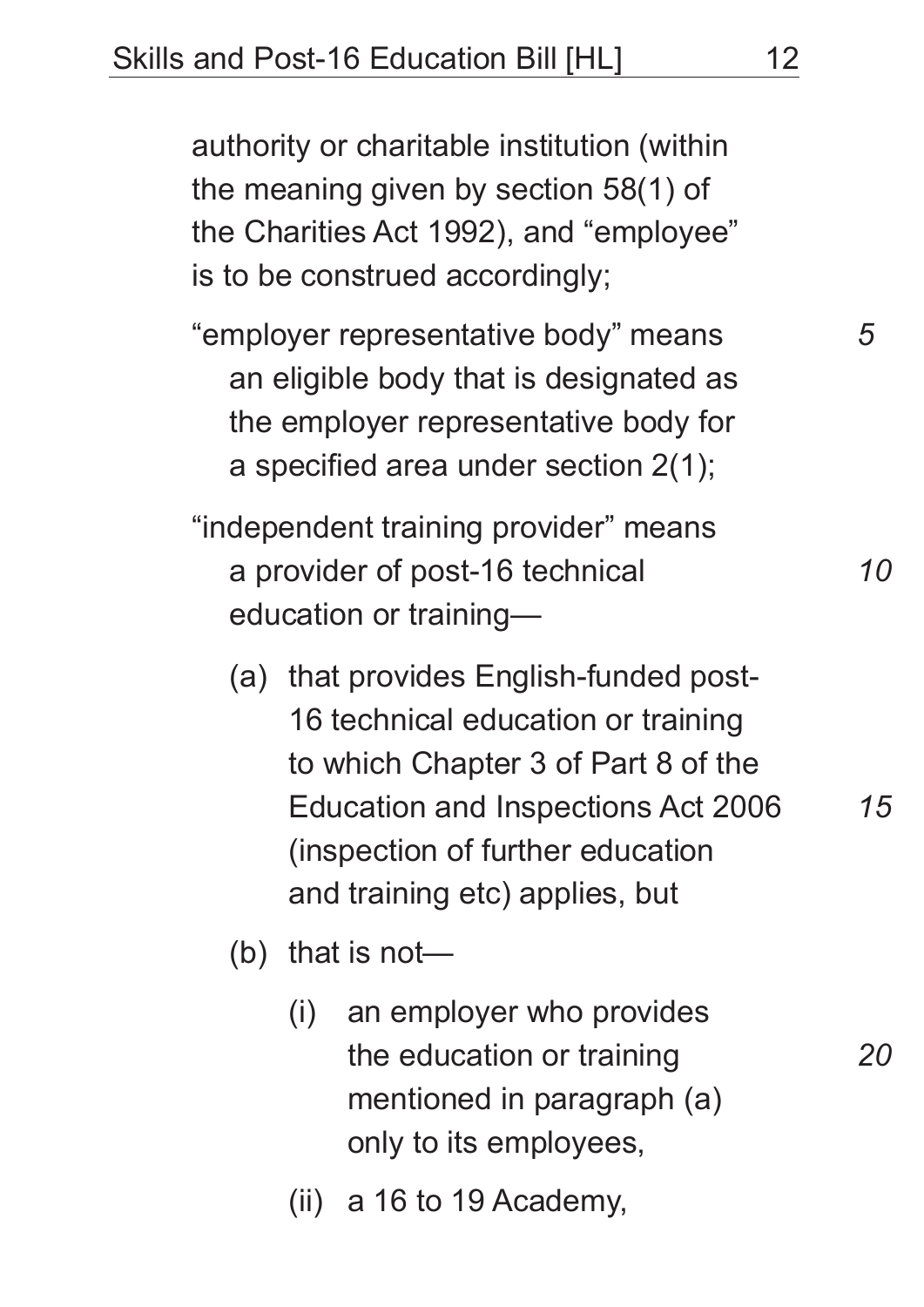*5*

*10*

*20*

- (iii) a school,
- (iv) a local authority in England,
- (v) an institution within the further education sector (within the meaning given by section 91(3) of the Further and Higher Education Act 1992), or
- (vi) a higher education provider (within the meaning given by section 83(1) of the Higher Education and Research Act 2017);

"local authority in England" has the same meaning as in the Education Act 1996 (see sections 579(1) and 581 of that Act); *15*

"local skills improvement plan" has the meaning given by section 1(7);

"notice" means written notice (and to "notify" means to give written notice);

"post-16 technical education or training" means any technical education or training provided to individuals over compulsory school age;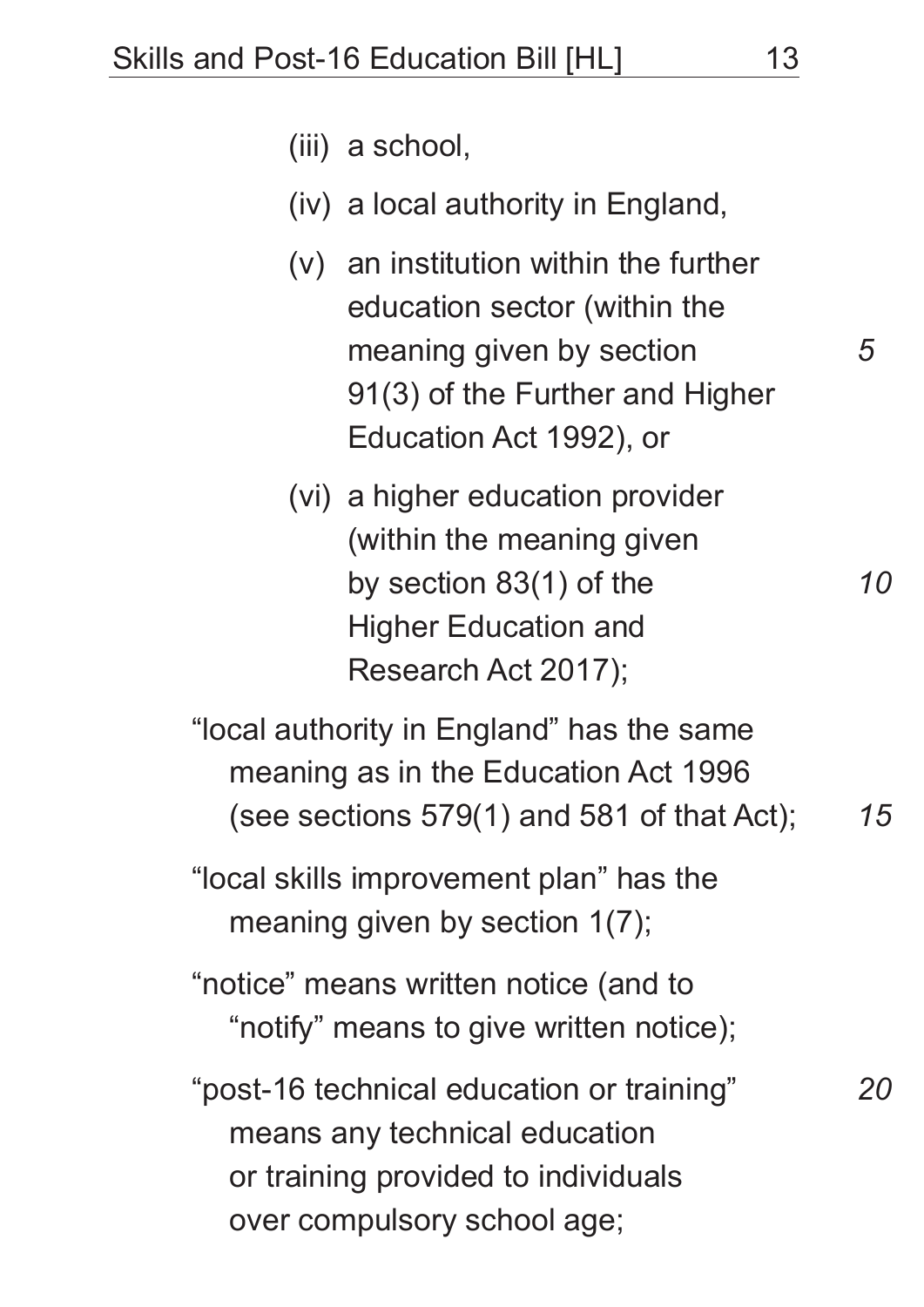"public authority" includes—

- (a) a court or tribunal, and
- (b) any person certain of whose functions are functions of a public nature;

"relevant provider" means a provider of post-16 technical education or training which is—

- (a) an institution within the further education sector (within the meaning given by section 91(3) of the Further and Higher Education Act 1992), *10*
- (b) a higher education provider (within the meaning given by section 83(1) of the Higher Education and Research Act 2017),
- (c) an independent training provider, or
- (d) a local authority in England, a 16 to 19 Academy or a school that is specified or described in regulations made by statutory instrument by the Secretary of State;

*5*

*15*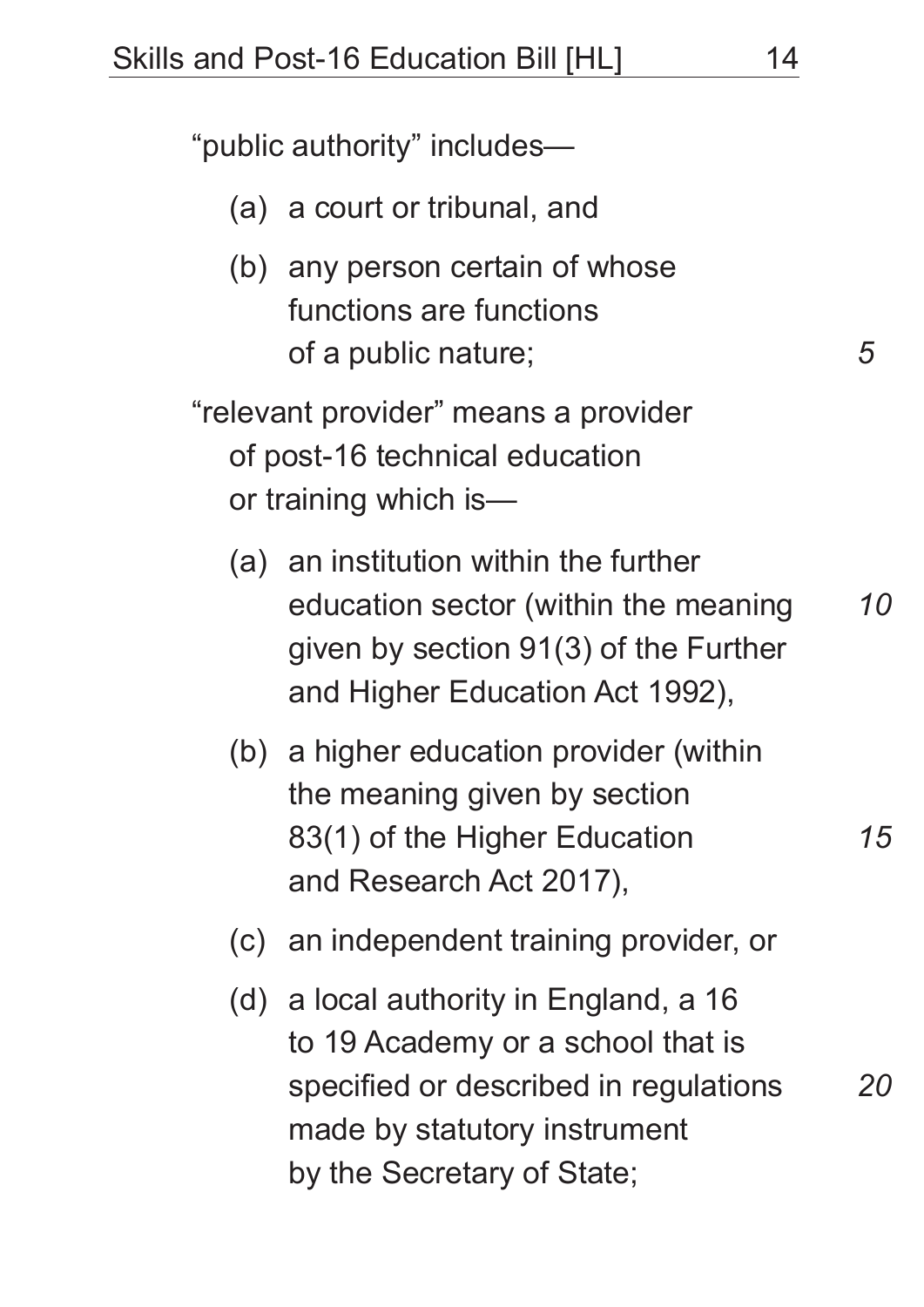"school" has the meaning given by section 4(1) of the Education Act 1996;

"specified area" has the meaning given by section 2(1).

- (2) For the purposes of sections 1 to 3 and this section, education or training is "Englishfunded" if it is funded, wholly or partly, by—
	- (a) the Secretary of State,
	- (b) a combined authority,
	- (c) the Greater London Authority, or
	- (d) a local authority in England.
- (3) For those purposes, education or training funded by the Secretary of State includes education or training in respect of which amounts are paid directly to the provider of the education or training by the Secretary of State in accordance with provision in regulations made under section 22(1) of the Teaching and Higher Education Act 1998 (financial support for students) by virtue of section 22(2)(h) or (i) of that Act. *20*

*5*

*10*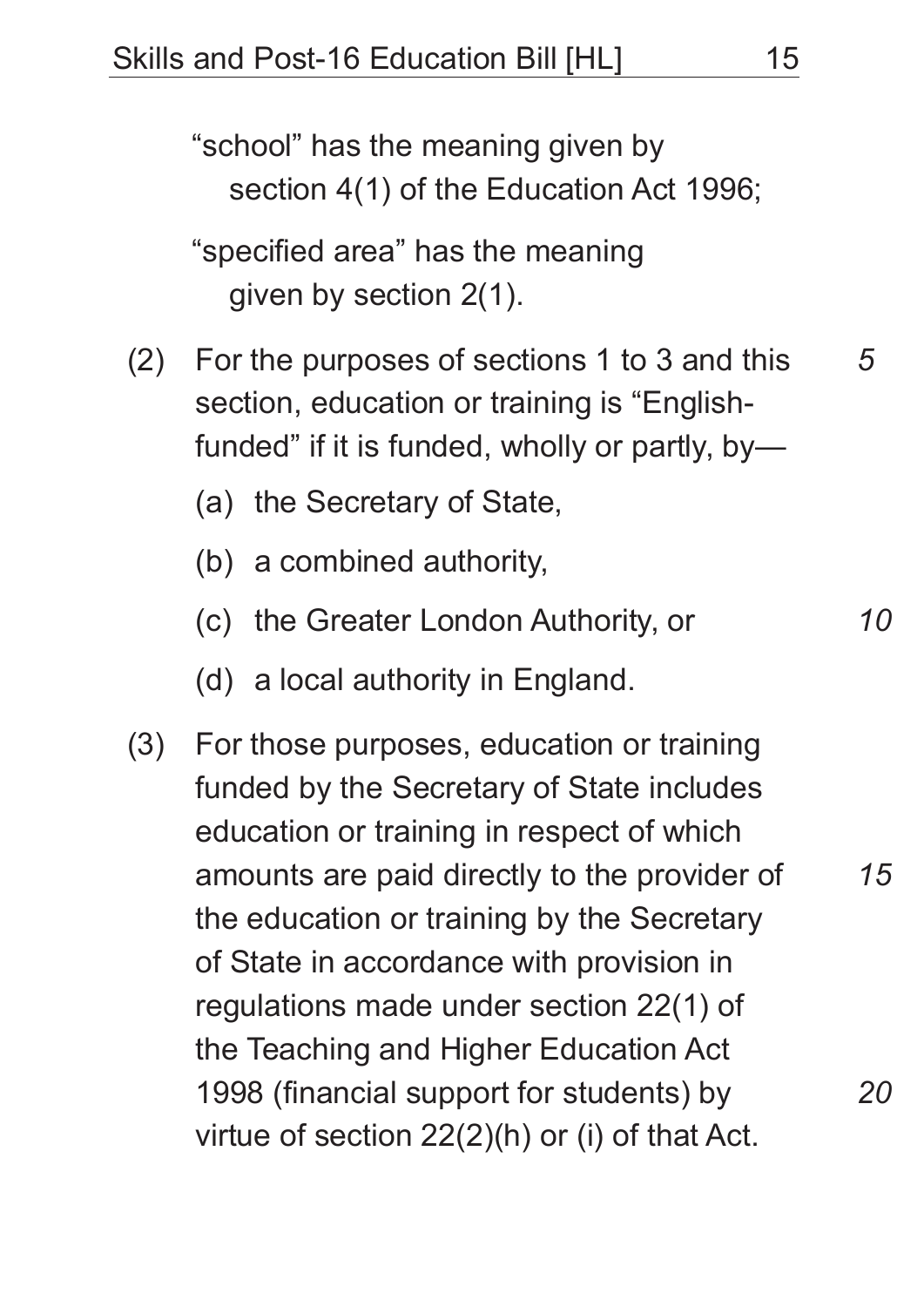- (4) Where a relevant provider that provides English-funded post-16 technical education or training enters into arrangements under which all or part of that education or training is provided by another relevant provider, the education or training provided under the arrangements is to be treated as Englishfunded post-16 technical education or training provided by the second relevant provider (as well as by the first).
- (5) A statutory instrument containing regulations under paragraph (d) of the definition of "relevant provider" in subsection (1) is subject to annulment in pursuance of a resolution of either House of Parliament.

*Further education institutions: duty in relation to local needs*

**5 Institutions in England within the further education sector: local needs** 

> In the Further and Higher Education Act 1992, after section 52A insert

*10*

*5*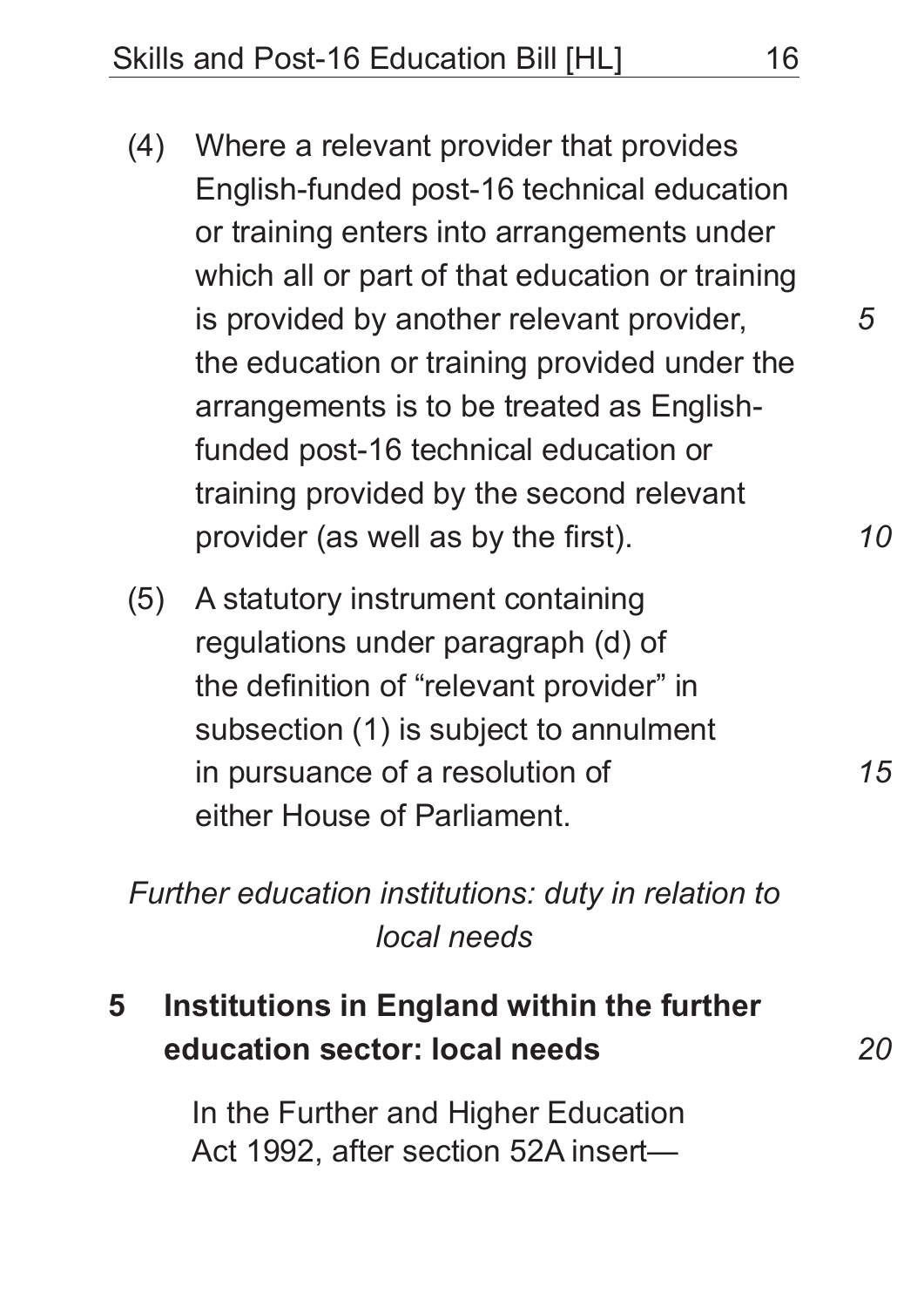| "52B |     | Duty to review provision in relation<br>to local needs: England                                                                                                                               |                 |
|------|-----|-----------------------------------------------------------------------------------------------------------------------------------------------------------------------------------------------|-----------------|
| (1)  |     | The governing body of an<br>institution in England within the<br>further education sector must-                                                                                               | 5               |
|      | (a) | from time to time review how<br>well the education or training<br>provided by the institution<br>meets local needs, and                                                                       |                 |
|      | (b) | in light of that review, consider<br>what action the institution might<br>take (alone or in conjunction<br>with action taken by one<br>or more other educational<br>institutions) in order to | <i>10</i><br>15 |
| (2)  |     | meet those needs better.<br>In carrying out its review, the<br>governing body must have regard to<br>any guidance published under this                                                        |                 |
|      |     | section by the Secretary of State.                                                                                                                                                            |                 |

(3) The governing body must publish its review on the institution's website."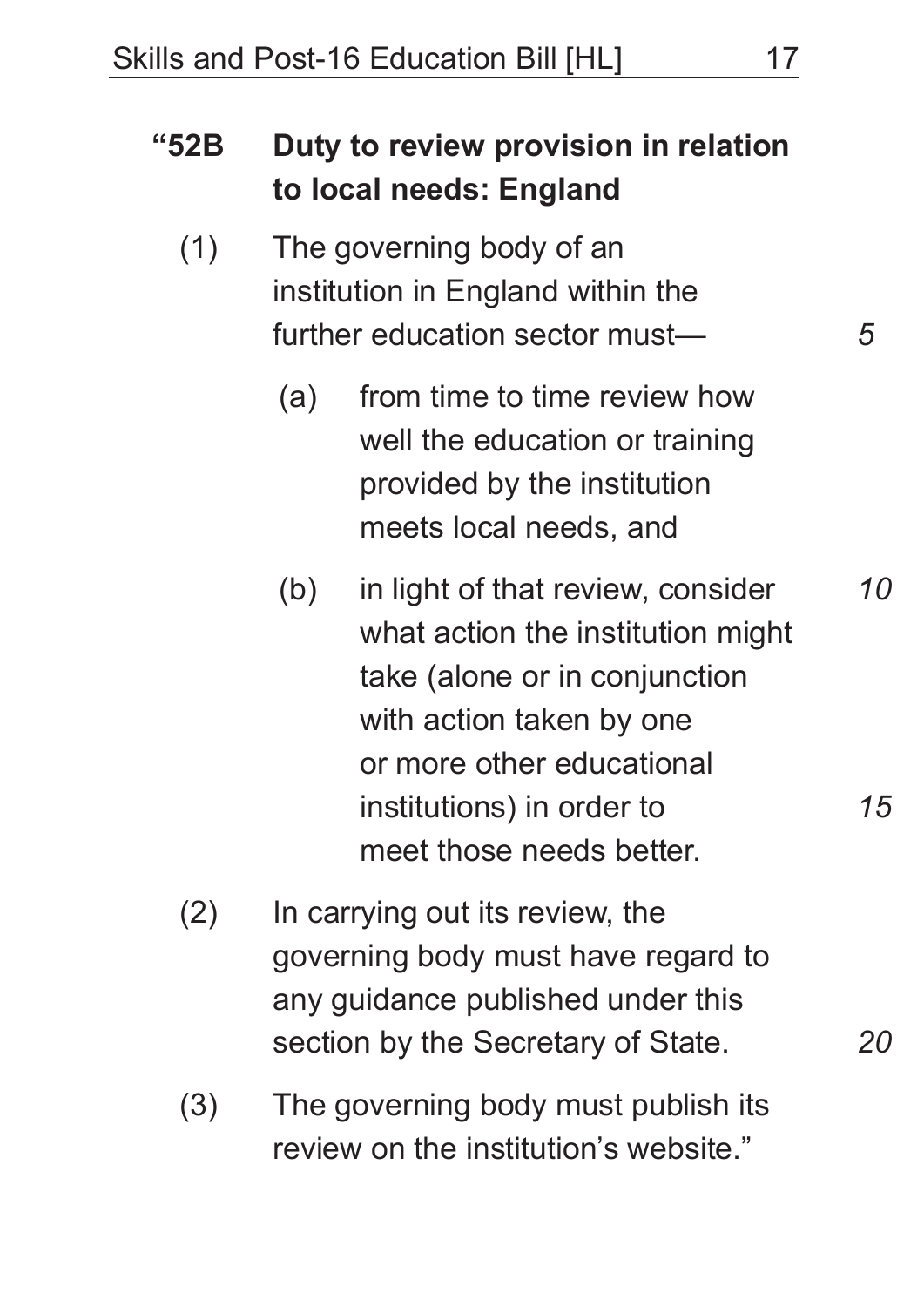### **Chapter 2**

Technical education qualifications, apprenticeships, etc

*Functions of the Institute for Apprenticeships and Technical Education*

#### **6 Functions of the Institute: oversight etc**

- (1) The Apprenticeships, Skills, Children and Learning Act 2009 is amended as follows.
- (2) In section ZA2 (general duties), in subsection (6)—
	- (a) for "section" substitute "Chapter";
	- (b) omit the word "or" at the end of paragraph (b);
	- (c) after paragraph (c) insert "or
		- (d) to enable a person to enter work within a published occupation (whether in the course of training or otherwise)."
- (3) After section ZA2 insert—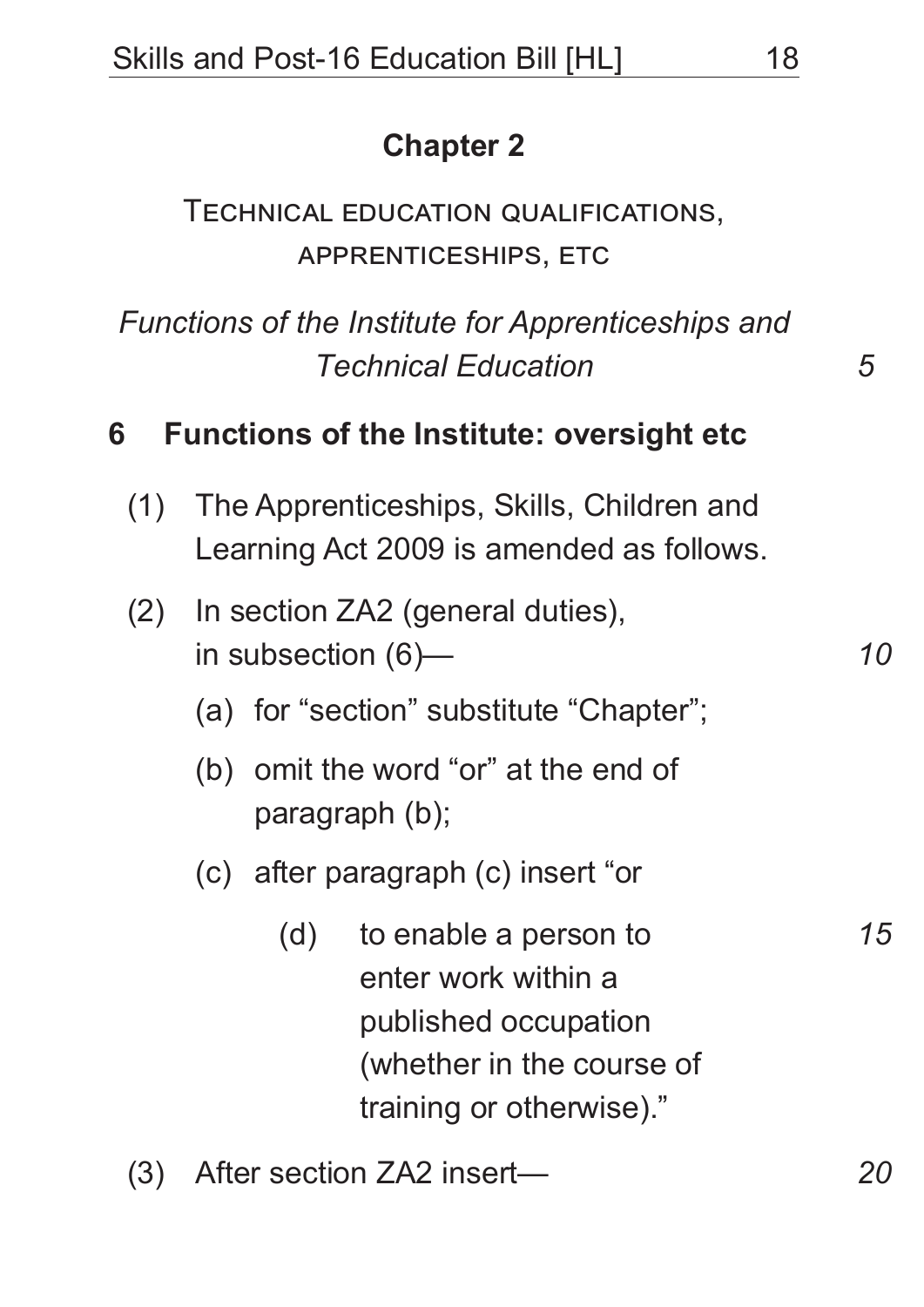#### **"ZA2A Oversight**

- (1) The Institute must keep under review—
	- (a) education and training within the Institute's remit, and
	- (b) the effect that the exercise of the Institute's functions has had, or might have, on the range and availability of that education and training.
- (2) The Institute may provide a report to the Secretary of State on anything arising from the exercise of the Institute's functions under subsection (1).
- (3) Subsection (2) does not affect the Institute's functions under section ZA3."
- (4) In section ZA3 (provision of advice and assistance to the Secretary of State etc)—

*15*

*20*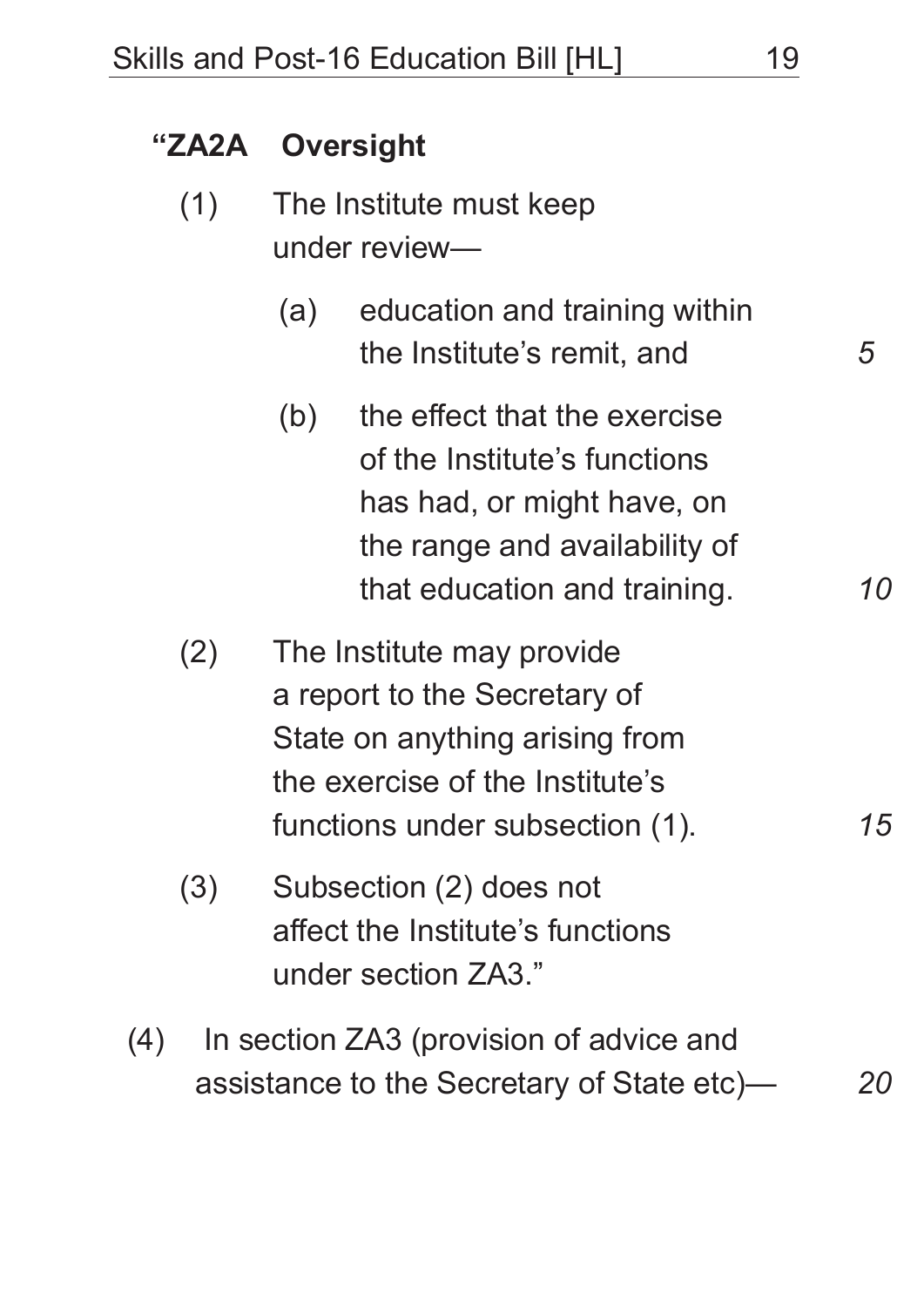(a) in subsection (1), after paragraph (a) (but before the word "or" at the end of it) insert—

> "(aa) technical education qualifications,";

(b) in subsection (2), for "and (b)" substitute "to (b)".

*Technical education qualifications*

## **7 Additional powers to approve technical education qualifications**

- (1) The Apprenticeships, Skills, Children and Learning Act 2009 is amended as follows.
- (2) Before section A2D3 (as renumbered by section 13) insert—

#### **"A2D1 Approval of technical education qualifications: overview** (1) Sections A2D3 and A2D5 provide for the approval of technical *15*

- education qualifications.
- (2) Section A2D3 provides for the approval of technical education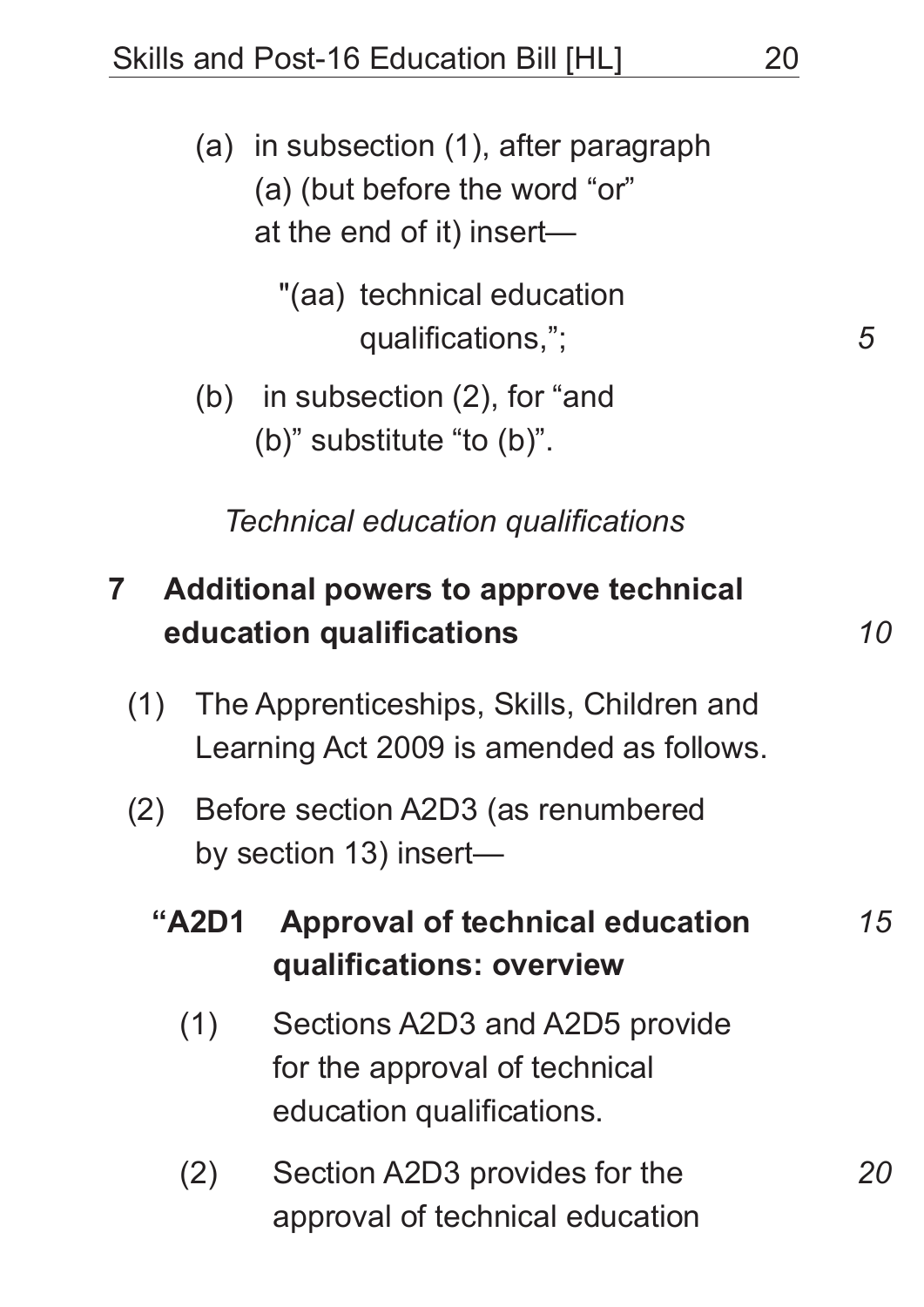qualifications which (in conjunction with any approved steps towards occupational competence determined under section A2D4) can lead to the award of technical education certificates under section A3A.

- (3) Section A2D5 provides for the approval of other technical education qualifications.
- (4) For further provision about approval of technical education qualifications see, in particular—
	- (a) section A2D2 (provision about the categories of technical education qualification that may be approved under section A2D3 or A2D5),
	- (b) sections A2D6 to A2D11 (further provision about approval and withdrawal of approval),
	- (c) section A2HA (list of technical education qualifications), and

*5*

*10*

*15*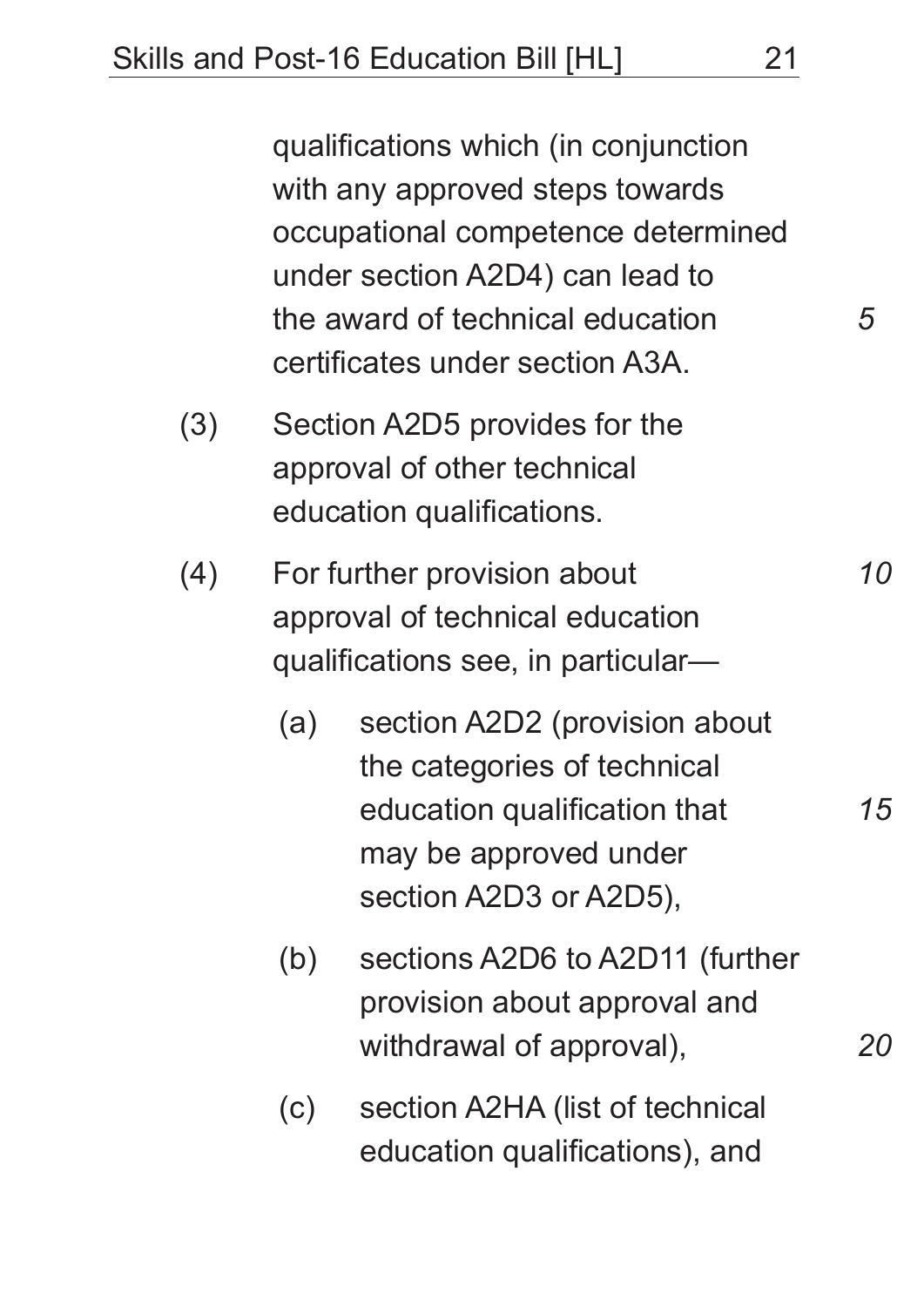(d) section A2IA (transfer of copyright relating to technical education qualifications approved under section A2D3).

# **A2D2 Categories of technical education qualification**

- (1) The Institute—
	- (a) may specify one or more categories of technical education qualification in relation to England that may be approved under section A2D3, and
	- (b) may specify one or more categories of technical education qualification in relation to England that may be approved under section A2D5.
- (2) The Institute may specify a category under subsection (1)(b) only if it considers that it would not be appropriate for qualifications in the

*15*

*20*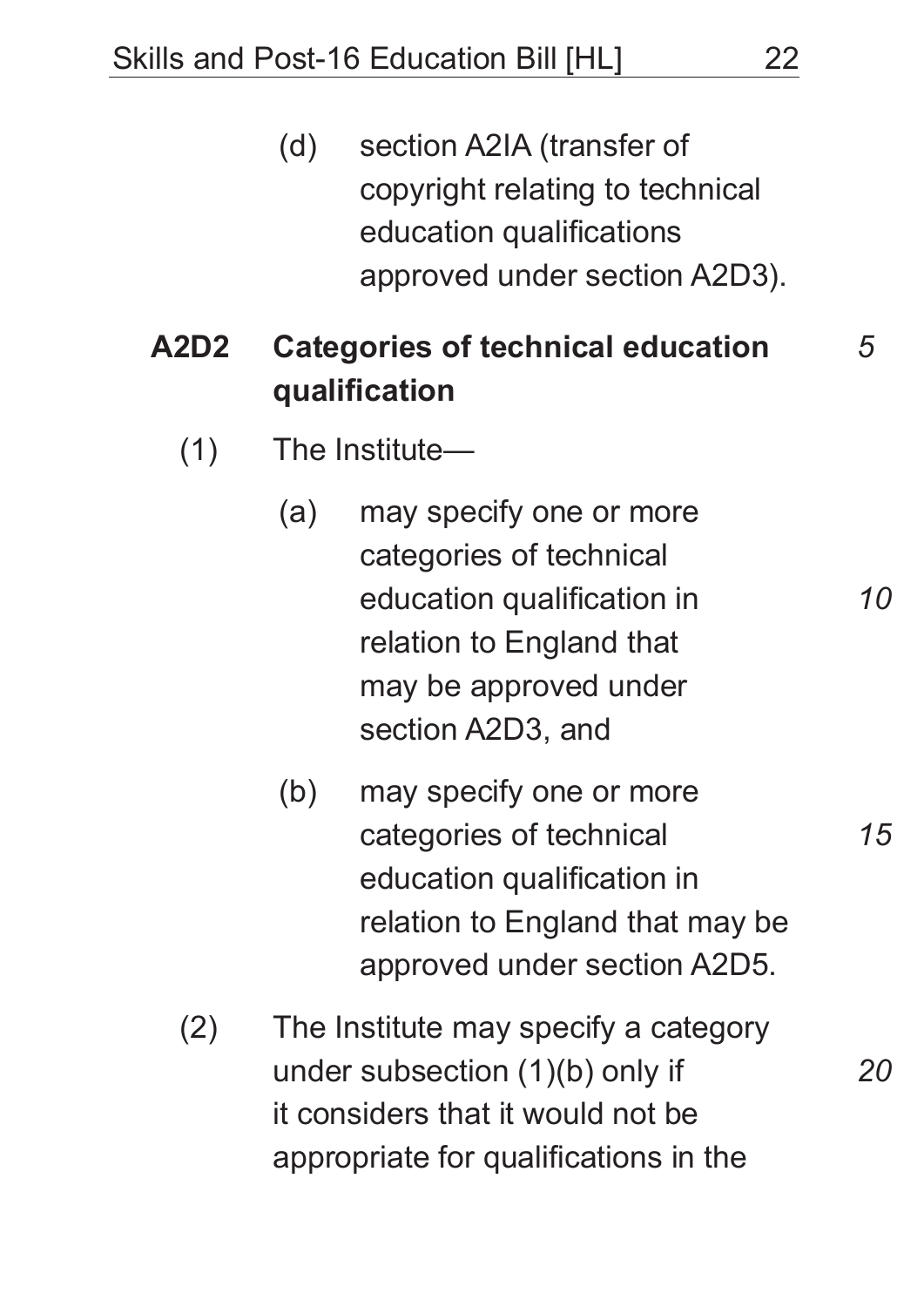category to be approved under section A2D3.

- (3) For any category specified under subsection (1)(b), the Institute must specify which of the following is the appropriate test for the purposes of section A2D5—
	- (a) the alternative approval test (see section A2D5(3));
	- (b) the additional specialist competence test (see section A2D5(4));
	- (c) the significant outcomes test (see section A2D5(5)).
- (4) The Institute may revise or withdraw any category specified under subsection (1).
- (5) A technical education qualification does not cease to be approved merely because the category is revised or withdrawn under subsection (4). *20*

*5*

*10*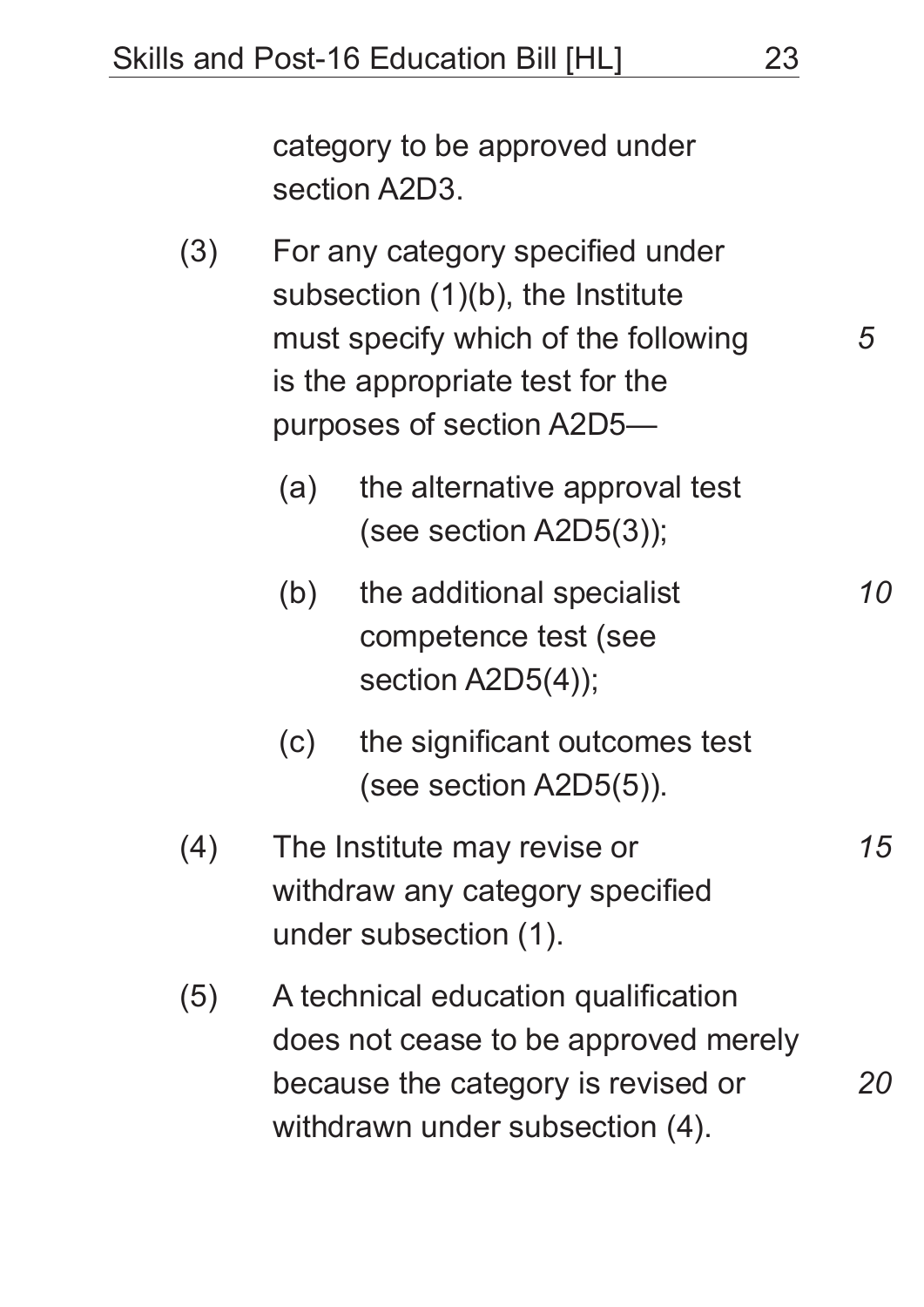| (6)             | The Institute must publish<br>information showing-                                                        |                                                                                                                                                                       |   |  |
|-----------------|-----------------------------------------------------------------------------------------------------------|-----------------------------------------------------------------------------------------------------------------------------------------------------------------------|---|--|
|                 | (a)                                                                                                       | the categories of technical<br>education qualification that are<br>for the time being specified<br>under subsection (1), and                                          | 5 |  |
|                 | (b)                                                                                                       | for each category, whether<br>qualifications in the category<br>may be approved under<br>section A2D3 or A2D5 and,<br>if under section A2D5,<br>the appropriate test. |   |  |
| $($ ( $\bigcap$ | Before specifying a category of<br>qualification under this section,<br>the Institute must consult—<br>15 |                                                                                                                                                                       |   |  |

(a) the Secretary of State, and

- (b) such other persons as the Institute considers appropriate."
- (3) In section A2D3 (as renumbered by section 13: approved technical education qualifications), in subsection (3), after "satisfied that" insert "— *20*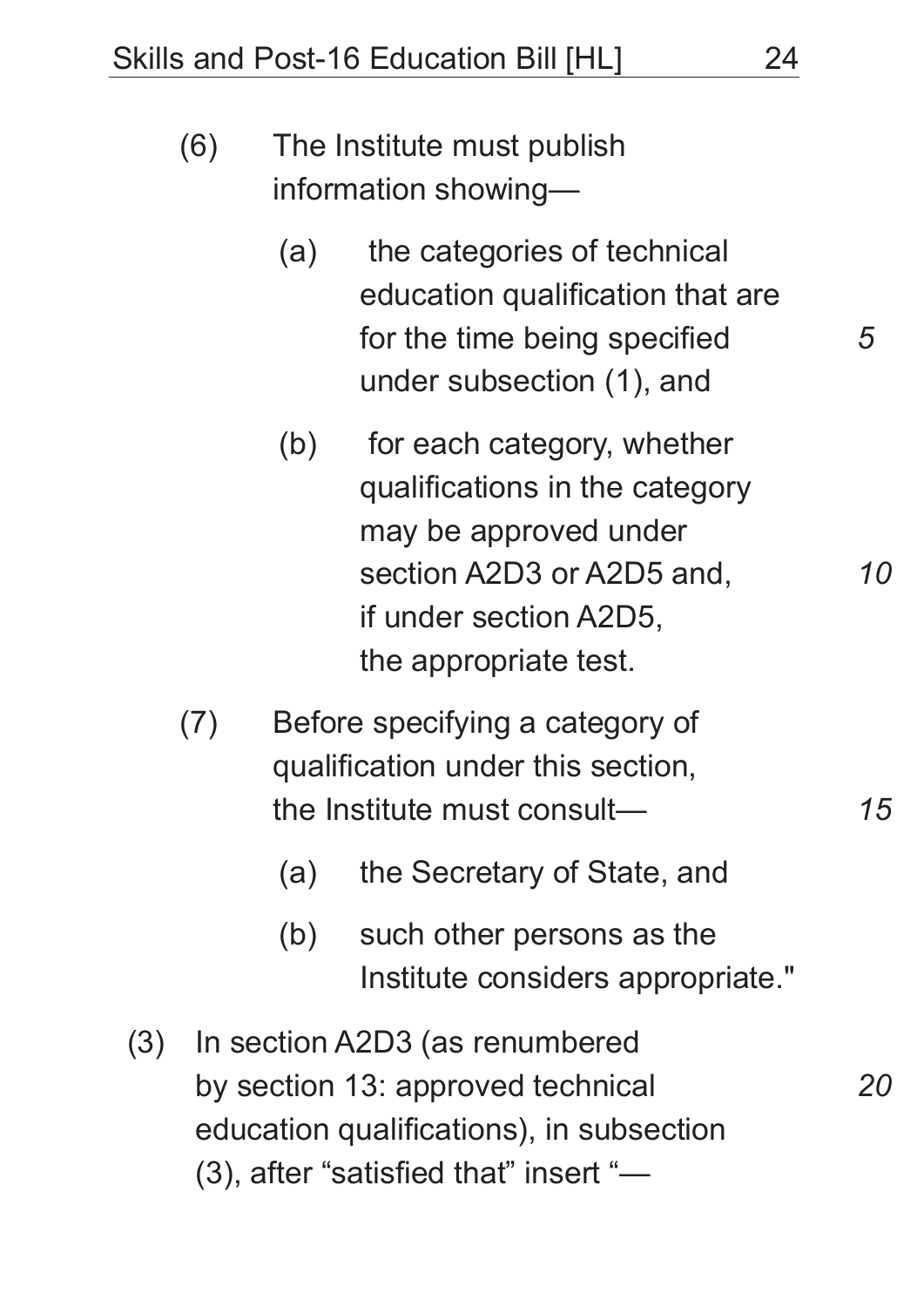| (a) | the qualification falls within |
|-----|--------------------------------|
|     | a category specified under     |
|     | section $A2D2(1)(a)$ , and     |
|     |                                |

(b) ".

(4) After section A2D4 (as renumbered by section 13) insert—

# **"A2D5 Further powers to approve technical education qualifications**

- (1) The Institute may, if it considers it appropriate, approve a technical education qualification under this section in respect of one or more published occupations (each a "related" occupation).
- (2) But it may approve a qualification under this section only if—
	- (a) the Institute is satisfied that the qualification falls within a category specified under section A2D2(1)(b),
	- (b) the qualification meets each of the following tests

*5*

*10*

*15*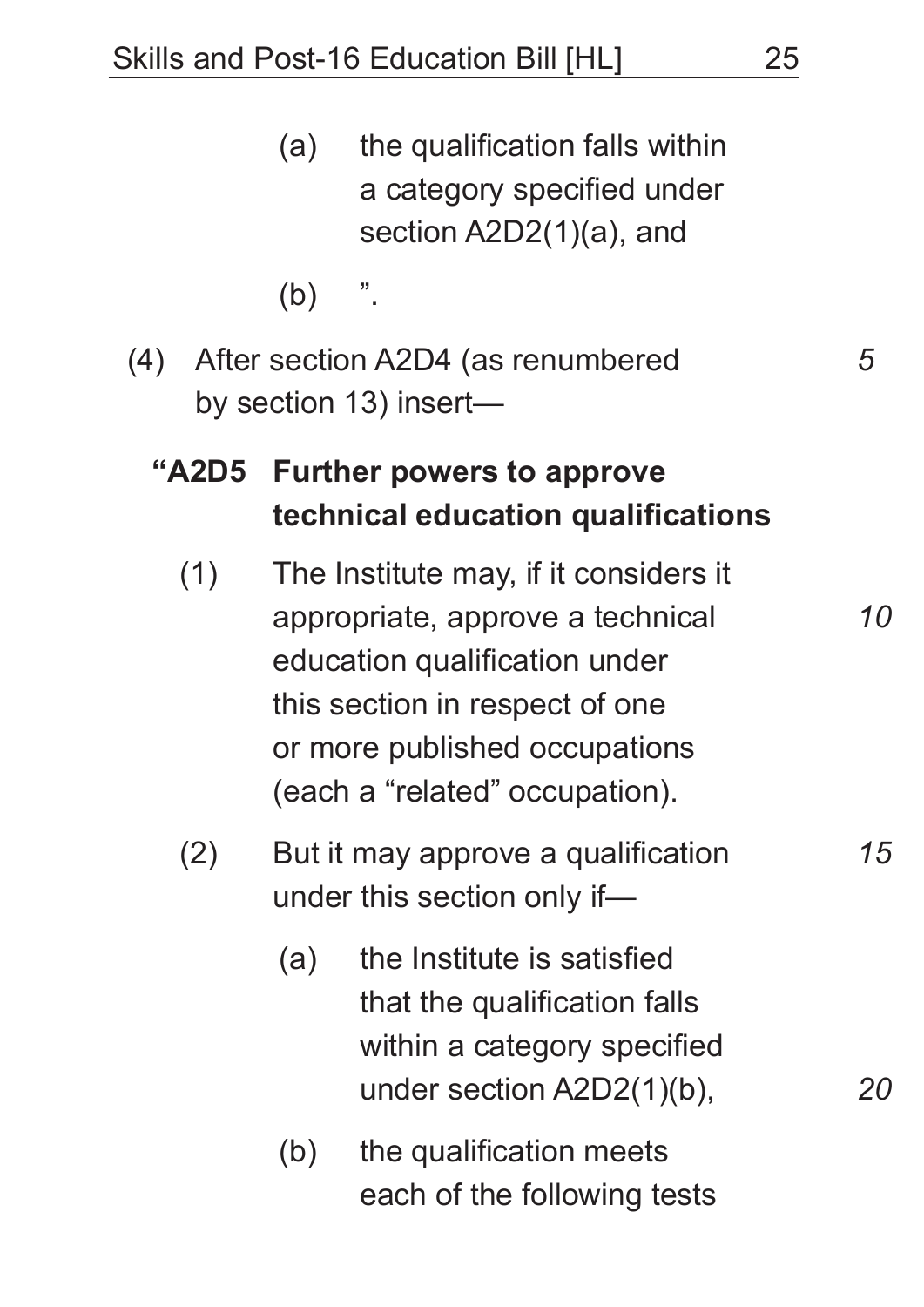in respect of the related occupation or occupations— (i) the appropriate test specified for the category under section A2D2(3), and (ii) the employer demand test (see subsection (6)), and (c) the Institute is not prevented from approving the qualification by virtue of a moratorium under section A2D9. (3) The alternative approval test is met in respect of an occupation if— (a) a standard is published under section ZA11 for the occupation, and *5 10 15*

(b) the Institute is satisfied that by obtaining the qualification a person demonstrates attainment of as many of the outcomes set out in the standard as may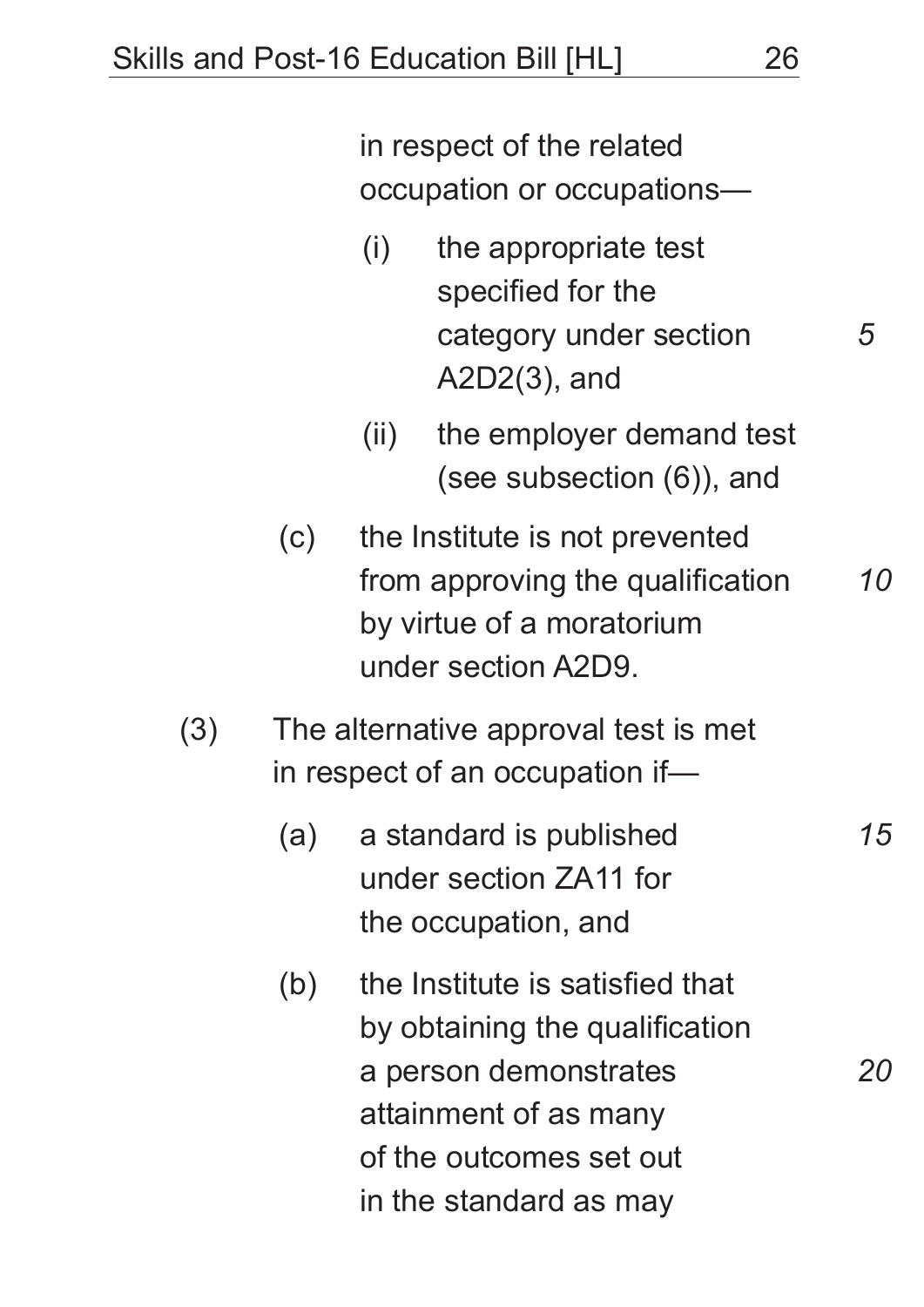reasonably be expected to be attained by undertaking a course of education.

- (4) The additional specialist competence test is met in respect of an occupation if—
	- (a) a standard is published under section ZA11 for the occupation, and
	- (b) the Institute is satisfied that— *10*
		- (i) by obtaining the qualification, a person demonstrates attainment of particular outcomes which are additional to those set out in the standard, and
		- (ii) attaining all those outcomes (together with attainment of the outcomes set out in the standard) would enable

*5*

*15*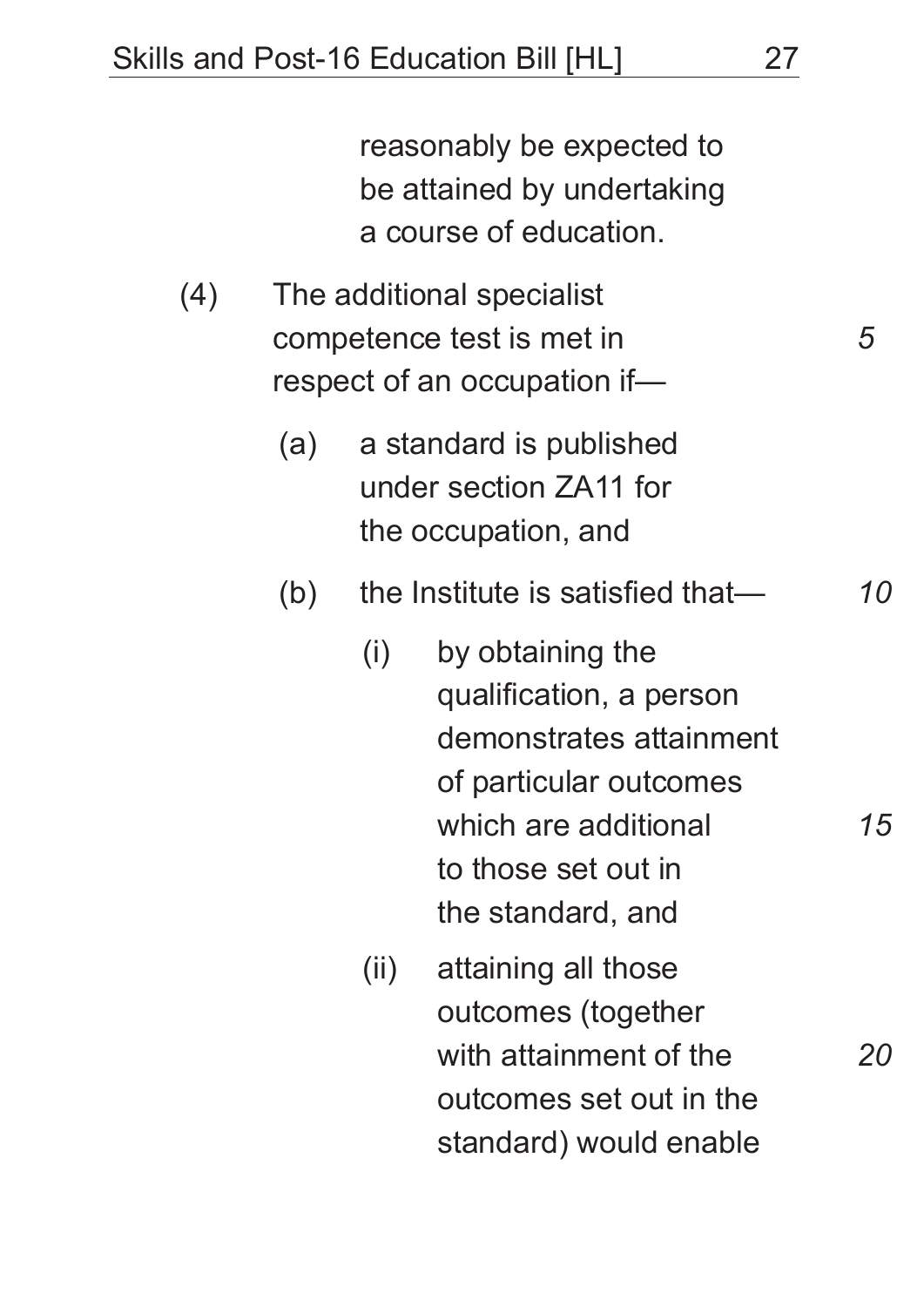a person to specialise within the occupation.

(5) The significant outcomes test is met in respect of one or more occupations if—

(a) the Institute is satisfied that—

- (i) by obtaining the qualification a person demonstrates attainment of particular outcomes in relation to the occupations, and
- (ii) attaining those outcomes would enable a person to work in the occupations at a particular level of competence (whether in the course of training or otherwise) or to improve competence in the occupations, and
- (b) where standards are published under section ZA11 for any of the occupations, the

*5*

*10*

*15*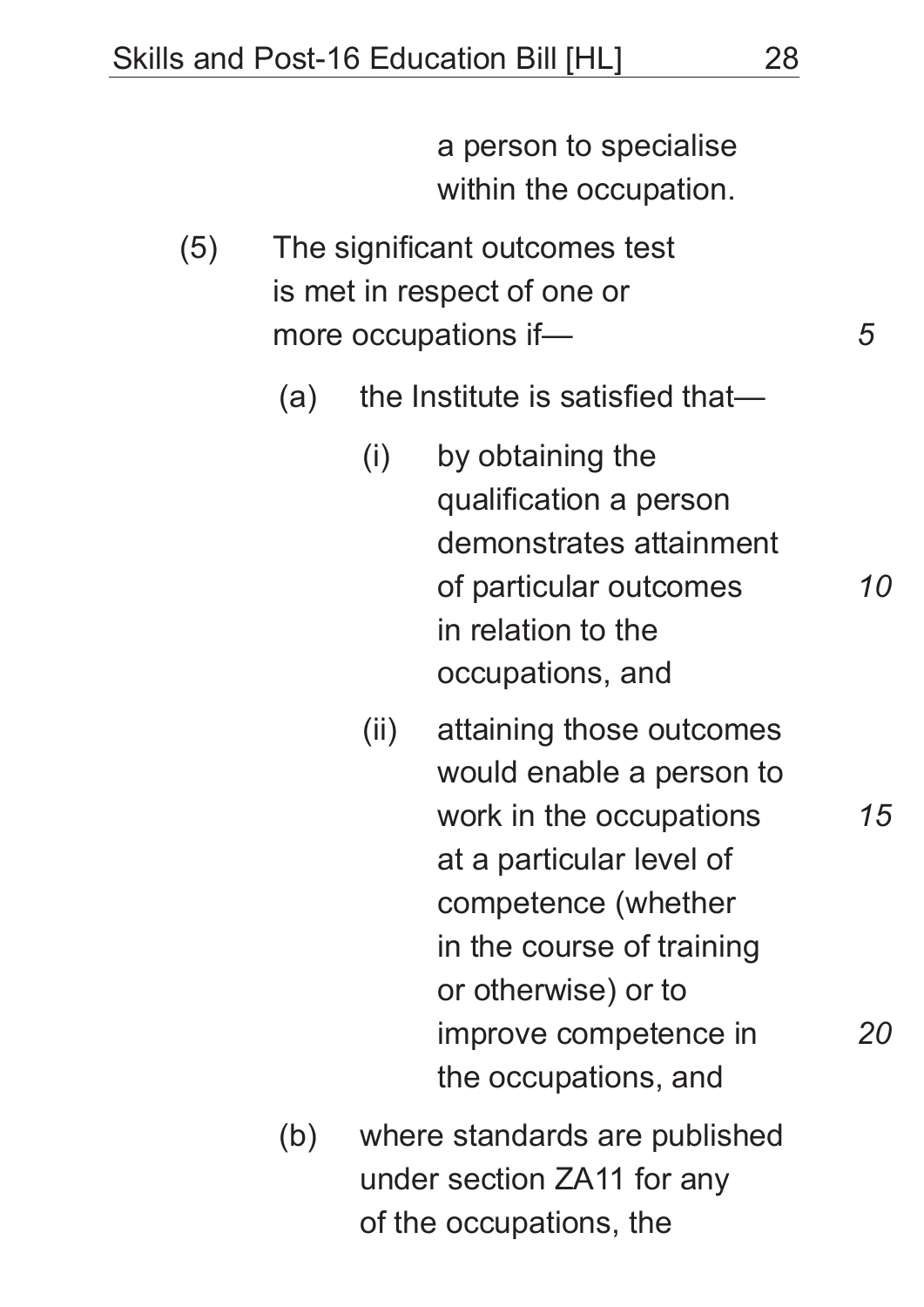outcomes are set out in the standards (whether or not all in the same standard).

- (6) The employer demand test is met in respect of one or more occupations if the Institute is satisfied that there is, or is likely to be, demand from employers in the occupations for employees who have obtained the particular qualification.
- **A2D6 Approved technical education qualifications: approval and withdrawal**
	- (1) The Institute may make any arrangements that it considers appropriate—
		- (a) to secure that suitable technical education qualifications are available for approval under section A2D3 or A2D5, or
		- (b) in connection with the approval, or continued approval, of a

*5*

*10*

*15*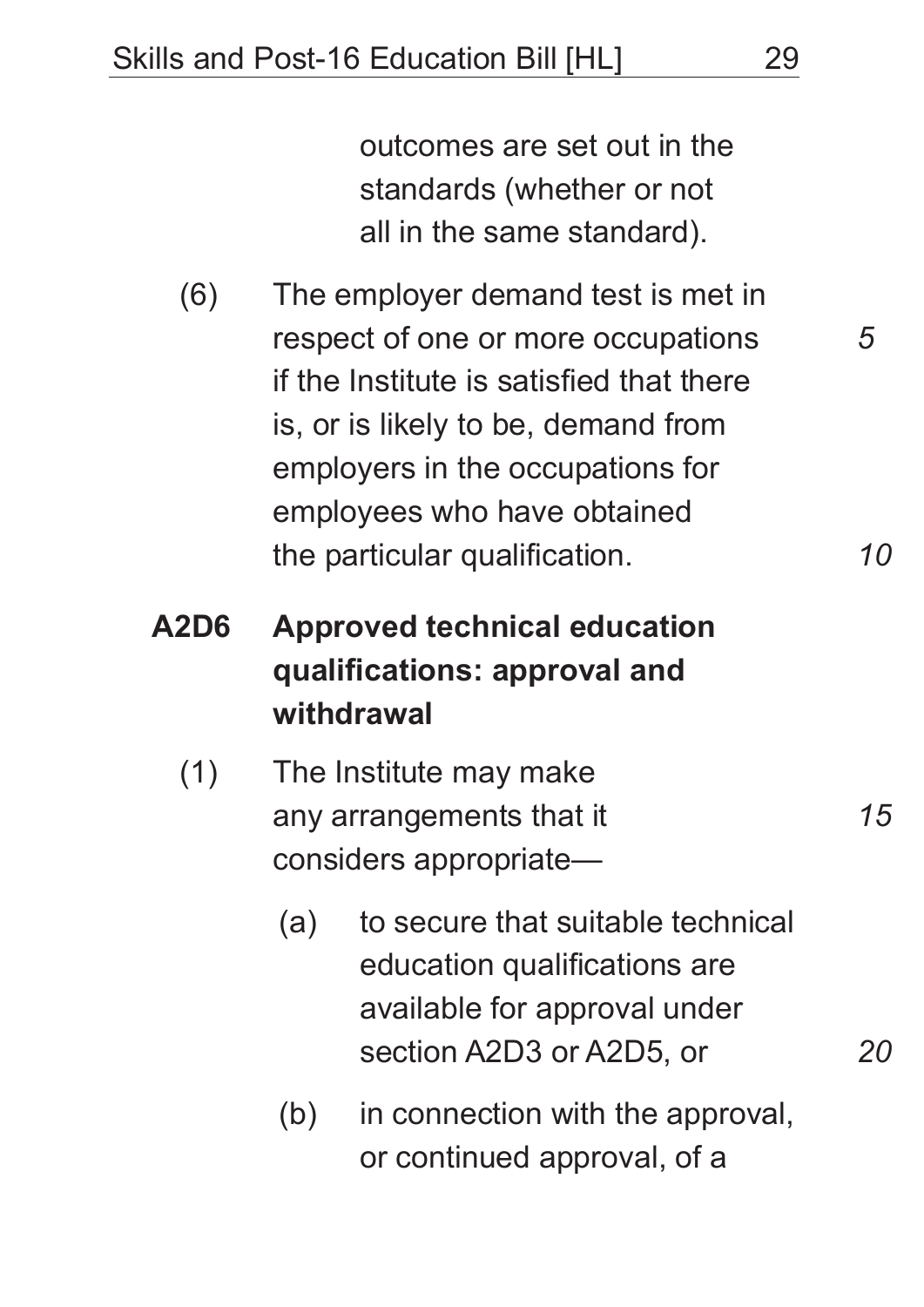technical education qualification under either of those sections.

- (2) The Institute may withdraw approval of a technical education qualification.
- (3) Subsection (2) does not apply to the withdrawal of level three courses for the period of four years beginning with the day on which this Act is passed.
- (4) But no student will be deprived of the right to take two BTECs, AGQ or a Diploma or an extended Diploma.
- (5) The Institute is not required to withdraw approval of a technical education qualification in a specified category merely because—
	- (a) the qualification is modified, or
	- (b) the category is revised or withdrawn under section A2D2(4).
- (6) The Institute must publish information about matters that

*5*

*10*

*15*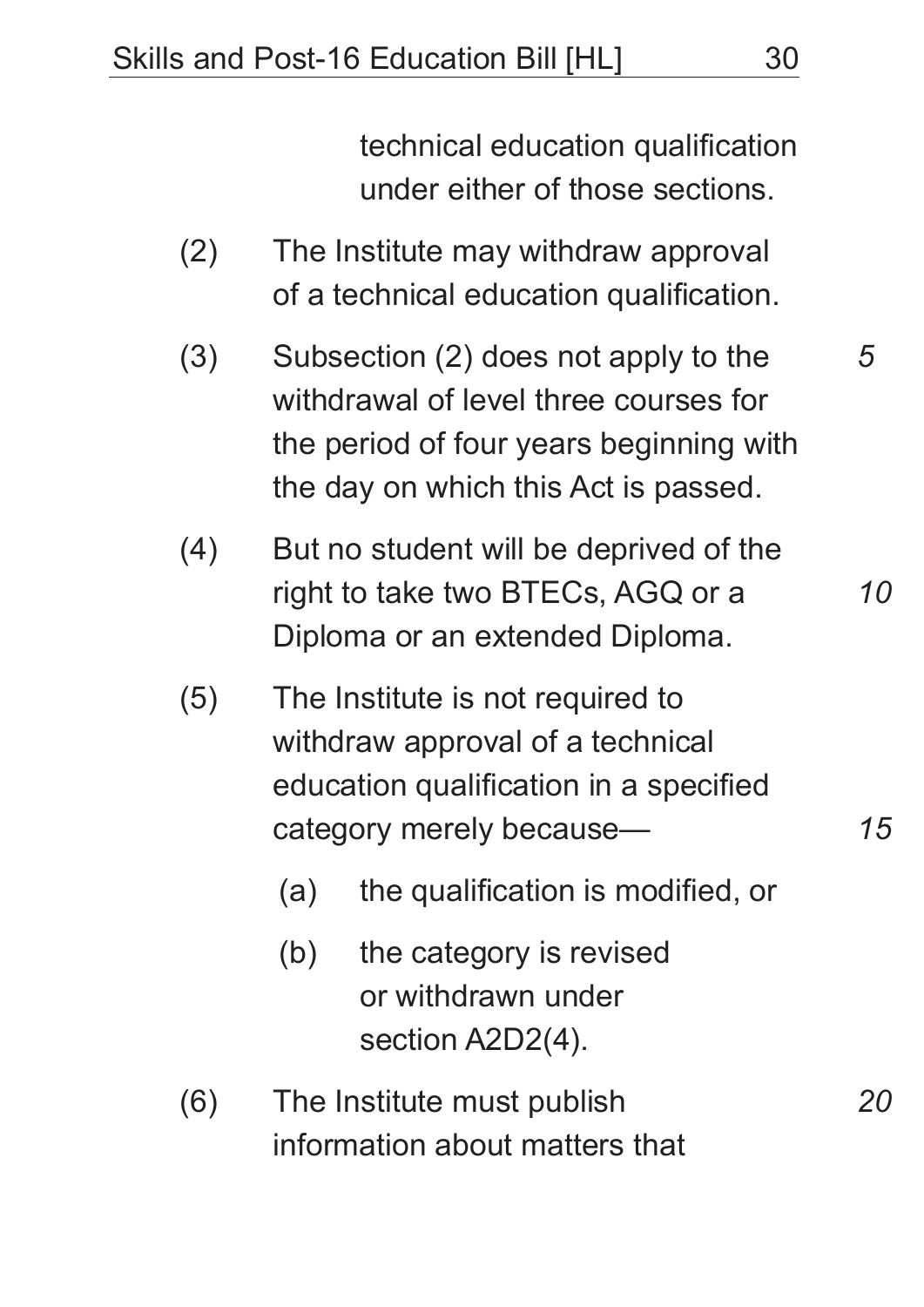it takes into account when deciding whether or not—

- (a) to approve a qualification under section A2D3 or A2D5, or
- (b) to withdraw approval of it.
- (7) The matters may differ for different purposes and may, in particular, be different for—
	- (a) qualifications in different categories specified under section A2D2, or
	- (b) qualifications relating to different occupations.
- (8) When making a decision of the kind mentioned in subsection (6) (a) or (b) in a particular case, the Institute may also take into account such other matters as it considers appropriate in the case in question.
- (9) Information published under subsection (6) may be revised or replaced, and the Institute must

*10*

*5*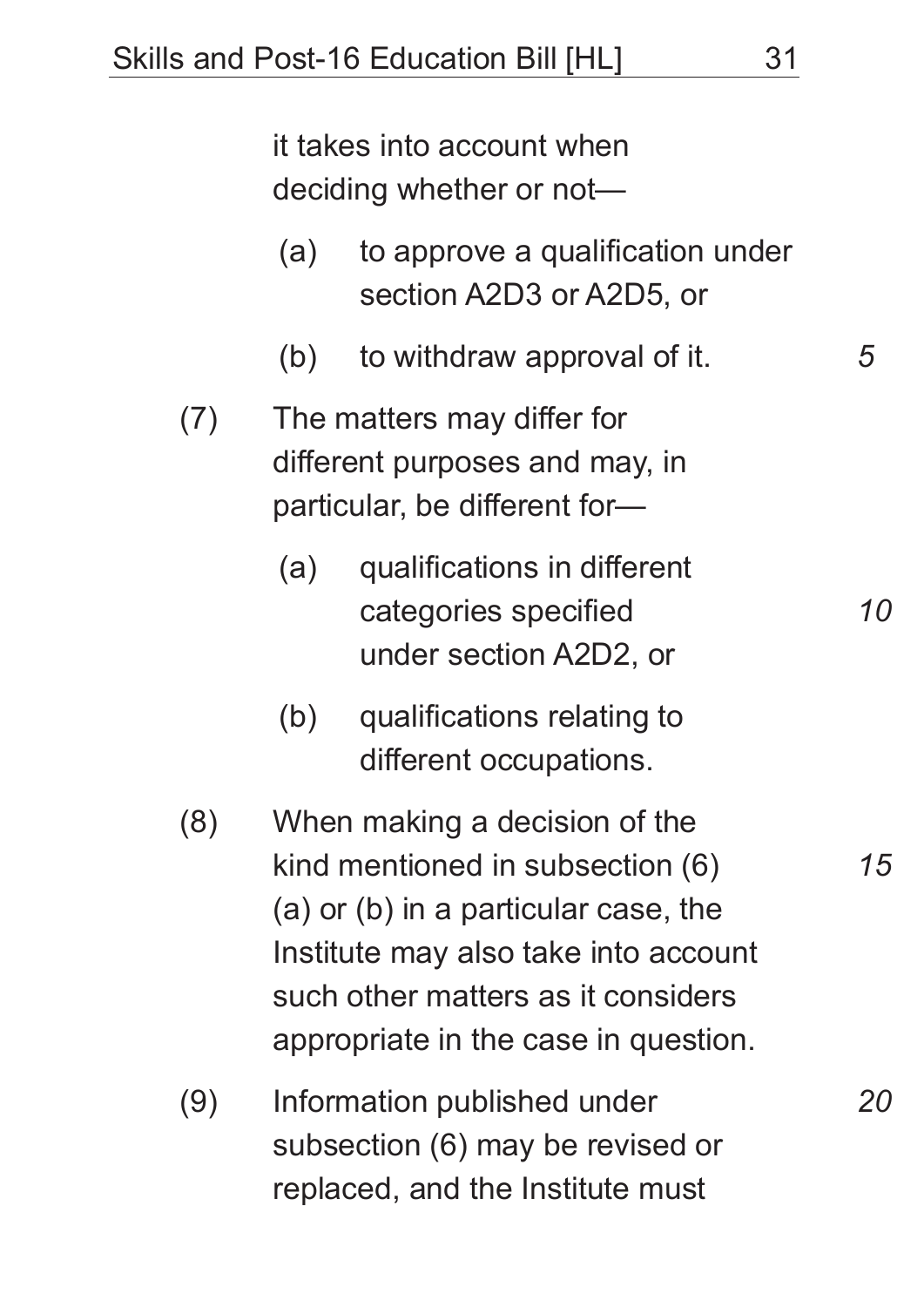publish under that subsection any revised or replacement information.

**A2D7 Approved technical education qualifications: publication and fees**

- (1) Where a technical education qualification is approved in respect of an occupation, the Institute must publish, with the information published under section ZA10(5) in relation to the occupation, information indicating—
	- (a) that a technical education qualification has been approved in respect of it, and
	- (b) whether the qualification (in conjunction with any steps approved under section A2D4) could lead to a technical education certificate.
- (2) If approval of the technical education qualification is withdrawn, the Institute must publish, with the information published under section ZA10(5) in

*5*

*10*

*15*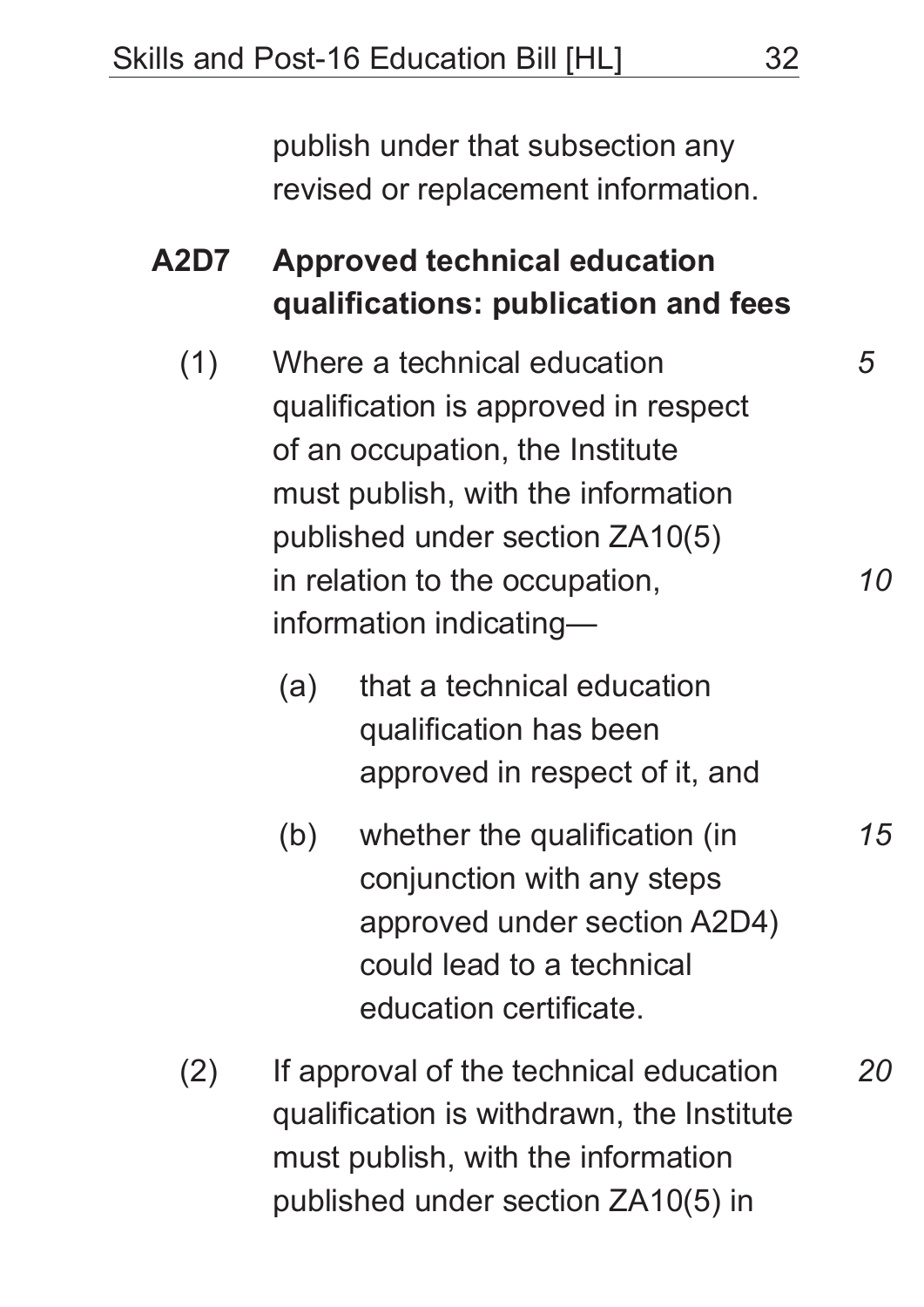relation to the occupation, information indicating that the approval of the qualification has been withdrawn.

(3) The Secretary of State may by regulations authorise the Institute (subject to any restrictions prescribed by the regulations) to charge fees for things done in connection with approval, or continued approval, of qualifications under section A2D5.

# **A2D8 Reviews of approval of technical education qualifications**

- (1) The Institute must maintain arrangements for reviewing approved technical education qualifications at regular intervals with a view to determining, for each qualification, whether—
	- (a) it should continue to be approved,
	- (b) it should be revised, or
	- (c) approval should be withdrawn.

*5*

*10*

*15*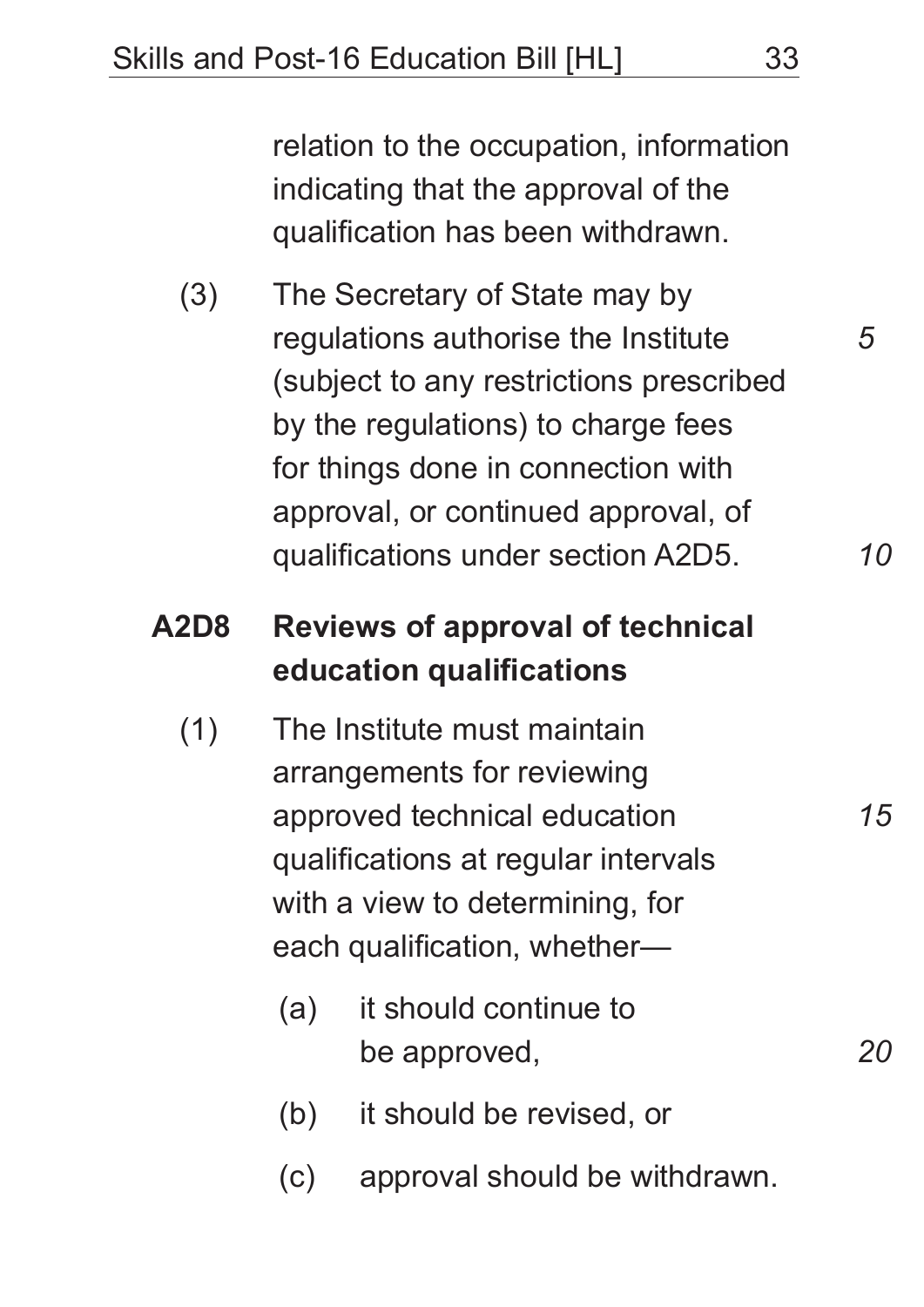| (2)  |     | The Institute must publish information<br>about the intervals at which those<br>reviews are to be conducted.                                                              |           |
|------|-----|---------------------------------------------------------------------------------------------------------------------------------------------------------------------------|-----------|
| A2D9 |     | <b>Moratorium on further approvals</b><br>under section A2D5                                                                                                              | 5         |
| (1)  |     | This section applies where the<br>Institute determines that there<br>is an appropriate number of<br>approved technical education<br>qualifications of a particular kind.  | <i>10</i> |
| (2)  |     | The Institute may decide that<br>it should not approve further<br>technical education qualifications<br>of that kind under section A2D5<br>for a period (a "moratorium"). | 15        |
| (3)  |     | Where the Institute decides that<br>there should be a moratorium in<br>relation to technical education<br>qualifications of a particular kind, it—                        |           |
|      | (a) | must publish that decision, and                                                                                                                                           | 20        |
|      | (b) | during the moratorium, may not<br>approve any further technical                                                                                                           |           |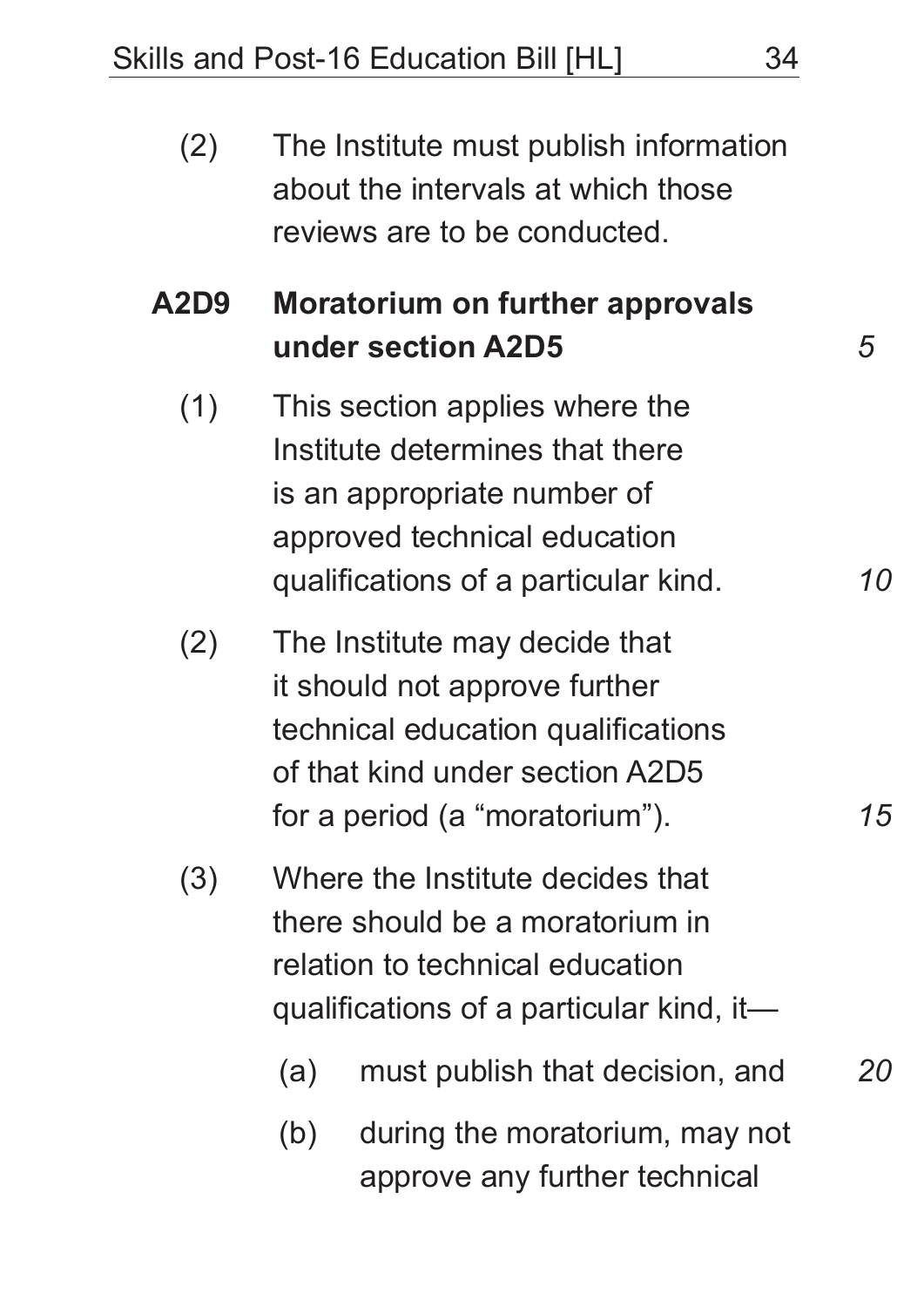education qualification of that kind under section A2D5.

- (4) A moratorium ends when the Institute decides to end it.
- (5) Where the Institute decides to end a moratorium, it must publish that decision.
- (6) The Institute must consult the Secretary of State before—
	- (a) deciding whether there should be a moratorium in relation to qualifications of a particular kind;
	- (b) deciding to end a moratorium."
- (5) In section A2D4 (as renumbered by section 13: additional steps towards occupational competence), in subsection (1)— *15*
	- (a) for "an approved" substitute "a";
	- (b) after "qualification" insert "that is approved under section A2D3".

*5*

*10*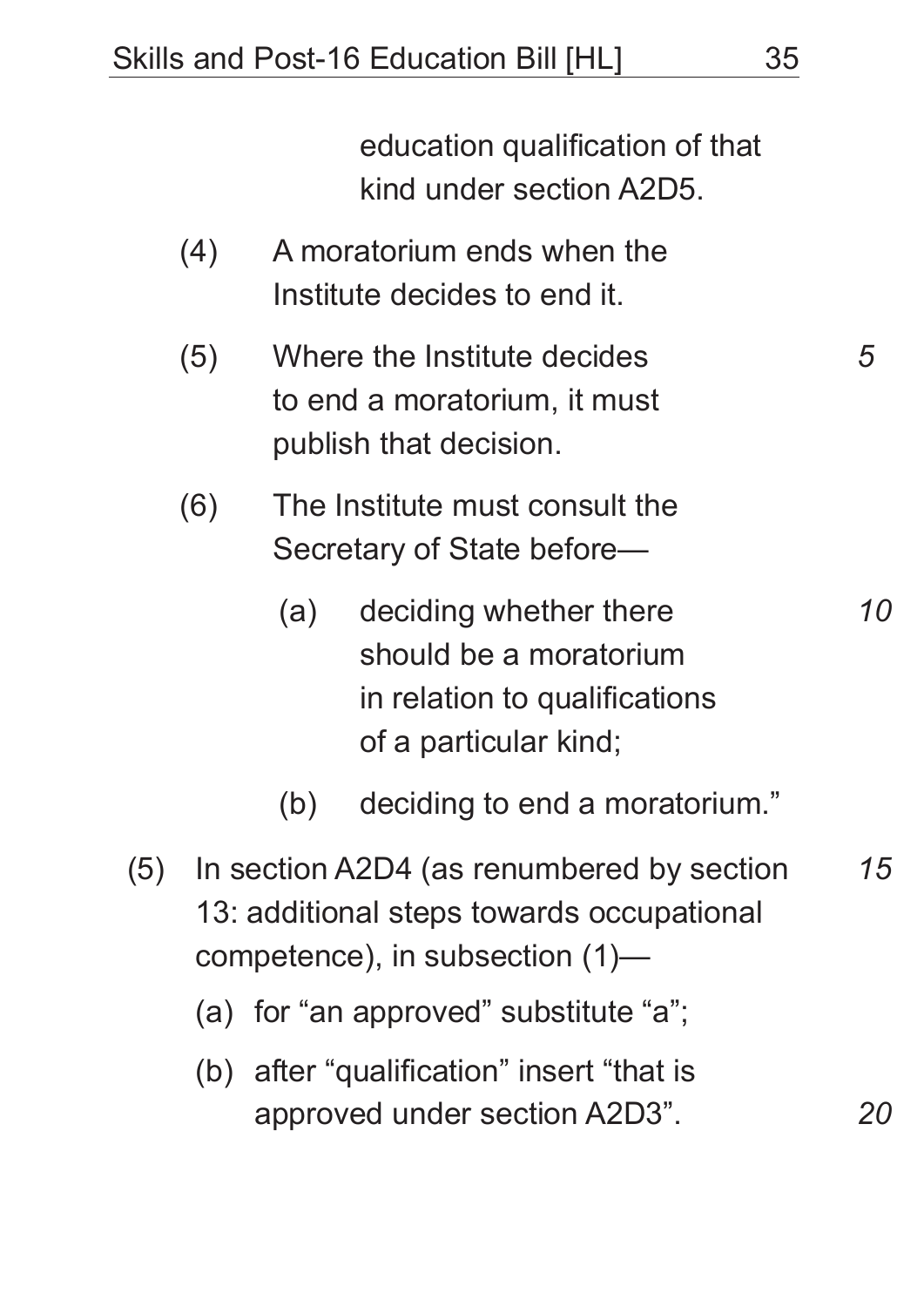- (6) In section A3A (power to issue technical education certificates), in subsection (1)(a)—
	- (a) for "an approved" substitute "a";
	- (b) after "qualification" insert "approved under section A2D3".
- (7) After section A11 insert—

### **"A12 Interpretation of Chapter A1**

(1) In this Chapter—

"approved technical education qualification" means a technical education qualification that is approved by the Institute under section A2D3 or A2D5;

"Ofqual" means the Office of Qualifications and Examinations Regulation;

"published occupation" means an occupation which the Institute has determined falls within section ZA10(1)(a) and in relation to

*5*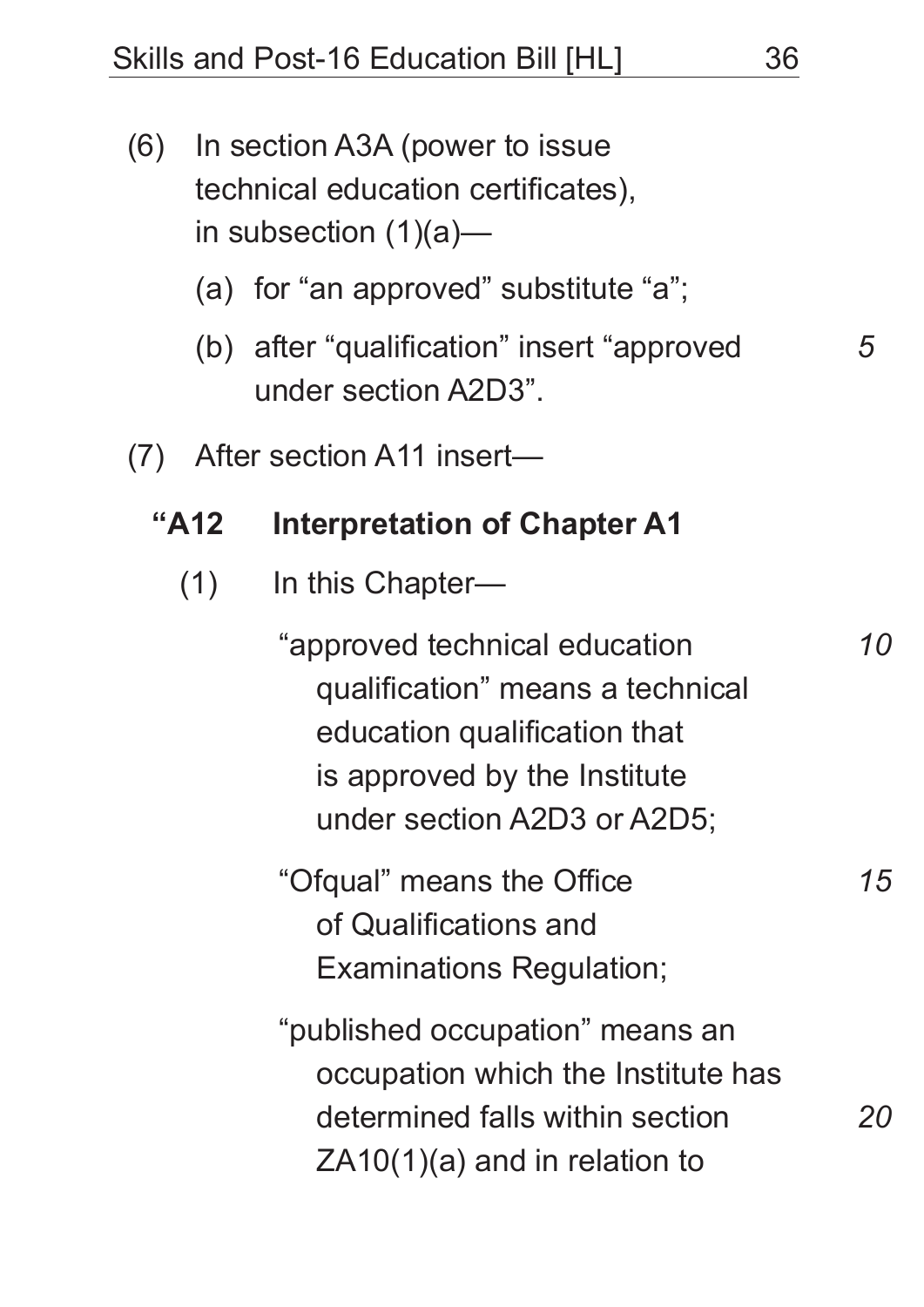which information is published under section ZA10(5); "specified category", in relation to a qualification, means a category specified under section A2D2; "technical education certificate" has the meaning given by section A3A; "technical education qualification" means a qualification that relates to one or more occupations. (2) References in this Chapter to approval, in relation to a technical education qualification approved under section A2D3 *5 10*

or A2D5, are to approval under the section in question."

# **8 Functions of the Institute: availability of qualifications outside England**

In the Apprenticeships, Skills, Children and Learning Act 2009, after section A2IA insert—

*20*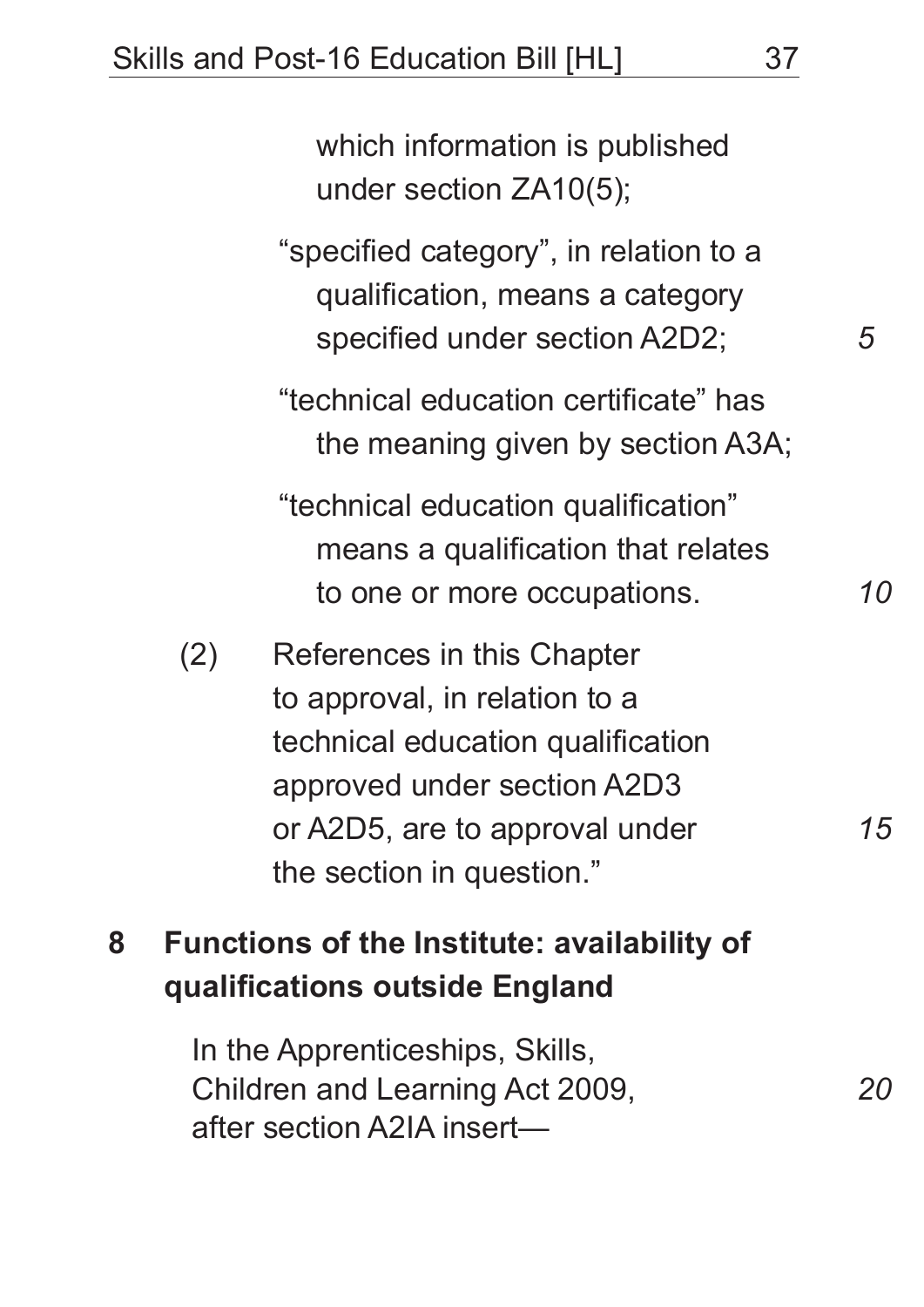# **"A2IB Availability of approved technical education qualifications outside England**

The Institute may provide advice and assistance, or take other steps that it considers appropriate, for the purpose of enabling approved technical education qualifications to be made available to be obtained by persons outside England."

## **9 Technical education qualifications: cooperation between the Institute and Ofqual**

In the Apprenticeships, Skills, Children and Learning Act 2009, after section A2D10 (as renumbered by section 13) insert—

# **"A2D11 Co-operation between the Institute and Ofqual**

- (1) The Institute and Ofqual must co-operate with one another in the exercise of—
	- (a) their respective functions relating to technical education qualifications, and

*5*

*10*

*15*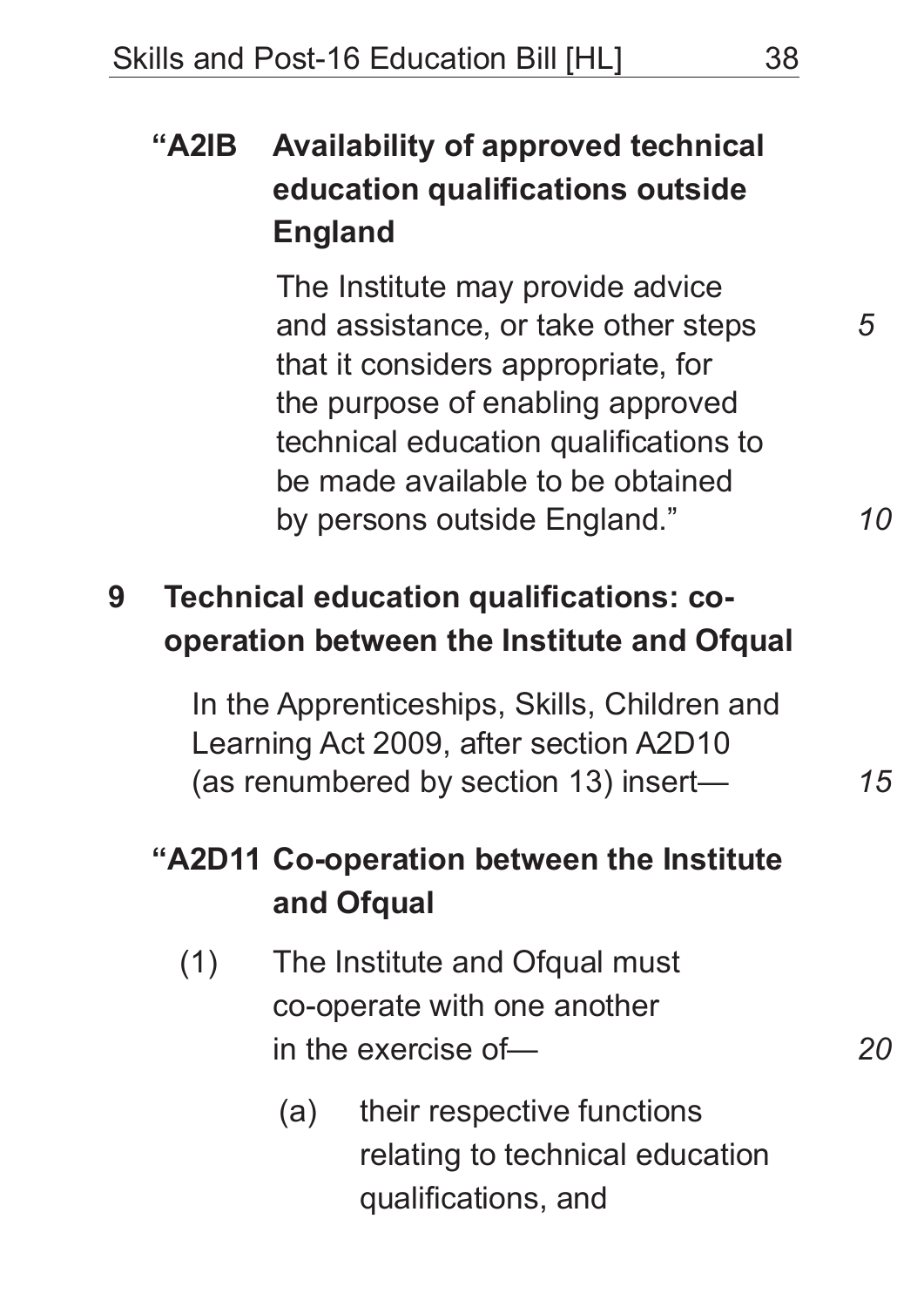| (b) | any other functions of      |
|-----|-----------------------------|
|     | theirs where the exercise   |
|     | is relevant to functions    |
|     | mentioned in paragraph (a). |

- (2) Each of the Institute and Ofqual—
	- (a) may provide advice and assistance to the other in relation to the exercise by the other of any function within subsection (1), and
	- (b) must, in exercising any function within subsection (1), have regard to any advice or information provided to it by the other, so far as relevant to the exercise of that function."
- **10 Application of accreditation requirement in relation to technical education qualifications**

In section 138 of the Apprenticeships, Skills, Children and Learning Act 2009 (qualifications subject to the accreditation requirement)—

*5*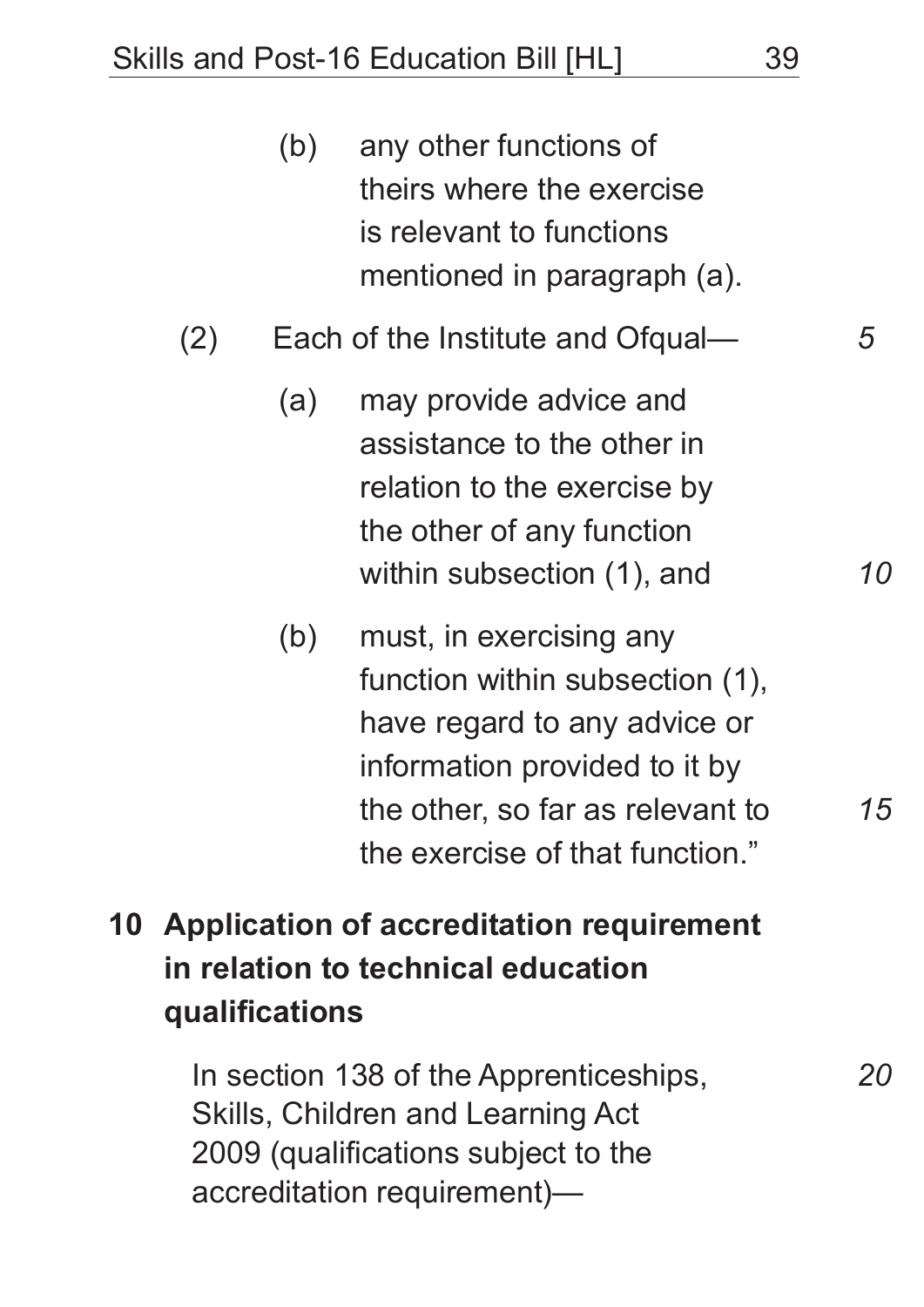(a) after subsection (1) insert— "(1A) But Ofqual may not make a determination under subsection (1) in relation to a technical education qualification if— (a) the qualification is an approved technical education qualification, or (b) the Institute— (i) has notified Ofqual that the Institute is considering whether or not to approve the qualification as an approved technical education qualification, and (ii) has not notified Ofqual of its decision."; (b) after subsection (6) insert— *5 10 15*

"(7) Where the Institute has notified Ofqual under subsection (1A)(b)(i) that it is considering whether or not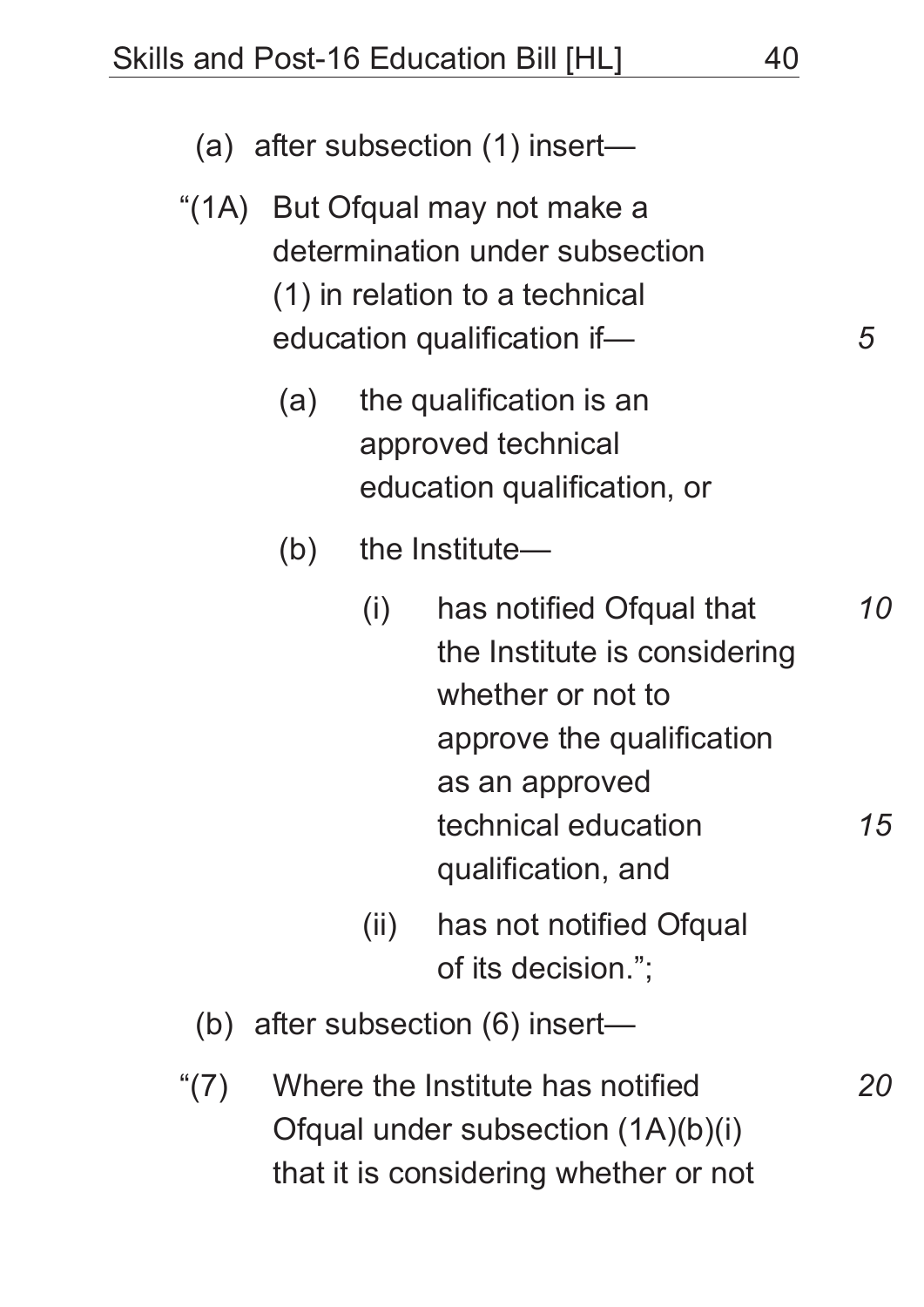to approve the qualification, it must also notify Ofqual of its decision.

(8) In this section—

"the Institute" means the Institute for Apprenticeships and Technical Education;

"approved technical education qualification" and "technical education qualification" have the meanings given by section A12(1)."

## **11 Information sharing in relation to technical education qualifications**

- (1) The Apprenticeships, Skills, Children and Learning Act 2009 is amended as follows.
- (2) After section 40AA insert—
	- **"40AB Sharing of technical education information by or with Ofqual**
		- (1) Ofqual may disclose information to a relevant person for the purpose of a relevant function of—
			- (a) Ofqual, or

*15*

*20*

*5*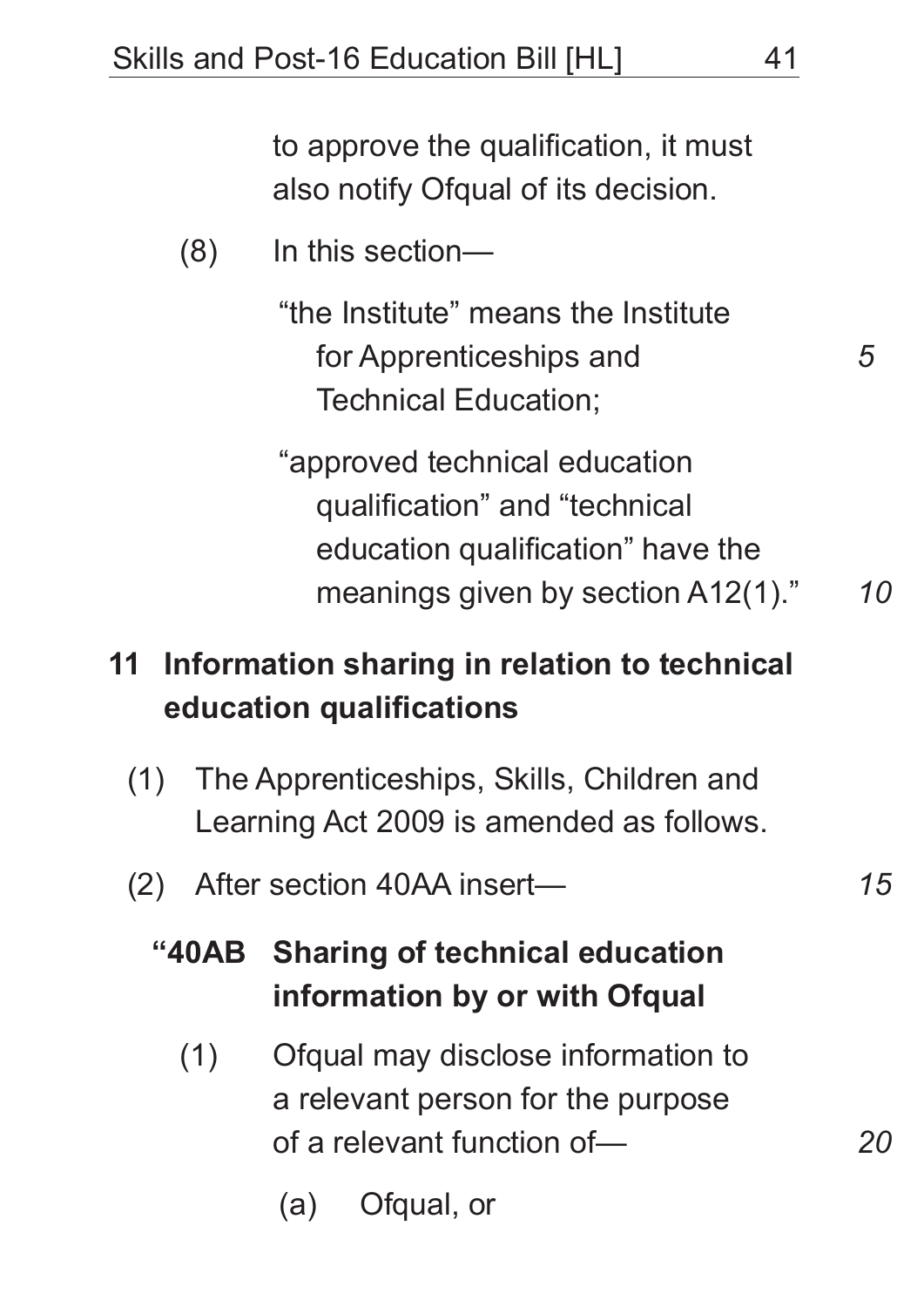|                   |     | (b) the relevant person.                                                                                                                                             |           |
|-------------------|-----|----------------------------------------------------------------------------------------------------------------------------------------------------------------------|-----------|
| (2)               |     | A relevant person may disclose<br>information to Ofqual for the purpose<br>of a relevant function of-                                                                |           |
|                   |     | (a) Ofqual, or                                                                                                                                                       | 5         |
|                   |     | (b) the relevant person.                                                                                                                                             |           |
| (3)               |     | In this section "relevant"<br>person" means—                                                                                                                         |           |
|                   | (a) | the Secretary of State;                                                                                                                                              |           |
|                   |     | (b) the OfS;                                                                                                                                                         | 10        |
|                   |     | (c) Ofsted;                                                                                                                                                          |           |
|                   |     | (d) a prescribed person.                                                                                                                                             |           |
| $\left( 4\right)$ |     | In this section "relevant<br>function" means-                                                                                                                        |           |
|                   | (a) | in relation to the Secretary<br>of State, Ofqual, the OfS or<br>Ofsted, a technical education<br>function of that body so far as<br>the function relates to England; | 15        |
|                   | (b) | in relation to a prescribed<br>person, a prescribed technical                                                                                                        | <i>20</i> |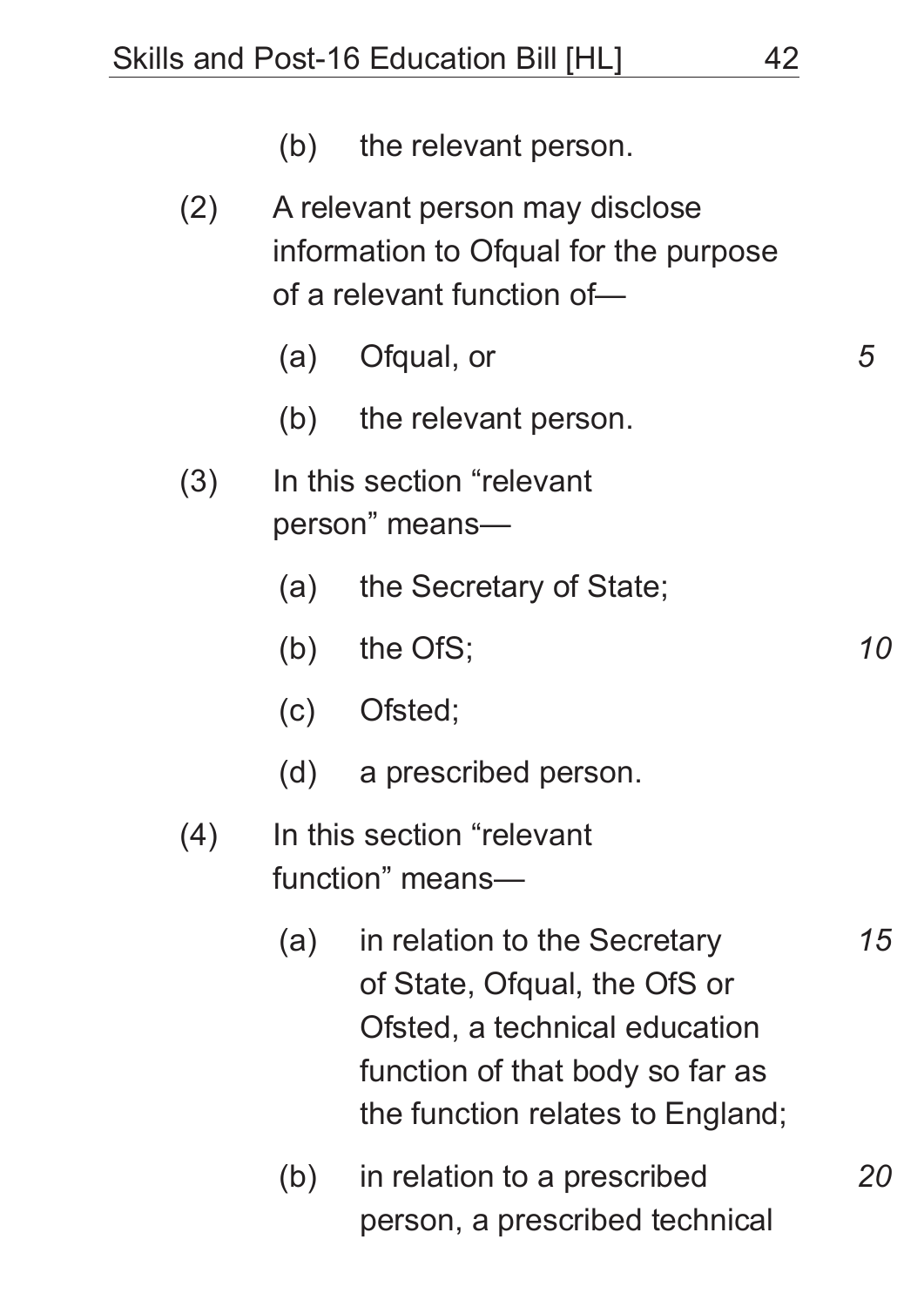education function of that person, so far as the function relates to England.

(5) In this section—

"Ofqual", the "OfS" and "Ofsted" have the same meanings as in section 40AA;

"technical education function" means a function that relates to technical education qualifications approved, or that may be approved, by the Institute for Apprenticeships and Technical Education under section A2D3 or A2D5."

- (3) In the heading of Part 1A, after "Apprenticeships" insert ", Technical Education Qualifications".
- (4) In section 262 (orders and regulations), in subsection (6), after paragraph (aza) insert—

"(azb) regulations under section 40AB;".

*20*

*10*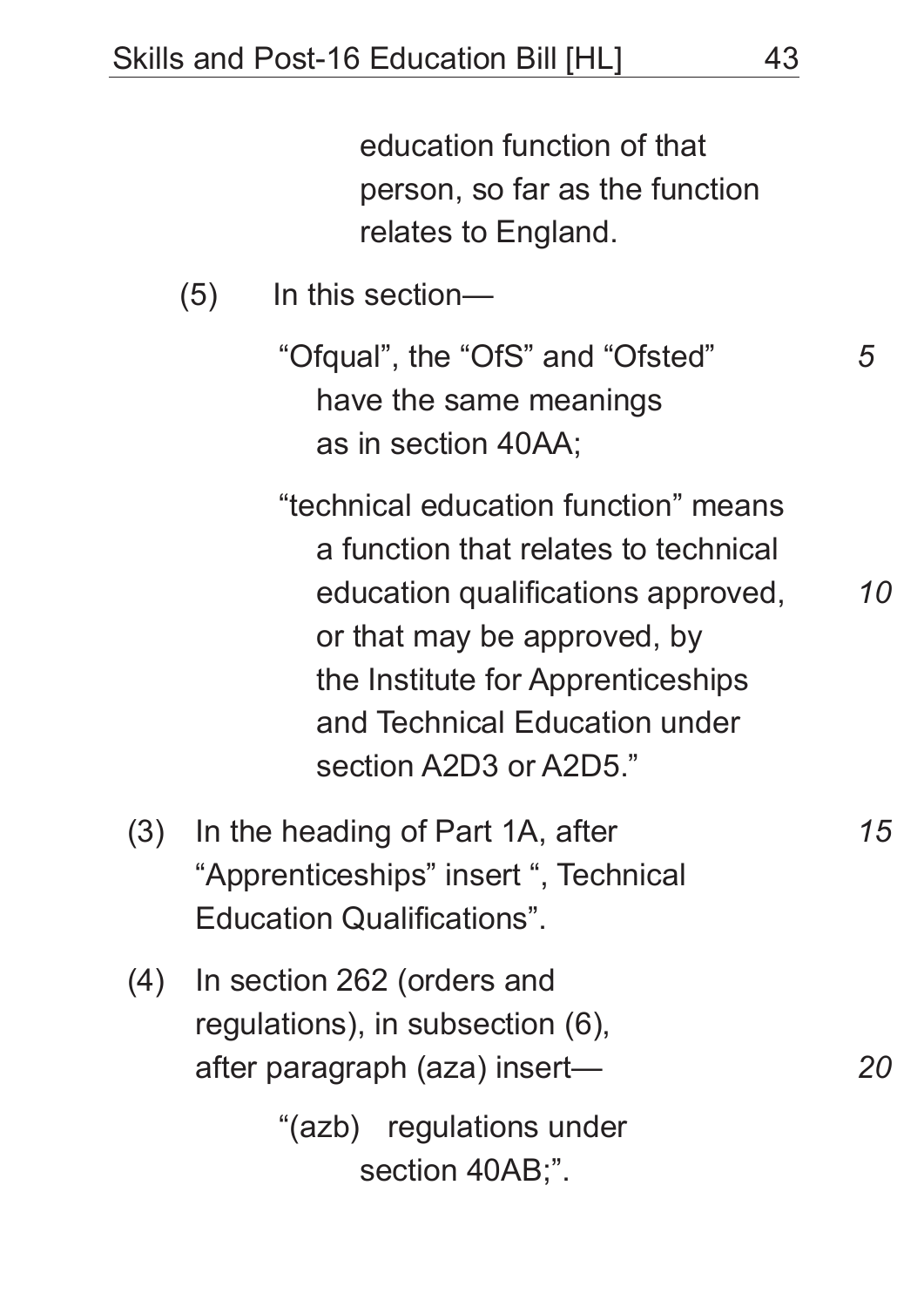# **12 Technical education qualifications: minor and consequential amendments**

- (1) The Apprenticeships, Skills, Children and Learning Act 2009 is amended as set out in subsections (2) to (9).
- (2) After section ZA8 insert—

### **"ZA8A Interpretation of Chapter ZA1**

In this Chapter, the following terms have the same meanings as in Chapter A1—

> technical education qualification (see section A12(1));

approved technical education qualification (see section A12(1));

approved steps towards occupational competence (see section A2D4(5));

published occupation (see section A12(1))." *15*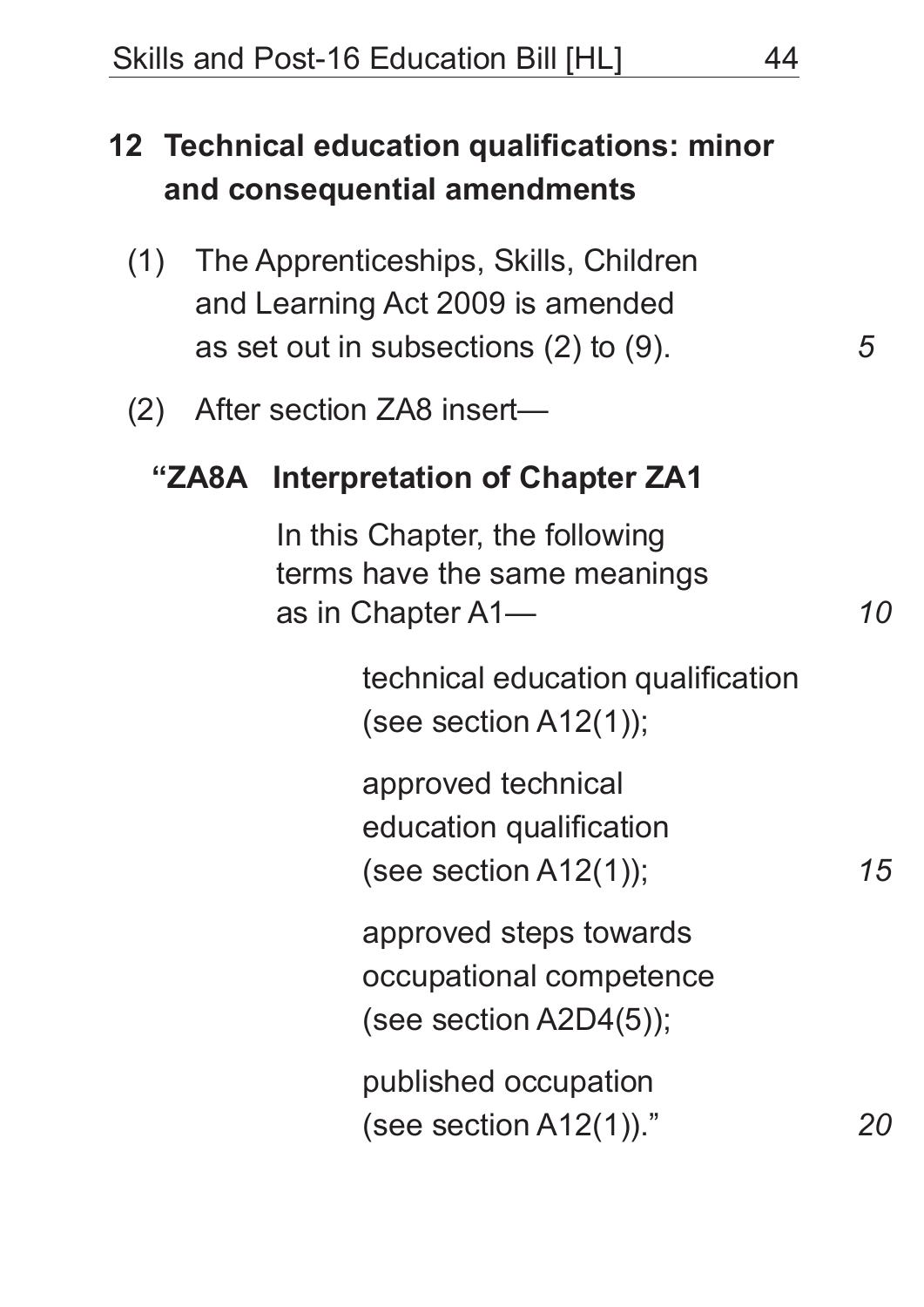| (3) | In section A2D3 (as renumbered<br>by section 13: approved technical<br>education qualifications)- |                                                                                                                                                                                                           |    |
|-----|---------------------------------------------------------------------------------------------------|-----------------------------------------------------------------------------------------------------------------------------------------------------------------------------------------------------------|----|
|     |                                                                                                   | (a) in subsection (1), after "qualification"<br>insert "under this section";                                                                                                                              | 5  |
|     |                                                                                                   | (b) omit subsection $(2)$ ;                                                                                                                                                                               |    |
|     |                                                                                                   | (c) omit subsections $(8)$ to $(13)$ ;                                                                                                                                                                    |    |
|     |                                                                                                   | (d) for the heading substitute "Technical<br>education certificate: approval of<br>technical education qualifications".                                                                                   | 10 |
| (4) |                                                                                                   | In section A2D10 (as renumbered by<br>section 13: directions), for "section<br>A2DA or A2DB" substitute "sections<br>$A2D2$ to $A2D9$ or $A2IB$ ".                                                        |    |
| (5) |                                                                                                   | In section A2HA (list of technical<br>education qualifications)-<br>(a) after subsection (1), insert-                                                                                                     | 15 |
|     |                                                                                                   | "(1A) For each qualification, the list must<br>indicate whether (in conjunction with<br>any steps determined under section<br>A2D4) it could lead to the issue of<br>a technical education certificate."; | 20 |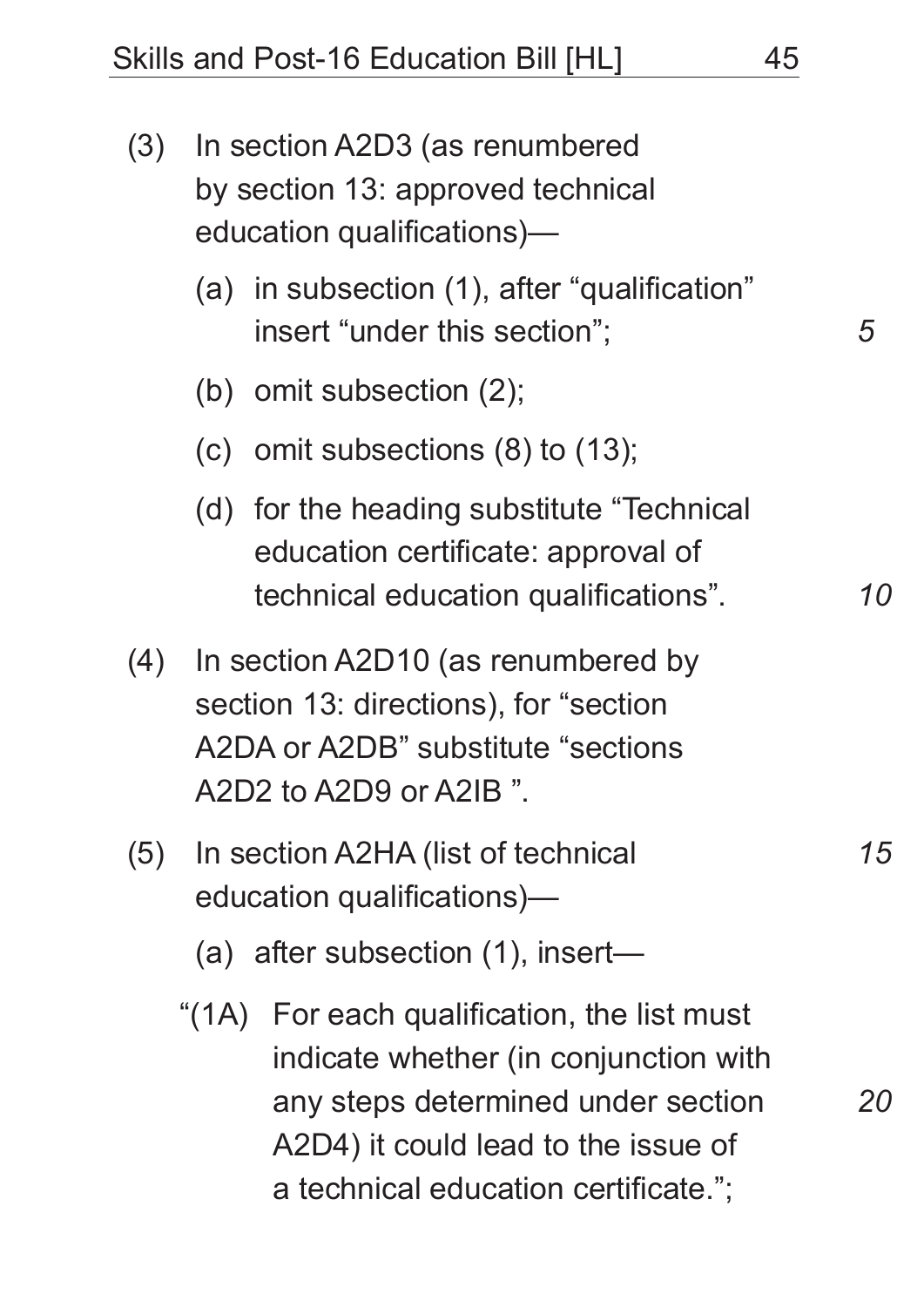Skills and Post-16 Education Bill [HL] 46

(b) in subsection (2)(a), for "the standards" substitute "any standards". (6) In section 100 (funding), in subsection (5), in the definition of "approved technical education qualification", for "A2DA" substitute "A12(1)". (7) In section 121 (interpretation of Part 4), in subsection (1)— (a) in the definition of "approved technical education qualification", for "A2DA" substitute "A12"; (b) in the definition of "technical education qualification", for "A2DA" substitute "A12". (8) In section 122 (sharing of information for education and training purposes), in subsection (5)(ba), for "the IfA" substitute "the Institute for Apprenticeships and Technical Education". (9) In paragraph 9(2) of Schedule A1 (exercise of Institute's functions)— *5 10 15 20*

(a) after "sections" insert "ZA2A,";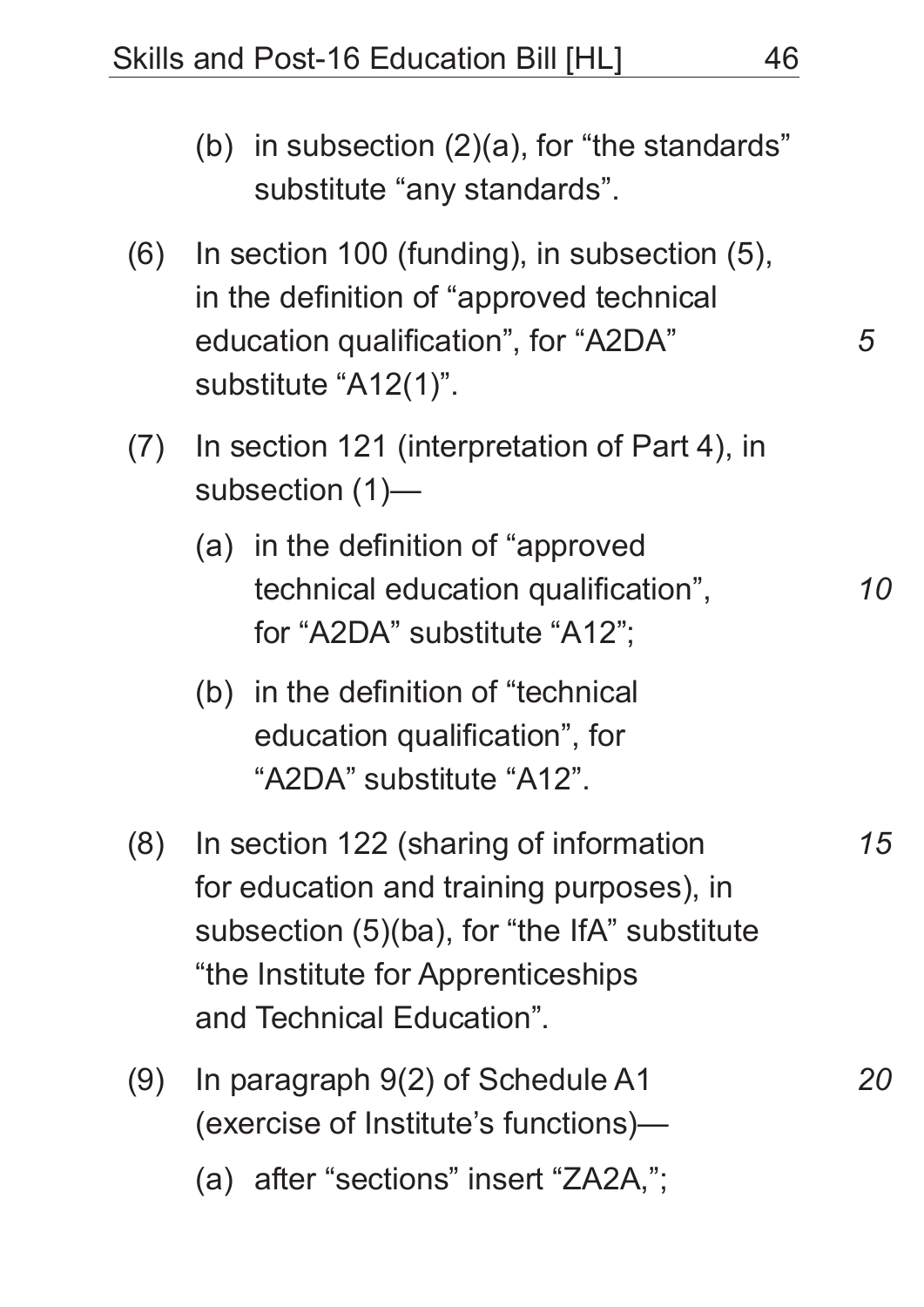Skills and Post-16 Education Bill [HL] 47

# (b) for "A2DA, A2DB" substitute "A2D2 to A2D9";

- (c) for "A2IA" substitute "A2IB".
- (10) In section 42B of the Education Act 1997 (information about technical education: access to English schools), in subsection (10), for "A2DA" substitute "A2D3 or A2D5".

# **13 Renumbering of provisions relating to technical education qualifications**

- (1) The Apprenticeships, Skills, Children and Learning Act 2009 is amended as follows.
- (2) Sections A2DA to A2DC are renumbered as follows—

| Existing section number New section number |       |    |
|--------------------------------------------|-------|----|
| A2DA                                       | A2D3  | 15 |
| A2DB                                       | A2D4  |    |
| A2DC                                       | A2D10 |    |

(3) In section A2HA (list of technical education qualifications), in subsection (2)(b), for "A2DB" substitute "A2D4".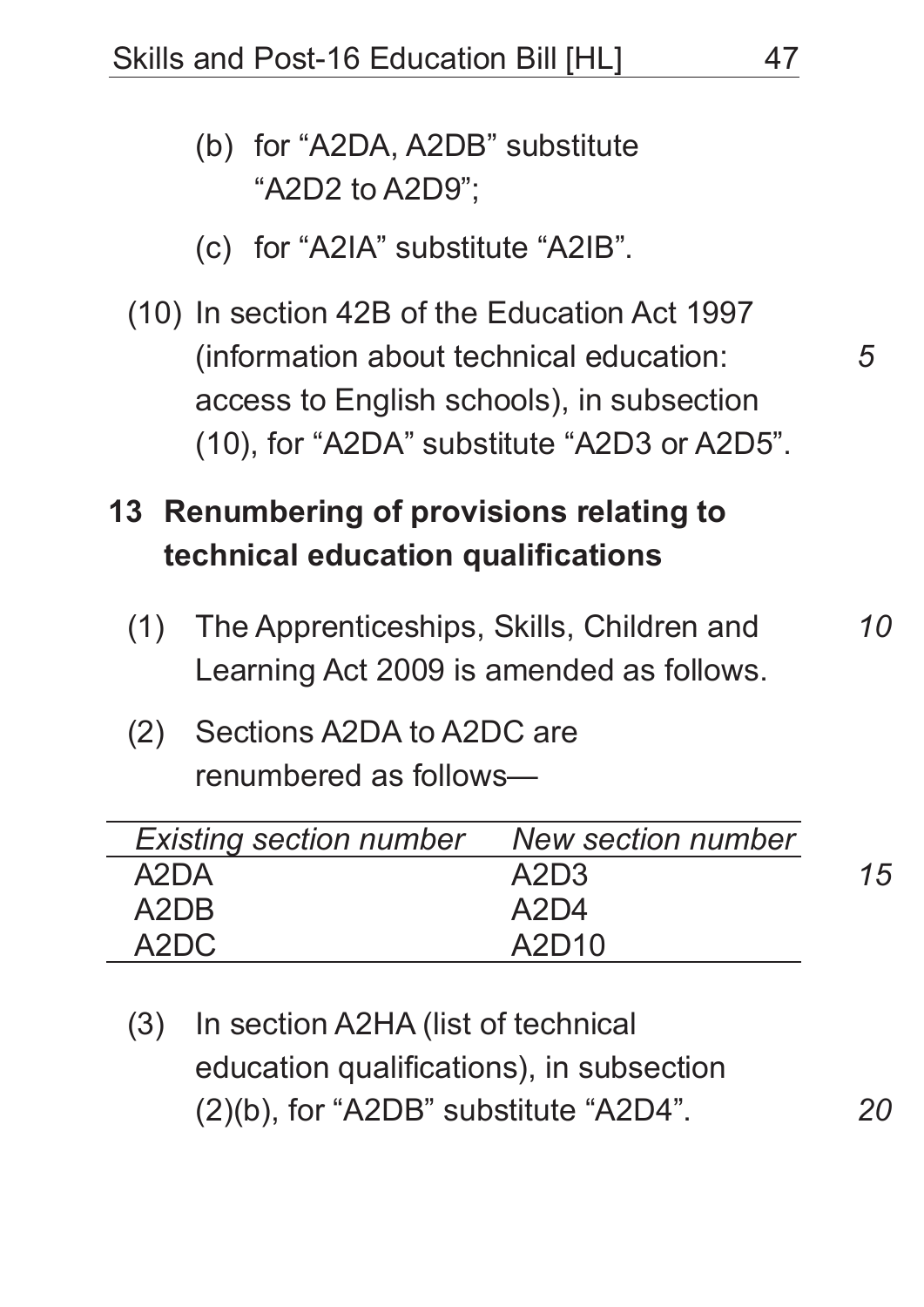| (4) | In section A2IA (transfer of<br>copyright relating to technical<br>education qualifications)-                                                                                          |           |
|-----|----------------------------------------------------------------------------------------------------------------------------------------------------------------------------------------|-----------|
|     | (a) in subsection (1), for "A2DA"<br>substitute "A2D3";                                                                                                                                | 5         |
|     | (b) in subsection $(4)$ , for "A2DA $(4)(a)$ "<br>substitute "A2D3(4)(a)".                                                                                                             |           |
| (5) | In section A3A (power to issue technical<br>education certificate), in subsection (1)(b),<br>for "A2DB" substitute "A2D4".                                                             | <i>10</i> |
| (6) | In section 100 (provision of financial<br>resources), in subsection (5), in<br>the definition of "approved steps"<br>towards occupational competence",<br>for "A2DB" substitute "A2D4" | 15        |
| (7) | In section 121 (interpretation of Part 4), in<br>subsection (1), in the definition of "approved"<br>steps towards occupational competence",<br>for "A2DB" substitute "A2D4".           |           |
| (8) | Nothing in subsection (2) alters the<br>effect of anything done under or for the<br>purposes of a provision renumbered by<br>that subsection, and accordingly-                         | 20        |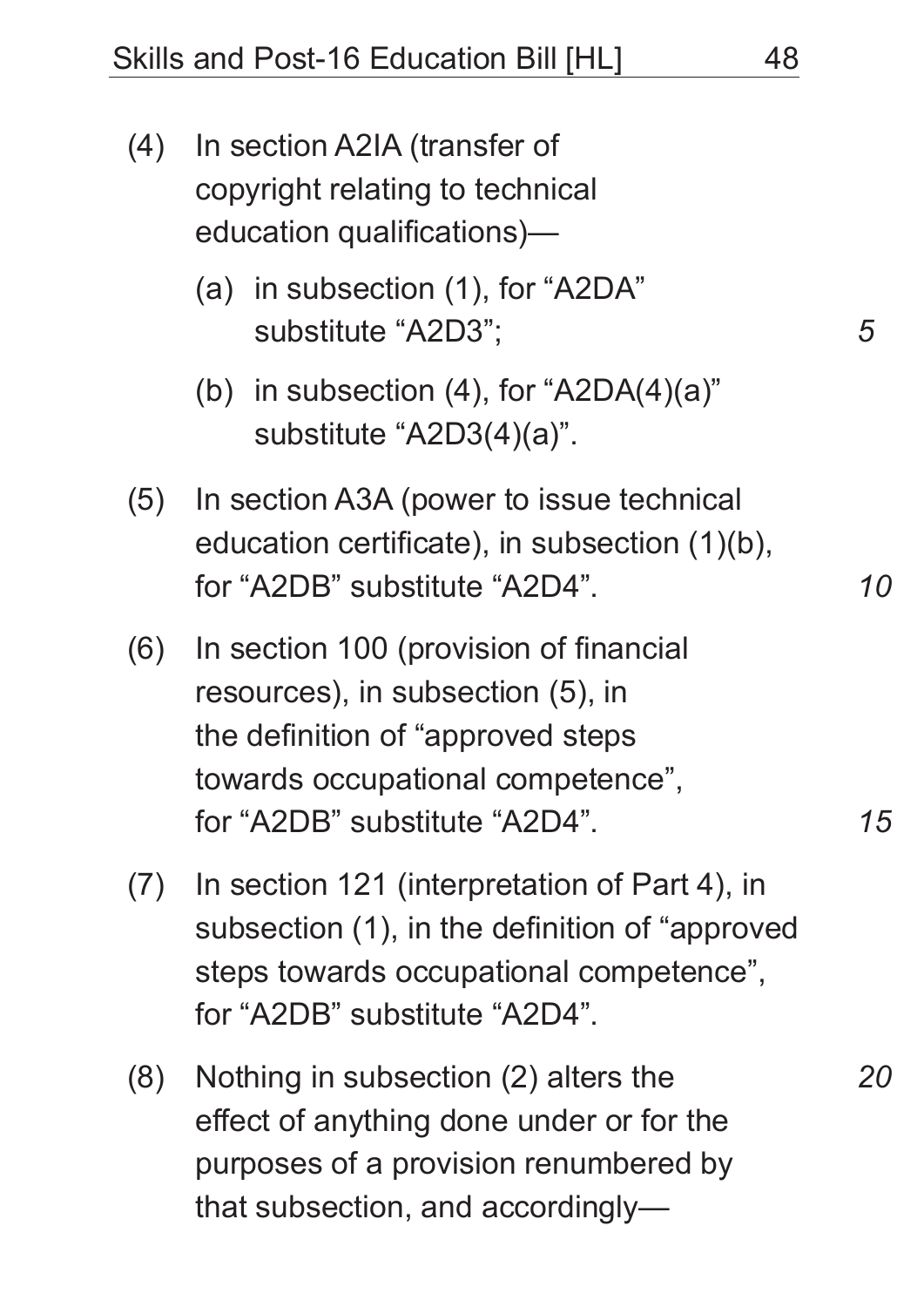- (a) anything done under or for the purposes of such a provision (a "renumbered provision") that has effect immediately before that subsection comes into force continues to have effect after that time as done under the provision as renumbered;
- (b) any reference in an instrument or other document to such a provision is (so far as the context permits) to be read after that time as including a reference to the provision as renumbered;
- (c) any reference in an instrument or other document to a provision as so renumbered is (so far as the context permits) to be read after that time as including a reference to the provision as previously numbered.

*Information about technical education and training*

#### **14 Amendments to section 42B of the Education Act 1997** *20*

(1) Section 42B of the Education Act 1997 is amended as follows.

*5*

*10*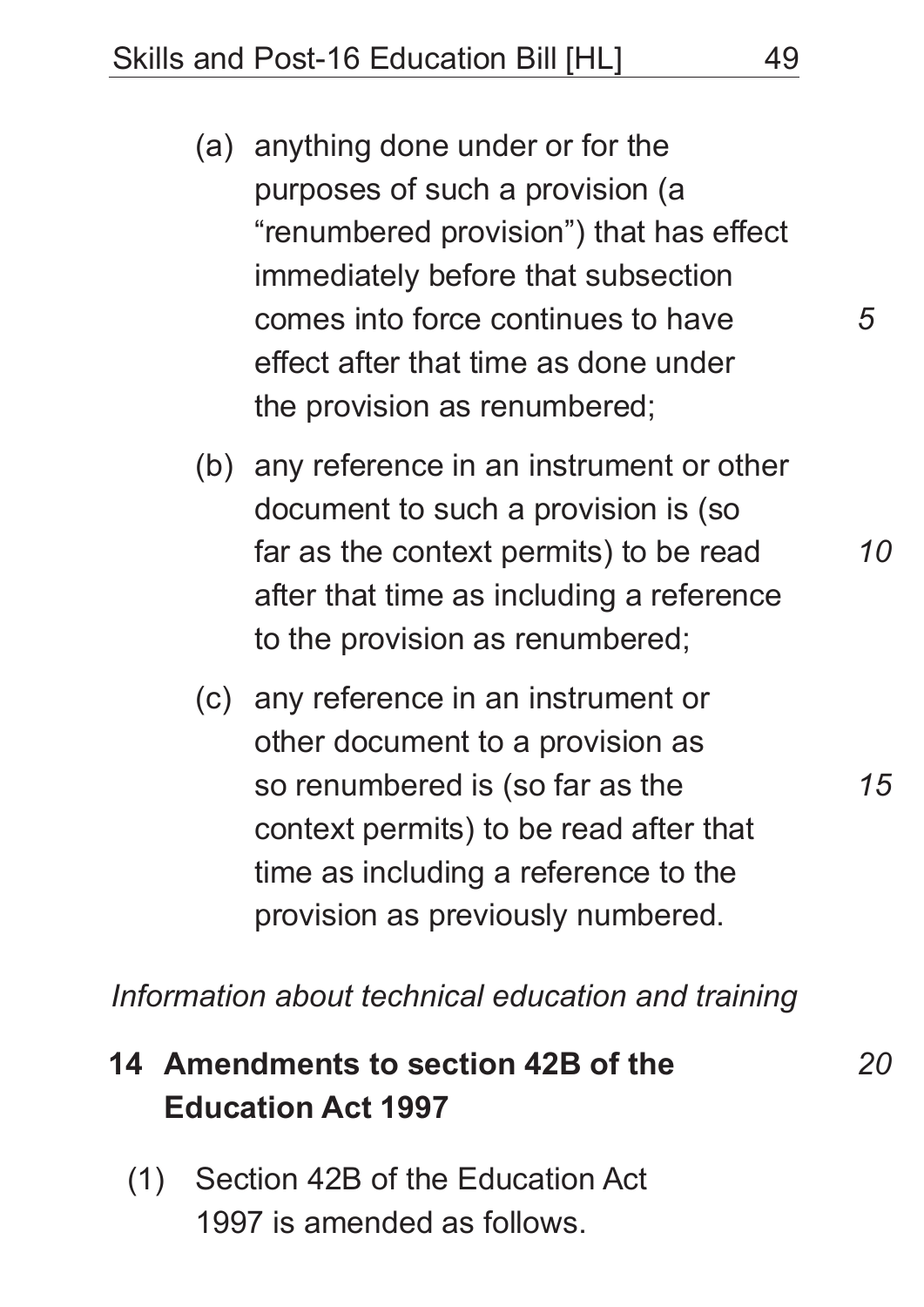- (2) After subsection (1) insert—
	- "(1A) In complying with subsection (1), the proprietor must give a representative range of education and training providers (including, where reasonably practicable, a university technical college) access to registered pupils on at least three occasions during each of the first, second and third key phase of their education."
- (3) After subsection (2) insert—
	- "(2A) The proprietor of a school in England within subsection (2) must—
		- (a) ensure that each registered pupil meets, during both the first and second key phase of their education, with a representative range of education and training providers to whom access is given, and
		- (b) ask providers to whom access is given to provide information that includes the following—

*5*

*10*

*15*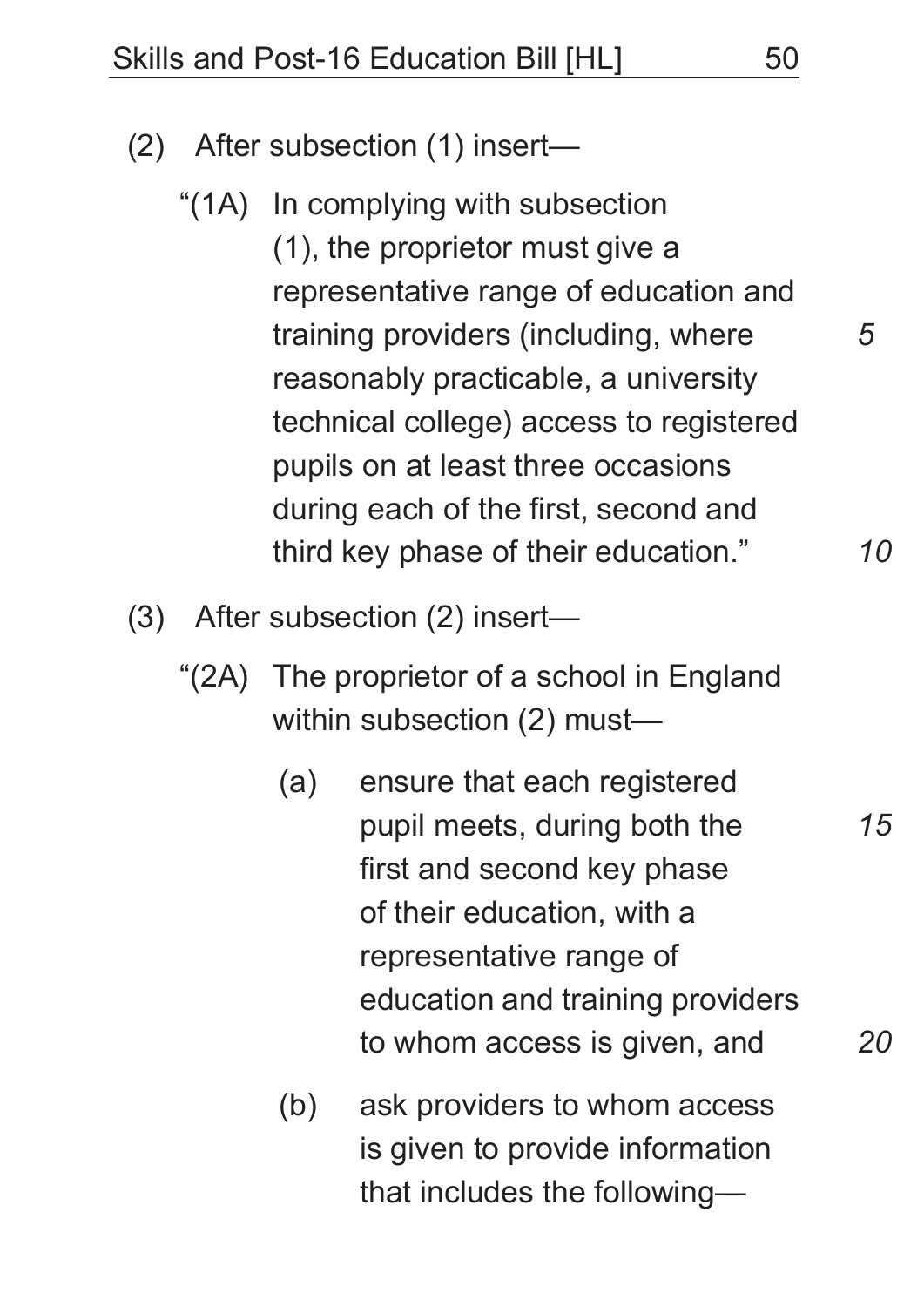| (i)  | information about        |  |
|------|--------------------------|--|
|      | the provider and the     |  |
|      | approved technical       |  |
|      | education qualifications |  |
|      | or apprenticeships that  |  |
|      | the provider offers,     |  |
| (ii) | information about the    |  |
|      | careers to which those   |  |
|      | technical education      |  |
|      | qualifications or        |  |

- qualifications or apprenticeships might lead,
- (iii) a description of what learning or training with the provider is like, and
- (iv) responses to questions from the pupils about the provider or technical education qualifications and apprenticeships.
- (2B) Access given under subsection (1) must be for a reasonable period of time during the standard school day."
- (4) After subsection (5)(a), insert—

*15*

*10*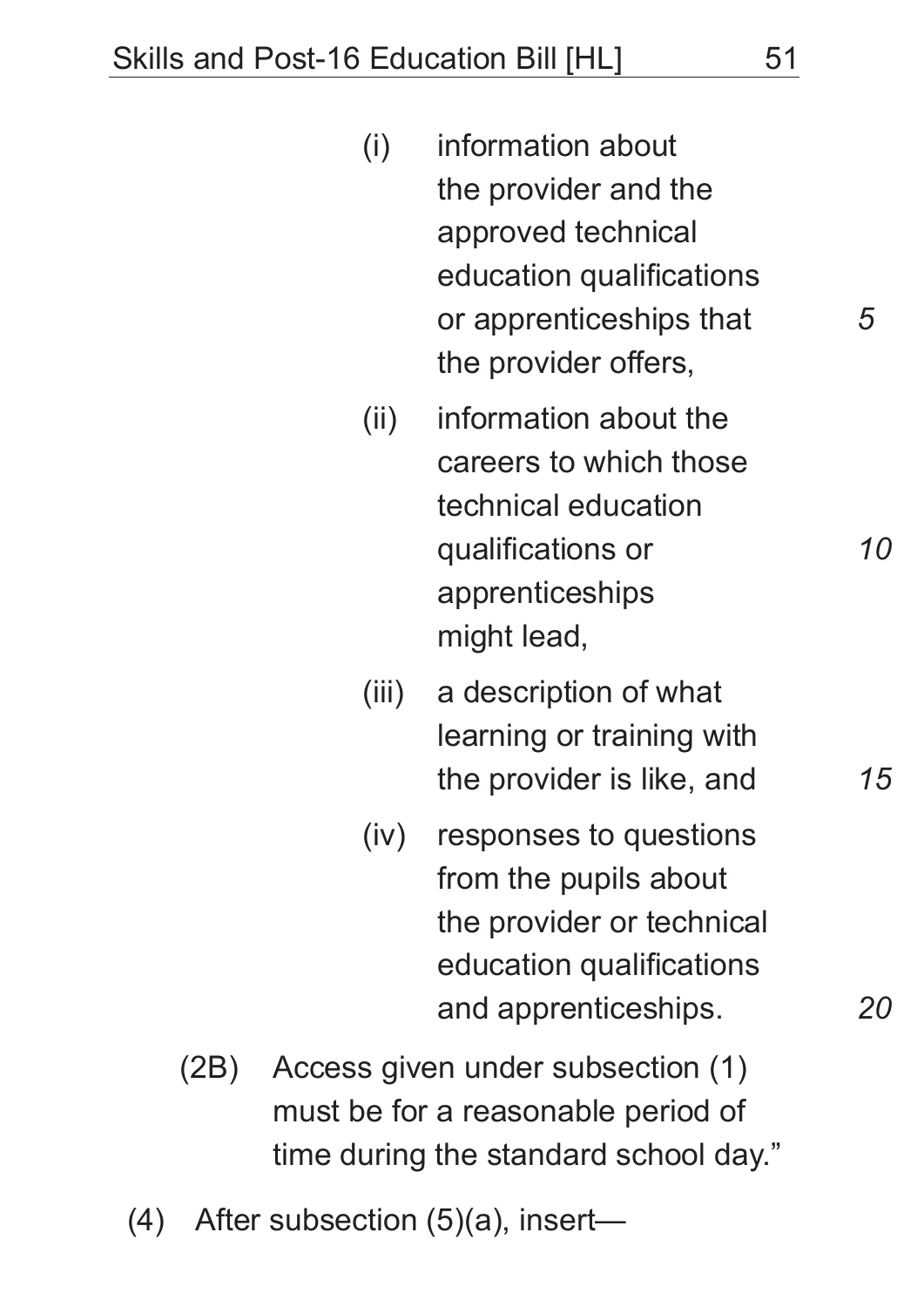|     |     | "(aa) a requirement to provide<br>access to a representative<br>range of education and<br>training providers to include<br>where practicable a university<br>technical college;". | 5  |
|-----|-----|-----------------------------------------------------------------------------------------------------------------------------------------------------------------------------------|----|
| (5) |     | In subsection (5)(c), after "access"<br>insert "and the times at which<br>the access is to be given;".                                                                            |    |
| (6) |     | After subsection $(5)(c)$ , insert—                                                                                                                                               | 10 |
|     |     | "(d) an explanation of how the<br>proprietor proposes to comply<br>with the obligations imposed<br>under subsection (2A)."                                                        |    |
| (7) |     | After subsection (9), insert-                                                                                                                                                     | 15 |
|     |     | "(9A) For the purposes of this section—                                                                                                                                           |    |
|     | (a) | the first key phase of a pupil's<br>education is the period—                                                                                                                      |    |
|     |     | beginning at the same<br>(i)<br>time as the school year<br>in which the majority of                                                                                               | 20 |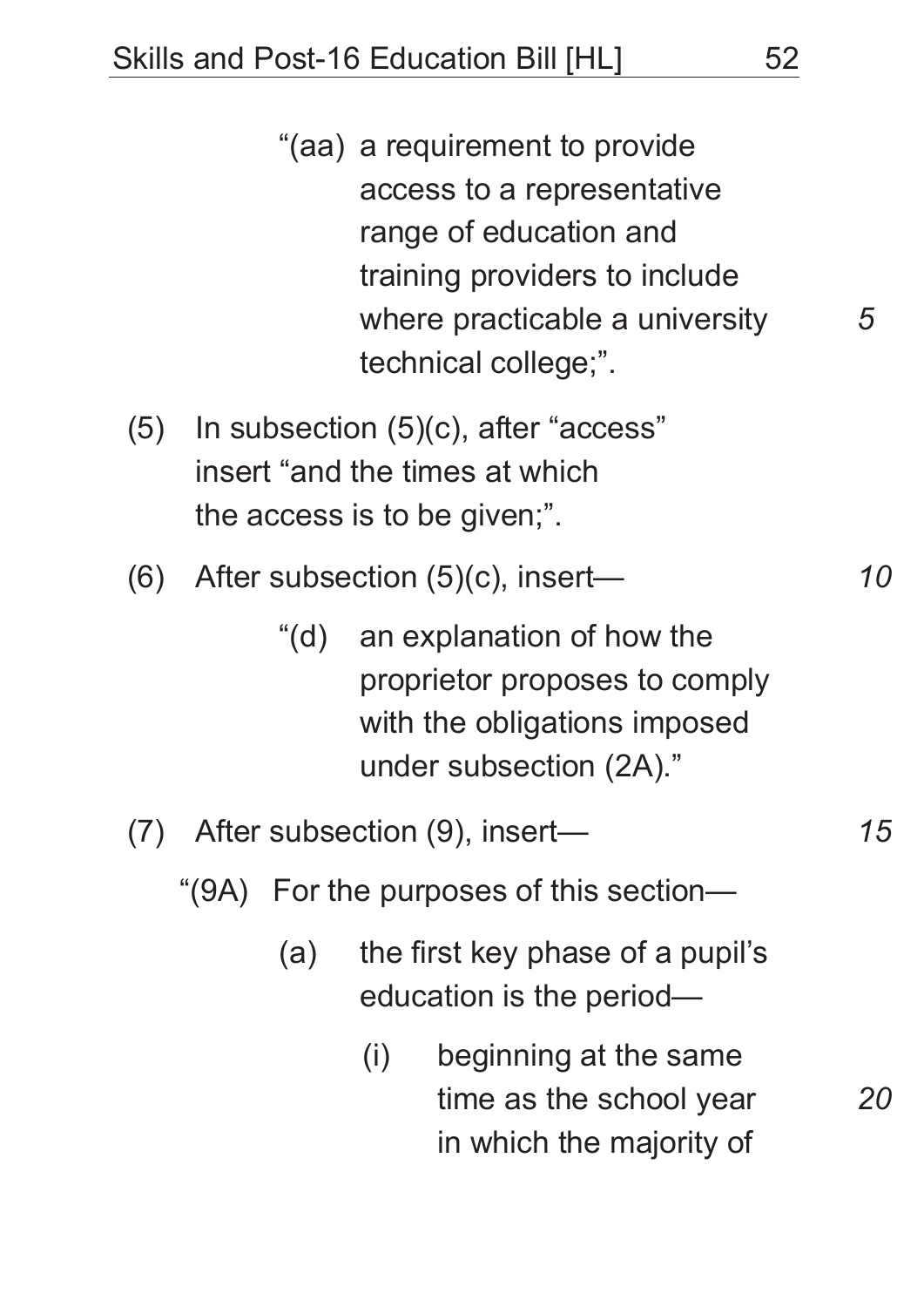pupils in the pupil's class attain the age of 13, and

- (ii) ending with 28 February in the following school year;
- (b) the second key phase of a pupil's education is the period—
	- (i) beginning at the same time as the school year in which the majority of pupils in the pupil's class attain the age of 15, and
	- (ii) ending with 28 February in the following school year;
- (c) the third key phase of a pupil's education is the period—
	- (i) beginning at the same time as the school year in which the majority of pupils in the pupil's class attain the age of 17, and

*5*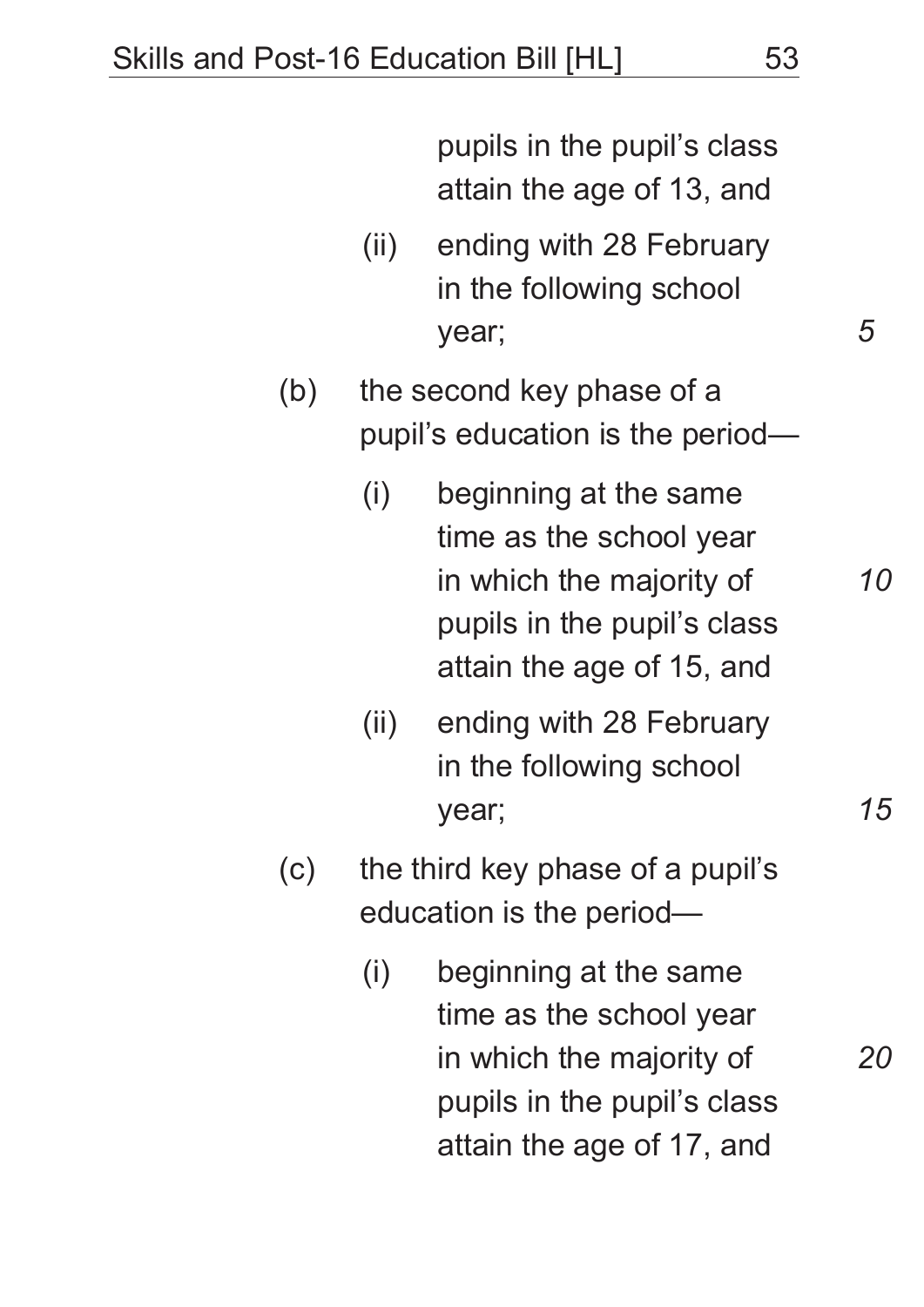| (ii) ending with 28 February |
|------------------------------|
| in the following             |
| school year."                |

## **Chapter 3**

Lifelong learning

### **15 Support for lifelong learning**

(1) After section 28 of the Teaching and Higher Education Act 1998 insert—

| "28A" | <b>Modules of courses: modification</b> |           |  |  |
|-------|-----------------------------------------|-----------|--|--|
|       | of Chapter in relation to powers of     | <i>10</i> |  |  |
|       | the Secretary of State                  |           |  |  |

- (1) Section 22 has effect, so far as it confers power exercisable by the Secretary of State, as if—
	- (a) in subsection (1), after paragraph (b) there were inserted "or

# (c) modules of higher education courses or further education courses,";

(b) in subsections (2) to (3) and (4B), references to a higher

*5*

*15*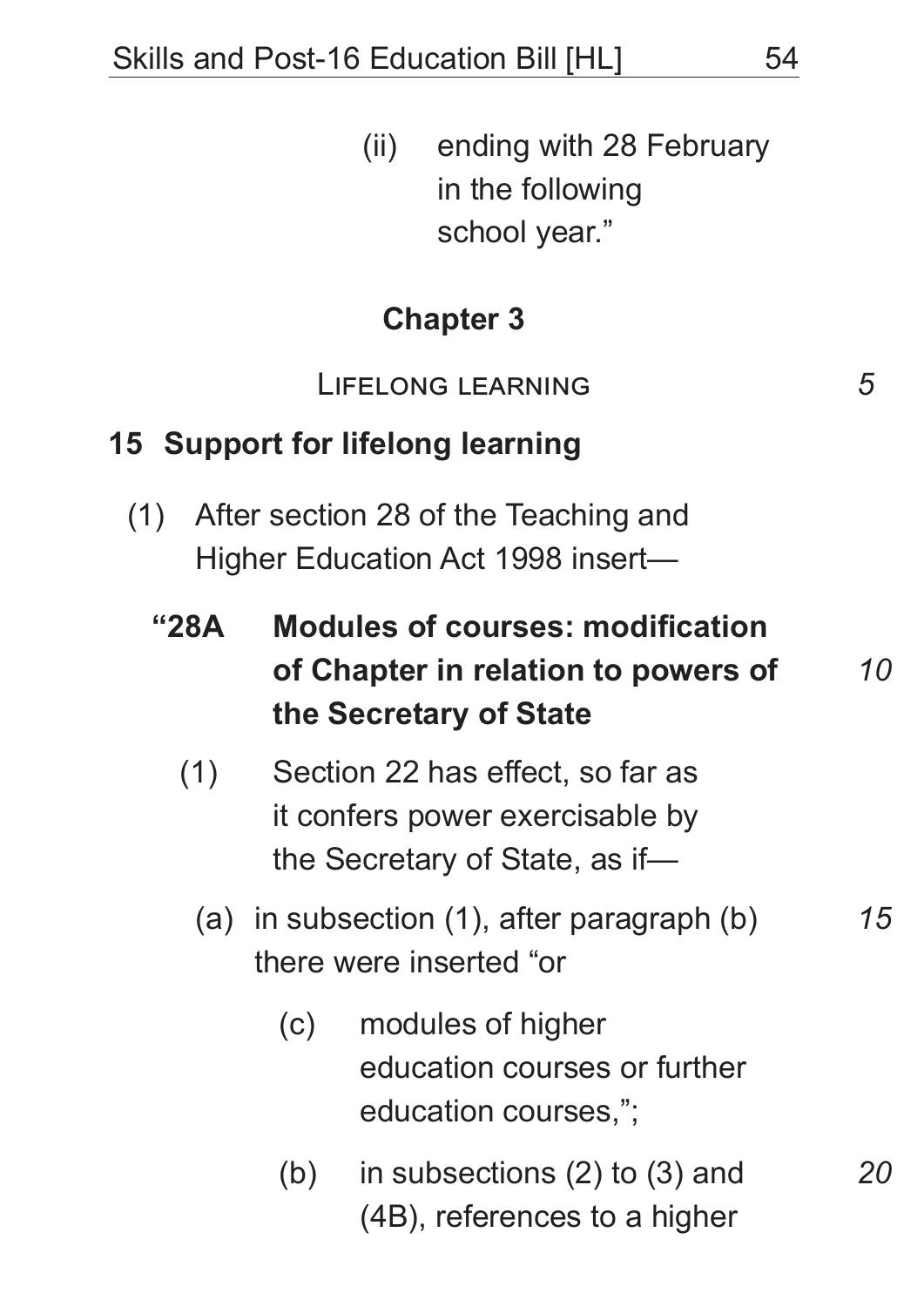education course or further education course (however expressed) included references to a module of such a course;

(c) in subsection (2), after paragraph (b) there were inserted—

- "(ba) prescribing, or providing for the determination of, a maximum (a "lifetime limit") in relation to a person in respect of all such loans or alternative payments made, or made available, under this section as may be prescribed, taken together (whether by reference to a monetary amount, course characteristics or otherwise);";
- (d) in subsection (2), after paragraph (c) there were inserted—
	- "(ca) for two or more modules of a higher education course or further education course to be treated as a single

*5*

*10*

*15*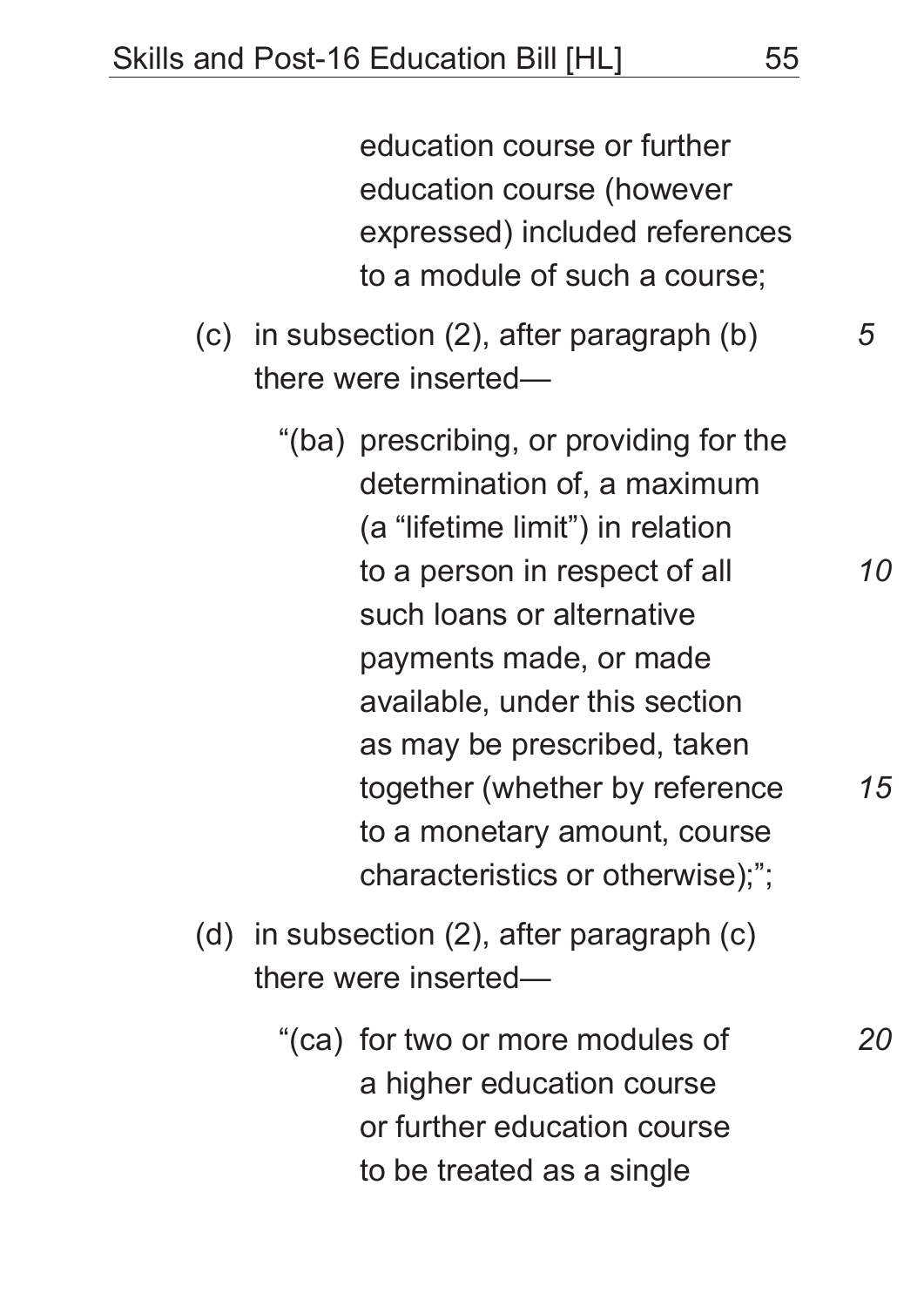module of that course for any purpose of the regulations;";

- (e) after that subsection, there were inserted—
- "(2ZA) Regulations under this section may prescribe the meaning of "module" in relation to a higher education course or further education course (and may, in particular, provide for it to include—
	- (a) a module lasting less than one full academic year, or comprising less than the equivalent of one full academic year of study;
	- (b) a module undertaken otherwise than as part of the higher education course or further education course of which it forms part).
- (2ZB) Nothing in subsection (2)(b) is to be taken to limit the power conferred by this section to prescribe a maximum amount in relation to any grant, loan

*5*

*10*

*15*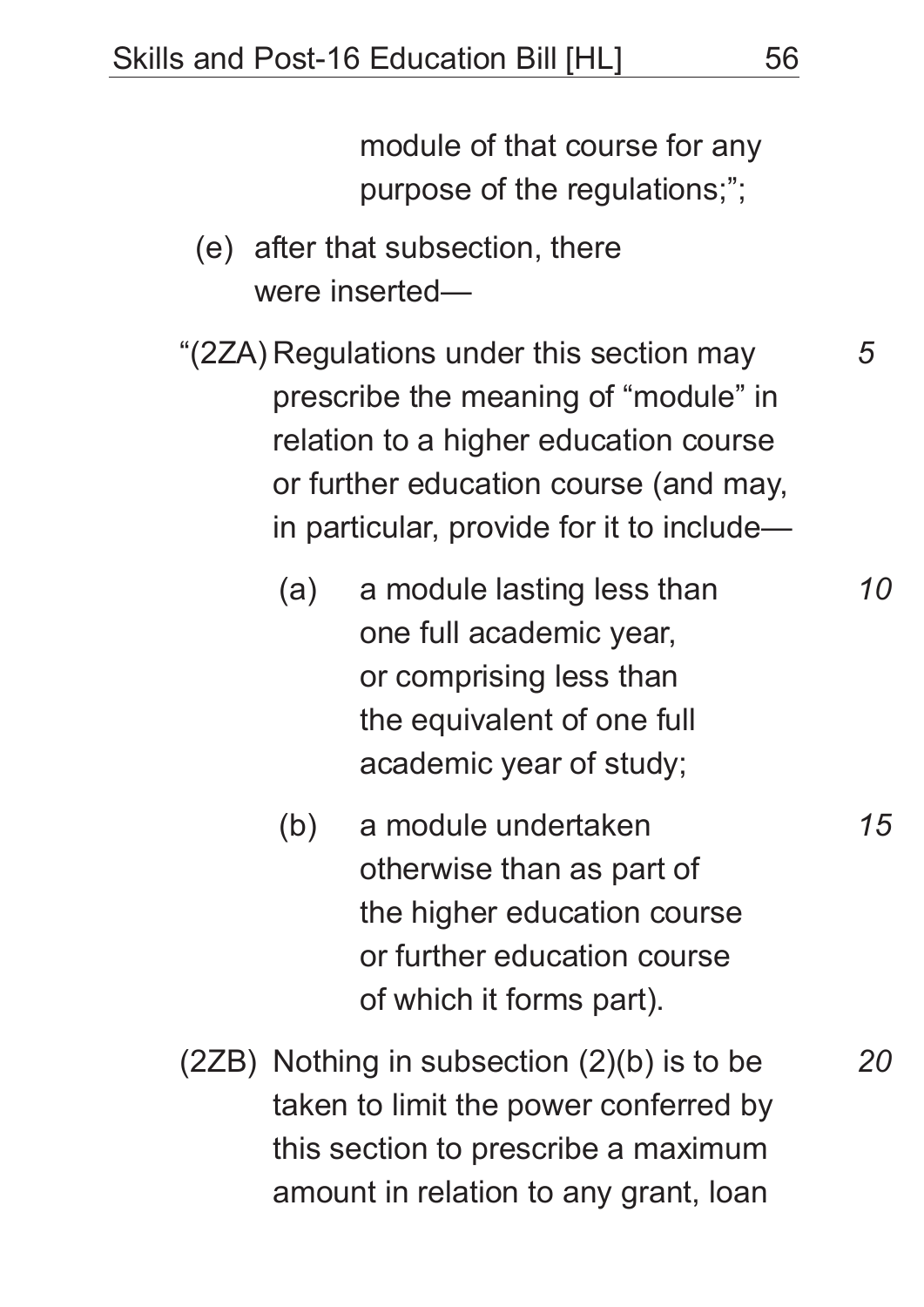- (f) after subsection (2A) there were inserted—
- "(2B) The provision which may be made by virtue of subsection (2)(ba) includes provision for amending any lifetime limit that has effect in relation to a person."
- (2) Section 23 has effect, so far as it relates to a function exercisable by virtue of regulations under section 22 made by the Secretary of State, as if the reference in subsection (1) (b) to courses included a reference to modules of higher education courses or further education courses.
- (3) Section 28(2) has effect, so far as it confers power exercisable by the Secretary of State, as if—
	- (a) after "courses" in the first place where it occurs there were inserted "or modules";

*5*

*10*

*15*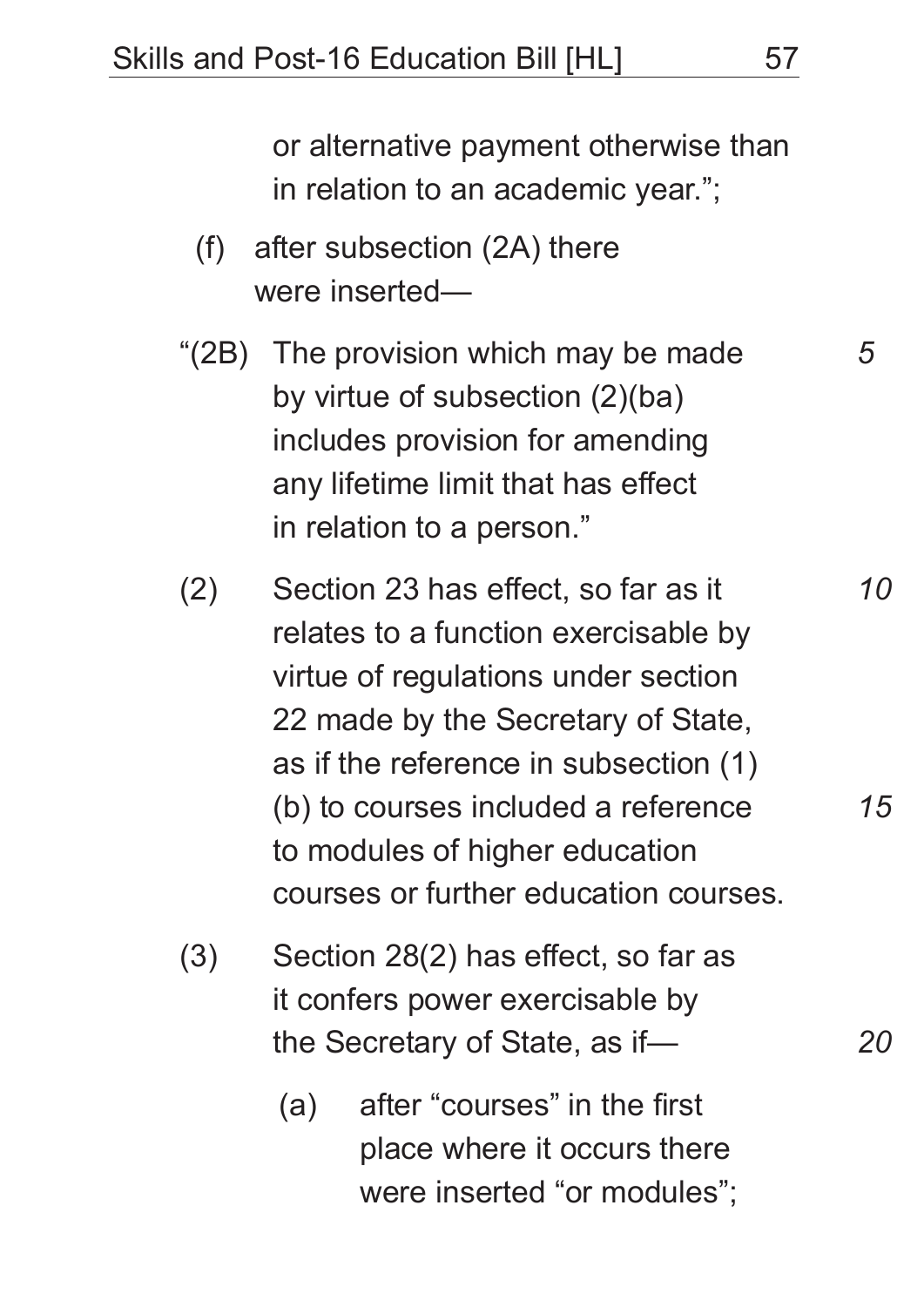- (b) after "higher education courses" there were inserted "or modules of such courses"."
- (2) Until section 86(2) of the Higher Education and Research Act 2017 (power to make alternative payments) comes into force—
	- (a) the following provisions that are treated as inserted into section 22 of the Teaching and Higher Education Act 1998 by section 28A(1) of that Act have effect with the omission of references to alternative payments—
		- (i) paragraph (ba) of subsection (2);
		- (ii) subsection (2ZB);
	- (b) section 28A(1)(b) of that Act has effect with the omission of the reference to section 22(4B) of that Act. *15*

# **16 Lifelong learning: amendment of the Higher Education and Research Act 2017**

(1) The Higher Education and Research Act 2017 is amended as follows.

*5*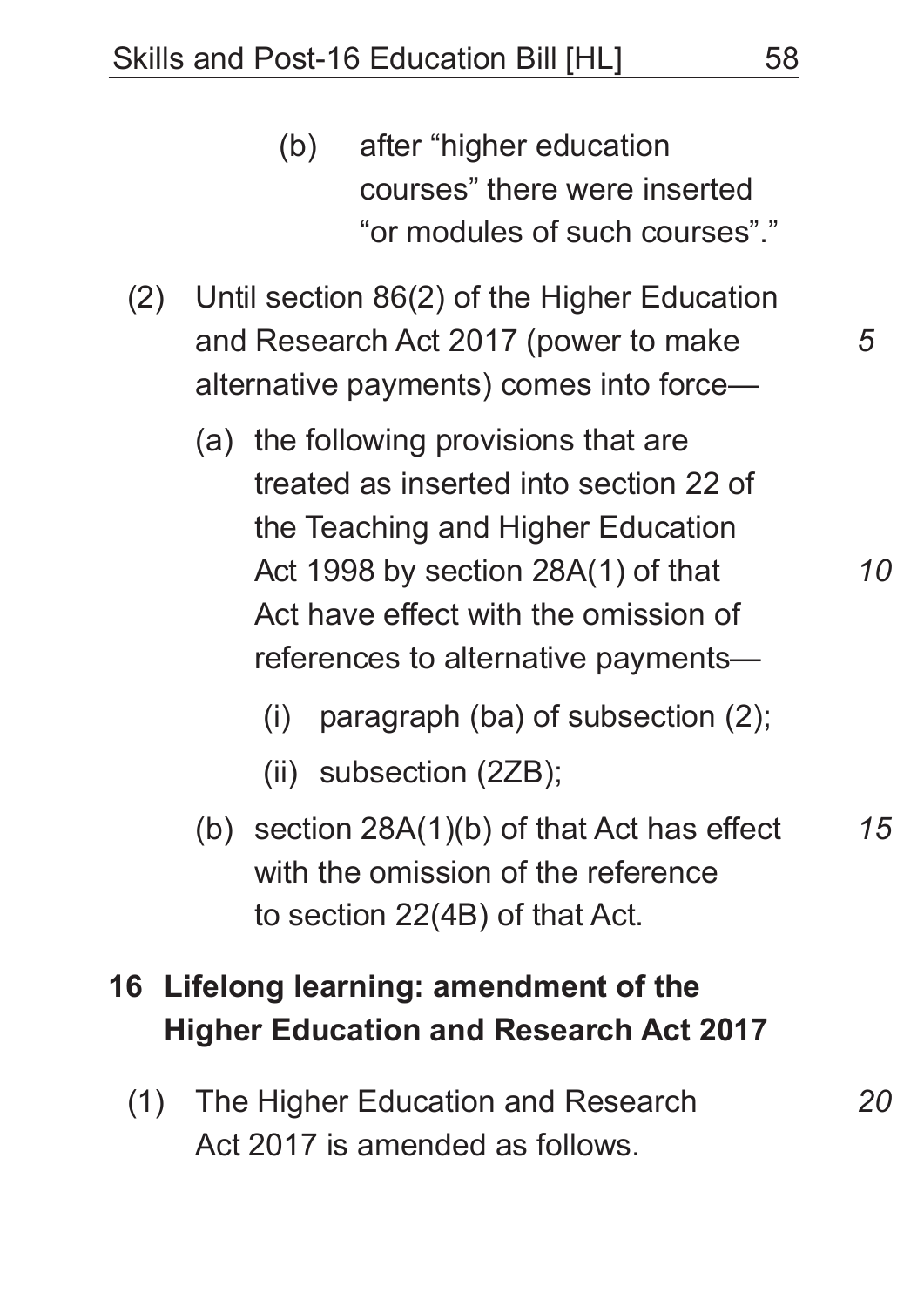- (2) In section 9 (mandatory transparency condition for certain providers), after subsection (3) insert—
	- "(3A) The OfS must not request information relating to modules of full courses by virtue of a transparency condition more frequently than it requests information relating to full courses by virtue of the condition."
- (3) In section 83(1) (meaning of "English higher education provider" etc), for the definition of "higher education course" substitute— *10*

""higher education course" means—

- (a) a course of any description mentioned in Schedule 6 to the Education Reform Act 1988, or
- (b) a module of such a course, where it is undertaken otherwise than as part of that course;".
- (4) In section 85 (definitions)—

*5*

*15*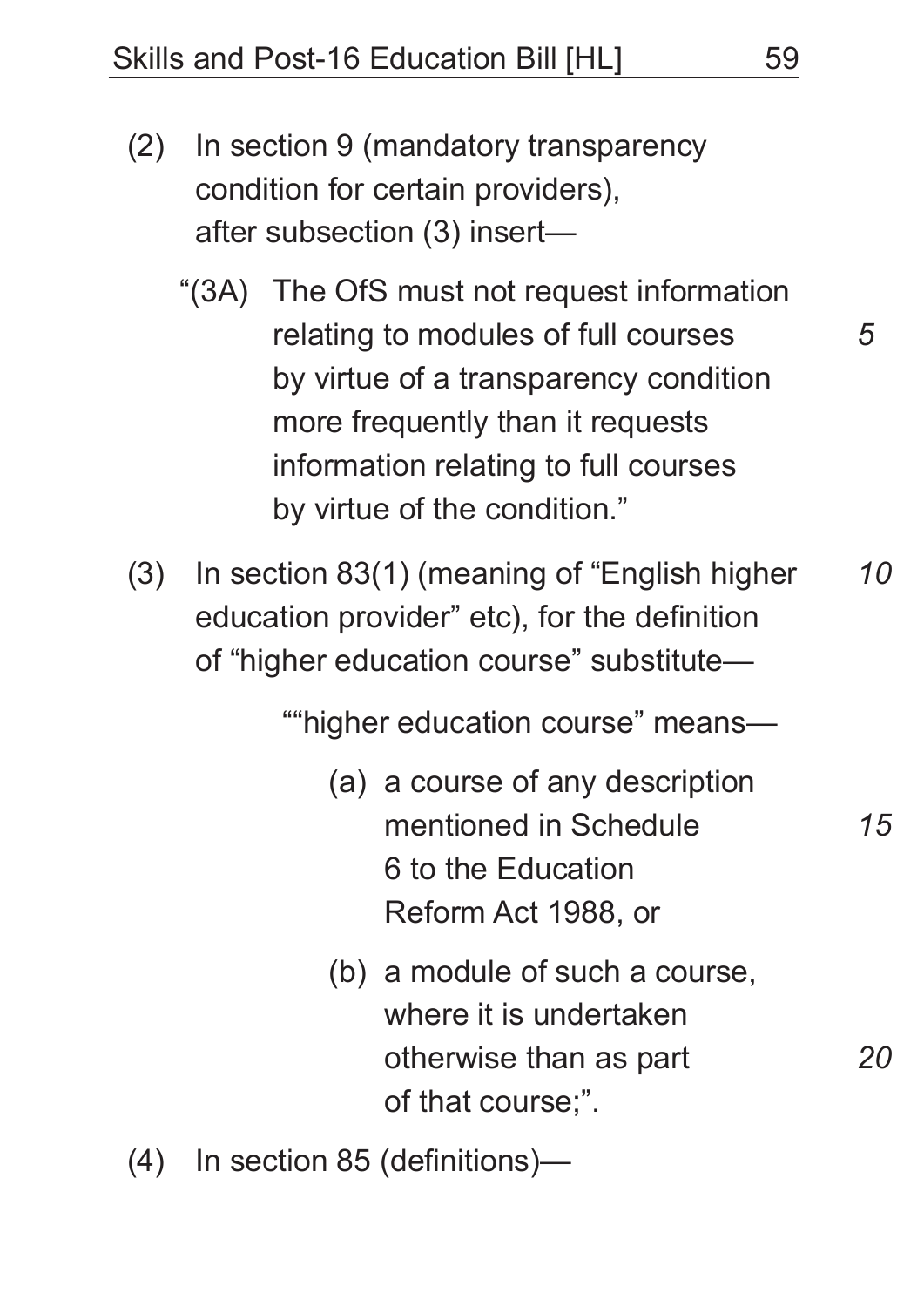- (a) in subsection (1), at the appropriate place insert— ""full course" means a higher education course that is not a module of another higher education course;"; (b) after subsection (1) insert— "(1A) References in this Part to modules (except in relation to references to the full course of which the module forms part) are to modules which are— (a) modules of full courses, but *5 10*
	- (b) undertaken otherwise than as part of those courses."

### **17 Universal credit conditionality**

The Secretary of State must review universal credit conditionality with a view to ensuring that adult learners who are—

- (a) unemployed, and
- (b) in receipt of universal credit,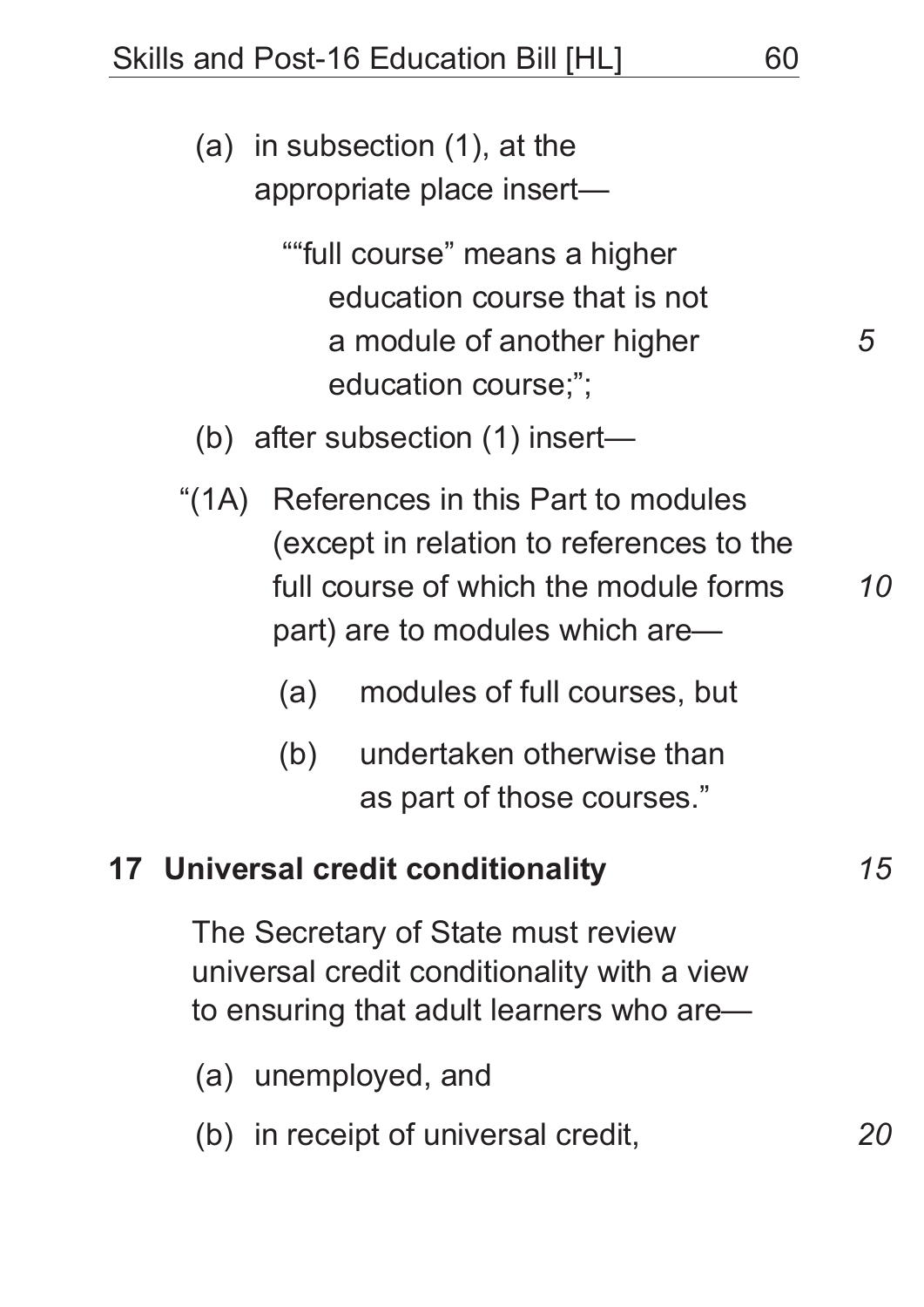remain entitled to universal credit if they enroll on an approved course for a qualification which is deemed to support them to secure sustainable employment.

### **18 Lifelong learning: review**

- (1) Within one year of the commencement of either section 15 or section 16, and each year thereafter, the Secretary of State must prepare and publish a report on the impact on the overall levels of skills in England and Wales of the rules regarding eligibility for funding for those undertaking further or higher education courses.
- (2) The report under subsection (1) must in particular examine the impact of restricting funding for those who wish to pursue a qualification at a level equivalent to or lower than one they already hold.
- (3) The report under subsection (1) must be laid before both Houses of Parliament.

*20*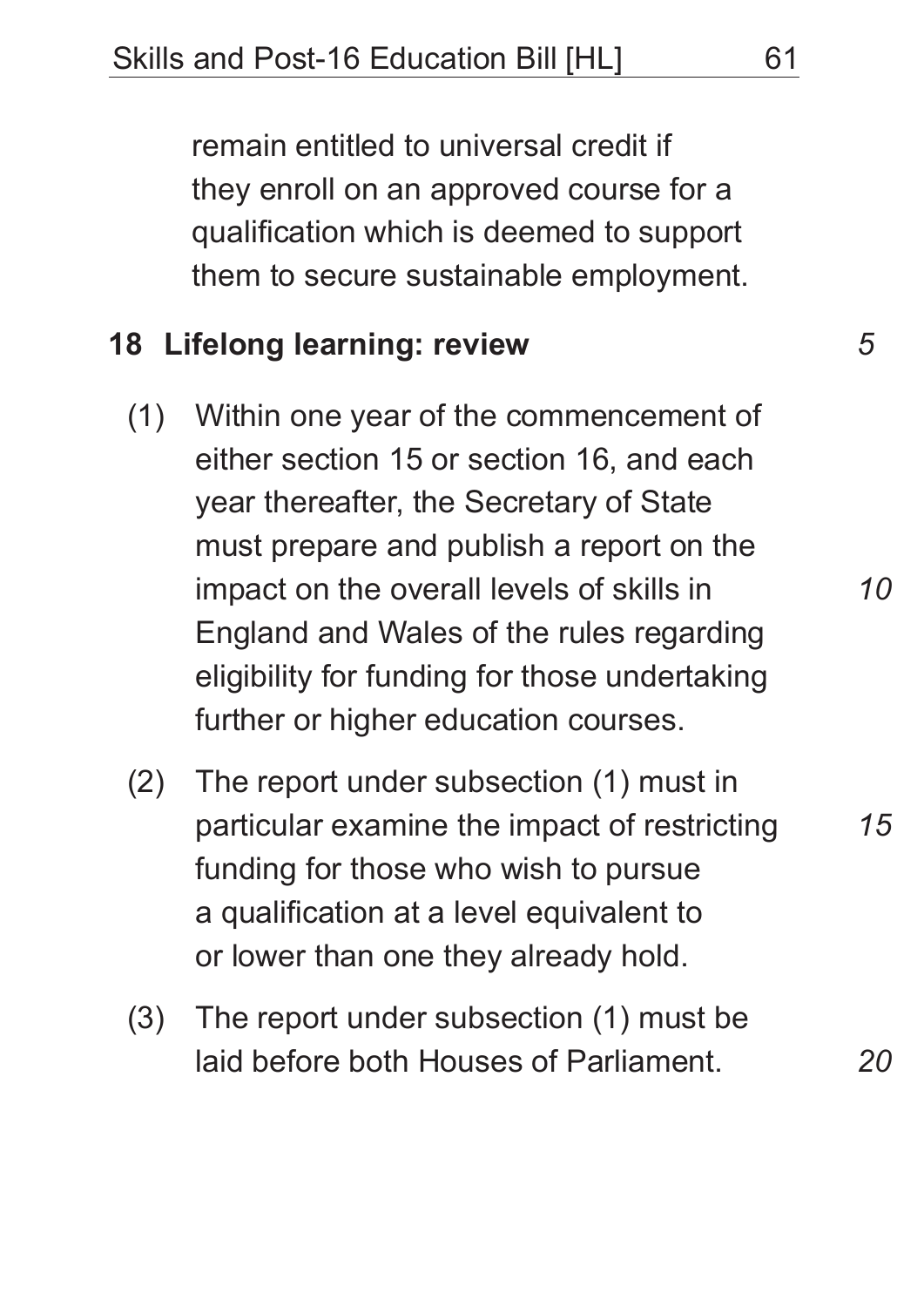### **Part 2**

### Quality of provision

*Initial teacher training for further education*

### **19 Initial teacher training for further education**

- (1) The Secretary of State may make regulations for the purpose of securing or improving the quality of courses of initial teacher training for further education ("ITT(FE) courses") provided by educational institutions in England. (2) Regulations under subsection (1) may (among other things) make provision for and in connection with— (a) accrediting an institution as a provider of specified ITT(FE) courses; (b) accrediting specified ITT(FE) courses; (c) prohibiting the provision of specified ITT(FE) courses by an institution; *5 10 15*
	- (d) setting conditions that must be complied with by an institution that provides specified ITT(FE) courses; *20*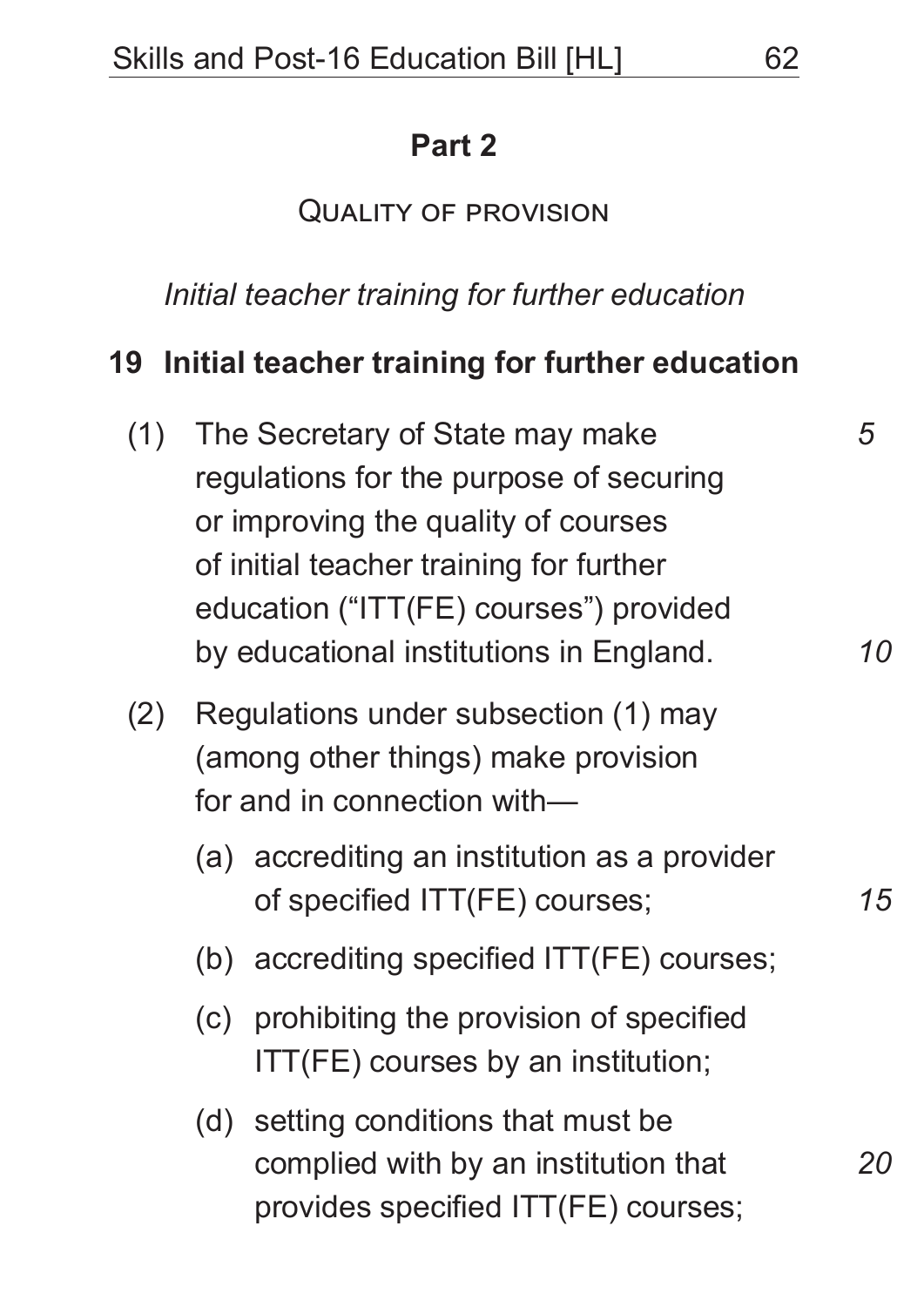Skills and Post-16 Education Bill [HL] 63

- (e) requiring the governing body of an institution that provides specified ITT(FE) courses, or other specified person in relation to such an institution, to have regard to guidance issued by the Secretary of State;
- (f) requiring the governing body of an institution that provides specified ITT(FE) courses, or other specified person in relation to such an institution, to give the Secretary of State specified information about—
	- (i) the ITT(FE) courses provided by the institution;
	- (ii) the individuals who are commencing, are undertaking or have completed an ITT(FE) course provided by the institution.
- (3) Regulations under subsection (1) must include provision to require ITT(FE) courses to include special educational needs awareness training relevant to the students of ITT(FE) courses within an institution. *20*

*5*

*10*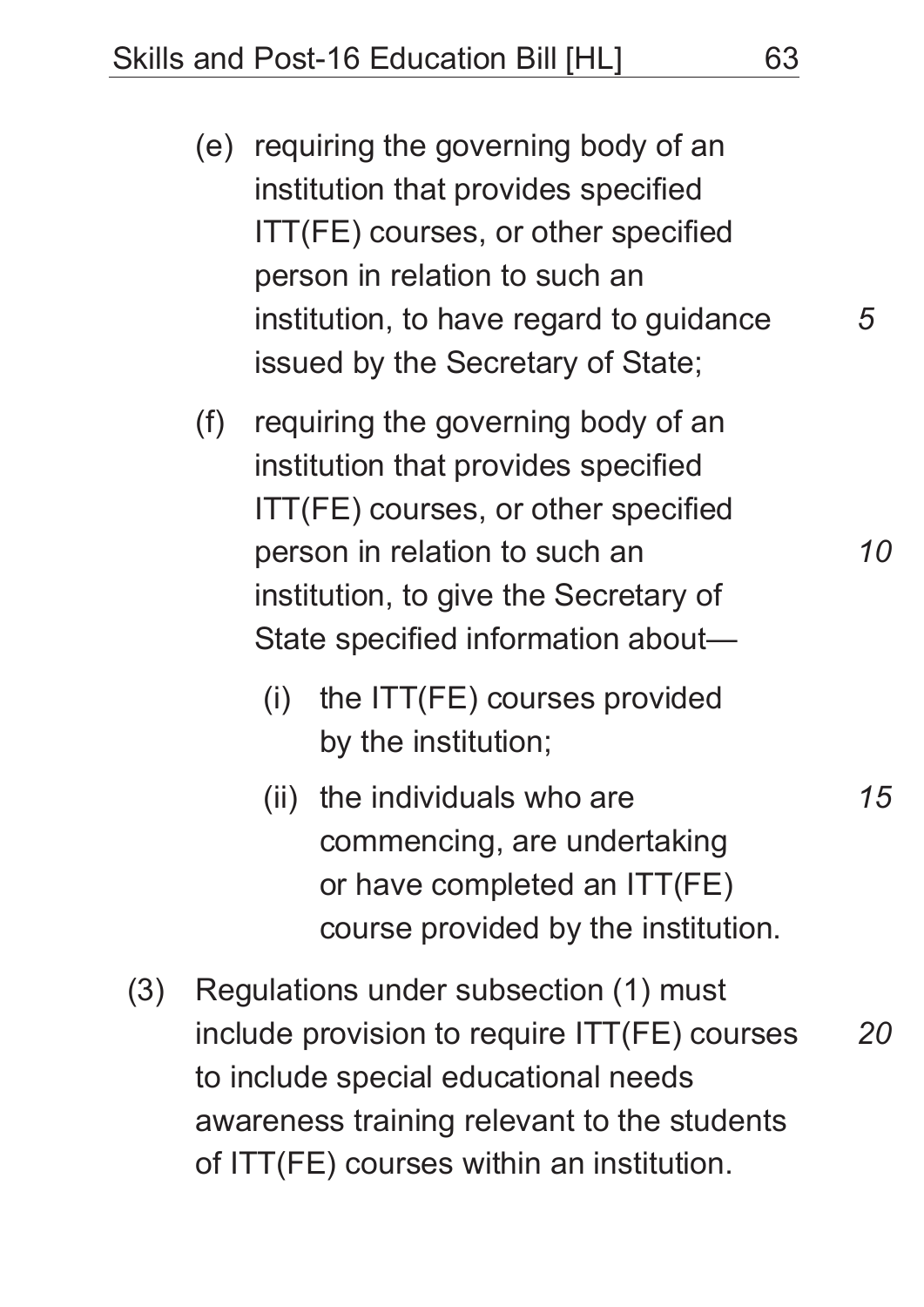- (4) The provision mentioned in subsection (2) (c) may include provision for a prohibition by reference to (among other things)—
	- (a) the accreditation of an institution under provision included in regulations under subsection (1) by virtue of subsection (2)(a);
	- (b) the approval of the Secretary of State;
	- (c) a failure to meet conditions set in regulations under subsection (1) by virtue of subsection (2)(d).
- (5) Regulations under this section—
	- (a) may make provision for enforcement of obligations or prohibitions imposed by the regulations;
	- (b) may make different provision for different cases;
	- (c) may make provision generally or only in relation to specified cases;
	- (d) may confer a function (including the exercise of a discretion)

*5*

*10*

*15*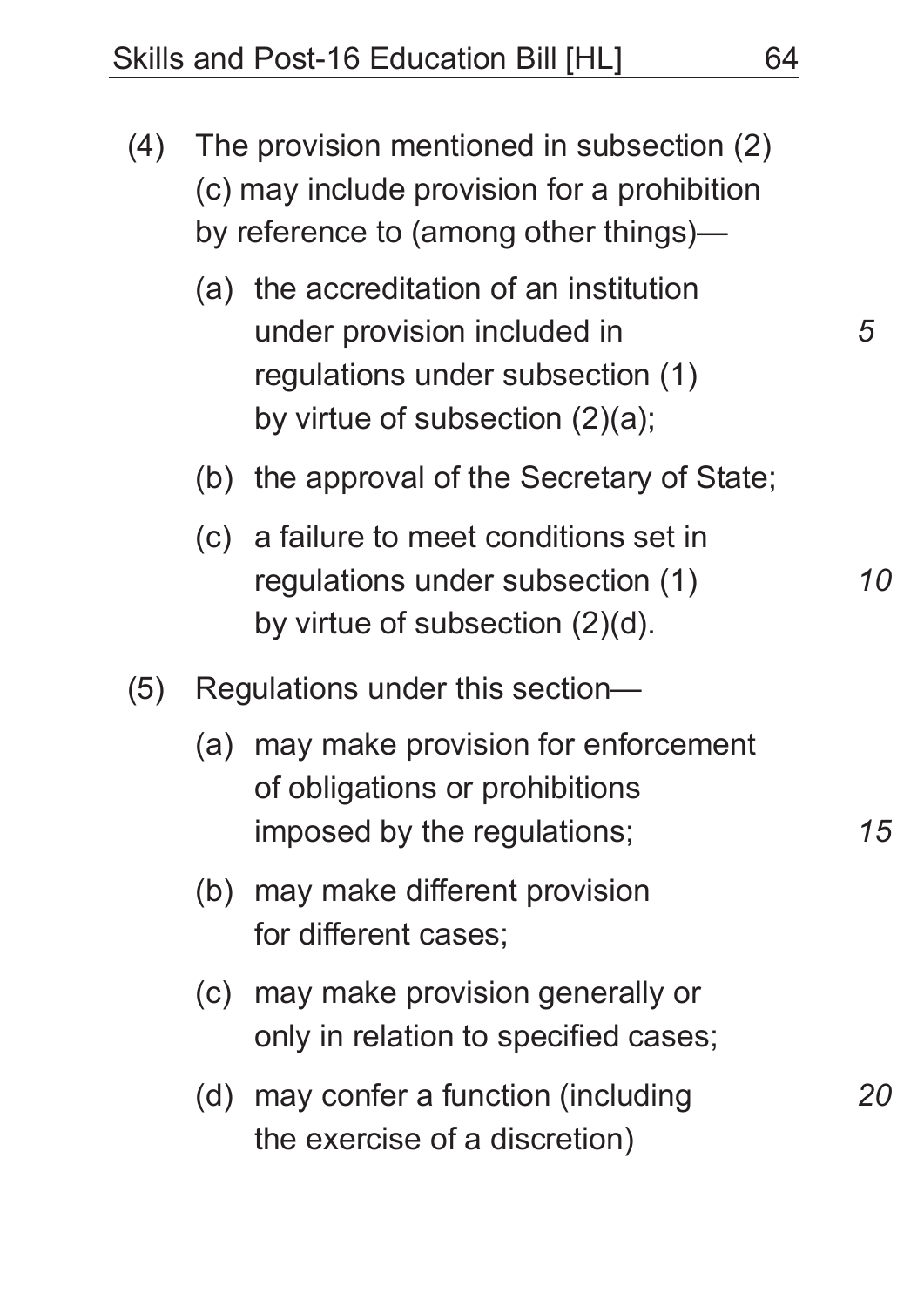on the Secretary of State or another specified person;

- (e) may make such incidental, consequential, supplemental, transitional or saving provision as the Secretary of State thinks fit;
- (f) are to be made by statutory instrument.
- (6) A statutory instrument containing the first regulations under this section may not be made unless a draft of the instrument has been laid before, and approved by a resolution of, each House of Parliament.
- (7) Any other statutory instrument containing regulations under this section is subject to annulment in pursuance of a resolution of either House of Parliament.
- (8) In this section—

"courses" includes programmes;

"enforcement" includes—

- (a) monitoring compliance;
- (b) investigating non-compliance;

*15*

*10*

*5*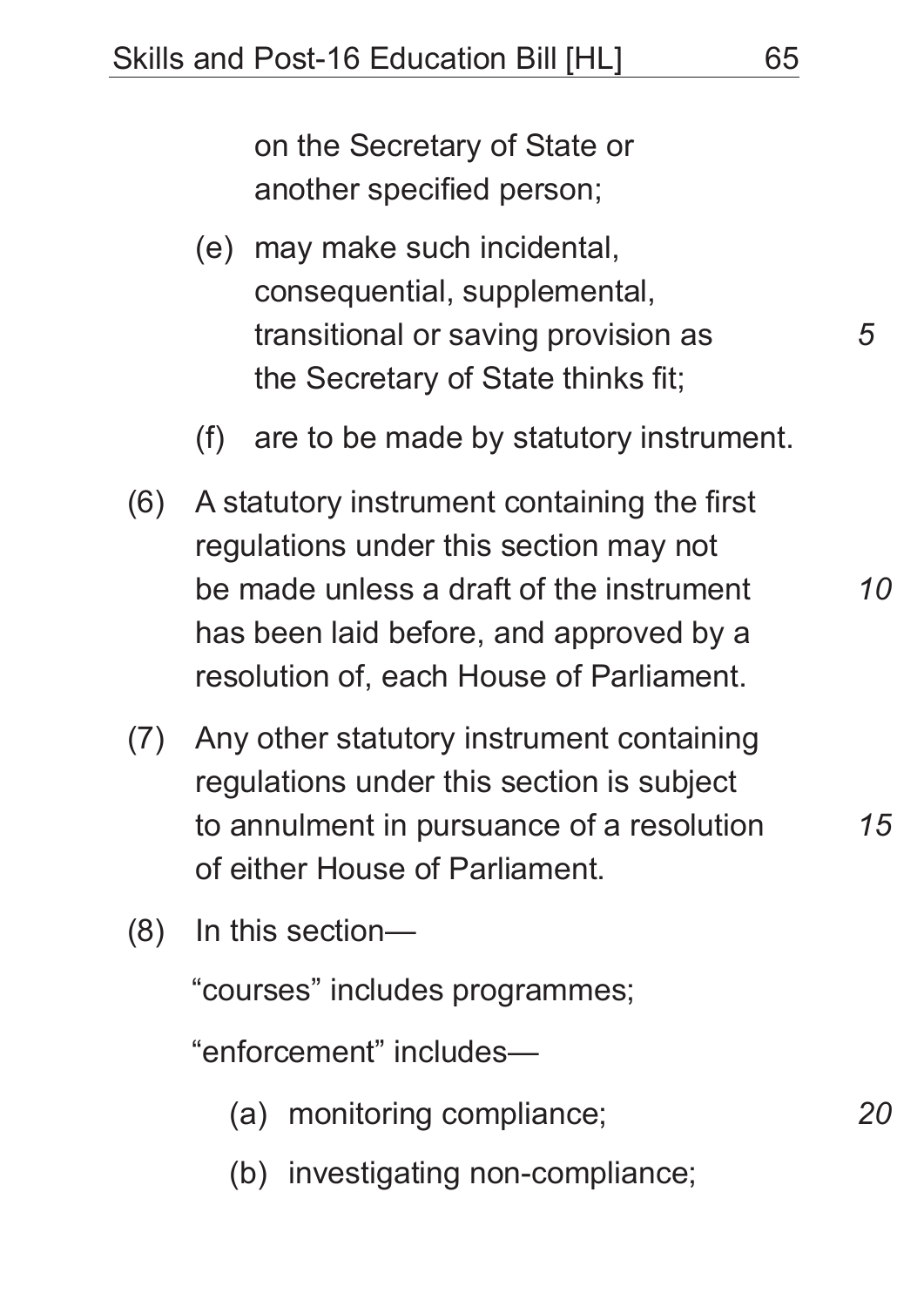(c) dealing with non-compliance;

"further education" has the same meaning as in the Education Act 1996 (see section 2 of that Act);

"specified" means specified, or of a description specified, by or under the regulations.

*Quality assessments of higher education*

#### **20 Office for Students: power to assess the quality of higher education by reference to student outcomes** *10*

In section 23 of the Higher Education and Research Act 2017 (assessing the quality of, and the standards applied to, higher education), at the end insert—

"(4) The factors that may be taken into account for the purposes of an assessment, under subsection (2) (a) or (b), of the quality of higher education provided by an institution include the student outcomes of the institution.

*5*

*15*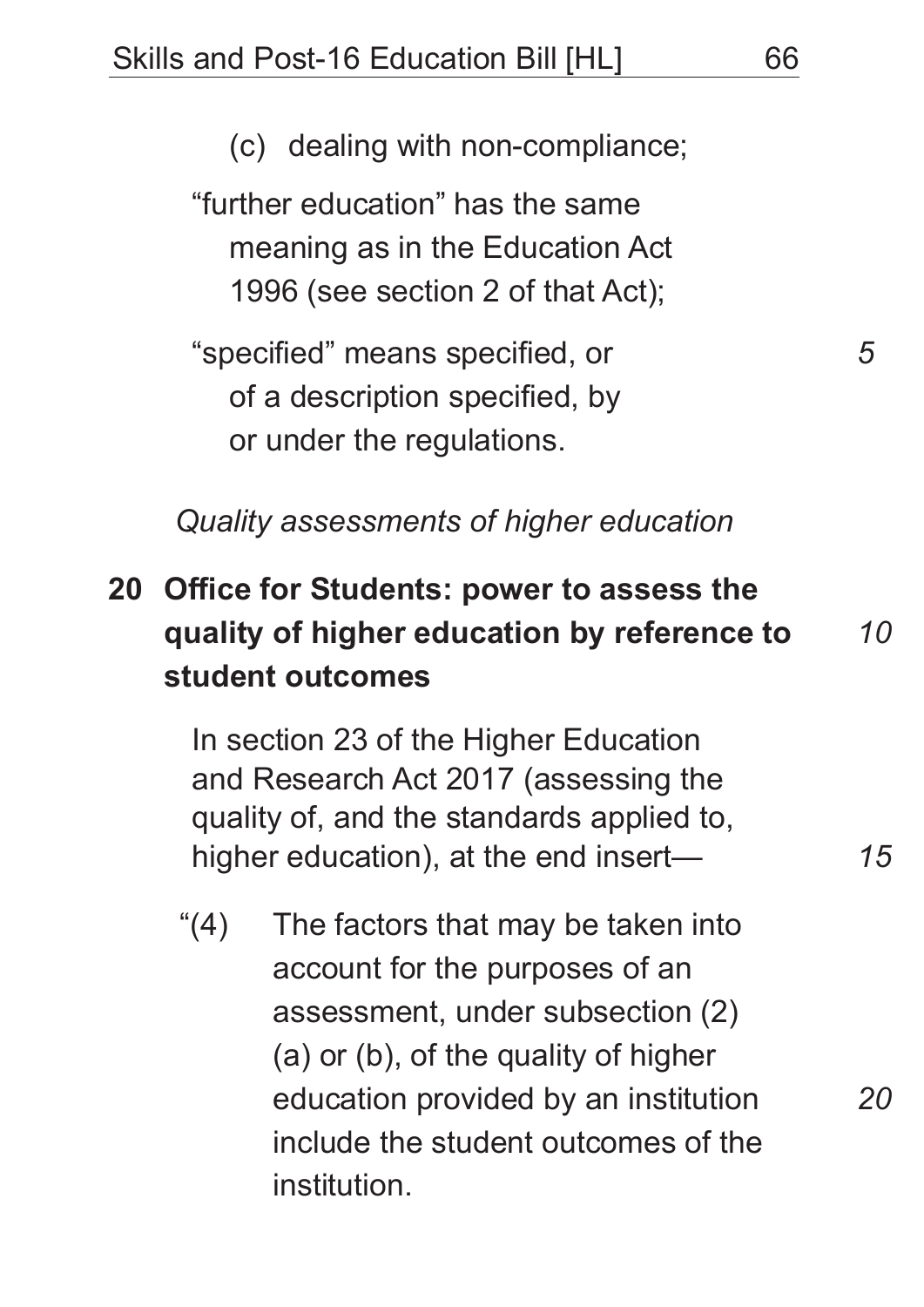Skills and Post-16 Education Bill [HL] 67

- (5) The student outcomes of an institution may be measured by any means (whether qualitative or quantitative) that the OfS considers appropriate, including by reference to the extent to which—
	- (a) persons who undertake a higher education course with the institution continue to undertake that course, or another course at the same or a similar level, after a period of time,
	- (b) persons who undertake a higher education course with the institution are granted an award of a particular description by that institution,
	- (c) persons who are granted an award by the institution undertake further study of a particular description, or
	- (d) persons who are granted an award by the institution

*10*

*5*

*15*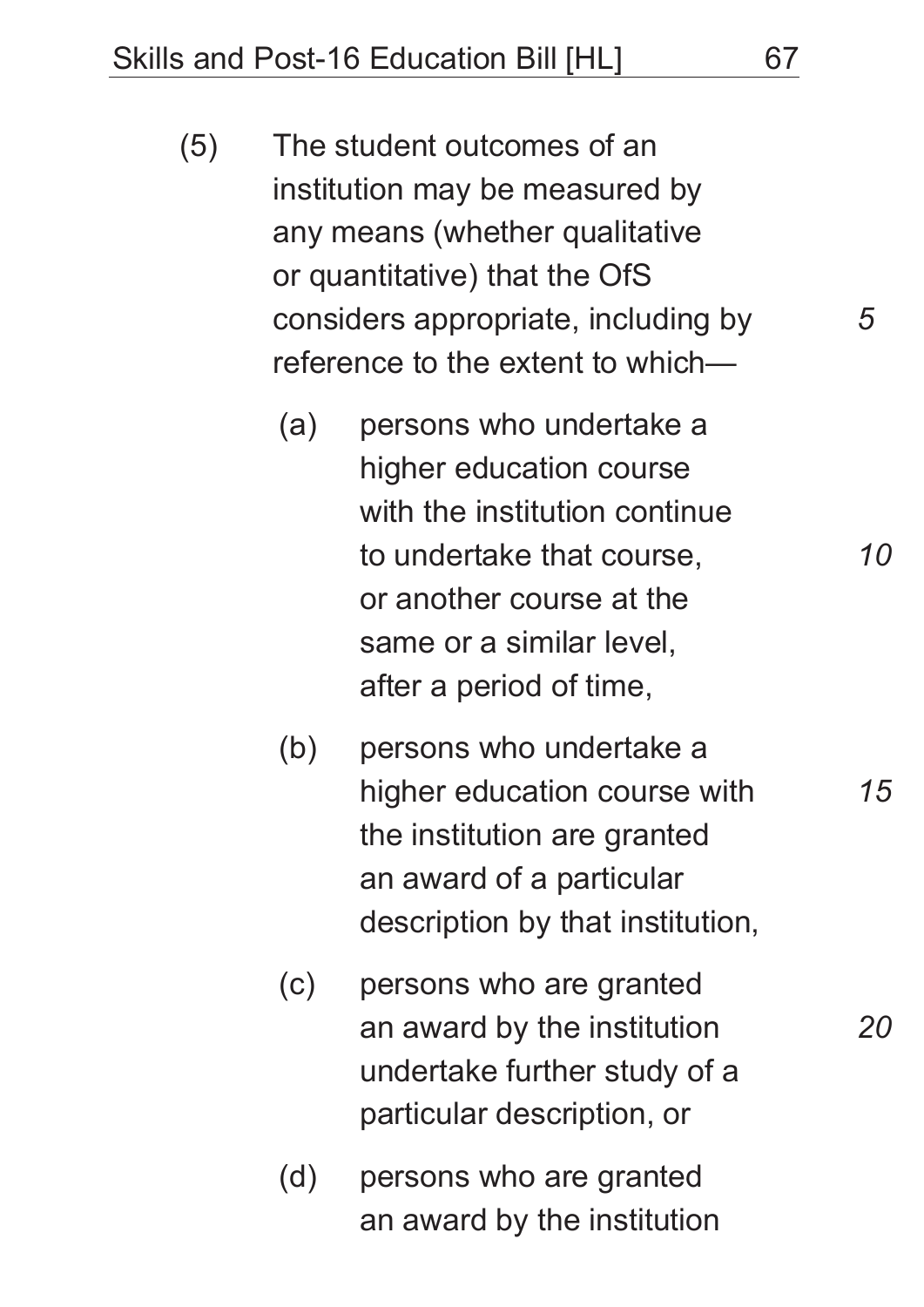find employment of a particular description by virtue of that award.

- (6) The OfS may, from time to time, determine and publish a minimum level in relation to a measure of student outcomes which all institutions to whom the measure is applicable are expected to meet.
- (7) The OfS is not required to determine and publish different minimum levels in relation to a measure of student outcomes in order to reflect differences in— *10*
	- (a) particular student characteristics; *15*
	- (b) the particular institution or type of institution which is providing higher education;
	- (c) the particular higher education course or subject being studied; *20*
	- (d) any other such factor.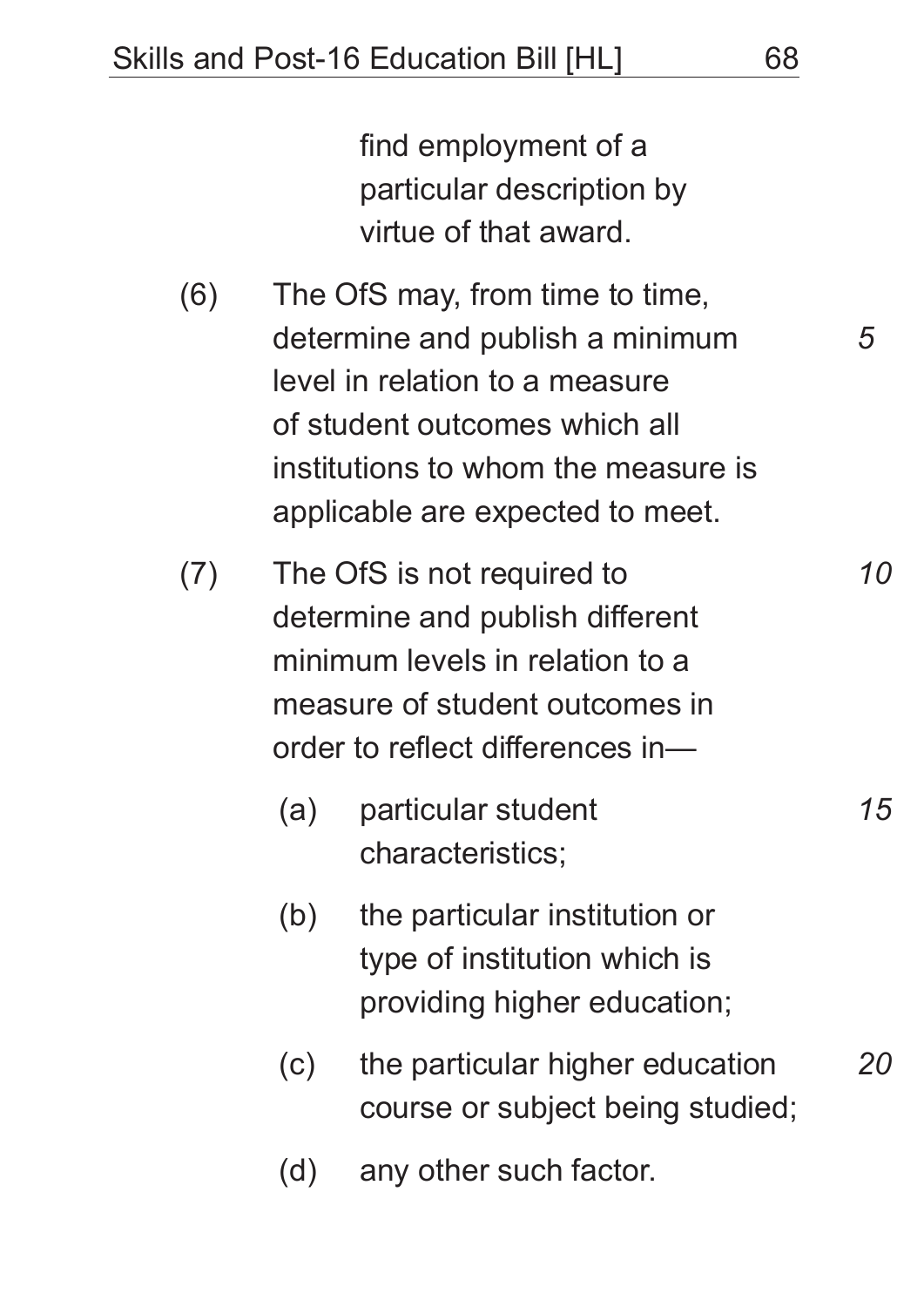| (8) | In taking into account the student  |  |
|-----|-------------------------------------|--|
|     | outcomes of an institution as       |  |
|     | mentioned in subsection (4),        |  |
|     | account may be taken of whether     |  |
|     | the institution has met any minimum |  |
|     | level determined and published      |  |
|     | under subsection (6) which is       |  |
|     | applicable to the institution.      |  |

(9) In this section—

"award" means a taught award or research award (see section 42);

"student outcomes", in relation to an institution, means outcomes for persons to whom the institution provides or has provided higher education or has granted an award."

*10*

*5*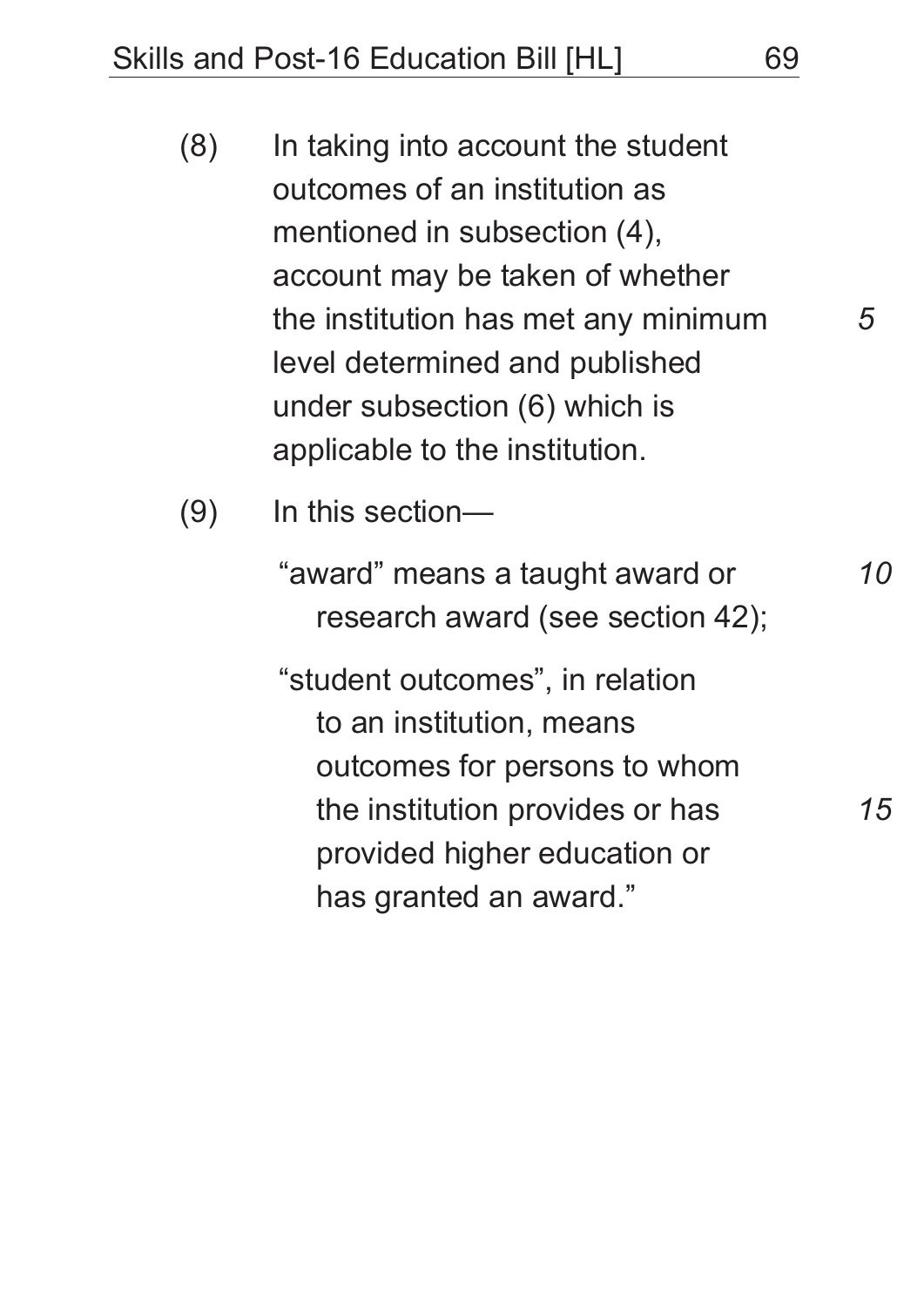### **Part 3**

#### Protection for learners

## **Chapter 1**

## Regulation of post-16 education or training **PROVIDERS**

*Funding arrangements with post-16 education or training providers*

### **21 List of relevant providers**

| (1) The Secretary of State may by |
|-----------------------------------|
| regulations make provision-       |

- (a) for the Secretary of State to keep a list of relevant providers in respect of relevant education or training who meet conditions specified in the regulations for being on the list in respect of that education or training;
- (b) in connection with the keeping of the list.
- (2) "Relevant provider" means a post-16 education or training provider who is not— *20*

*15*

*10*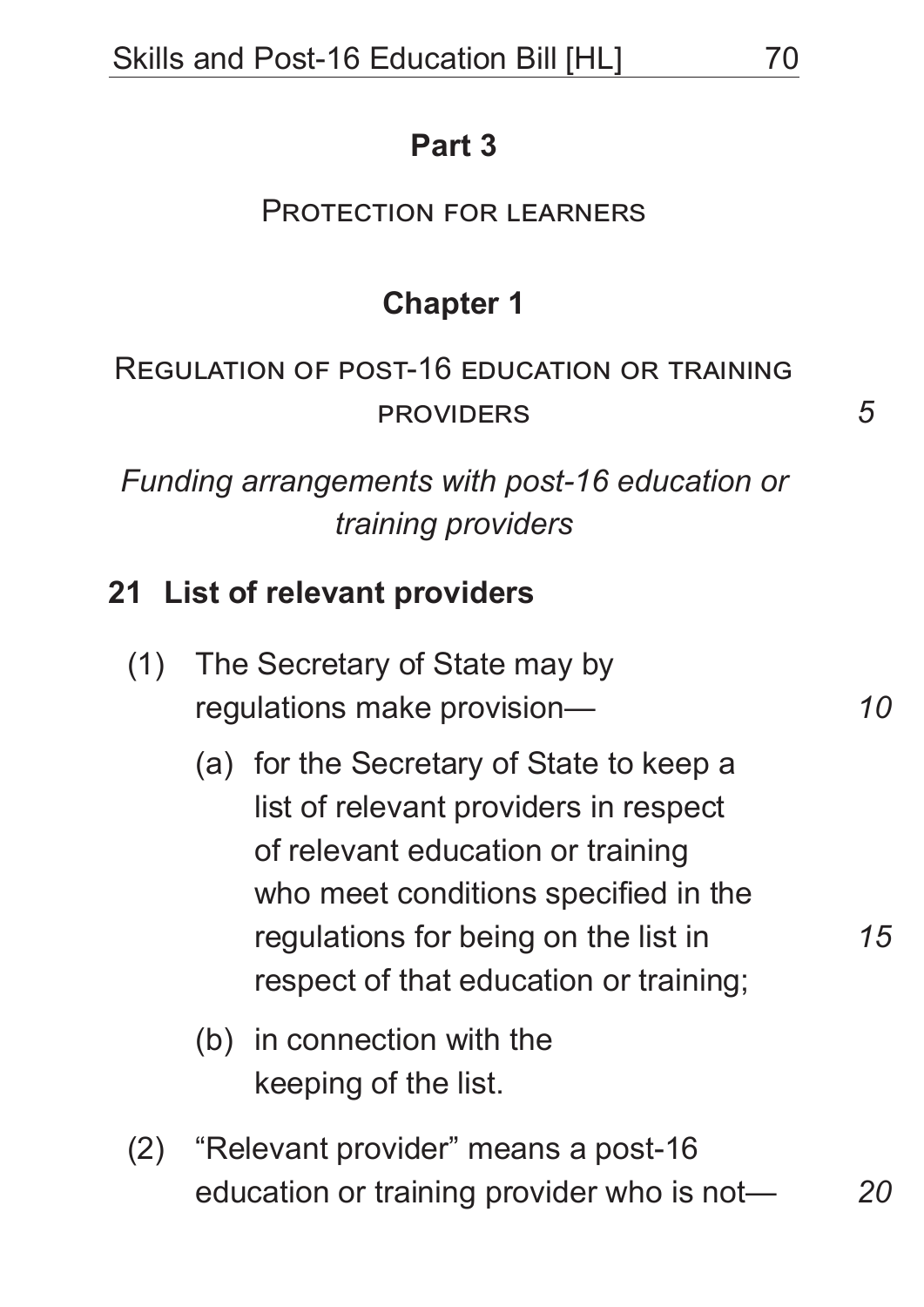- (a) a school;
- (b) a 16 to 19 Academy;
- (c) an institution within the further education sector;
- (d) a registered higher education provider who provides only higher education;
- (e) the responsible body for an institution within any of paragraphs (a) to (d) when acting in its capacity as such;
- (f) a local authority in England;
- (g) a combined authority;
- (h) the Greater London Authority.
- (3) "Relevant education or training" means education or training that falls within one or more of the following paragraphs—
	- (a) further education;
	- (b) education or training provided by means of a further education course, or a module of a further education course, designated for the purposes of section 22 of the Teaching and Higher Education Act 1998;

*10*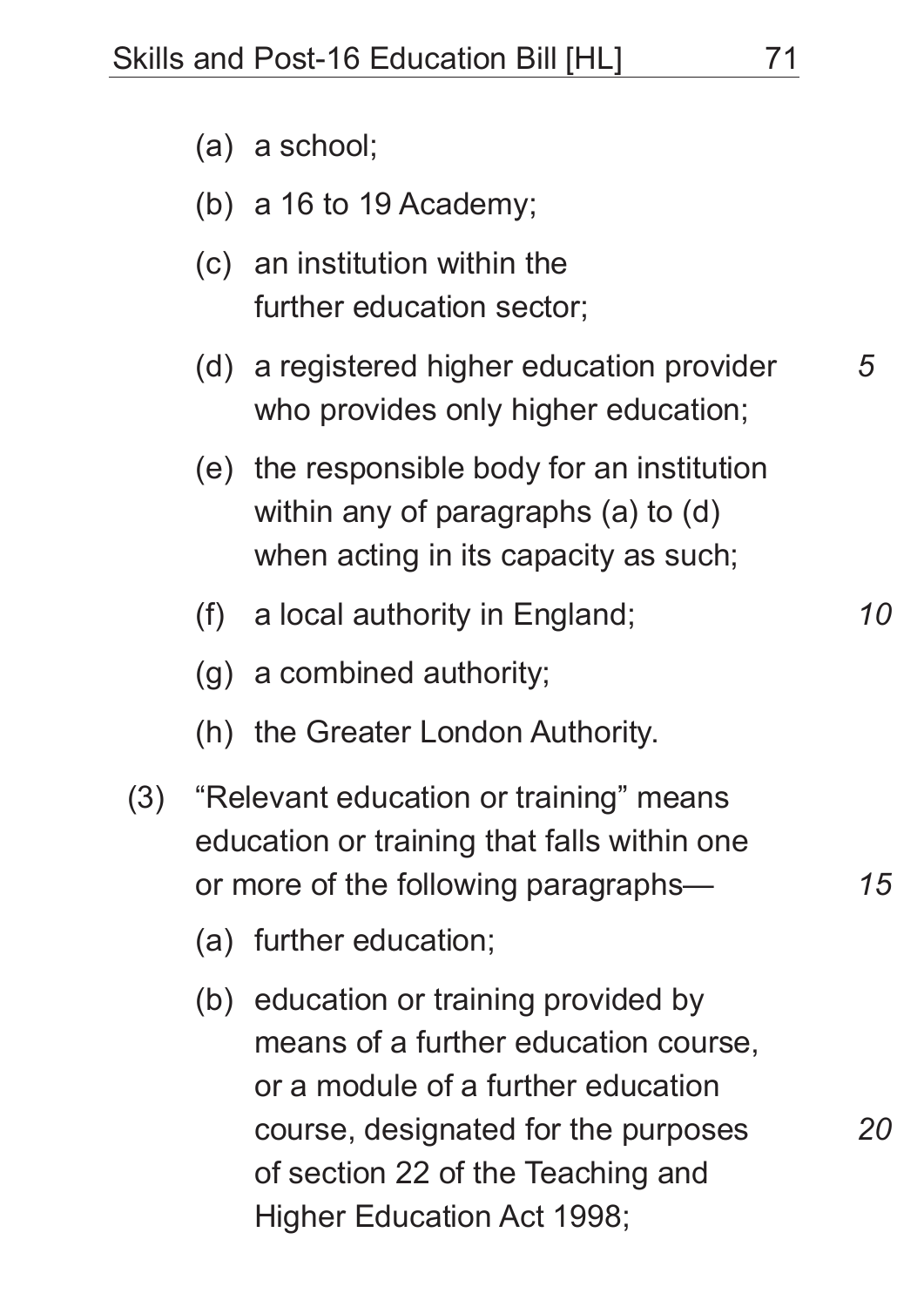Skills and Post-16 Education Bill [HL] 72

- (c) training for persons over compulsory school age which is funded by the Secretary of State under section 2 of the Employment and Training Act 1973;
- (d) education or training for persons over compulsory school age provided as part of an approved technical education qualification or approved steps towards occupational competence;
- (e) training for persons over compulsory school age provided in connection with an English statutory apprenticeship.
- (4) The Secretary of State may by regulations amend subsection (3) so as to add, vary or remove a category of education or training.
- (5) A condition may be specified in regulations under subsection (1)(a) only where the Secretary of State considers that specifying the condition in relation to a relevant provider may assist in preventing, or mitigating the adverse effects of, a disorderly cessation in the provision of education or training by the relevant provider.

*5*

*10*

*15*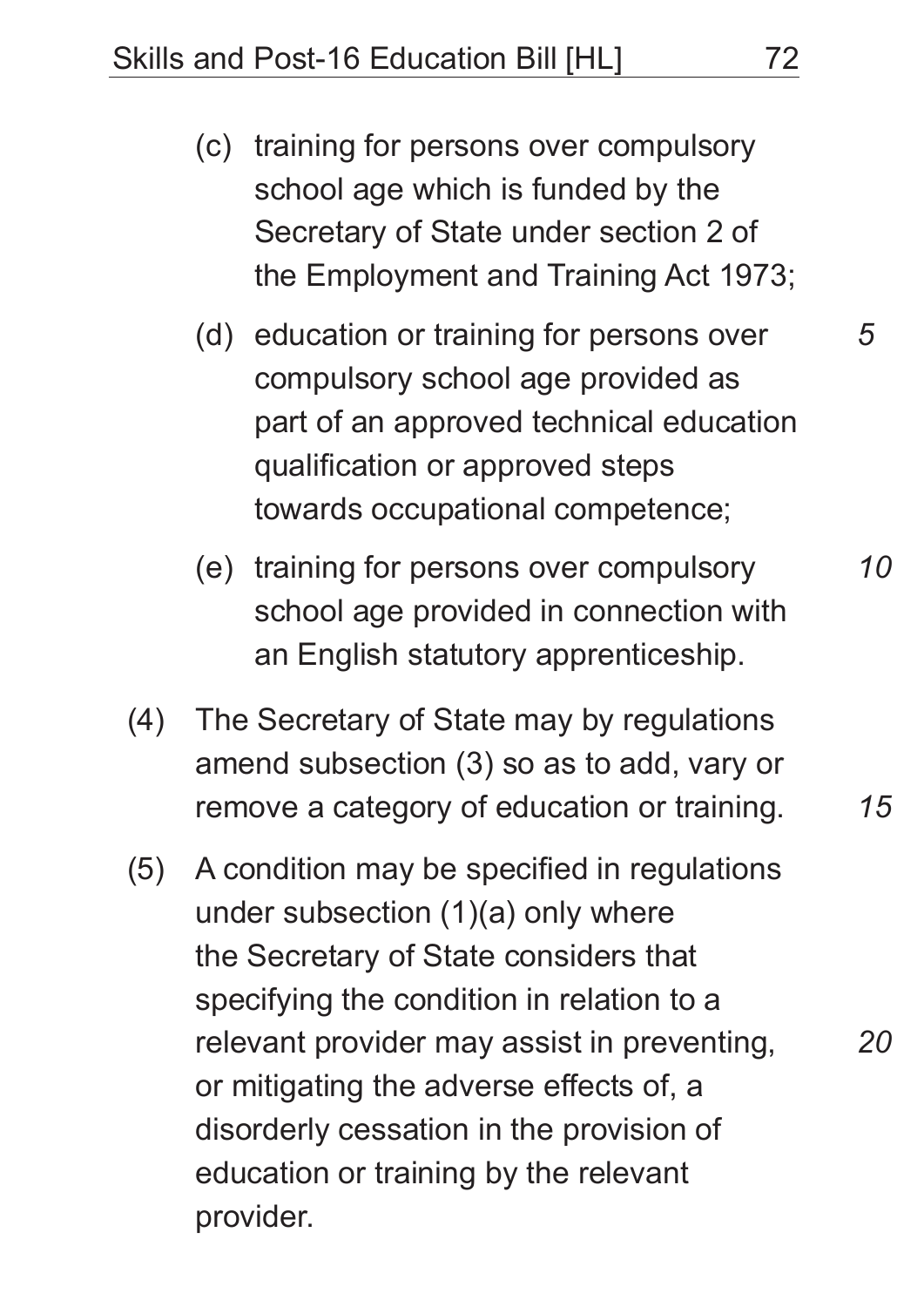Skills and Post-16 Education Bill [HL] 73

| (6) | Regulations under subsection (1) may-                       |                                                                                                                                               |           |  |  |
|-----|-------------------------------------------------------------|-----------------------------------------------------------------------------------------------------------------------------------------------|-----------|--|--|
|     |                                                             | (a) specify different conditions in<br>relation to different descriptions of<br>relevant education or training;                               |           |  |  |
|     |                                                             | (b) provide for a relevant provider<br>to be on the list only in respect<br>of one or more descriptions of<br>relevant education or training; | 5         |  |  |
|     |                                                             | (c) confer functions (including<br>functions involving the exercise<br>of a discretion) on the Secretary<br>of State or any other person.     | <i>10</i> |  |  |
| (7) | The conditions that may be<br>specified include conditions— |                                                                                                                                               |           |  |  |
|     |                                                             | (a) relating to the relevant provider<br>having a student support plan<br>and making it available;                                            | 15        |  |  |
|     |                                                             | (b) relating to the relevant provider<br>having insurance cover;                                                                              |           |  |  |
|     |                                                             | (c) for ensuring that persons having<br>general control and management<br>of, or legal responsibility and<br>accountability for, the relevant |           |  |  |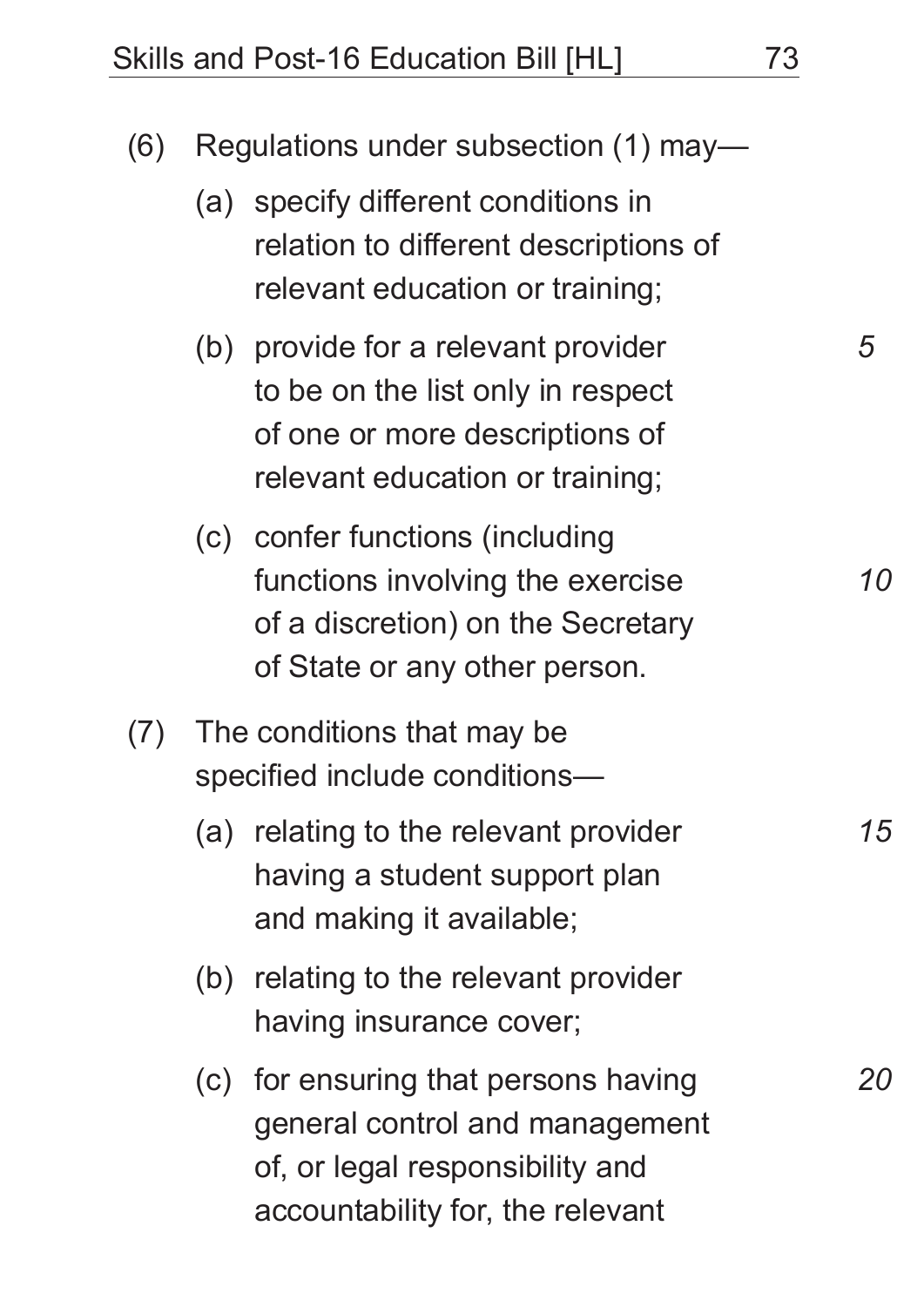provider are fit and proper persons to be involved in that activity;

- (d) relating to the relevant provider giving access to, or providing, information (including information about persons for whom the relevant provider is, or has been, providing relevant education or training) to the Secretary of State;
- (e) relating to the relevant provider taking action specified in directions given by the Secretary of State.
- (8) For the purposes of subsection  $(7)(a)$ , a "student support plan" means a plan for supporting students in the event of a cessation in the provision of education or training.
- (9) Different conditions may be specified—
	- (a) for being added to, or remaining on, the list;
	- (b) for different descriptions of relevant provider.
- (10) Regulations under subsection (1)(b) may, among other things, make provision—

*5*

*10*

*15*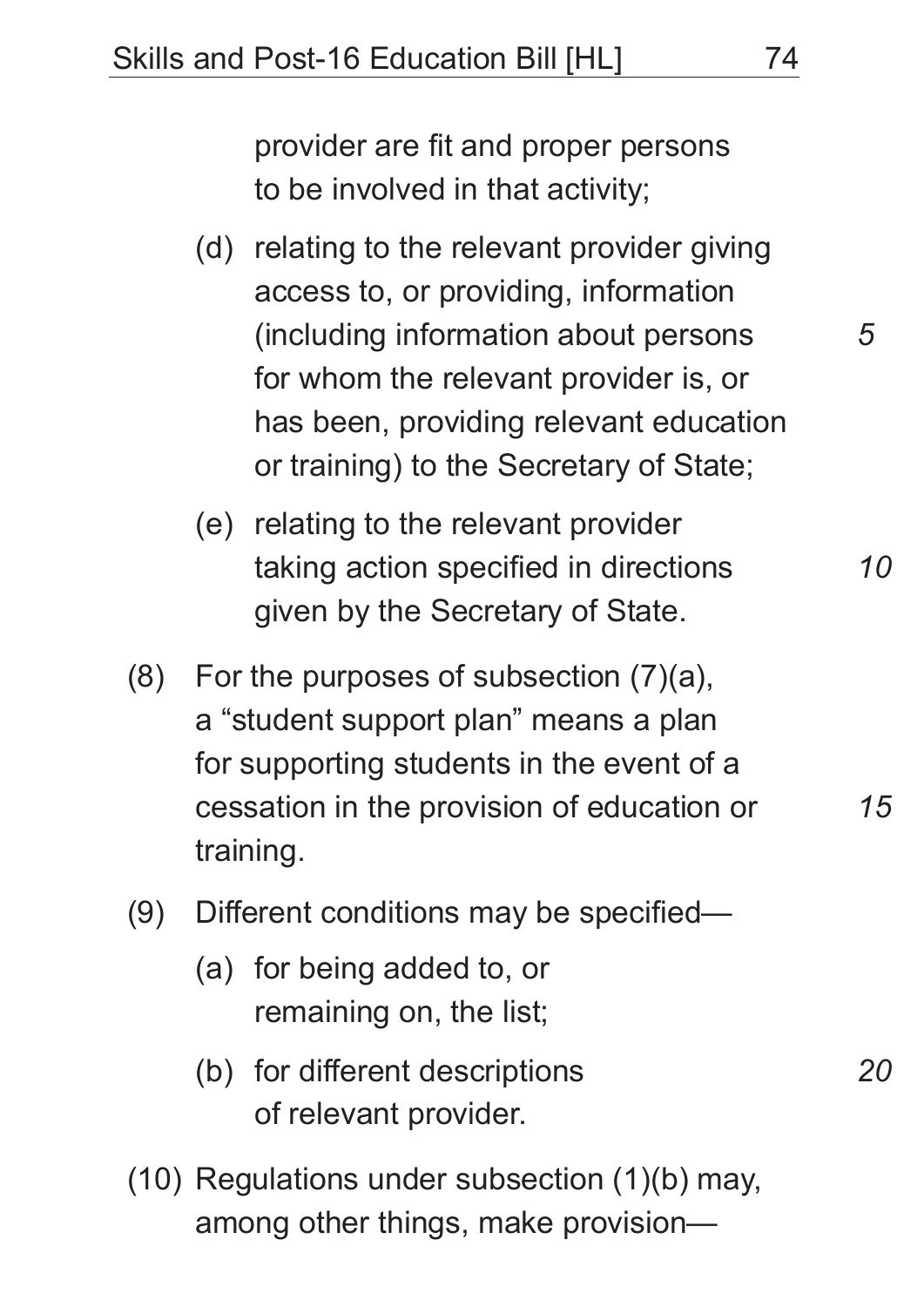|                                                                                                            | (a) for the charging of fees in connection<br>with entries on the list;                                                         |  |  |
|------------------------------------------------------------------------------------------------------------|---------------------------------------------------------------------------------------------------------------------------------|--|--|
|                                                                                                            | (b) about the procedure for applications<br>to be added to, or remain on, the list;                                             |  |  |
|                                                                                                            | (c) about the removal of entries from, or<br>the restoration of entries to, the list;                                           |  |  |
|                                                                                                            | (d) about appeals against decisions<br>relating to the list;                                                                    |  |  |
|                                                                                                            | (e) permitting or requiring the<br>disclosure of information;                                                                   |  |  |
| (f)                                                                                                        | about publication of the list.                                                                                                  |  |  |
| (11) The provision mentioned in subsection<br>(10)(e) includes provision about<br>information relating to- |                                                                                                                                 |  |  |
| (a)                                                                                                        | persons for whom relevant education<br>or training is or has been provided;                                                     |  |  |
| (b)                                                                                                        | persons having general control<br>and management of, or legal<br>responsibility and accountability<br>for, a relevant provider. |  |  |

*5*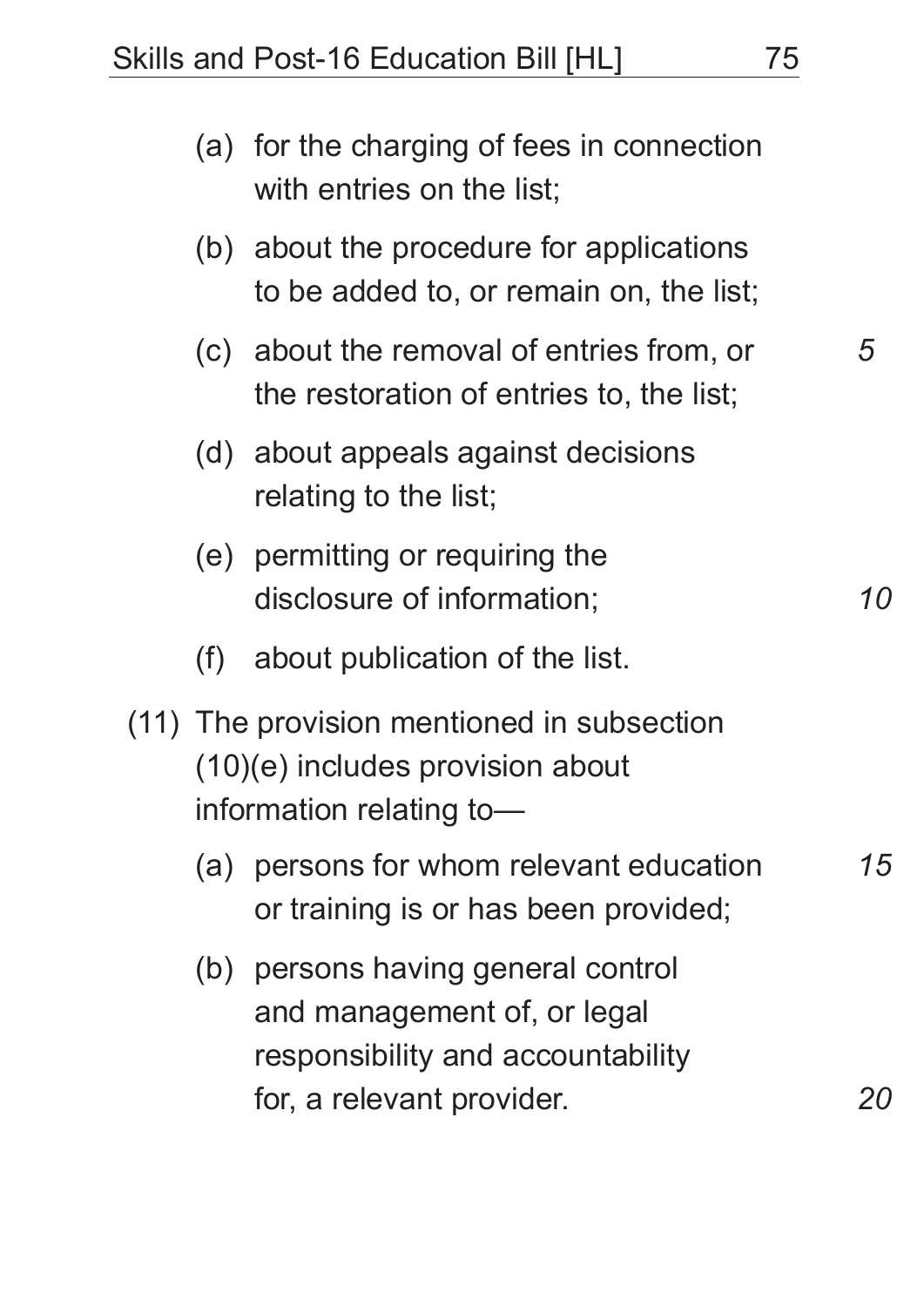# **22 Prohibitions on entering into funding arrangements with providers**

- (1) If the Secretary of State makes regulations under section 21(1)(a) for the keeping of a list, the following provisions apply in relation to the making of funding arrangements while the regulations are in force.
- (2) A funding authority must not enter into relevant funding arrangements with a relevant provider unless—
	- (a) the relevant provider is on the list in respect of the education or training to which the funding arrangements relate, and
	- (b) the funding arrangements include provision allowing the funding authority to terminate the funding arrangements if the relevant provider ceases to be on the list in respect of that education or training.
- (3) A funding authority must not enter into relevant funding arrangements with a post-16 education or training provider

*5*

*10*

*15*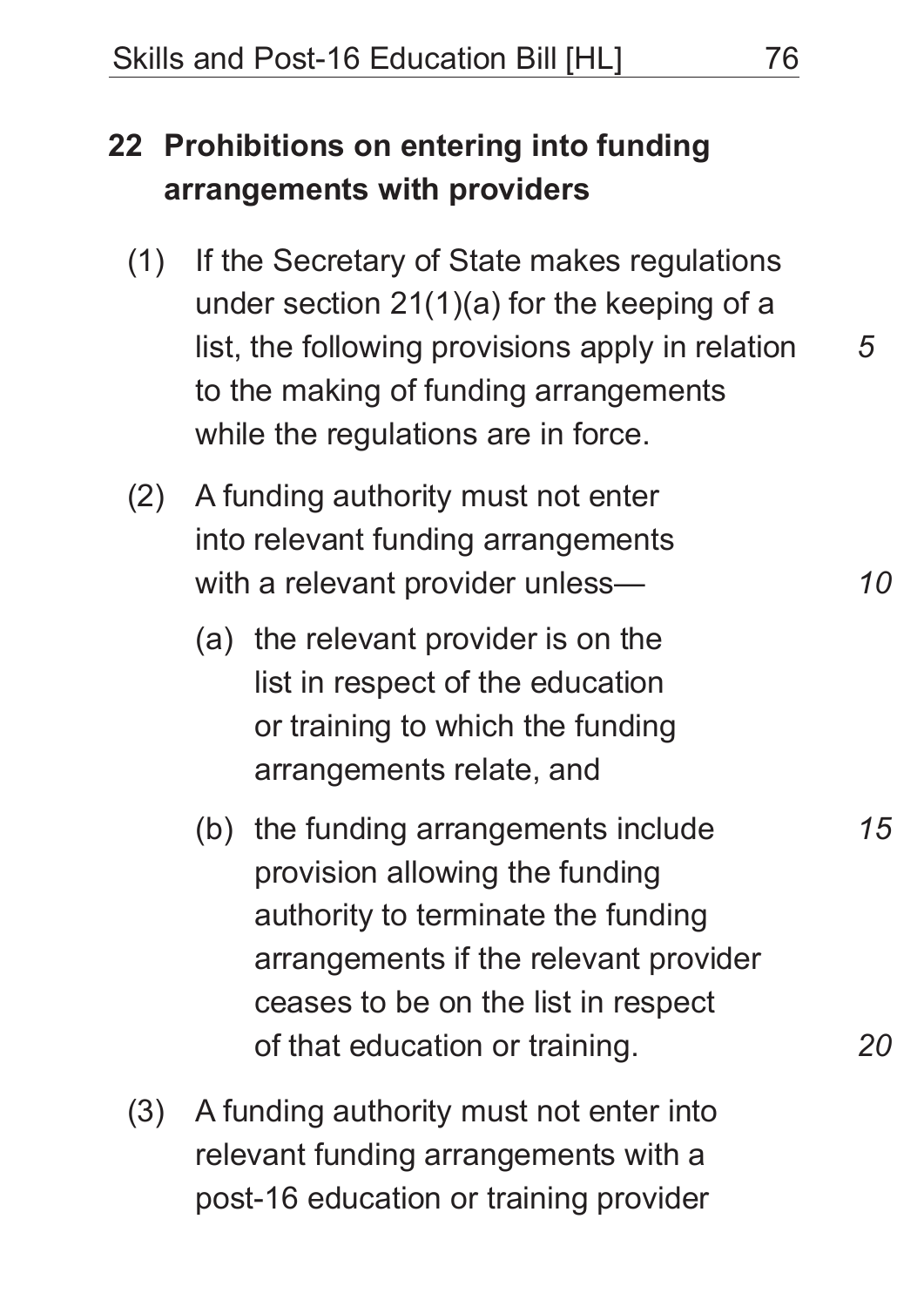("P1") unless the funding arrangements include the provision in subsection (4).

- (4) The provision in this subsection is—
	- (a) in the case of relevant funding arrangements that prohibit P1 from entering into a relevant sub-contract, provision allowing the funding authority to terminate the funding arrangements if P1 enters into a relevant sub-contract in breach of that prohibition, and
	- (b) in the case of relevant funding arrangements that allow P1 to enter into a relevant sub-contract, provision allowing the funding authority to terminate the funding arrangements if P1 enters into a relevant sub-contract with a relevant provider ("P2") unless—
		- (i) P2 is on the list in respect of the education or training to which the relevant sub-contract relates, and

*15*

*20*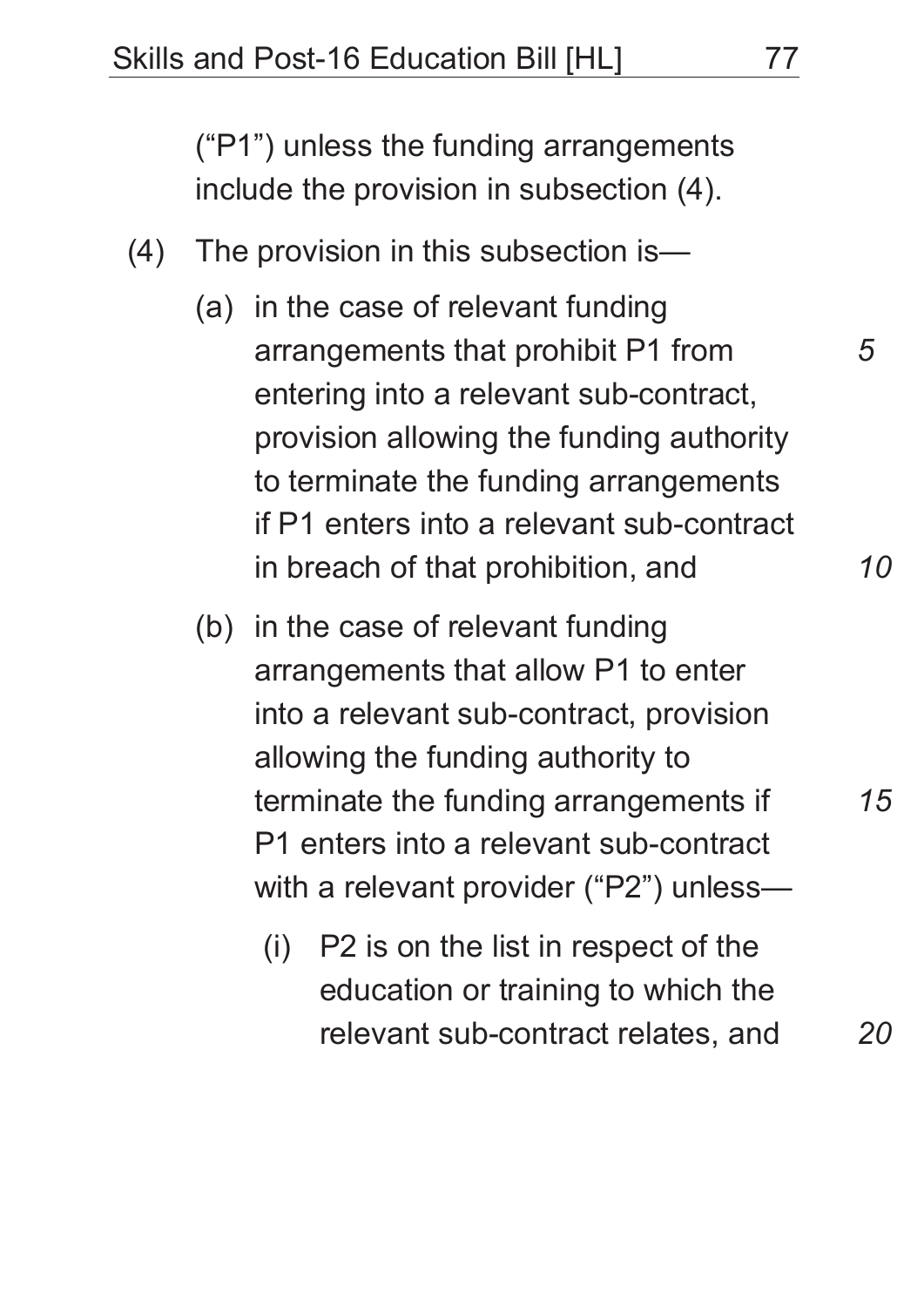- (ii) the relevant sub-contract includes provision allowing P1 to terminate the sub-contract if P2 ceases to be on the list in respect of that education or training.
- (5) Nothing in this section—
	- (a) may be relied on by a provider with whom a funding authority has entered into relevant funding arrangements as a reason for not carrying out the provider's obligations under those arrangements, or
	- (b) limits the discretion of a funding authority not to enter into funding arrangements with a person where that person does not meet conditions of a scheme created by the funding authority in connection with the making of funding arrangements.
- (6) The following provisions apply for the interpretation of this section.
- (7) "Funding authority" means— (a) the Secretary of State;

*10*

*15*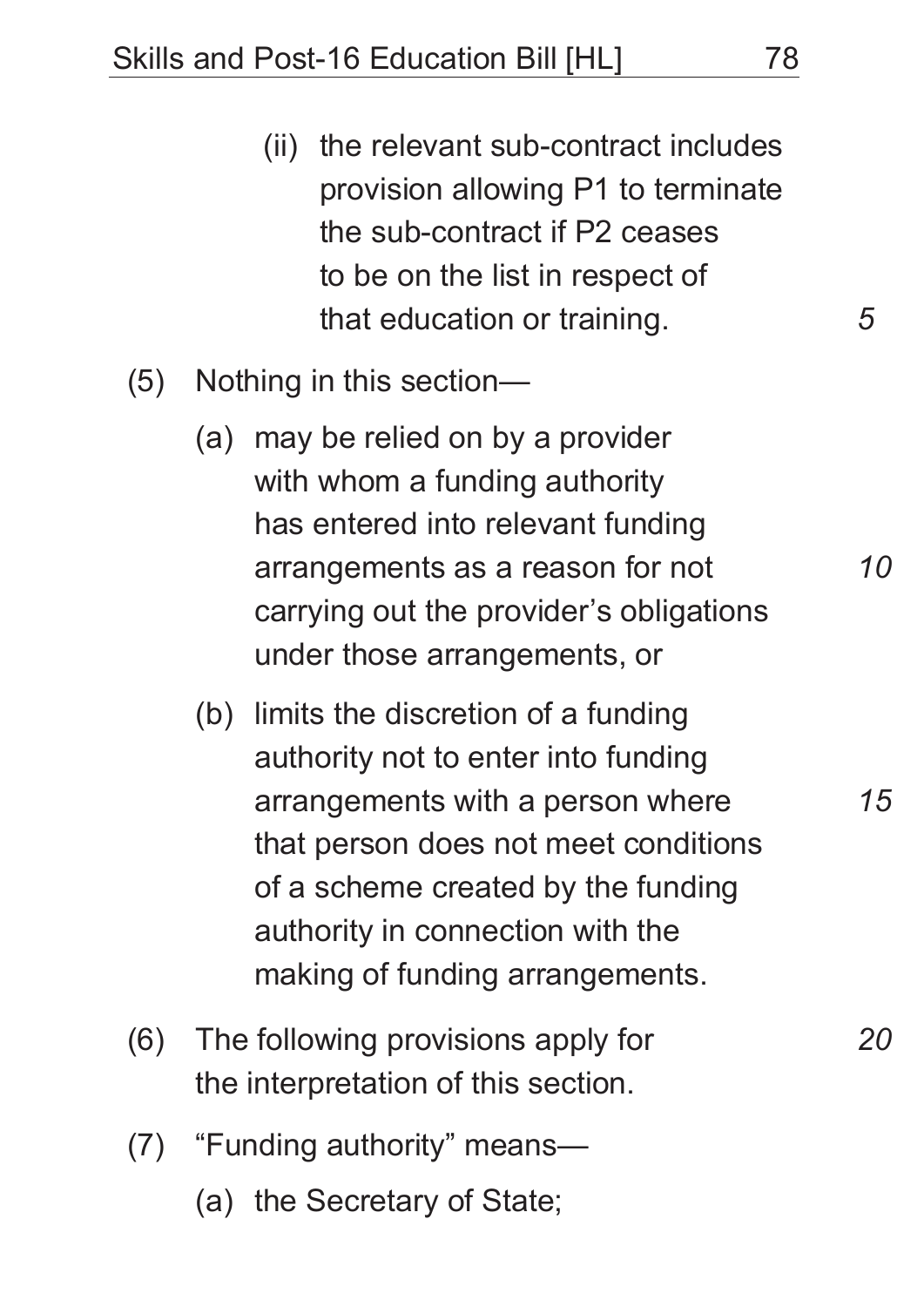- (b) a local authority in England;
- (c) a combined authority;
- (d) the Greater London Authority.
- (8) "Funding arrangements" in relation to a funding authority and a provider are—
	- (a) arrangements for a grant to be given by the funding authority to the provider for the provision of education or training wholly or mainly in England;
	- (b) an agreement for the funding authority to provide funding to the provider for the provision of education or training wholly or mainly in England.
- (9) The reference in subsection (8)(b) to funding provided to a provider by a funding authority includes a reference to amounts paid directly to the provider in accordance with provision in regulations made under section 22(1) of the Teaching and Higher Education Act 1998 (financial support for students) by virtue of section 22(2)(h) or (i) of that Act.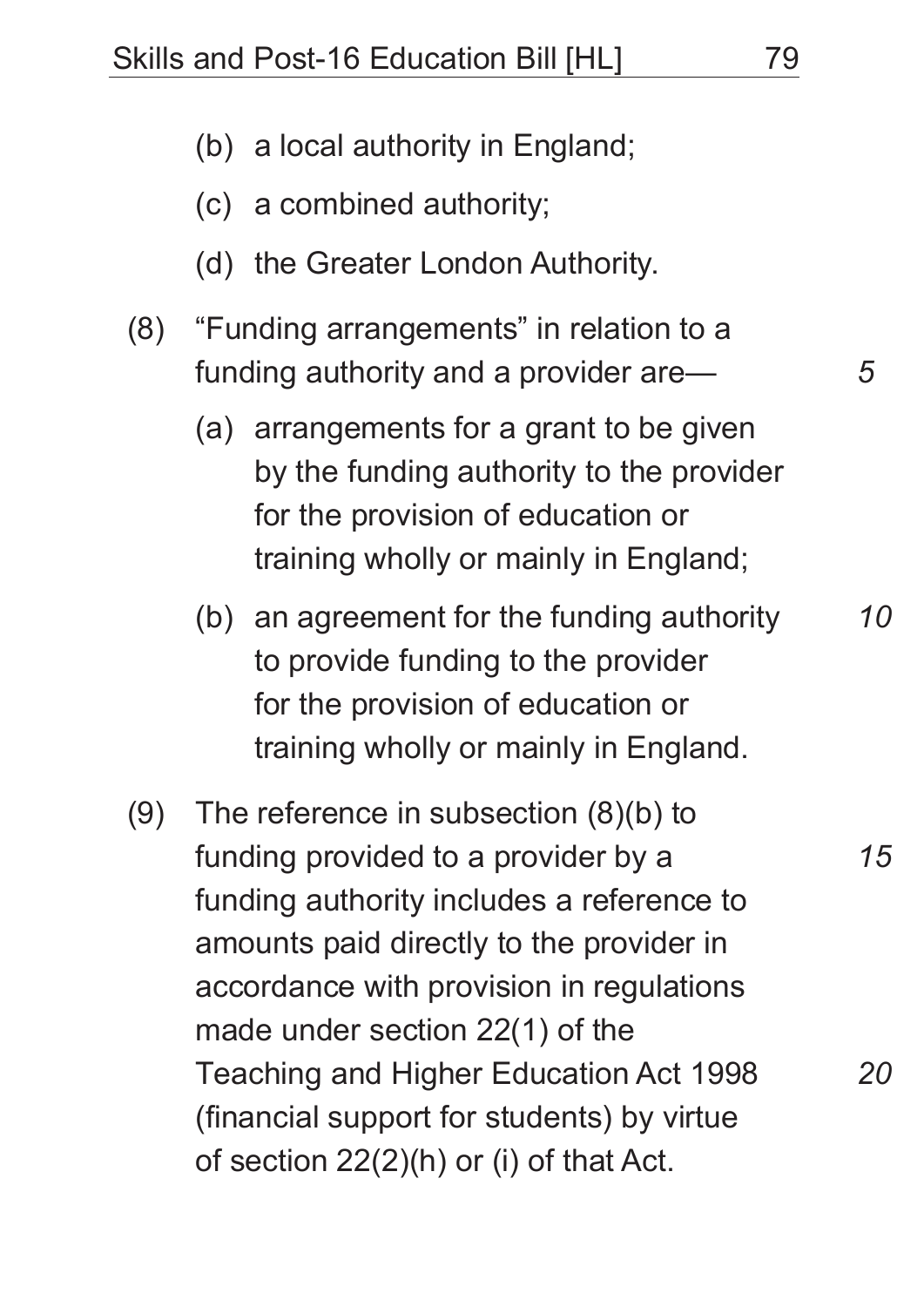| (10) Funding arrangements are "relevant<br>funding arrangements" if- |                                                                                                    |                                                                                                                                   |    |  |
|----------------------------------------------------------------------|----------------------------------------------------------------------------------------------------|-----------------------------------------------------------------------------------------------------------------------------------|----|--|
|                                                                      |                                                                                                    | (a) the education or training to which<br>the arrangements relate is relevant<br>education or training, and                       | 5  |  |
|                                                                      |                                                                                                    | (b) the arrangements have any other<br>characteristics specified in regulations<br>made by the Secretary of State.                |    |  |
|                                                                      | (11) A "relevant sub-contract", in<br>relation to relevant funding<br>arrangements, is a contract- |                                                                                                                                   |    |  |
|                                                                      |                                                                                                    | (a) for the provision of all or part<br>of the education or training<br>to which the relevant funding<br>arrangements relate, and | 15 |  |
|                                                                      |                                                                                                    | (b) that has any other characteristics<br>specified in regulations made<br>by the Secretary of State.                             |    |  |
| 23                                                                   |                                                                                                    | <b>Funding arrangements: interpretation</b>                                                                                       |    |  |

- (1) This section applies for the interpretation of sections 21, 22 and this section.
- (2) In those sections—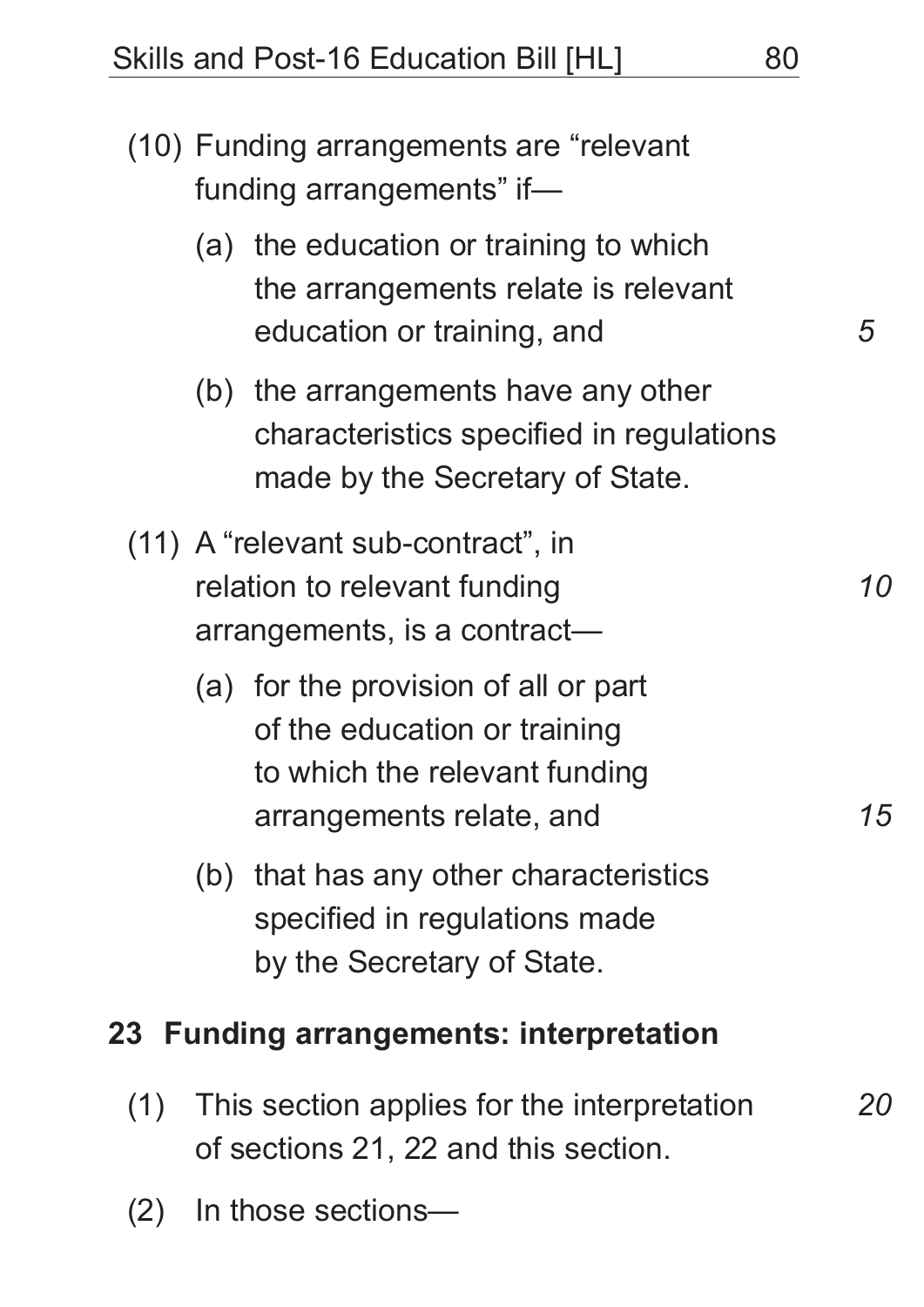"approved technical education qualification" and "approved steps towards occupational competence" have the same meanings as in section 100 of the Apprenticeships, Skills, Children and Learning Act 2009;

"combined authority" means a combined authority established under section 103 of the Local Democracy, Economic Development and Construction Act 2009; *10*

"English statutory apprenticeship" has the meaning given by section 40A(3) of the Apprenticeships, Skills, Children and Learning Act 2009;

"further education" has the same meaning as in the Education Act 1996 (see section 2 of that Act);

"higher education" has the meaning given by section 579(1) of the Education Act 1996;

*5*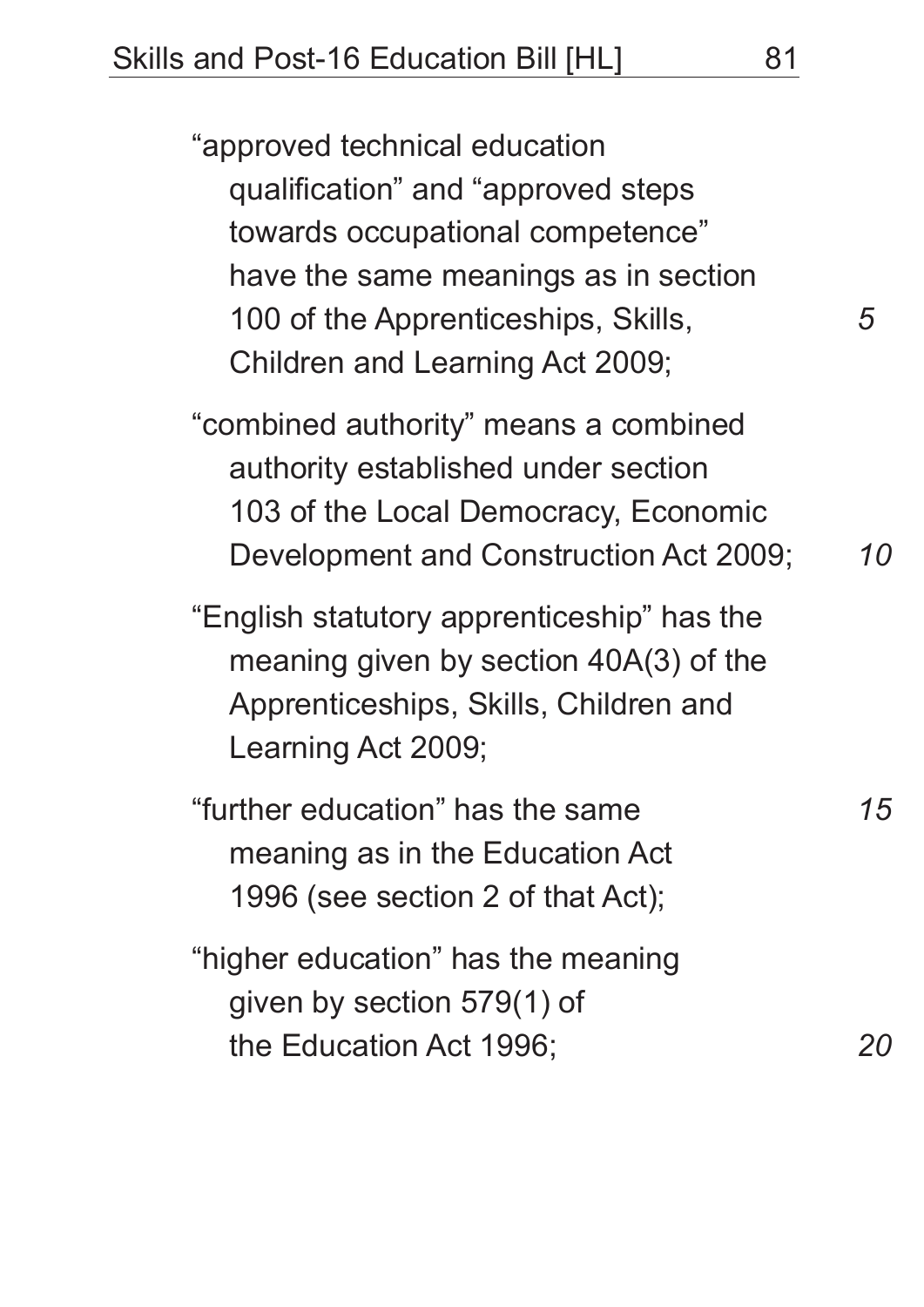"institution within the further education sector" has the same meaning as in the Further and Higher Education Act 1992 (see section 91(3) of that Act); "local authority in England" has the same meaning as in the Education Act 1996 (see sections 579(1) and 581 of that Act); "post-16 education or training provider" means an institution or person who provides or intends to provide relevant education or training for persons over compulsory school age; "registered higher education provider" has the same meaning as in Part 1 of the Higher Education and Research Act 2017 (see section 3(10) of that Act); "relevant education or training" has the meaning given by section 21(3); "relevant provider" has the meaning given by section 21(2); "responsible body" means— *5 10 15 20*

(a) in relation to a school or a 16 to 19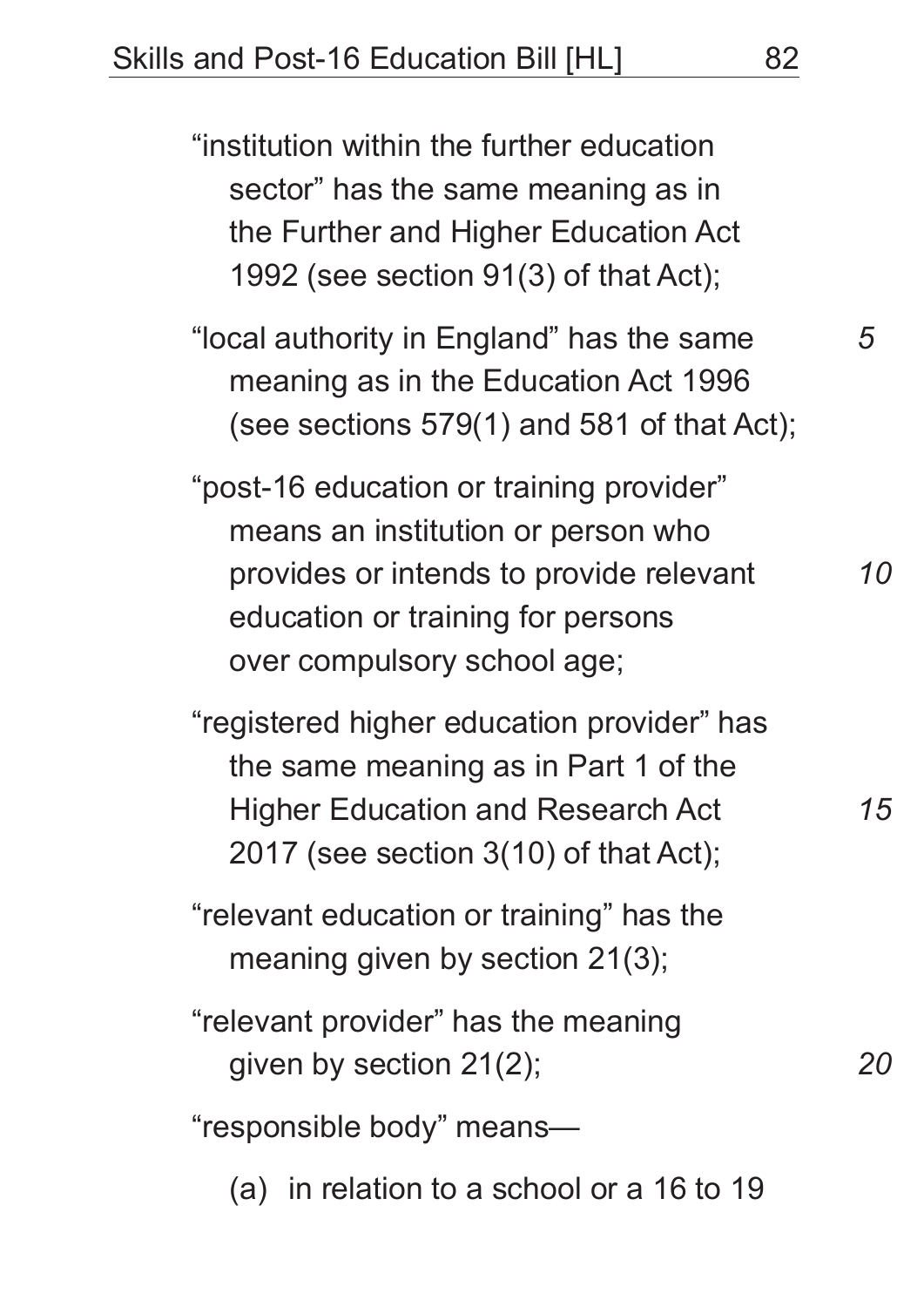Academy, the proprietor (within the meaning given by section 579(1) of the Education Act 1996);

- (b) in relation to an institution within the further education sector, the governing body (within the meaning given by section 90(1) of the Further and Higher Education Act 1992);
- (c) in relation to a registered higher education provider, the governing body (within the meaning given by section 85(1) of the Higher Education and Research Act 2017);

"school" has the same meaning as in the Education Act 1996 (see section 4 of that Act).

(3) In the following provisions, references to a provider include references to a person having general control and management of, or legal responsibility and accountability for, a provider— (a) section  $21(7)(a)$ , (b), (d) and (e);

*5*

*20*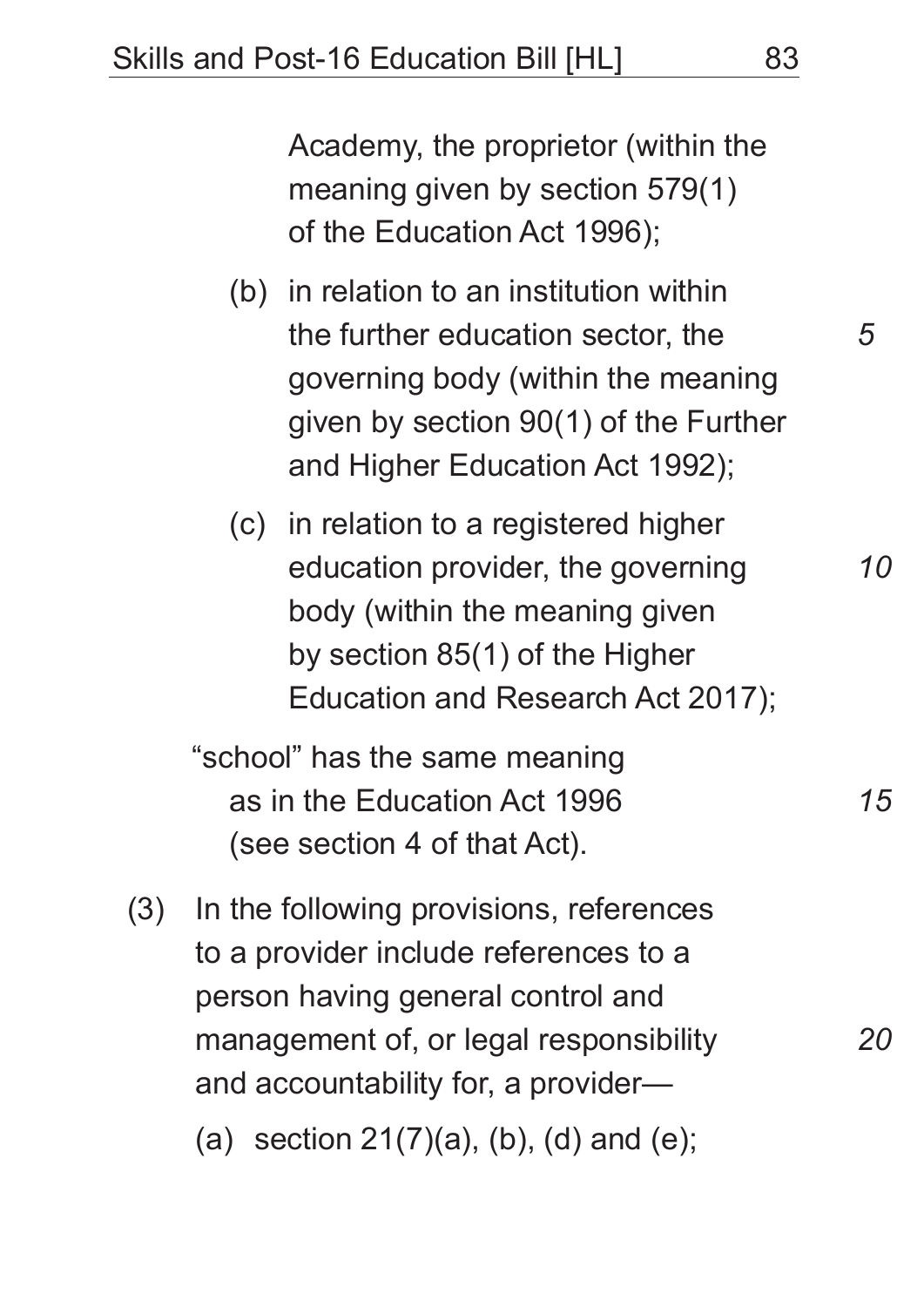- (b) section 22(2) to (4) where the reference is to entering into relevant funding arrangements, or a relevant sub-contract, with a provider;
- (c) section  $22(5)(a)$ ;
- (d) section 22(8);
- (e) section 22(9).

#### **24 Regulations under sections 21 or 22**

- (1) Any power to make regulations under section 21 or 22 includes power to make consequential, supplemental, incidental, transitional or saving provision.
- (2) The provision that may be made in regulations by virtue of subsection (1) includes provision amending an Act (including this Act).
- (3) Before making the first regulations under section 21(1) the Secretary of State must consult such persons as the Secretary of State considers appropriate.
- (4) Regulations under section 21 or 22 are to be made by statutory instrument.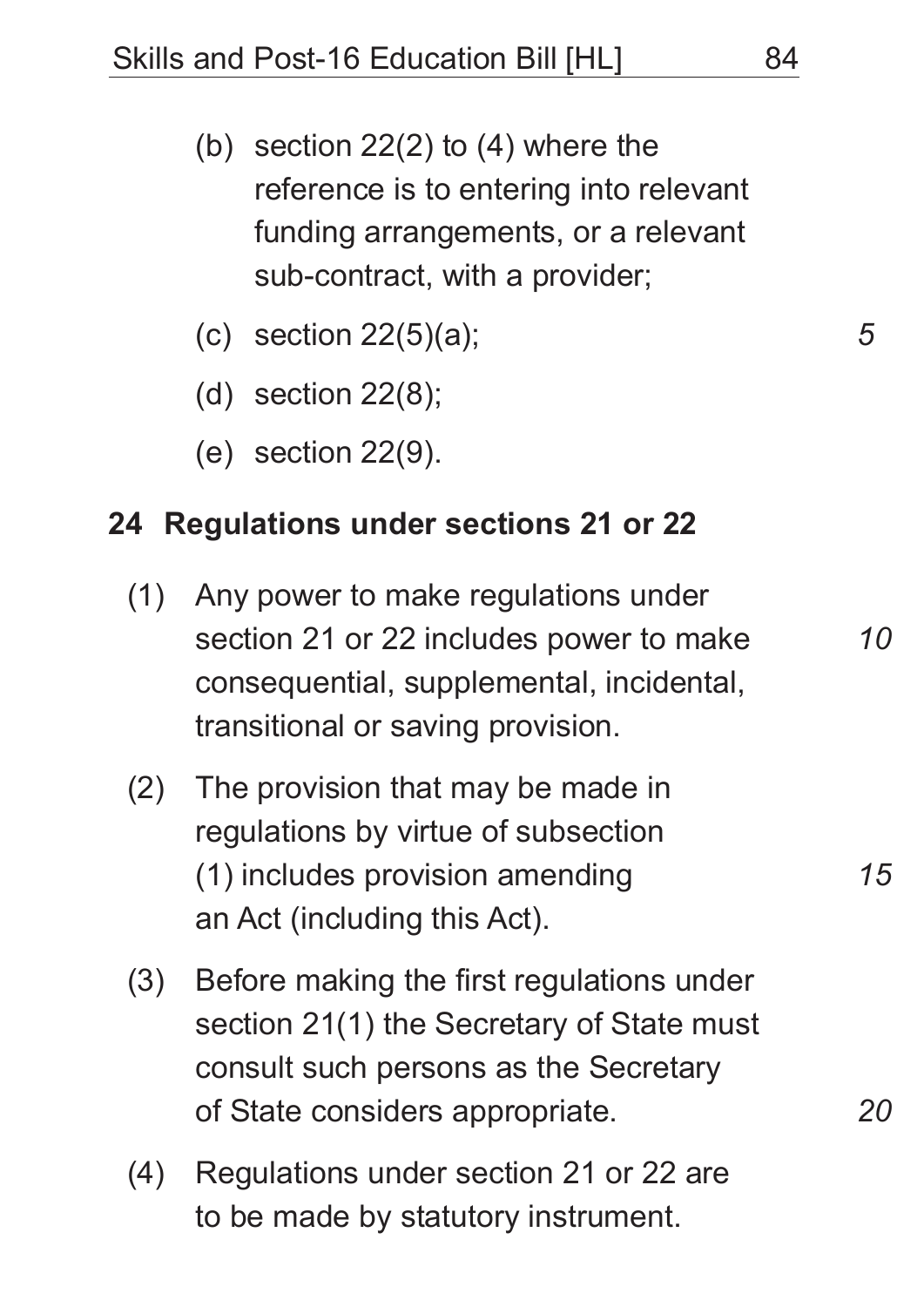- (5) A statutory instrument containing the following (whether alone or with other provision) may not be made unless a draft of the instrument has been laid before, and approved by a resolution of, each House of Parliament—
	- (a) regulations under section 21(1);
	- (b) regulations under section 21(4);
	- (c) regulations under section 21 or 22 that, by virtue of subsections (1) and (2), amend an Act.
- (6) Any other statutory instrument containing regulations under section 21 or 22 is subject to annulment in pursuance of a resolution of either House of Parliament.

## **25 Provision of opportunities for education and skills development**

(1) Any person of any age has the right to free education on an approved course up to Level 3 supplied by an approved provider of further or technical education, if he or she has not already studied at that level.

*5*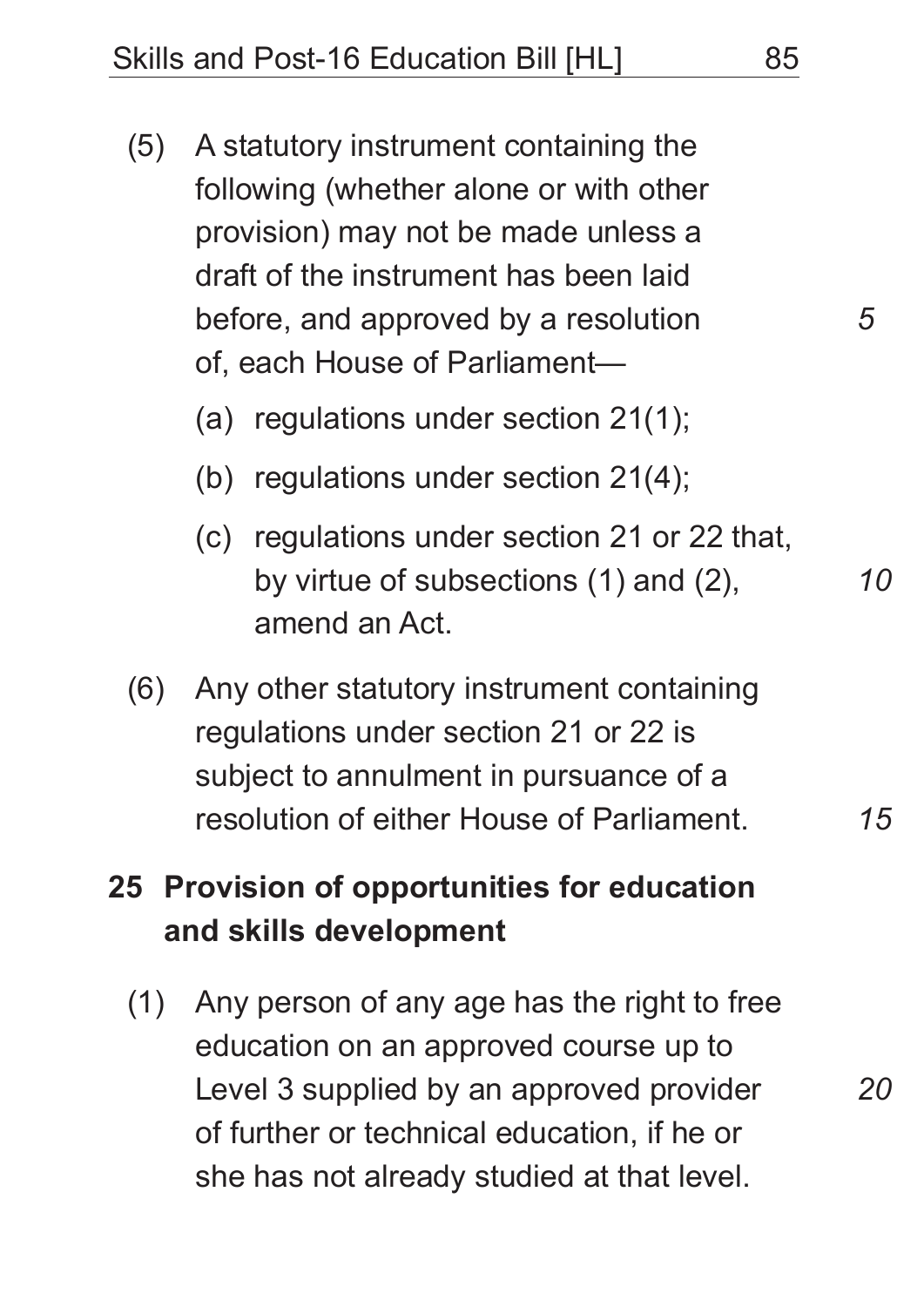- (2) Any approved provider must receive automatic in-year funding for any student covered by subsection (1), and supported by the Adult Education Budget, at a tariff rate set by the Secretary of State.
- (3) Any employer receiving apprenticeship funding must spend at least two thirds of that funding on people who begin apprenticeships at Levels 2 and 3 before the age of 25.

*Further education in England: intervention*

### **26 Further education in England: intervention**

- (1) The Further and Higher Education Act 1992 is amended as follows.
- (2) In section 56A (intervention: England)—
	- (a) in subsection (2), after paragraph (d) insert—
		- "(e) that the education or training provided by the institution did not, or does not, adequately meet local needs.";

*5*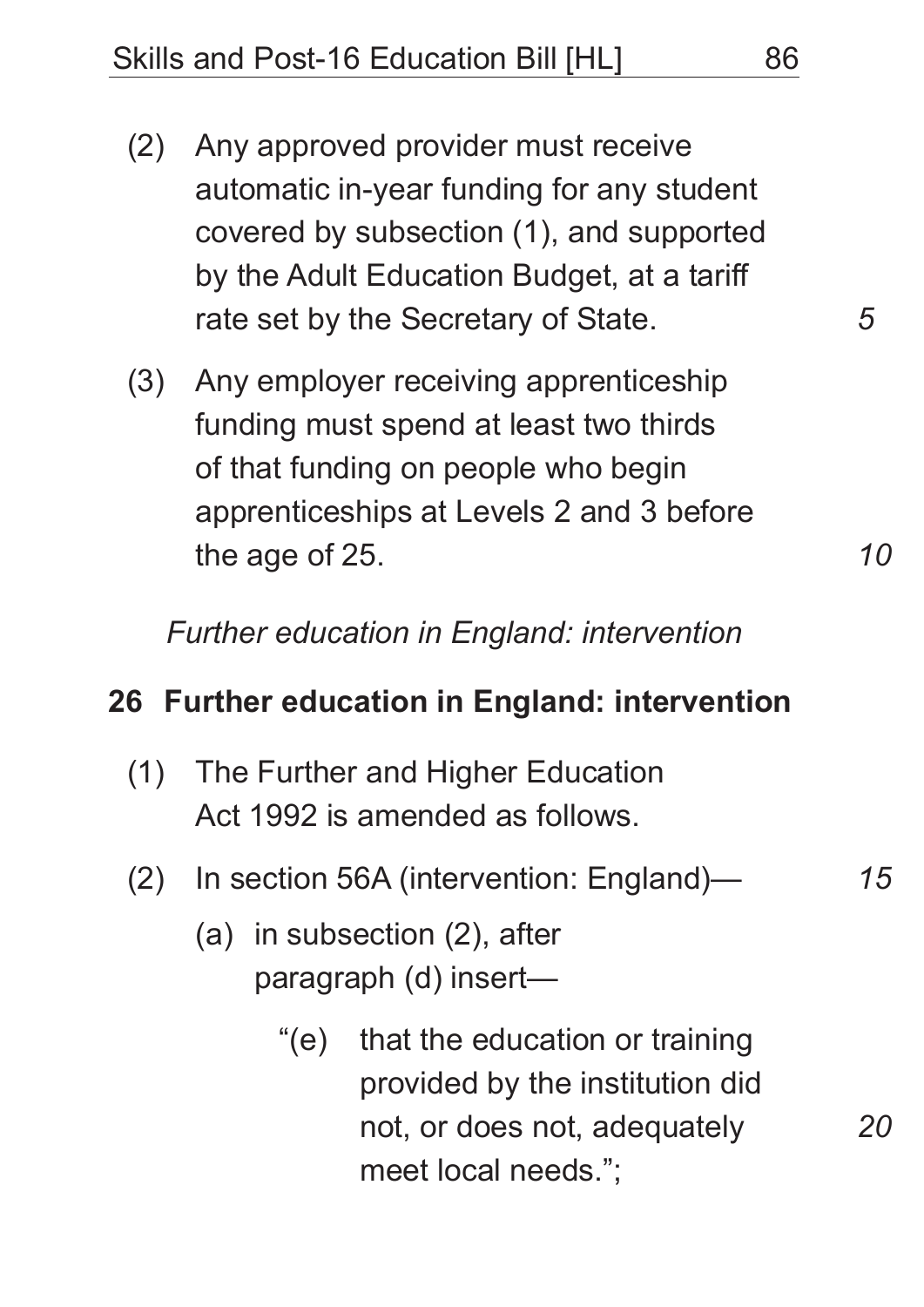- "(2A) For the purposes of subsection (2) (e), the Secretary of State must take into account any approved local skills improvement plan that applied to the institution when the education or training was provided.
- (2B) An approved local skills improvement plan applies to an institution if the institution provides English-funded post-16 technical education or training that is material to a specified area and the plan is for that area.
- (2C) Terms used in subsection (2A) or (2B) and in section 1 of the Skills and Post-16 Education Act 2021 have the same meaning in those subsections as in that section.";
	- (c) in subsection (7)—
		- (i) in paragraph (b), after "section 27A(1)" insert ", or take such other steps specified in the direction as may be required,";

*10*

*15*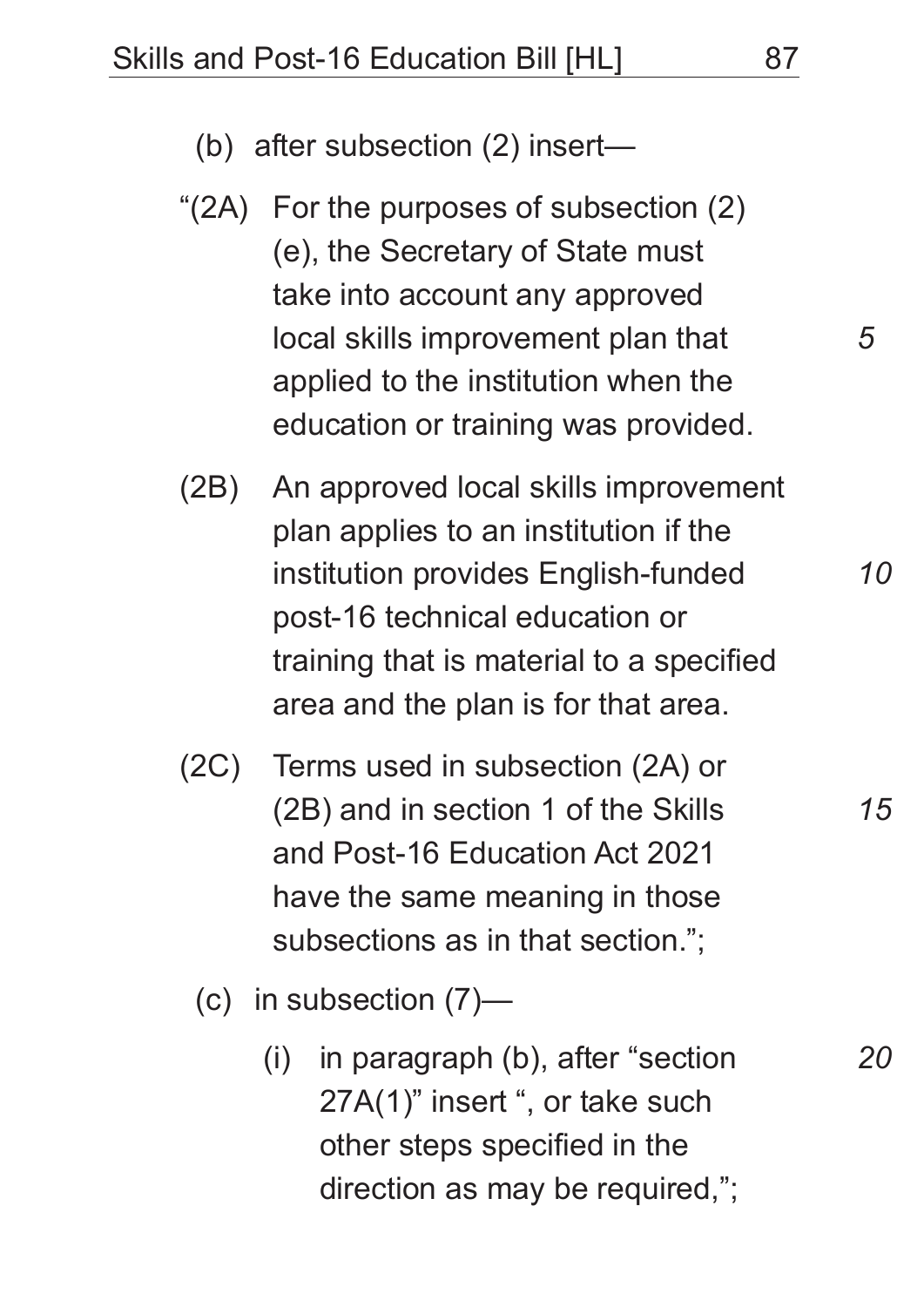- (ii) after paragraph (b) insert—
	- "(c) a direction requiring a governing body to transfer property, rights or liabilities specified in the direction, and take any other steps specified in the direction in connection with the transfer in relation to property, rights or liabilities so specified.";
- (d) for subsection (7A) substitute—
- "(7A) A governing body to which a direction is given requiring the body to make a resolution under section 27A(1)—
	- (a) is to be taken for the purposes of section 27A(1) to have complied with section 27 before making the resolution required by the direction, and
	- (b) must, unless the Secretary of State directs otherwise, exercise its powers under section 27B to transfer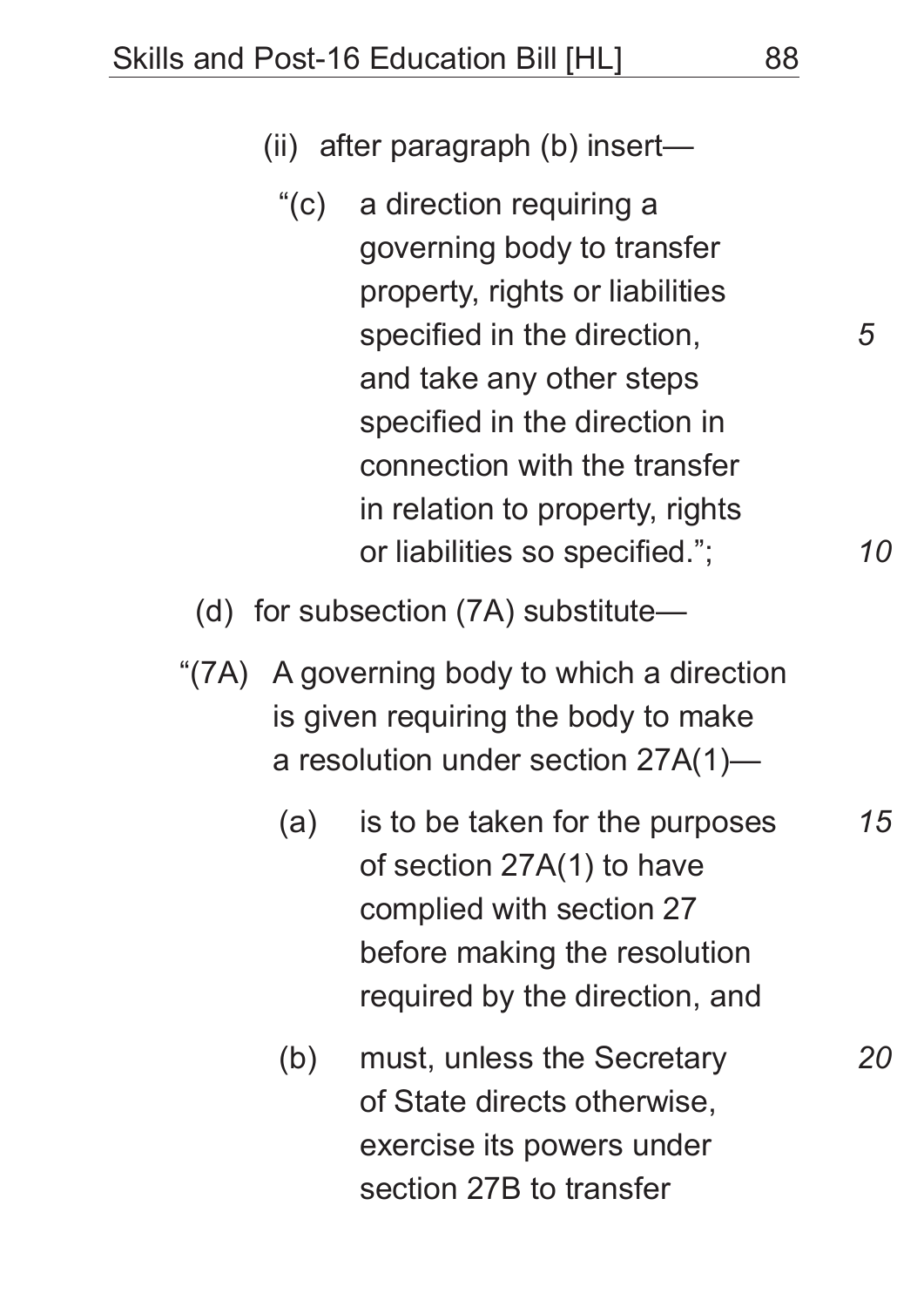property, rights or liabilities on the dissolution date.";

- (e) after subsection (7A) insert—
- "(7B) A direction under subsection (7)(c) requiring the transfer of property, rights or liabilities to a person specified in the direction may only be given with the consent of the person so specified.";
	- (f) after subsection (9) insert—
- "(9A) Before giving a direction for the transfer of property, rights or liabilities under subsection (7)(c), the Secretary of State must consult the Competition and Markets Authority.
- (9B) Part 3 of the Enterprise Act 2002 does not apply in relation to a merger that will result or has resulted from a direction under this section.
- (9C) The Secretary of State may give financial assistance (by way of grant, loan, guarantee or any other form) to any person in

*5*

*10*

*15*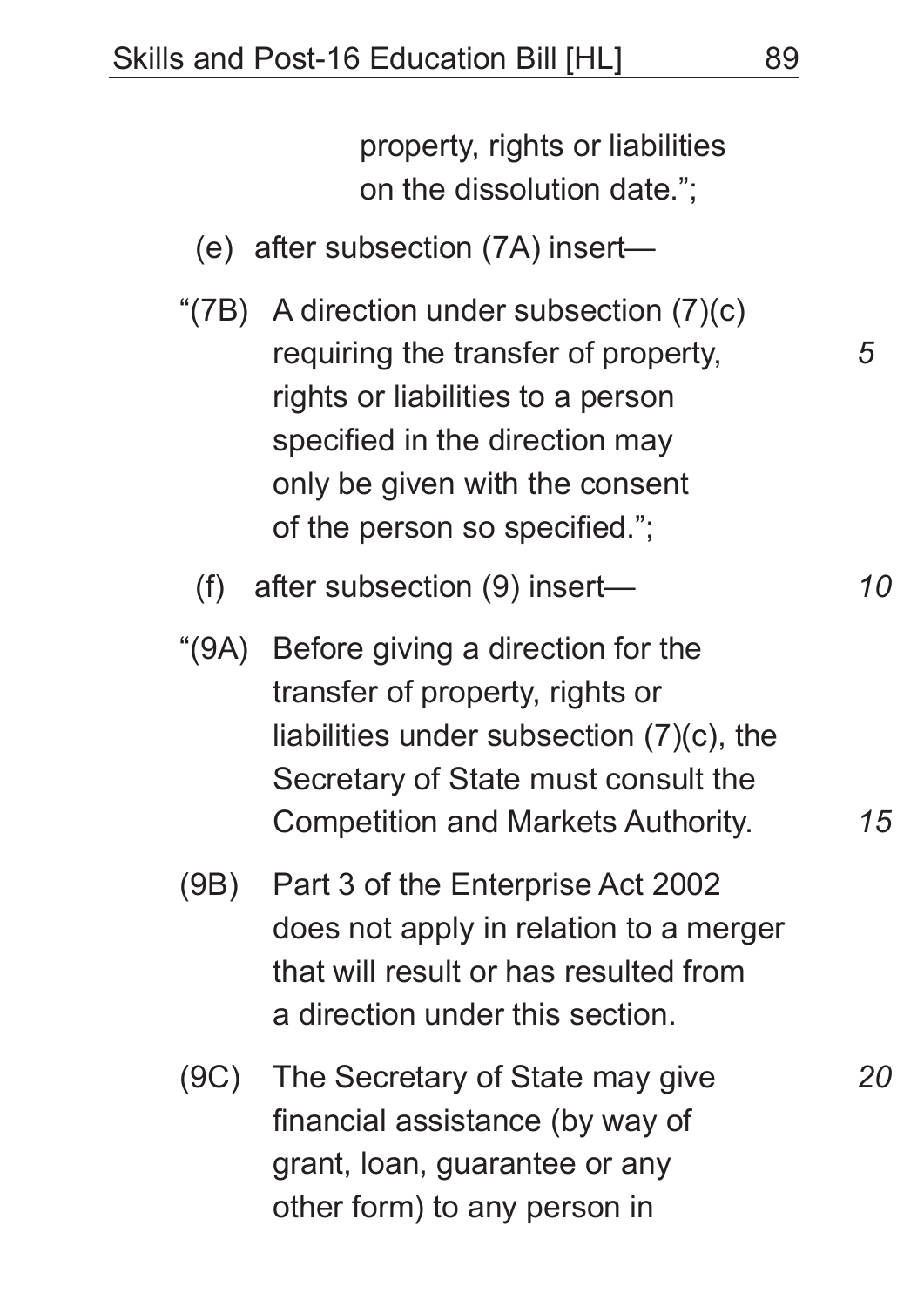connection with the giving of a direction under this section."

- (3) In section 56E (intervention by the Secretary of State: sixth form colleges)—
	- (a) in subsection (2), after paragraph (d) insert—
		- "(e) that the education or training provided by the sixth form college did not, or does not, adequately meet local needs.";
	- (b) after subsection (2) insert—
	- "(2A) For the purposes of subsection (2) (e), the Secretary of State must take into account any approved local skills improvement plan that applied to the sixth form college when the education or training was provided.
	- (2B) An approved local skills improvement plan applies to a sixth form college if the college provides Englishfunded post-16 technical education or training that is material to a specified area and the plan is for that area.

*5*

*10*

*15*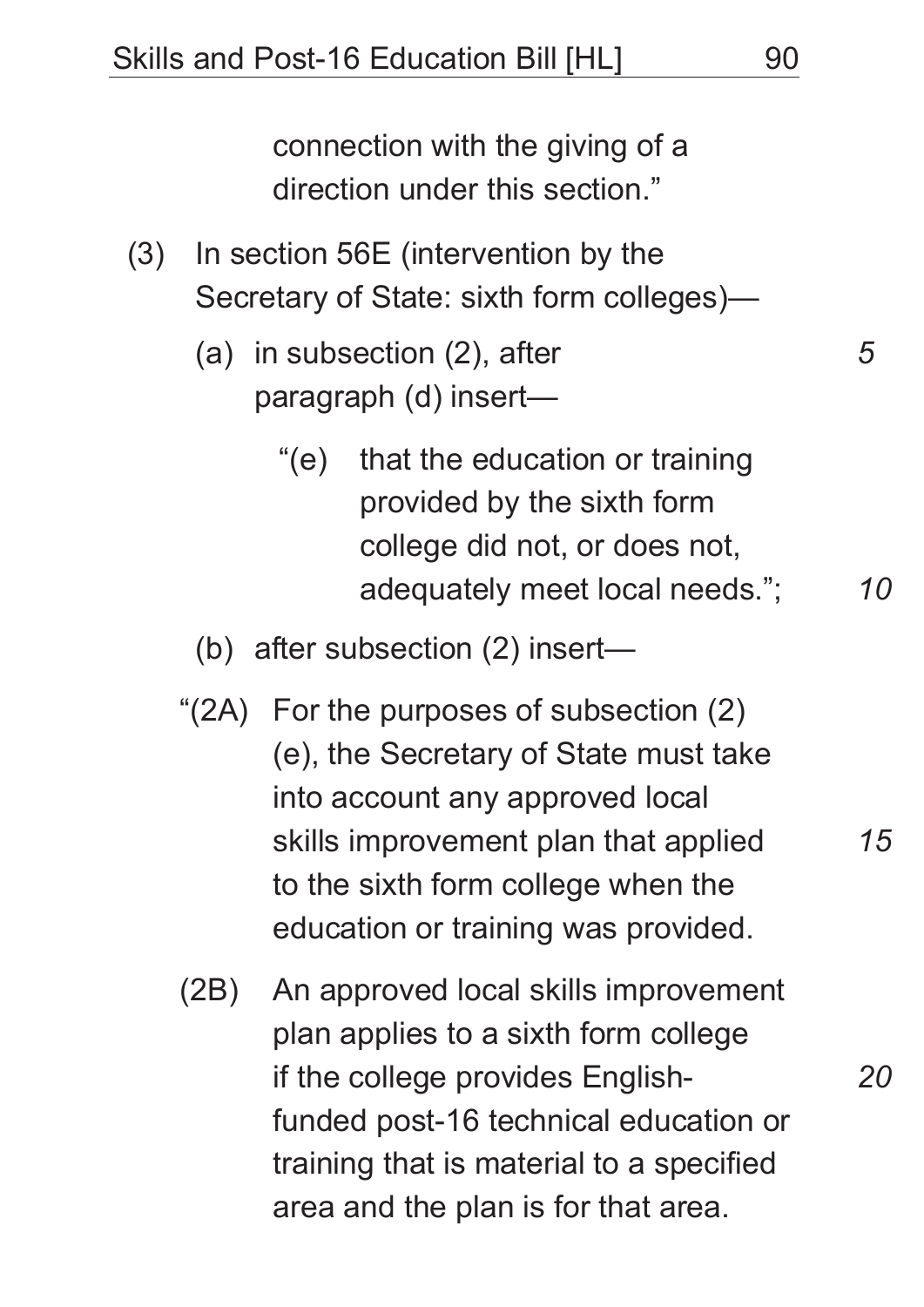- (2C) Terms used in subsection (2A) or (2B) and in section 1 of the Skills and Post-16 Education Act 2021 have the same meaning in those subsections as in that section.";
	- (c) in subsection (7), after paragraph (b) insert—
		- "(c) a direction requiring a governing body to transfer property, rights or liabilities specified in the direction, and take any other steps specified in the direction in connection with the transfer in relation to property, rights or liabilities so specified.";
	- (d) for subsection (7A) substitute—
- "(7A) A governing body to which a direction such as is mentioned in subsection (7)(b) is given—
	- (a) is to be taken for the purposes of section 33O(1) to have complied with section 33N

*10*

*15*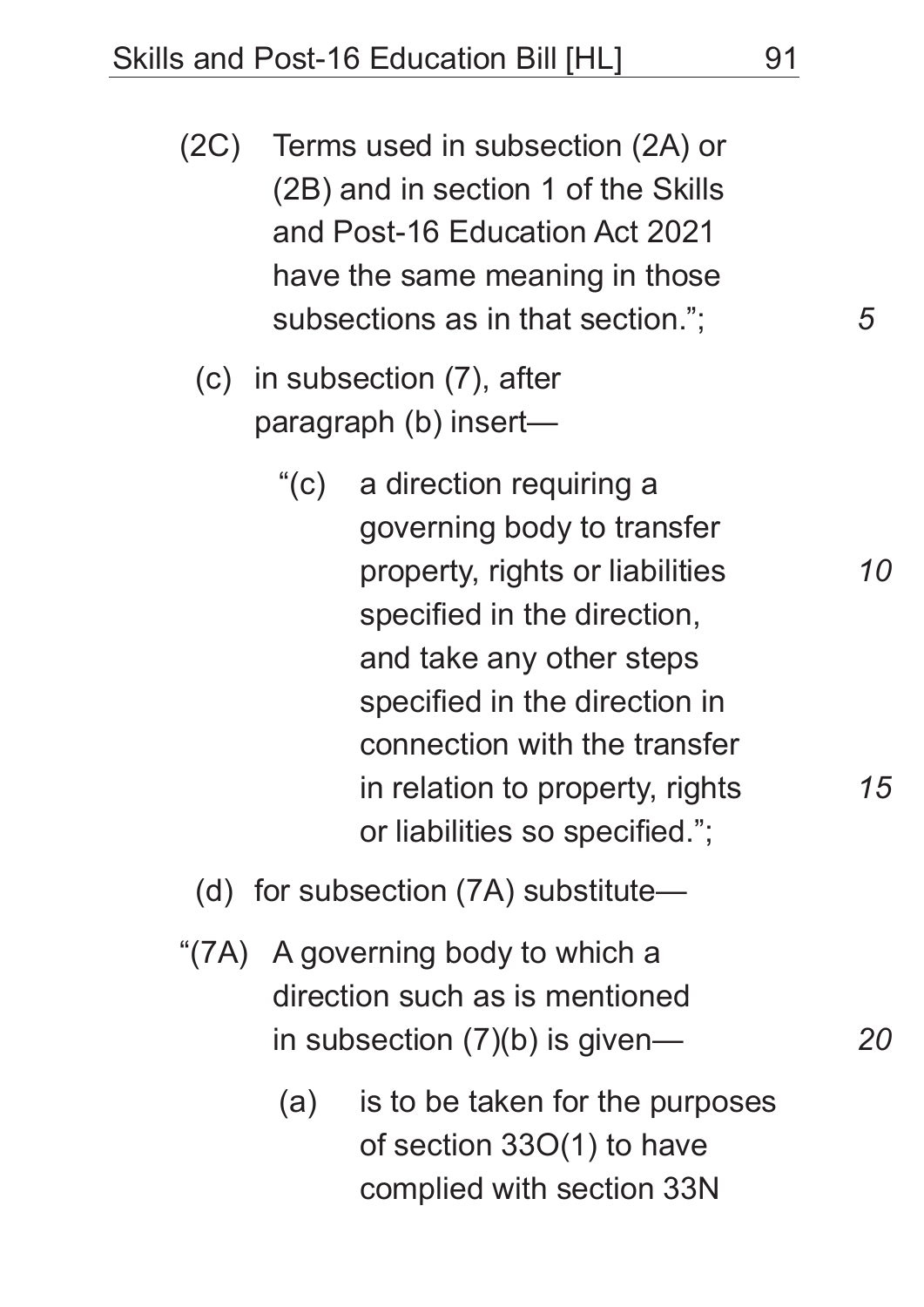before making the resolution required by the direction, and

(b) must, unless the Secretary of State directs otherwise, exercise its powers under section 33P to transfer property, rights or liabilities on the dissolution date.";

(e) after subsection (7A) insert—

"(7B) A direction under subsection (7)(c) requiring the transfer of property, rights or liabilities to a person specified in the direction may only be given with the consent of the person so specified.";

(f) after subsection (9) insert—

- "(9A) Before giving a direction for the transfer of property, rights or liabilities under subsection (7)(c), the Secretary of State must consult the Competition and Markets Authority.
- (9B) Part 3 of the Enterprise Act 2002 does not apply in relation to a merger

*5*

*15*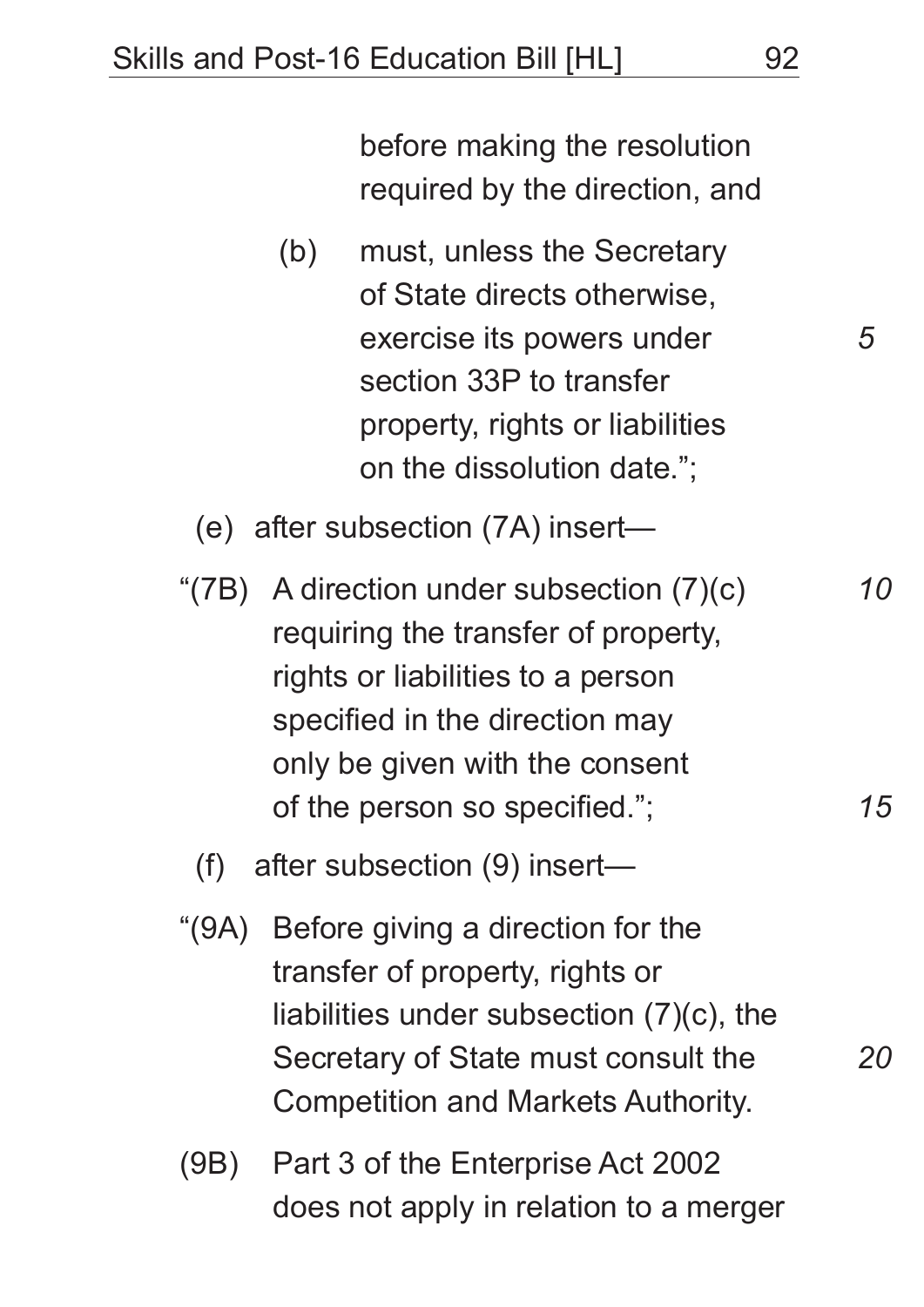that will result or has resulted from a direction under this section.

(9C) The Secretary of State may give financial assistance (by way of grant, loan, guarantee or any other form) to any person in connection with the giving of a direction under this section."

### **Chapter 2**

| EDUCATION ADMINISTRATION AND ADMINISTRATION | <i>10</i> |
|---------------------------------------------|-----------|
| OF FURTHER EDUCATION BODIES                 |           |

**27 Further education bodies in education administration: application of other insolvency procedures**

> In section 33 of the Technical and Further Education Act 2017 (application of other insolvency law), after subsection (2) insert—

"(2A) Regulations under subsection (1) may in particular provide for any provision of the Insolvency Act 1986 to apply (with or without modifications) in relation to a further

*5*

*15*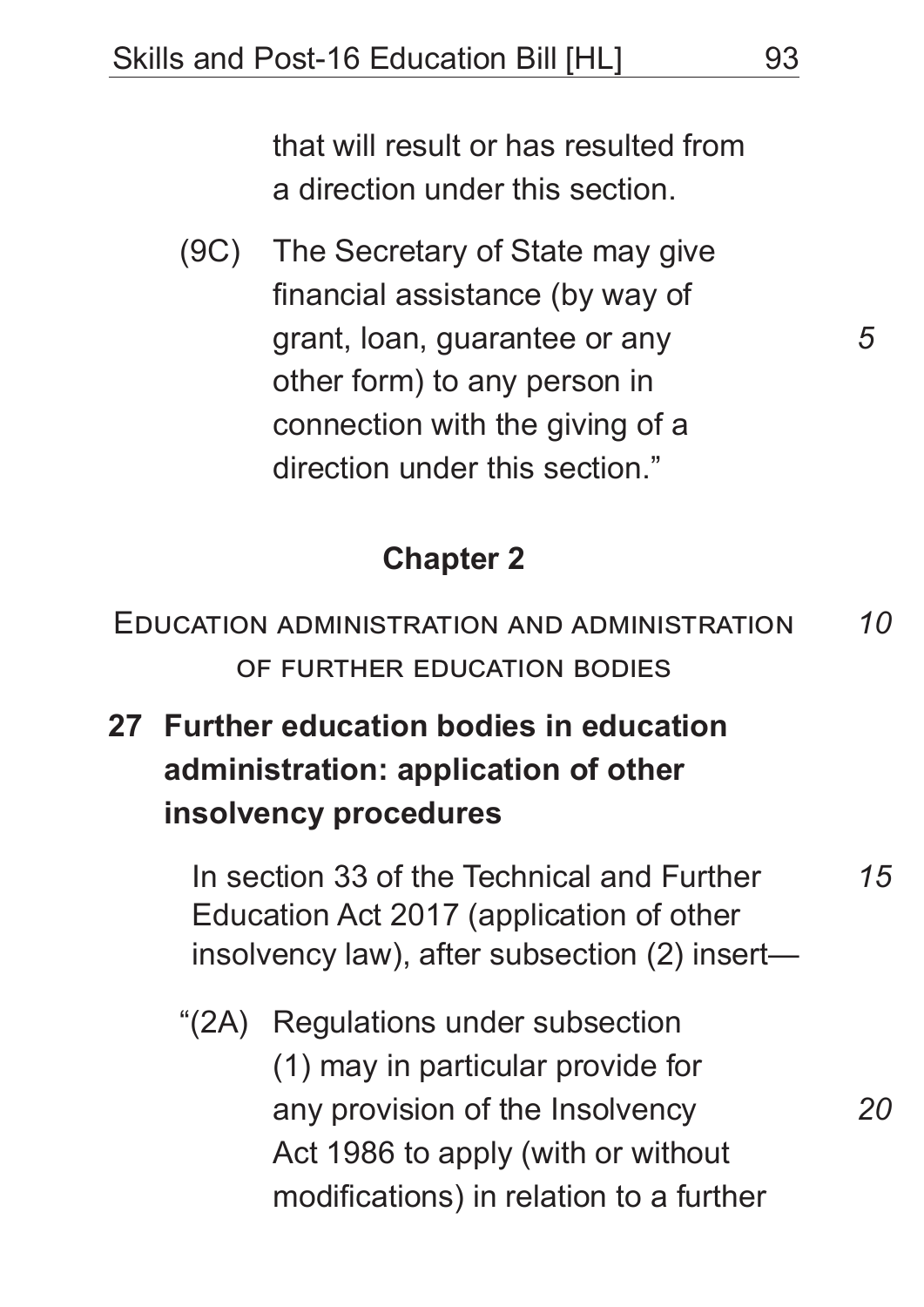education body in connection with the education administration procedure created by this Chapter.

(2B) Nothing in Schedule 3 or 4 limits the provision that may be made by virtue of subsection (2A), and provision made by virtue of that subsection may amend Schedules 3 and 4."

## **28 Further education bodies in education administration: transfer schemes**

- (1) The Technical and Further Education Act 2017 is amended as follows.
- (2) In Schedule 2 (education administration: transfer schemes), after paragraph 6 insert—
- "6A (1) A transfer scheme may not transfer property which is subject to a security (other than a floating charge) free of that security except—
	- (a) in accordance with an order of the court under paragraph 71 of Schedule B1 to the

*5*

*10*

*15*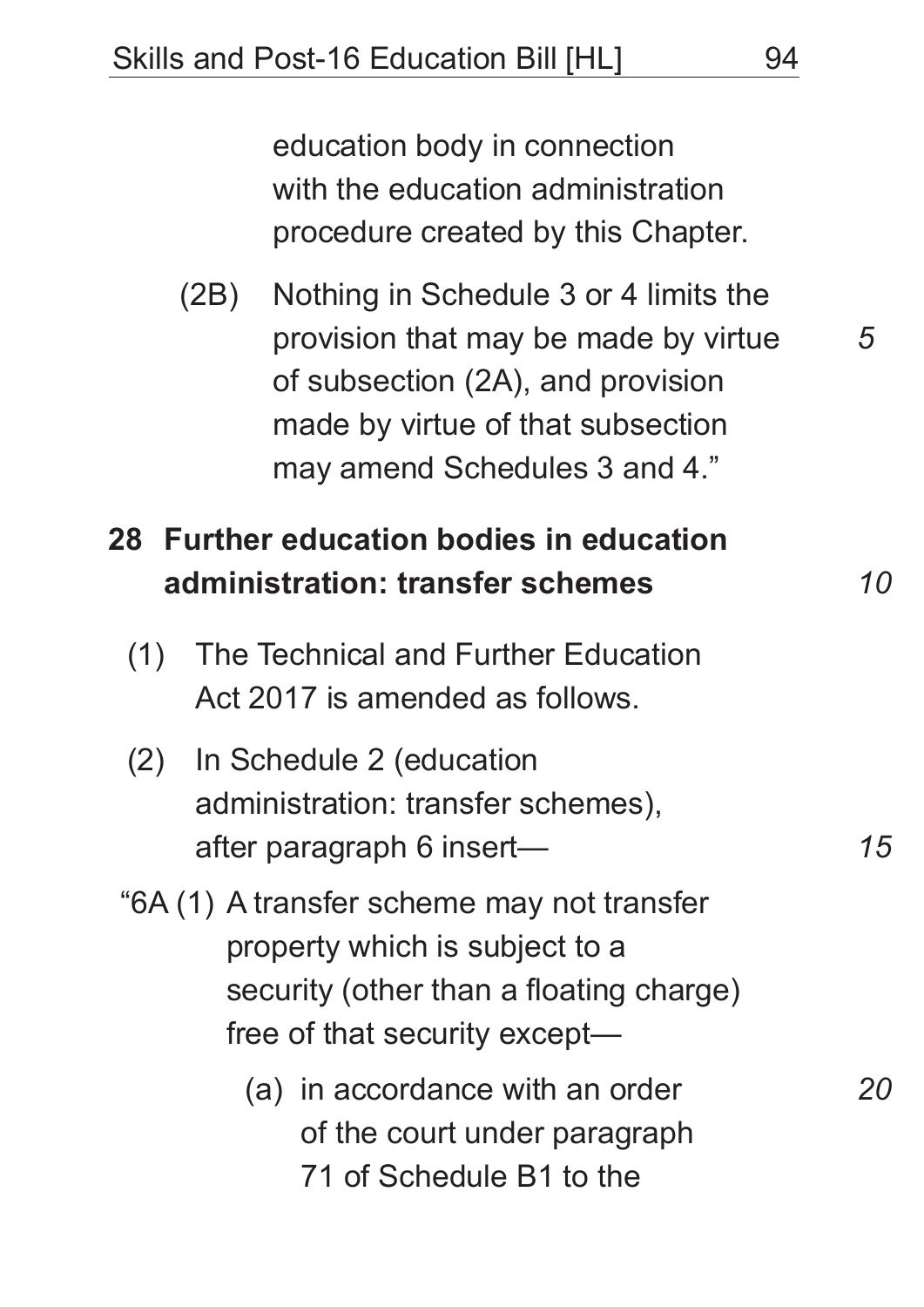Insolvency Act 1986 as applied by Schedule 3 or 4, or

- (b) where—
	- (i) an amount is attributed to the transfer of the property in the transfer scheme,
	- (ii) the secured creditor agrees with that amount, and
	- (iii) the secured creditor is paid that amount.
- (2) In sub-paragraph (1), "floating charge" means a charge which is a floating charge on its creation."
- (3) In Schedule 3 (conduct of education administration: statutory corporations), in paragraph 19—
	- (a) for "sub-paragraph (1)," substitute "sub-paragraph (1)—

*15*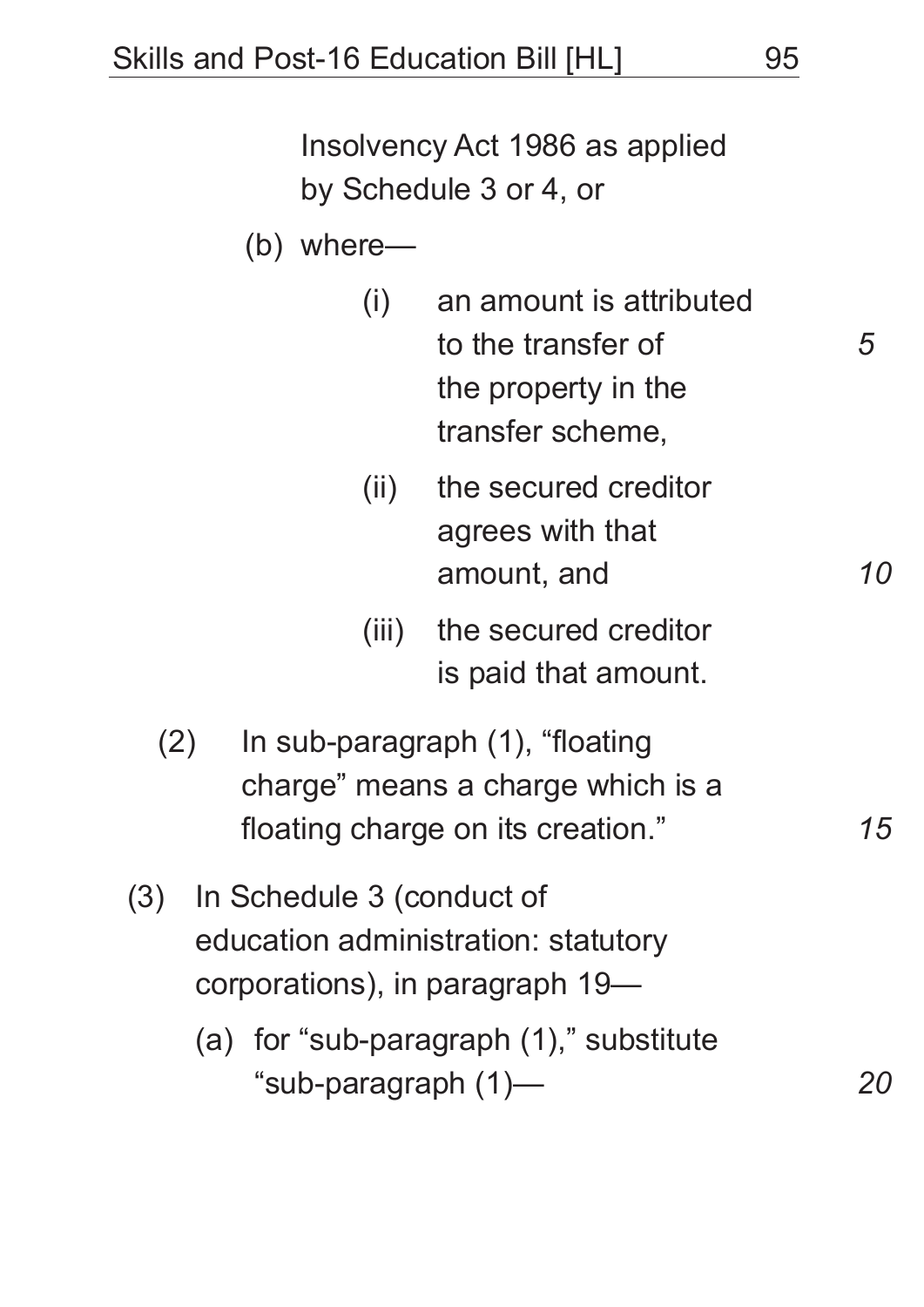- (a) after "dispose" there were inserted "(whether by way of a transfer scheme under Schedule 2 to the Technical and Further Education Act 2017 or otherwise)", and";
	- (b) the text from "the words" to the end of the paragraph becomes paragraph (b).
- (4) In Schedule 4 (conduct of education administration: companies), after paragraph 17 insert—
	- "17A Paragraph 71 is to have effect as if in sub-paragraph (1), after "dispose" there were inserted "(whether by way of a transfer scheme under Schedule 2 to the Technical and Further Education Act 2017 or otherwise)"." *15*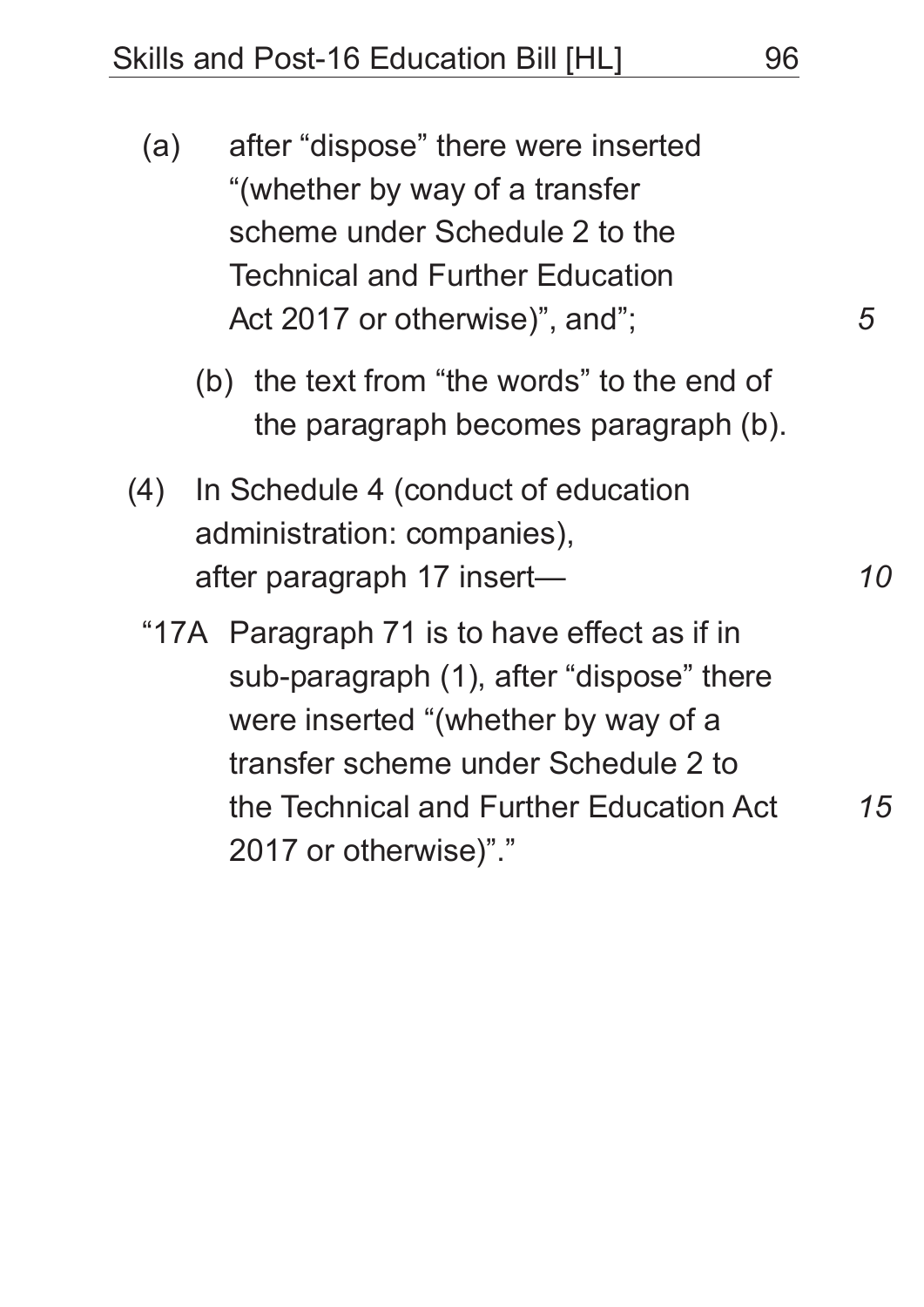#### **Part 4**

#### Miscellaneous and general

## **Chapter 1**

Cheating services provided for post-16 students at English institutions

# **29 Meaning of "relevant service" and other key expressions**

- (1) This section applies for the purposes of this Chapter.
- (2) "Relevant service" means a service of completing all or part of an assignment on behalf of a student where the assignment completed in that way could not reasonably be considered to have been completed personally by the student.
- (3) References to completing all or part of an assignment on behalf of a student include references to providing material to the student in connection with the assignment where-

*15*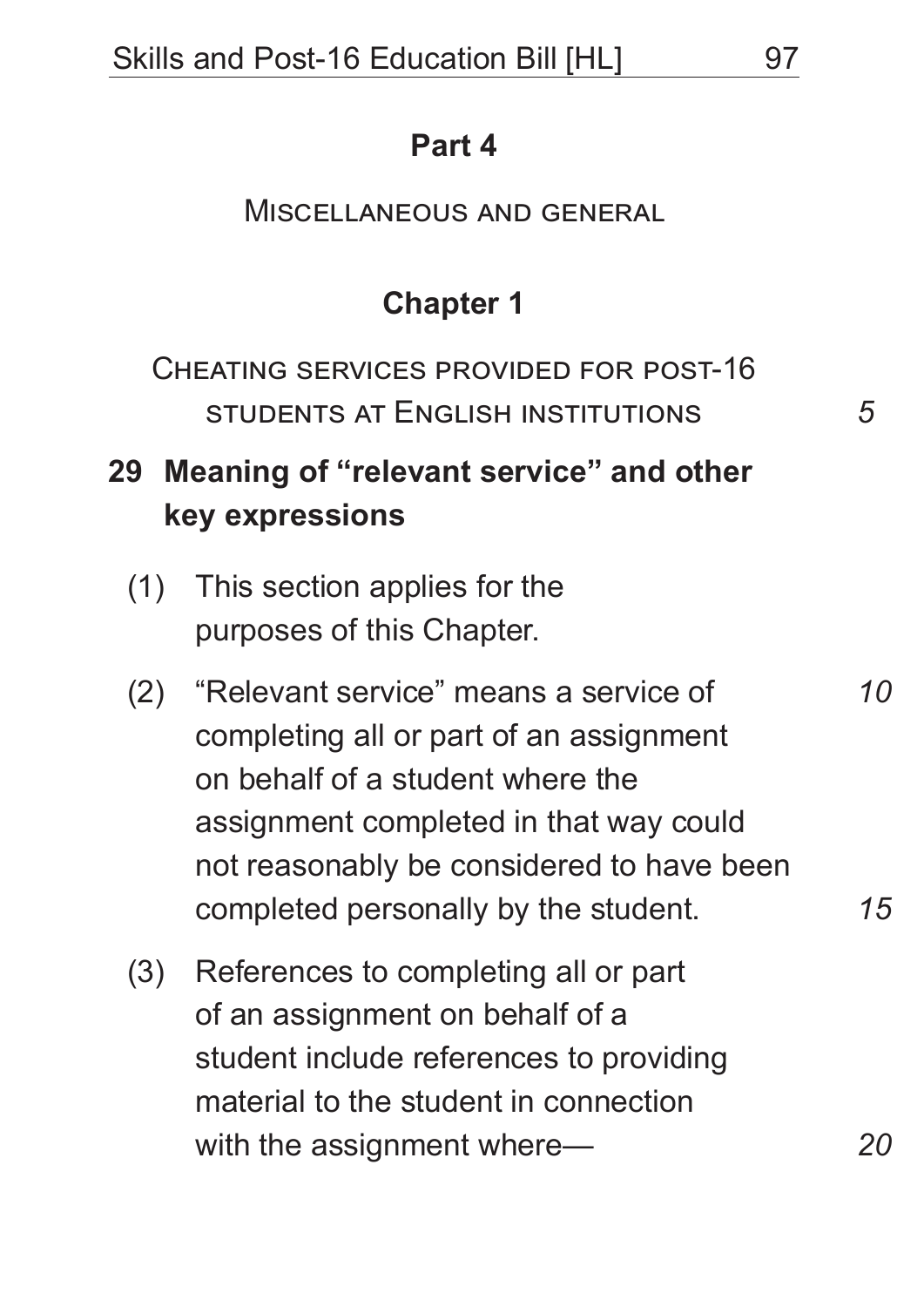Skills and Post-16 Education Bill [HL] 98

|     |                   |      | (a) the student could use the material in<br>completing the assignment or part, and                                                                                                                                 |    |  |
|-----|-------------------|------|---------------------------------------------------------------------------------------------------------------------------------------------------------------------------------------------------------------------|----|--|
|     |                   |      | (b) the material-                                                                                                                                                                                                   |    |  |
|     |                   | (i)  | is prepared in connection<br>with the assignment, or                                                                                                                                                                | 5  |  |
|     |                   |      | (ii) has not been published generally.                                                                                                                                                                              |    |  |
| (4) | For this purpose— |      |                                                                                                                                                                                                                     |    |  |
|     |                   |      | (a) where, in connection with an<br>assignment, a student seeks the<br>provision of a relevant service,<br>any material provided as a result<br>is to be regarded as provided in<br>connection with the assignment; | 10 |  |
|     | (b)               | (i)  | material is published generally if it-<br>is available generally<br>without payment, or                                                                                                                             | 15 |  |
|     |                   | (ii) | is included in a publication that<br>contains other educational<br>or training material and is<br>available generally (such as<br>a text book or study guide).                                                      |    |  |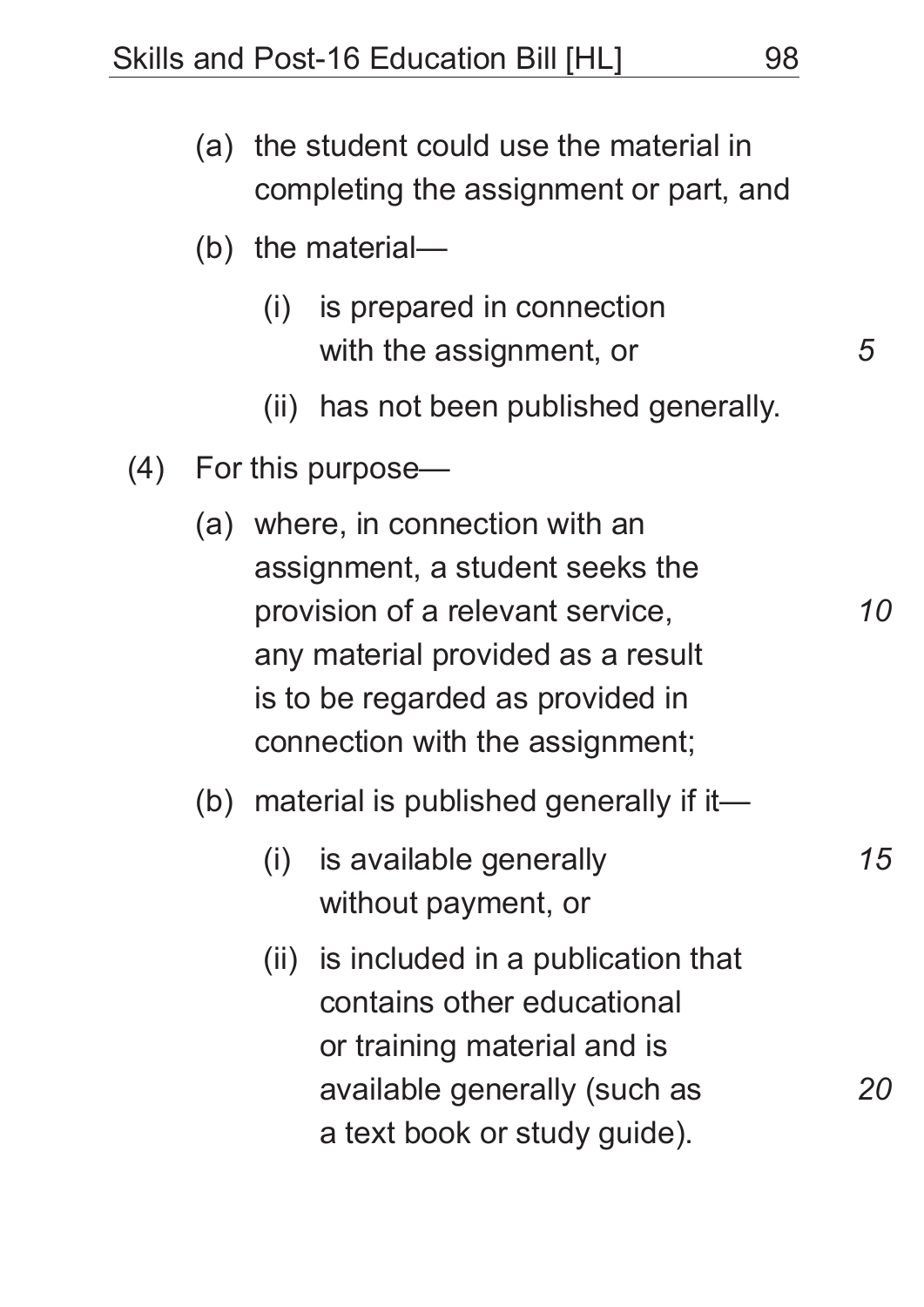- (5) A person who provides, or arranges the provision of, a relevant service does so "in commercial circumstances" if—
	- (a) the person is acting in the course of business, or
	- (b) in the case of a person who provides a relevant service, its provision was arranged by another person acting in the course of business,

whether the person's own business or that of the person's employer.

- (6) "Student" means—
	- (a) a person who is undertaking a relevant course at a post-16 institution or sixth form in England, or
	- (b) any other person over compulsory school age who has been entered to take an examination relating to a regulated qualification at a place in England.
- (7) A "relevant assignment", in relation to a student, is an assignment (which may have

*5*

*10*

*15*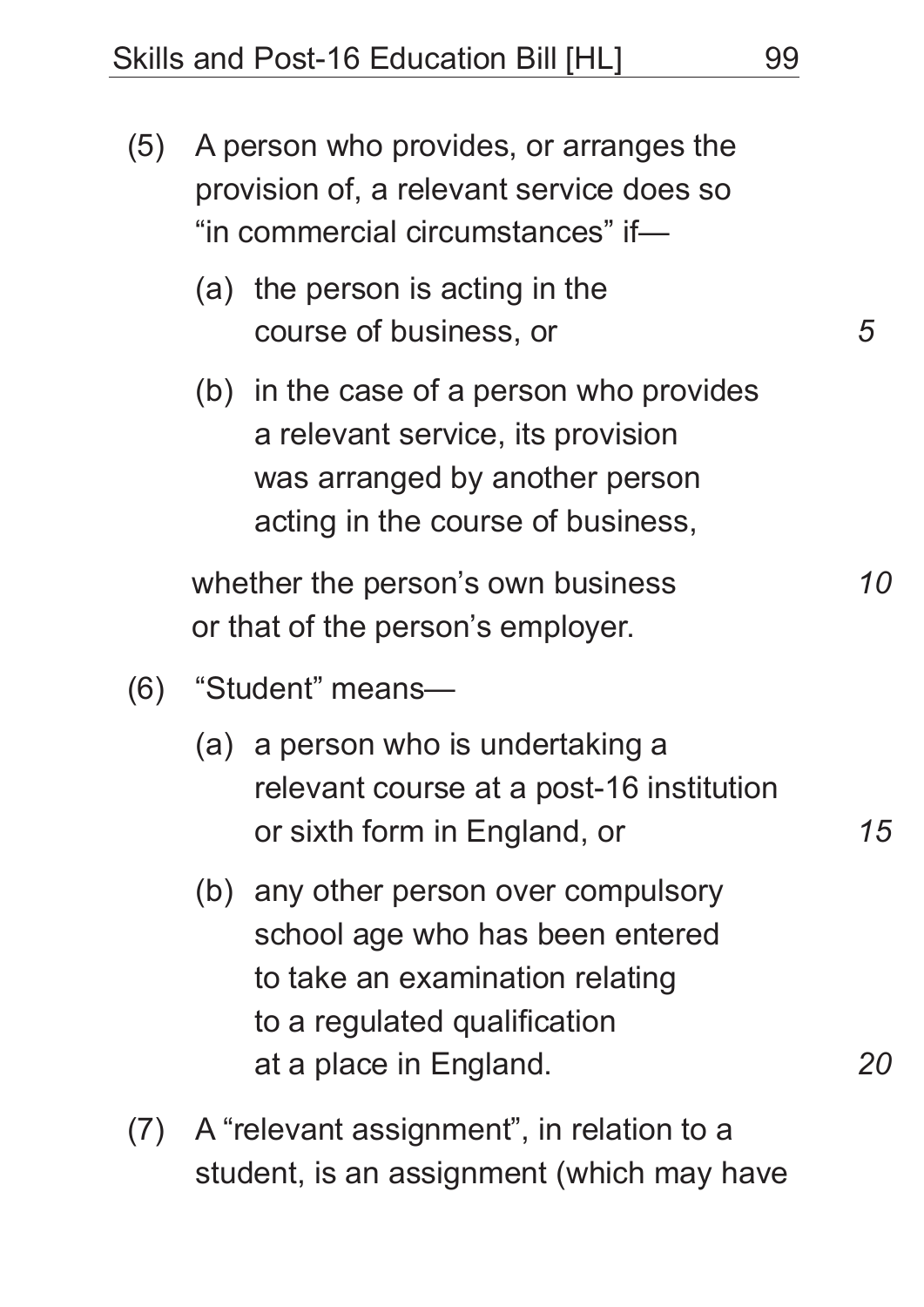|     |                                      | been chosen by the student) which the<br>student is required to complete personally-                                                                                                                     |                               |  |  |  |
|-----|--------------------------------------|----------------------------------------------------------------------------------------------------------------------------------------------------------------------------------------------------------|-------------------------------|--|--|--|
|     |                                      | (a) as part of the relevant course which<br>the student is undertaking, or                                                                                                                               |                               |  |  |  |
|     |                                      | (b) in order to obtain the qualification to<br>which the course leads or for which<br>the student has been entered.                                                                                      | 5                             |  |  |  |
| (8) |                                      | In relation to an assignment that<br>is a relevant assignment-                                                                                                                                           |                               |  |  |  |
|     |                                      | (a) "personally" includes with any<br>assistance permitted as part of<br>the requirement (whether or not<br>the assignment, if completed<br>with that assistance, would<br>otherwise be considered to be | <i>10</i><br><i><b>15</b></i> |  |  |  |
|     |                                      | completed personally), and<br>(b) that assistance is "permitted"<br>assistance".                                                                                                                         |                               |  |  |  |
|     | (9) Section 33 sets out the meanings |                                                                                                                                                                                                          |                               |  |  |  |

(9) Section 33 sets out the meanings of other terms used in this Chapter (including in this section).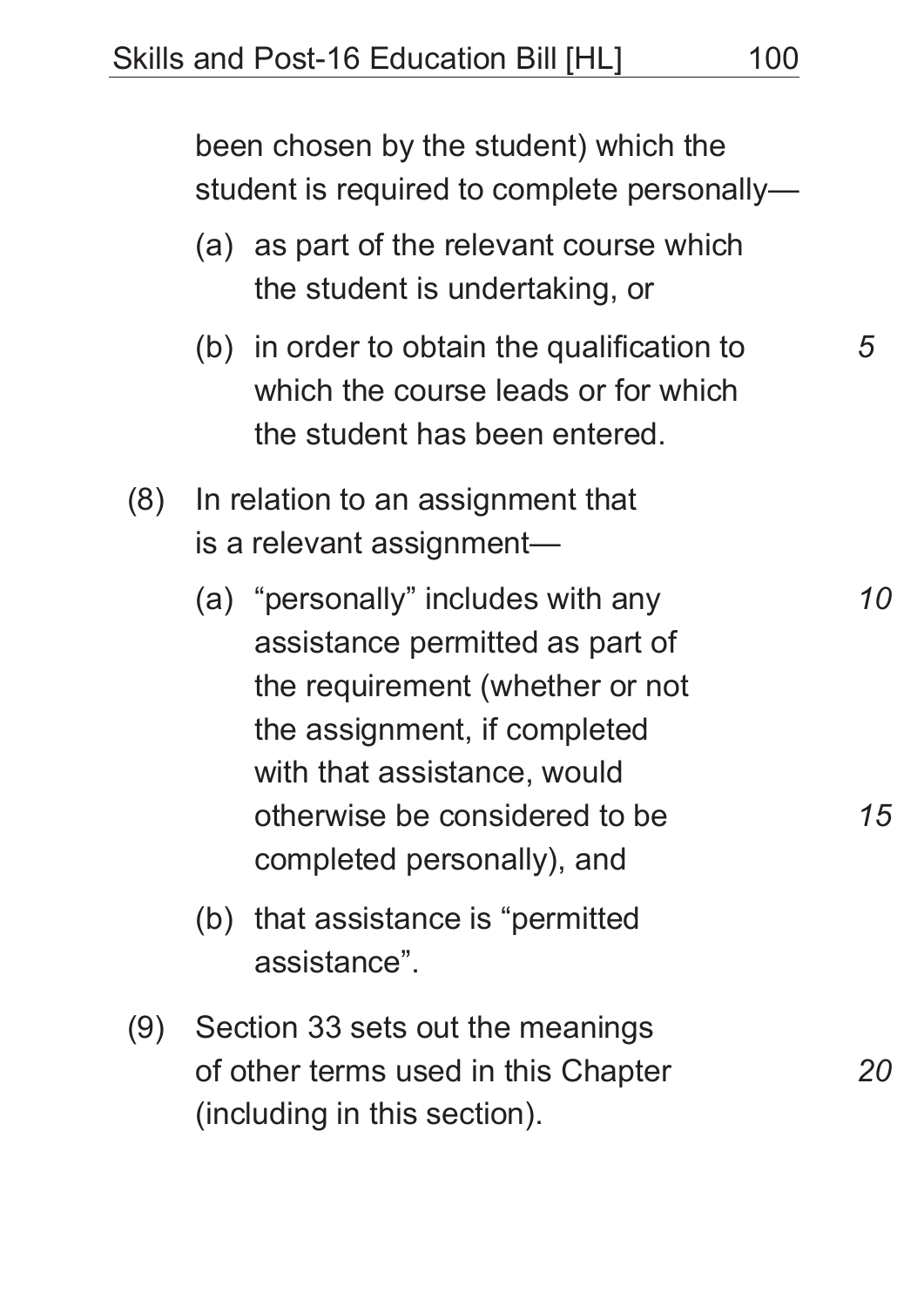# **30 Offence of providing or arranging a relevant service**

- (1) It is an offence for a person to provide, or arrange for another person to provide, in commercial circumstances, a relevant service for a student in relation to a relevant assignment.
- (2) A person guilty of an offence under this section is liable on summary conviction to a fine.
- (3) In proceedings for an offence under subsection (1) it is a defence for the defendant to prove, in relation to any of the matters mentioned in subsection (4), that the defendant did not know, and could not with reasonable diligence have known, the matter.
- (4) Those matters are—
	- (a) if material is provided to the student as a result of the relevant service, that the student would or might use the material in completing all or part of the assignment;

*5*

*10*

*15*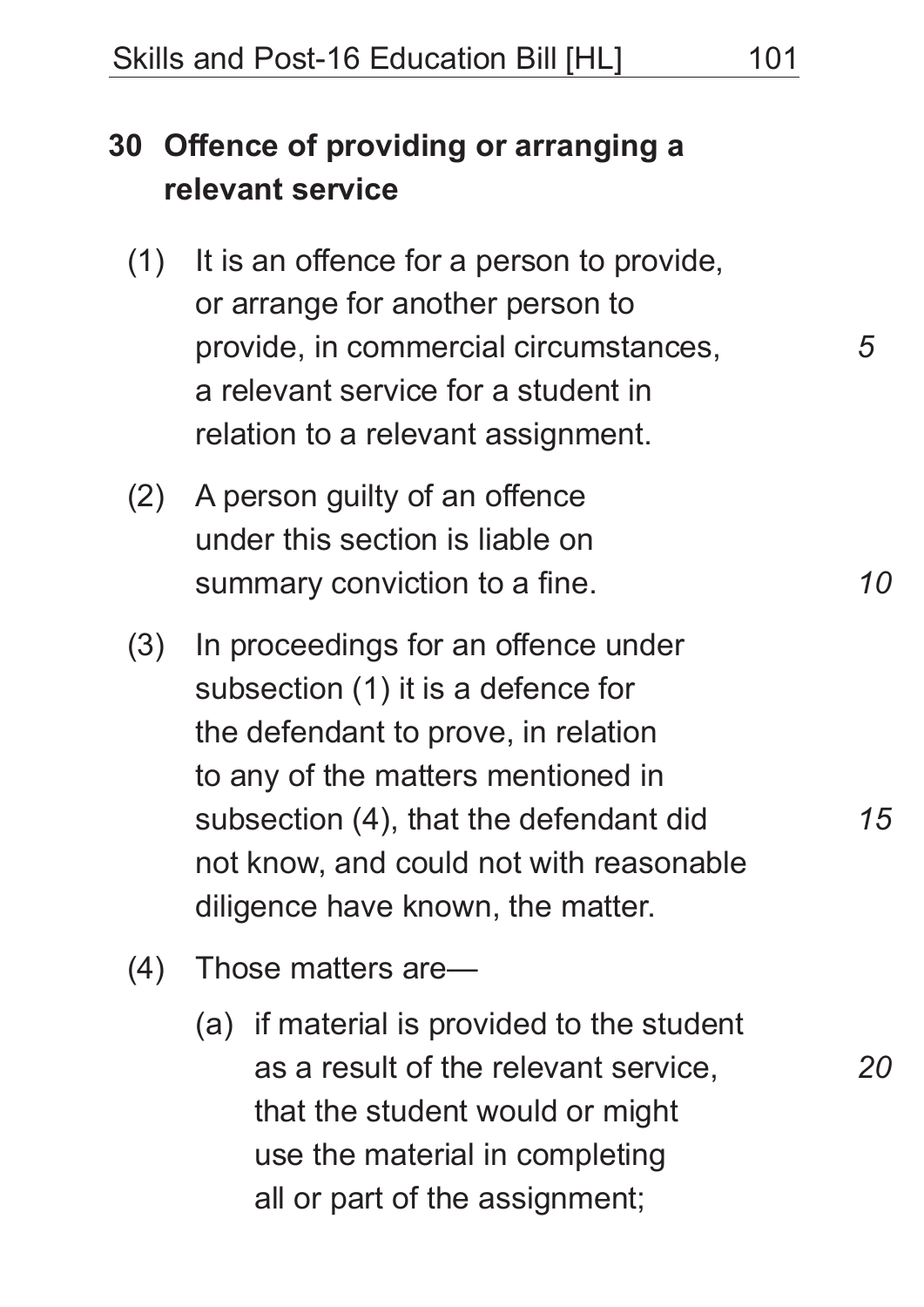|     |                                                                                                                                                       | (b) that the student was required to<br>complete the assignment personally;                                                                        |    |
|-----|-------------------------------------------------------------------------------------------------------------------------------------------------------|----------------------------------------------------------------------------------------------------------------------------------------------------|----|
|     |                                                                                                                                                       | (c) that the relevant service was<br>not permitted assistance.                                                                                     |    |
| (5) | A statement in the form of a written<br>standard term of the contract or<br>arrangement under which the relevant<br>service was provided or arranged- |                                                                                                                                                    | 5  |
|     |                                                                                                                                                       | (a) that the student would not use any<br>material provided as a result of<br>the relevant service in completing<br>all or part of the assignment, | 10 |
|     |                                                                                                                                                       | (b) that the student was not required to<br>complete the assignment personally, or                                                                 |    |
|     |                                                                                                                                                       | (c) that the relevant service was<br>permitted assistance,                                                                                         | 15 |
|     | is not, of itself, to be taken as<br>sufficient evidence of a matter to be<br>proved under subsection (3).                                            |                                                                                                                                                    |    |
| (6) | A student does not commit either of<br>the following merely by making use<br>of a relevant service to complete<br>all or part of an assignment—       |                                                                                                                                                    | 20 |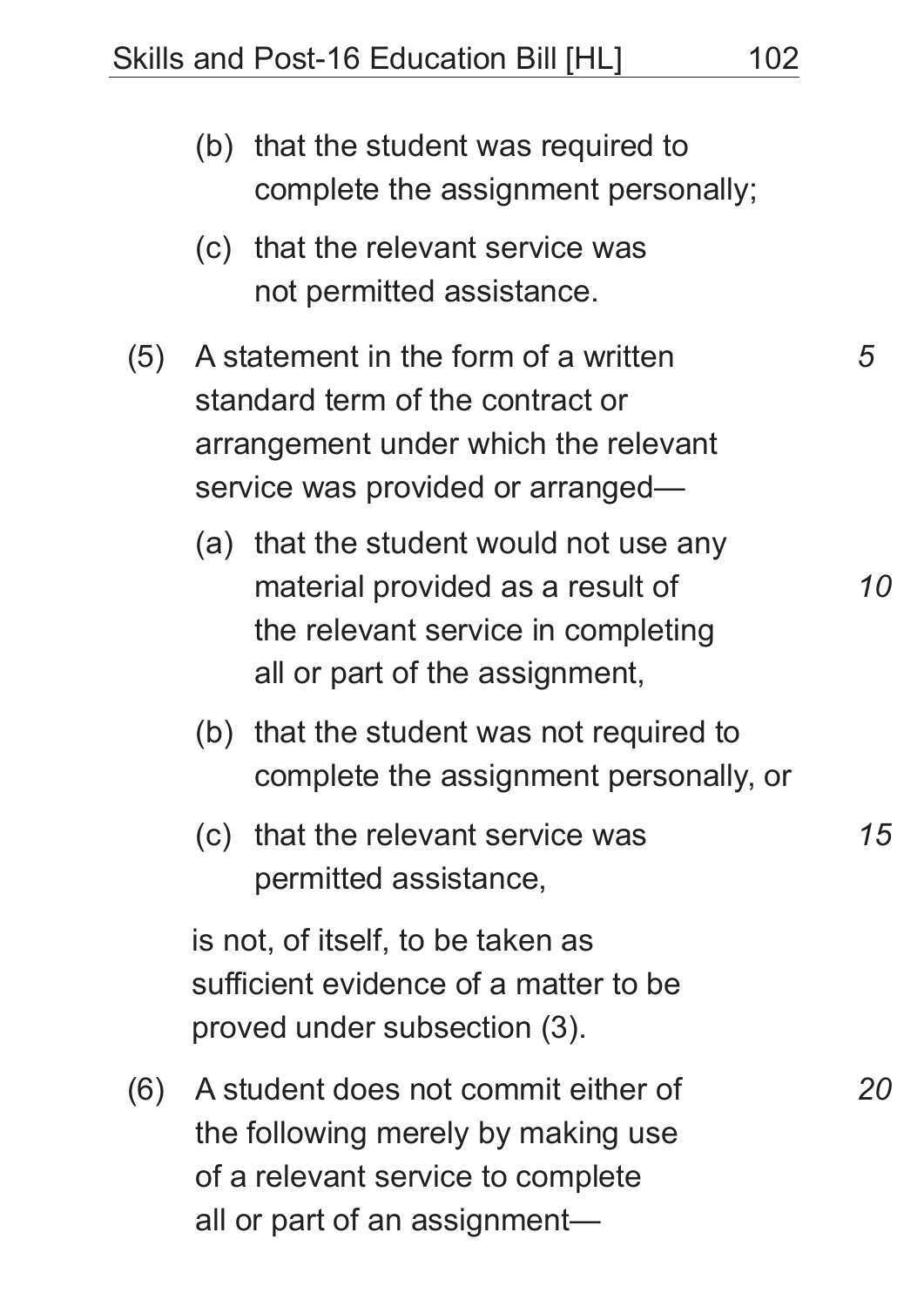Skills and Post-16 Education Bill [HL] 103

- (a) an offence under Part 2 of the Serious Crime Act 2007 where the offence that the student intended or believed would be committed is an offence under this section;
- (b) an offence under this section committed by aiding, abetting, counselling or procuring the commission of an offence under this section.

#### **31 Offence of advertising a relevant service**

- (1) A person who advertises a relevant service to students commits an offence.
- (2) It does not matter for the purposes of subsection (1) whether the persons to whom the relevant service is advertised are only students, or only a particular category of students, or include persons other than students.
- (3) For this purpose a person advertises a relevant service if, and only if, the person makes arrangements for an advertisement in which the person—
	- (a) offers, or

*5*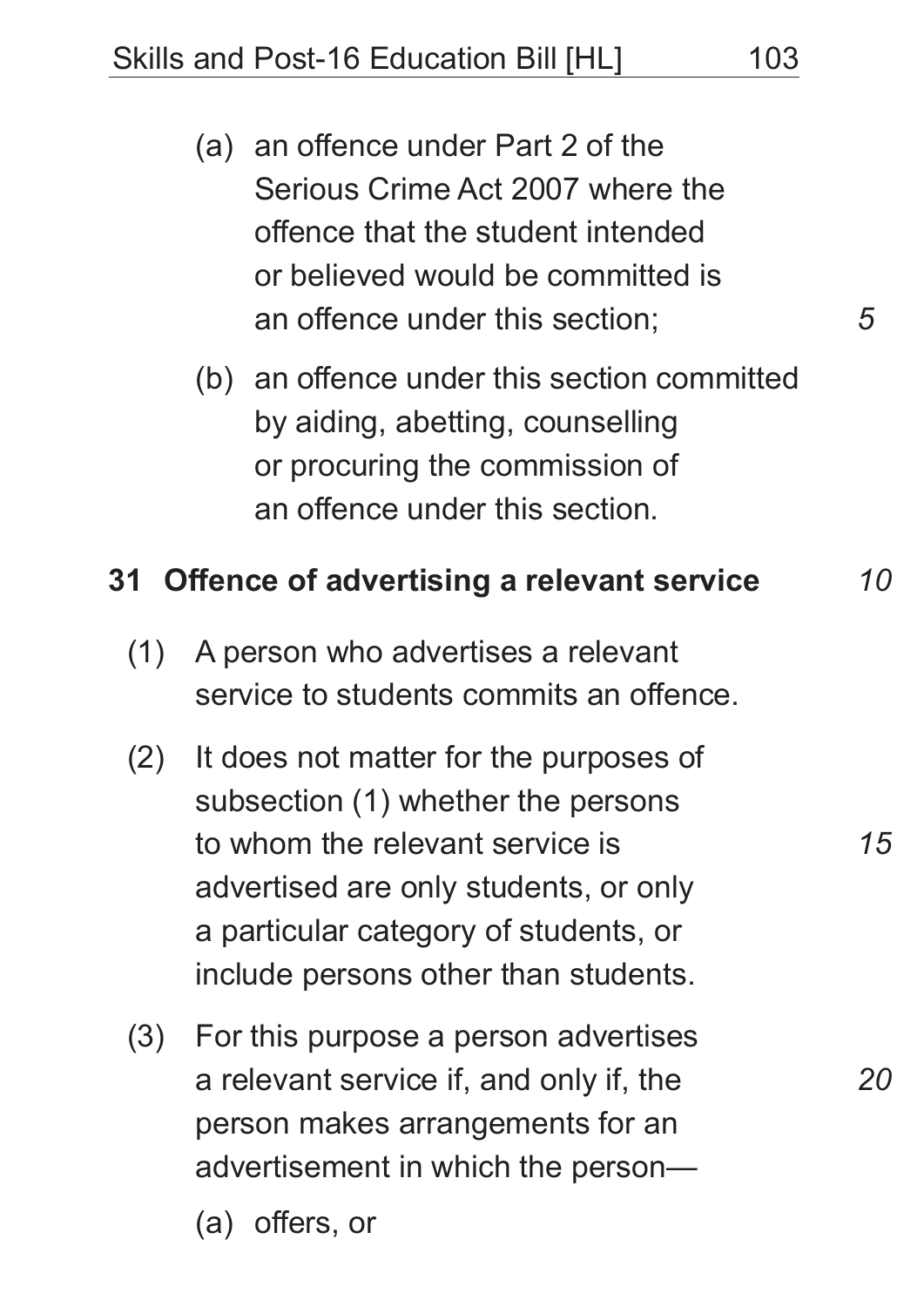(b) is described or presented as available or competent, to provide or arrange for another person to provide a relevant service. (4) A person guilty of an offence under this section is liable on summary conviction to a fine. **32 Offences: bodies corporate and unincorporated associations** (1) If an offence under this Chapter committed by a body corporate is proved to have been committed with the consent or connivance of, or to be attributable to neglect on the part of— (a) a director, manager, secretary or other similar officer of the body corporate, or (b) a person who was purporting to act in any such capacity, that person (as well as the body corporate) is guilty of that offence and liable to be proceeded against and punished accordingly. *5 10 15 20*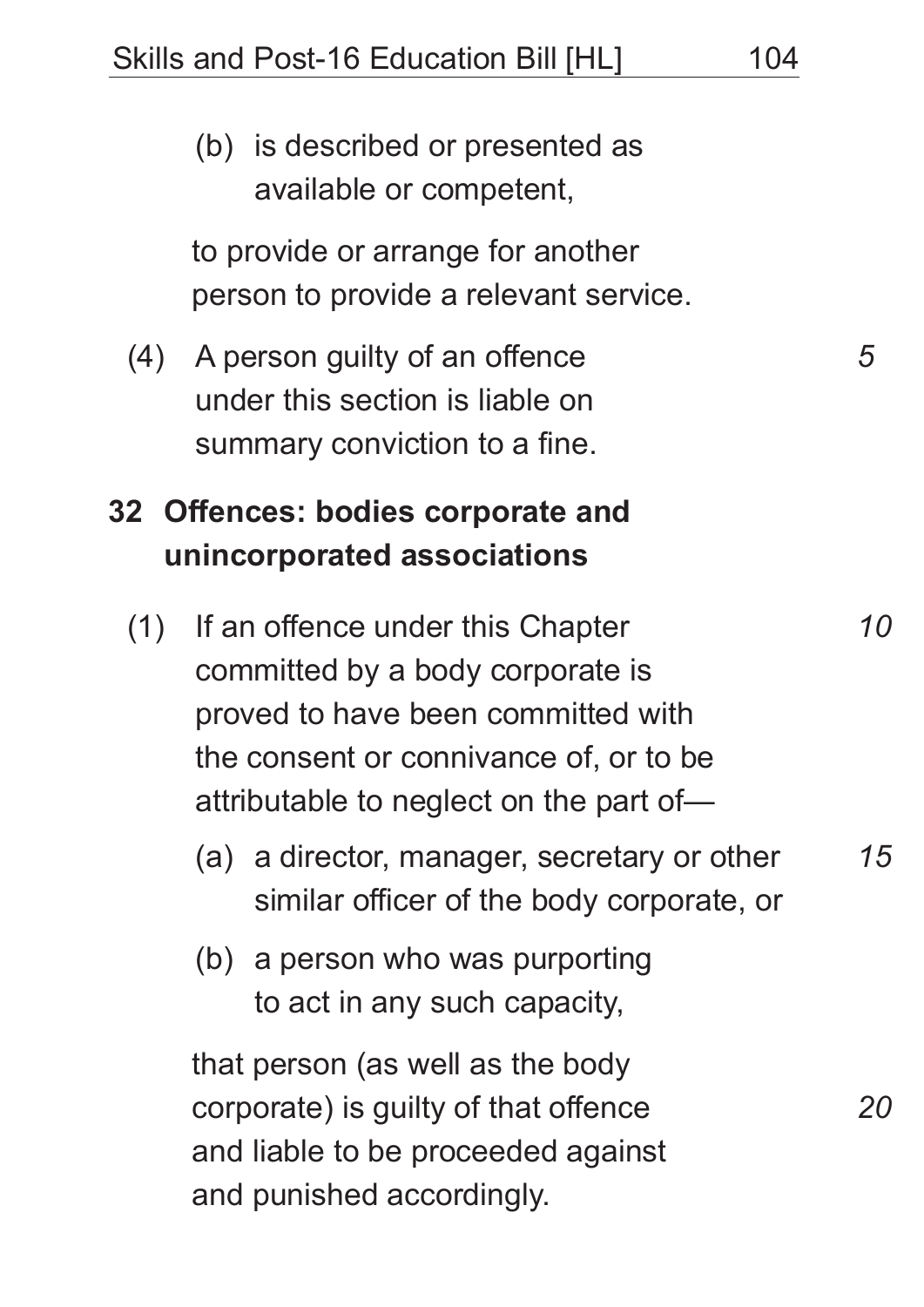- (2) Where the affairs of a body corporate are managed by its members, subsection (1) applies in relation to the acts and defaults of a member in connection with the member's functions of management as it applies to a director of the body corporate.
- (3) Proceedings for an offence alleged to have been committed under this Chapter by an unincorporated body are to be brought in the name of that body (and not in the name of its members) and, for the purposes of any such proceedings, any rules of court relating to the service of documents have effect as if that body were a corporation.
- (4) A fine imposed on an unincorporated body on its conviction of an offence under this Chapter is to be paid out of the funds of that body.
- (5) If an unincorporated body is charged with an offence under this Chapter, section 33 of the Criminal Justice Act 1925 and Schedule 3 to the Magistrates' Courts Act 1980 apply as they apply in relation to a body corporate.

*5*

*10*

*15*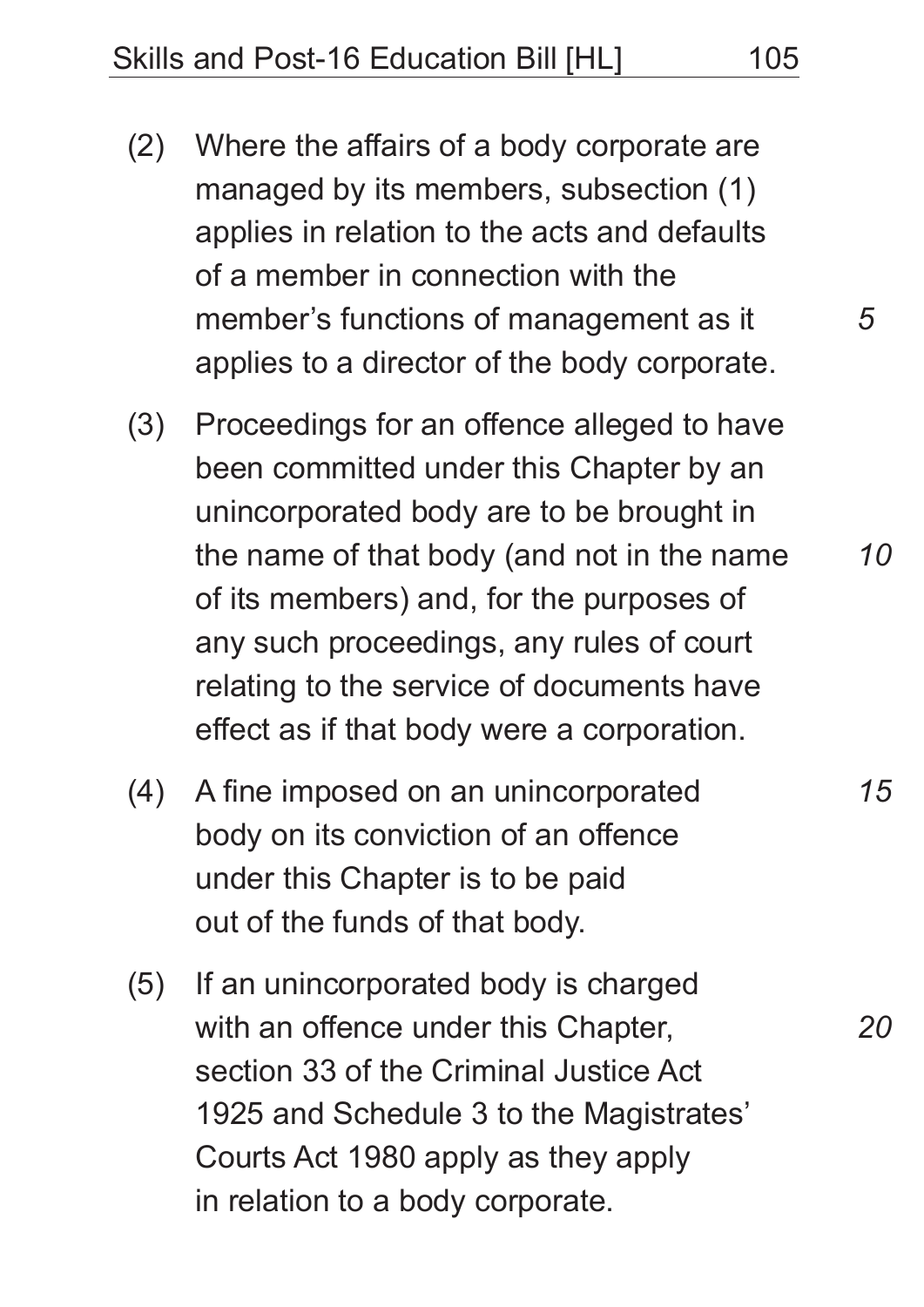- (6) Where an offence under this Chapter committed by an unincorporated body other than a partnership is proved to have been committed with the consent or connivance of, or to be attributable to neglect on the part of, any officer of the body or any member of its governing body, that person (as well as the body) is guilty of the offence and liable to be proceeded against and punished accordingly.
- (7) Where an offence under this Chapter committed by a partnership is proved to have been committed with the consent or connivance of, or to be attributable to neglect on the part of, a partner, that partner (as well as the body) is guilty of the offence and liable to be proceeded against and punished accordingly.

#### **33 Interpretation of Chapter**

In this Chapter, the following terms have the following meanings—

"assignment" includes an examination and any piece of work;

*15*

*10*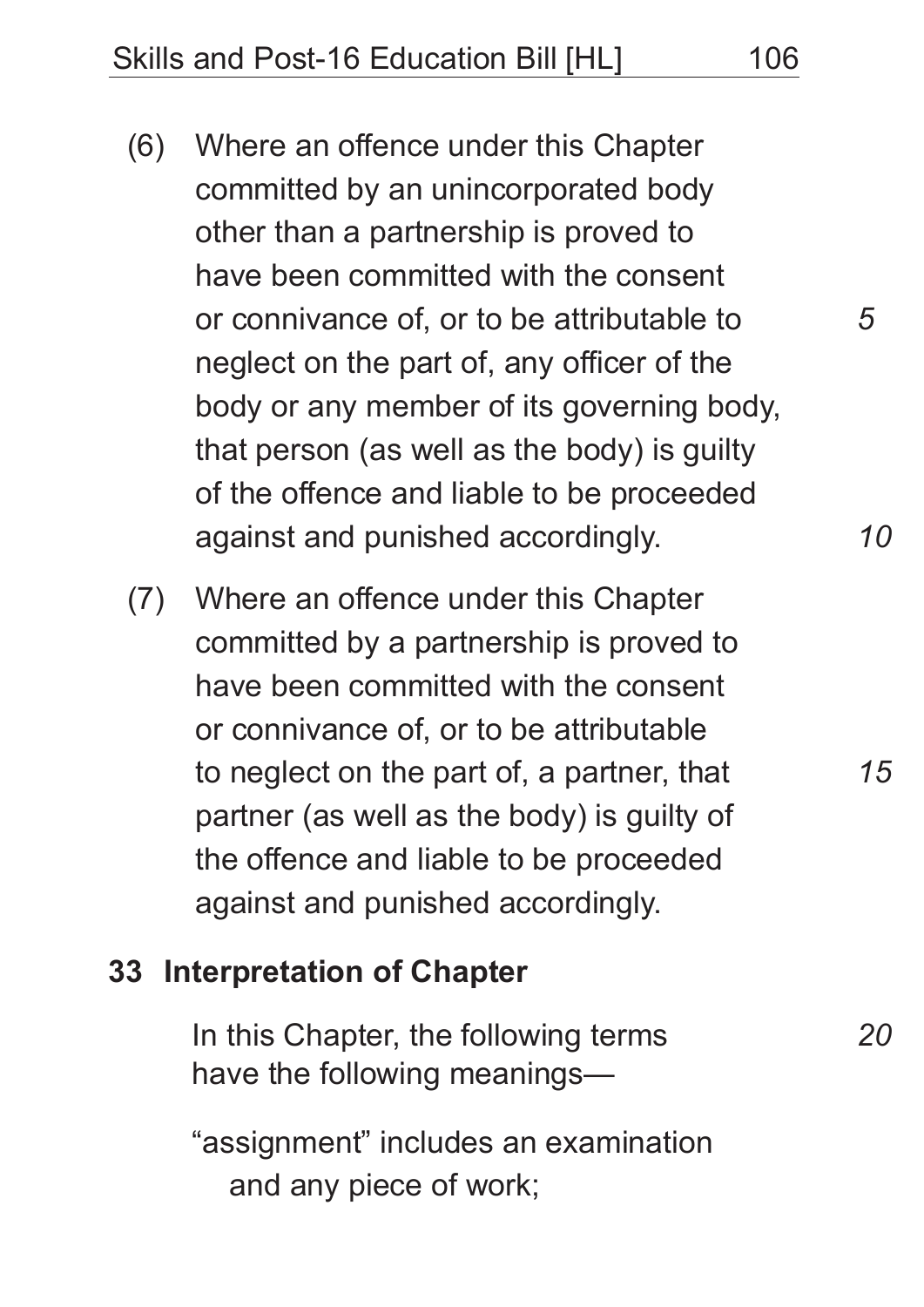"examination" includes any form of assessment; "permitted assistance", in relation to a relevant assignment, has the meaning given by section 29(8); "personally", in relation to an assignment that is a relevant assignment, has the extended meaning given by section 29(8); "post-16 institution" means— (a) a higher education provider, within the meaning of Part 1 of the Higher Education and Research Act 2017 (see section 83(1) of that Act); (b) an institution within the further education sector, within the meaning of the Further and Higher Education Act 1992 (see section 91(3) of that Act); (c) a 16 to 19 Academy; *5 10 15 20*

(d) any other institution or person, other than a school, that is principally concerned with the provision of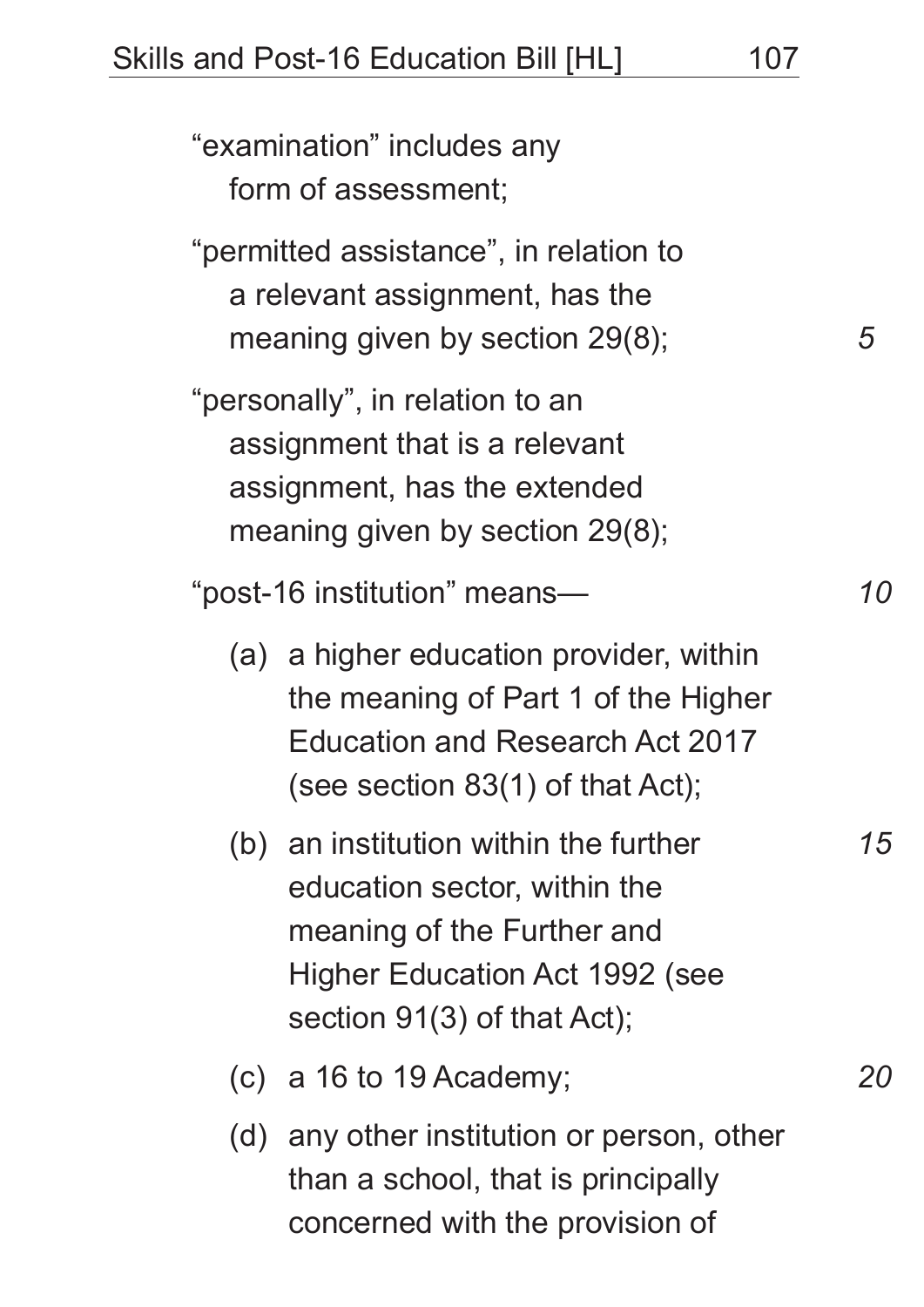education or training suitable to the requirements of pupils who are over compulsory school age; "regulated qualification" means a qualification regulated by the Office of Qualifications and Examinations Regulation; "relevant assignment" has the meaning given by section 29(7); "relevant course" means— (a) a course of any description mentioned in Schedule 6 to the Education Reform Act 1988, or (b) a course— (i) providing education or training in preparation for an examination relating to a regulated qualification, or (ii) which a person is required to complete in order to obtain a regulated qualification; *5 10 15 20*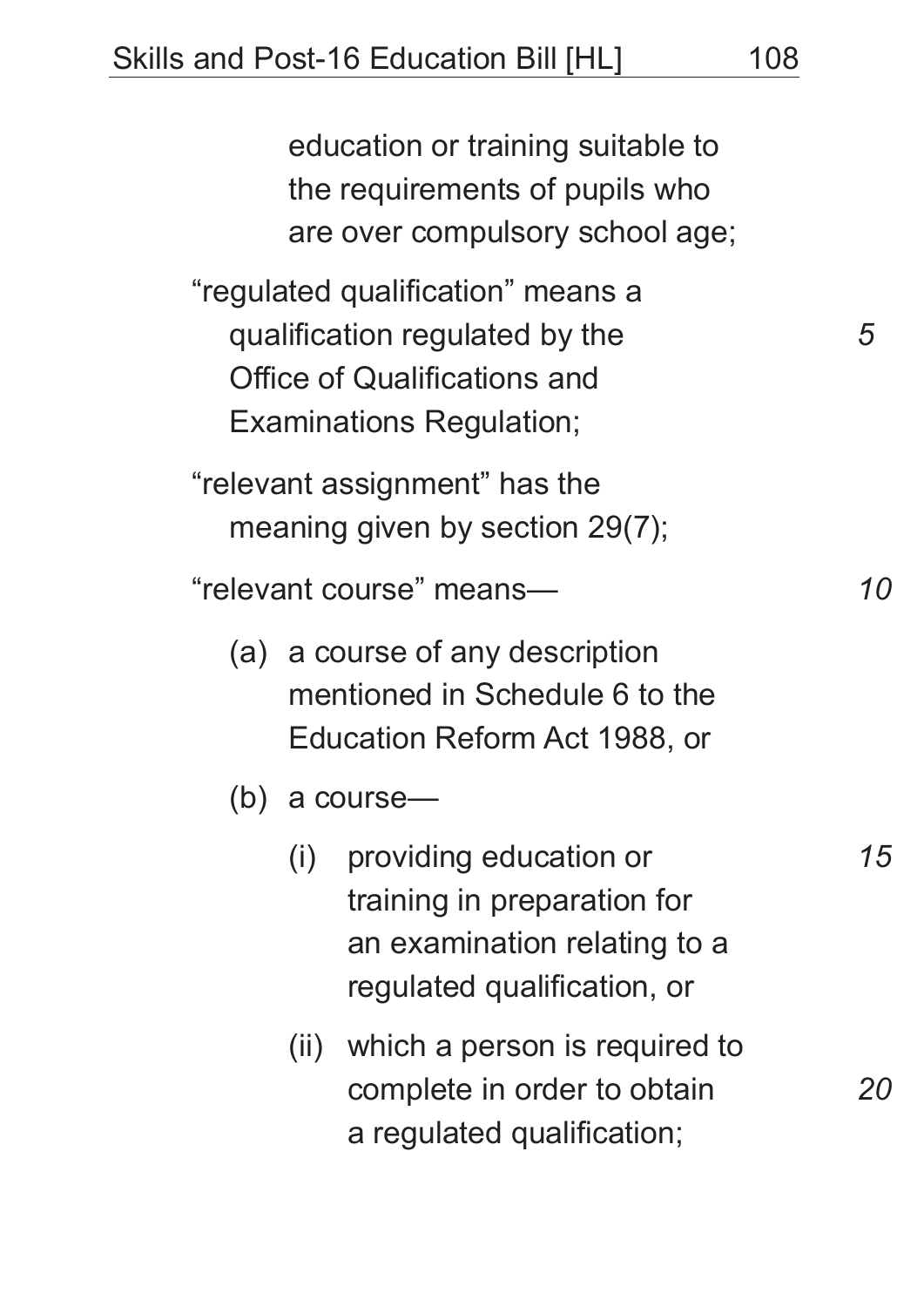"relevant service" has the meaning given by section 29(2);

"school" has the same meaning as in the Education Act 1996;

"sixth form" means a school, or part of a school, that is principally concerned with the provision of full-time education suitable to the requirements of pupils who are over compulsory school age;

"student" has the meaning given by section 29(6).

#### **Chapter 2**

Miscellaneous provisions

*16 to 19 Academies: designation as having a religious character*

# **34 16 to 19 Academy: designation as having a religious character**

After section 8 of the Academies Act 2010 insert—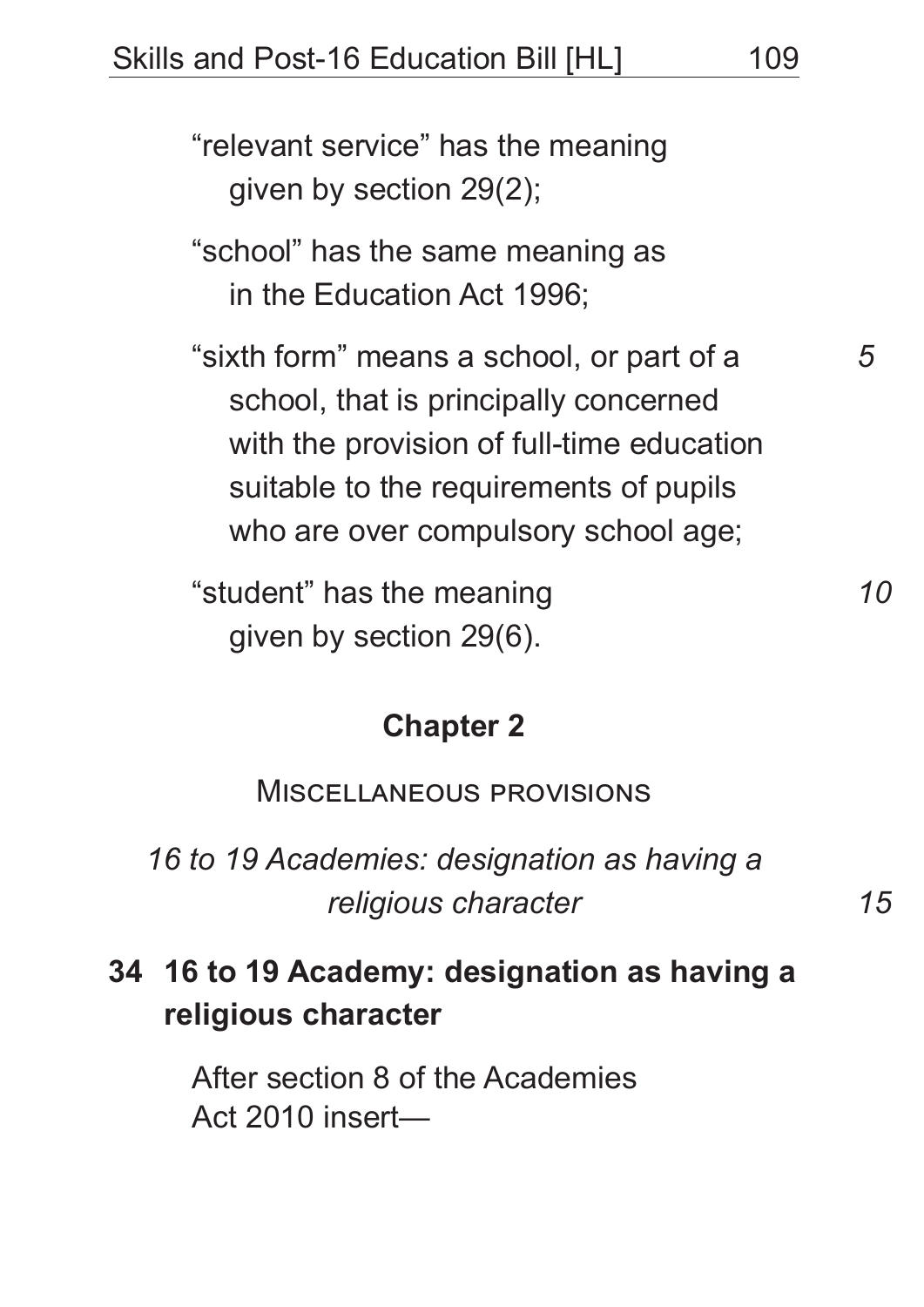*"16 to 19 Academies designated as having a religious character*

# **8A Designation of 16 to 19 Academy as having a religious character**

- (1) The Secretary of State may by order designate a 16 to 19 Academy as having a religious character.
- (2) The Secretary of State may designate an Academy under this section only if the proprietor of the Academy is a qualifying Academy proprietor within the meaning given by section 12(2).
- (3) The order must specify the religion or religious denomination in relation to which the Academy is designated.
- (4) The Secretary of State may make regulations about the procedure to be followed in connection with—
	- (a) the designation of an Academy in an order under this section, and

*5*

*10*

*15*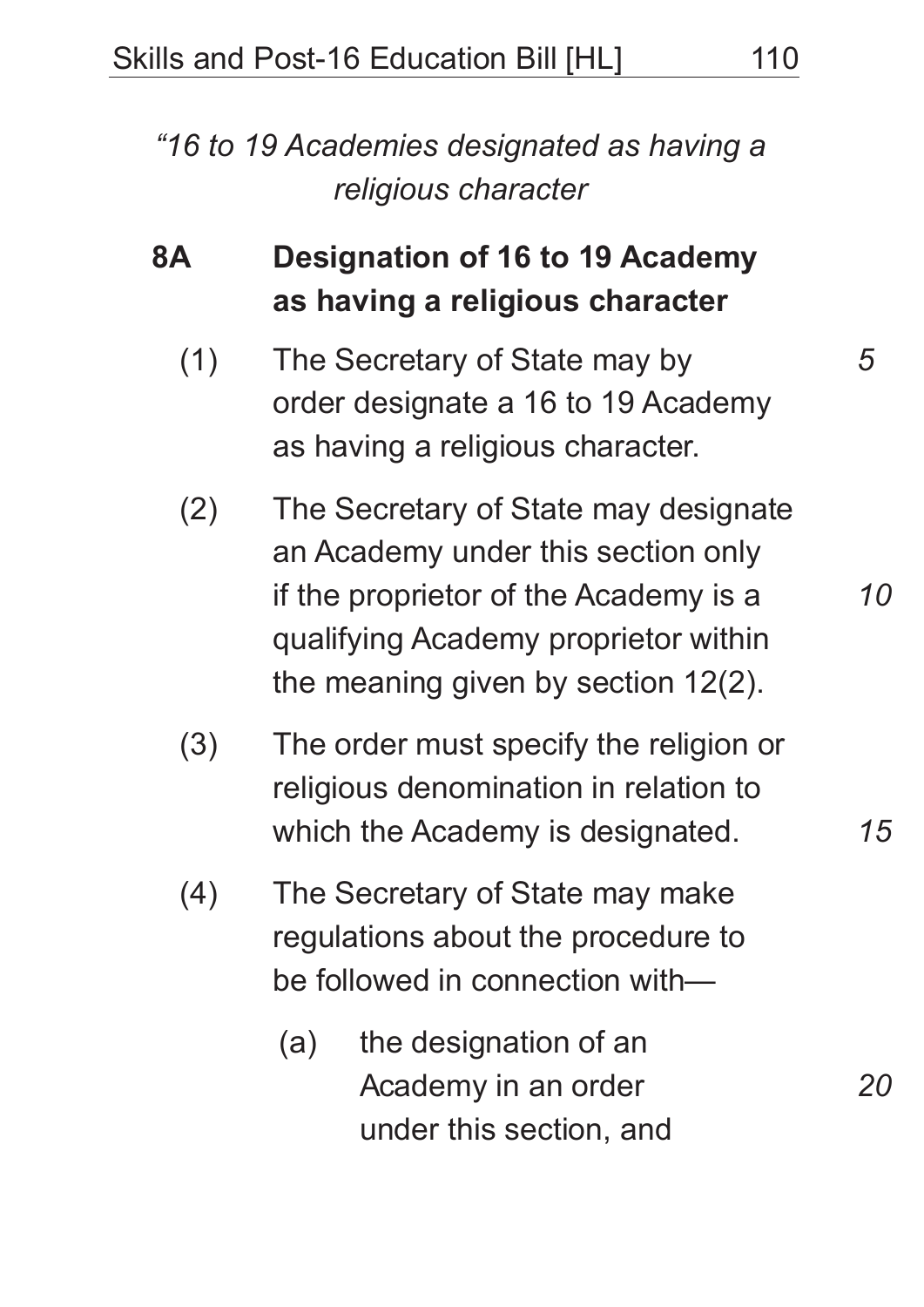- (b) the inclusion in such an order of the specification required by subsection (3).
- (5) Despite section 568(3) of EA 1996 (orders to be made by statutory instrument subject to the negative procedure), as applied by section 17(4) of this Act, a statutory instrument containing an order under this section is not subject to annulment in pursuance of a resolution of either House of Parliament.
- **8B Constitution of Academy proprietor, collective worship and religious education** *15*
	- (1) The articles of association of the proprietor of an Academy designated under section 8A must provide for a majority of the directors of the proprietor to be persons appointed for the purposes of securing, so far as practicable, that—

*5*

*10*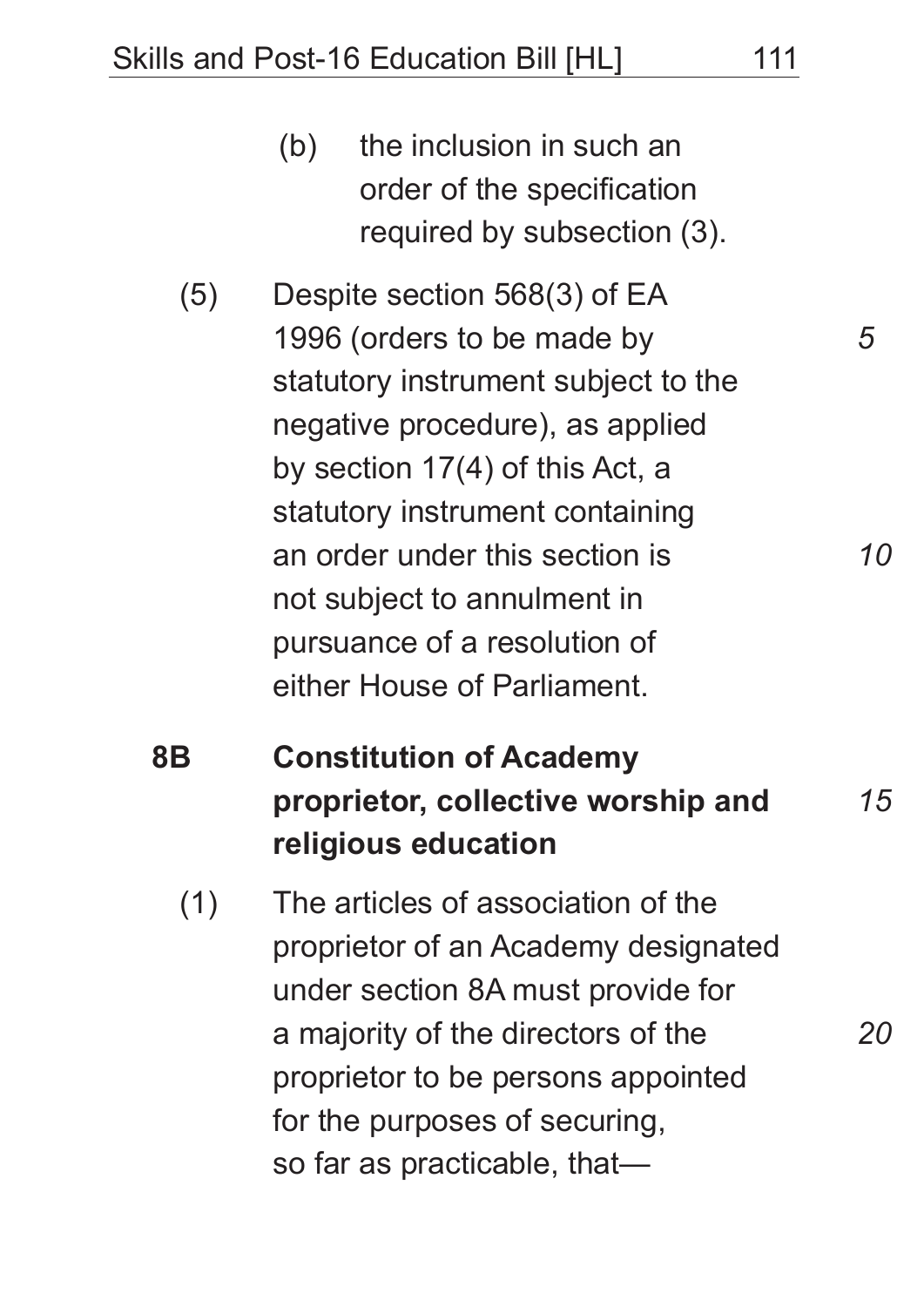- (a) the character of the designated Academy reflects the tenets of the religion or religious denomination in relation to which the Academy is designated, and
- (b) in a case where there is a trust deed affecting the designated Academy, the Academy is conducted in accordance with it.
- (2) The proprietor of an Academy designated under section 8A may (accordingly) conduct the Academy in a way that secures that the character of the Academy reflects the tenets of the religion or religious denomination in relation to which the Academy is designated (and, in particular, in a way that is in accordance with any trust deed affecting the Academy).
- (3) The proprietor of an Academy designated under section 8A must ensure that at an appropriate time on at least one day in each week

*5*

*10*

*15*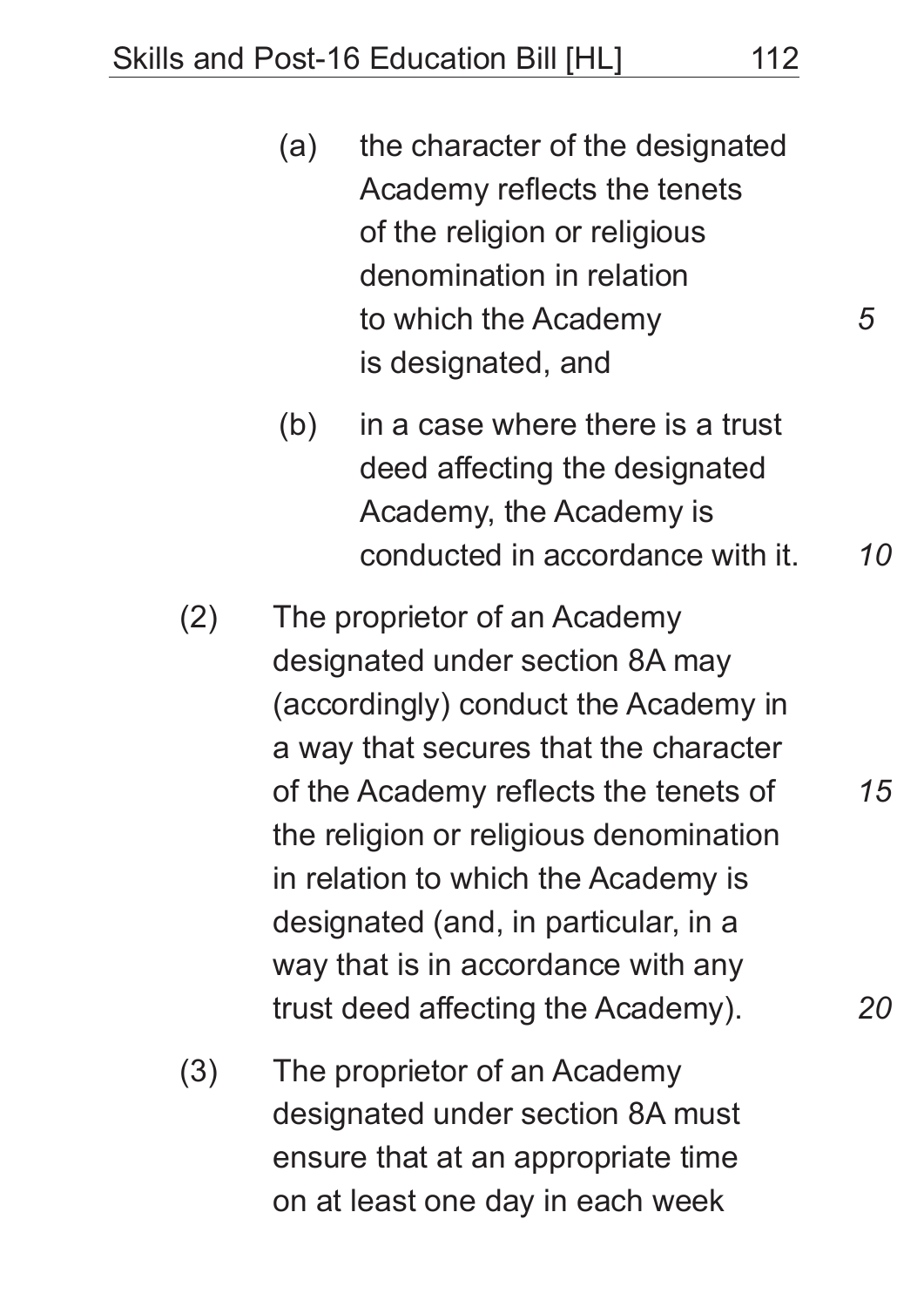during which the Academy is open an act of collective worship is held at the Academy which pupils at the Academy may attend.

- (4) The act of collective worship must— *5*
	- (a) be in such form as to comply with the provisions of any trust deed affecting the Academy, and
	- (b) reflect the traditions and practices of the religion or religious denomination in relation to which the Academy is designated.
- (5) The proprietor of an Academy designated under section 8A must ensure that religious education is provided at the Academy for all pupils who wish to receive it.
- (6) The proprietor of an Academy is to be treated as complying with subsection (5) if religious education is provided at a time or times at

*10*

*15*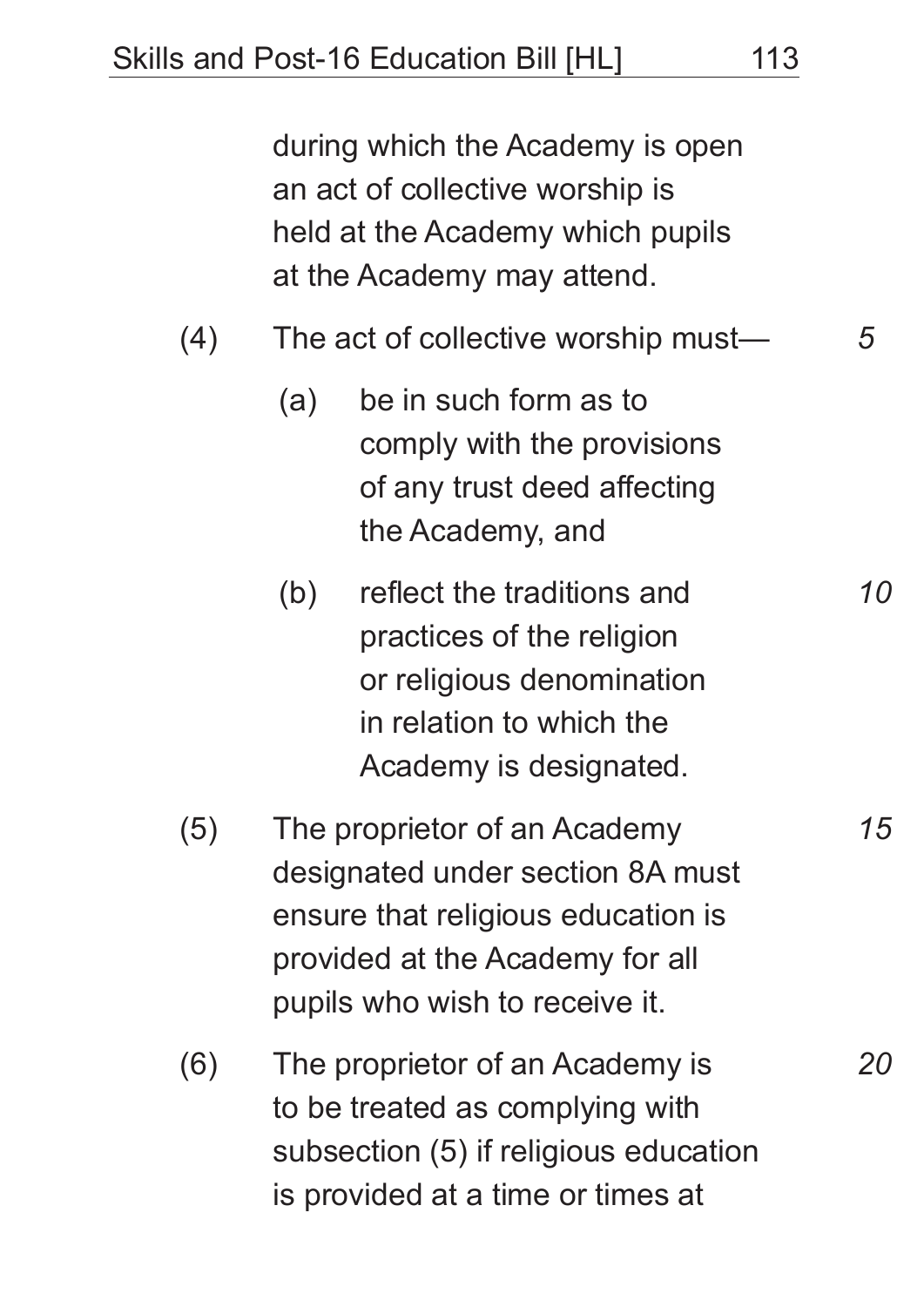which it is convenient for the majority of full-time pupils to attend.

(7) For the purposes of this section religious education may take the form of a course of lectures or classes, or of single lectures or classes provided on a regular basis, and may include a course of study leading to an examination or the award of a qualification.

(8) The form and content of religious education provided under this section—

- (a) must be in accordance with the provisions of any trust deed affecting the Academy, and
- (b) must not be contrary to the traditions of the religion or religious denomination in relation to which the Academy is designated,

*5*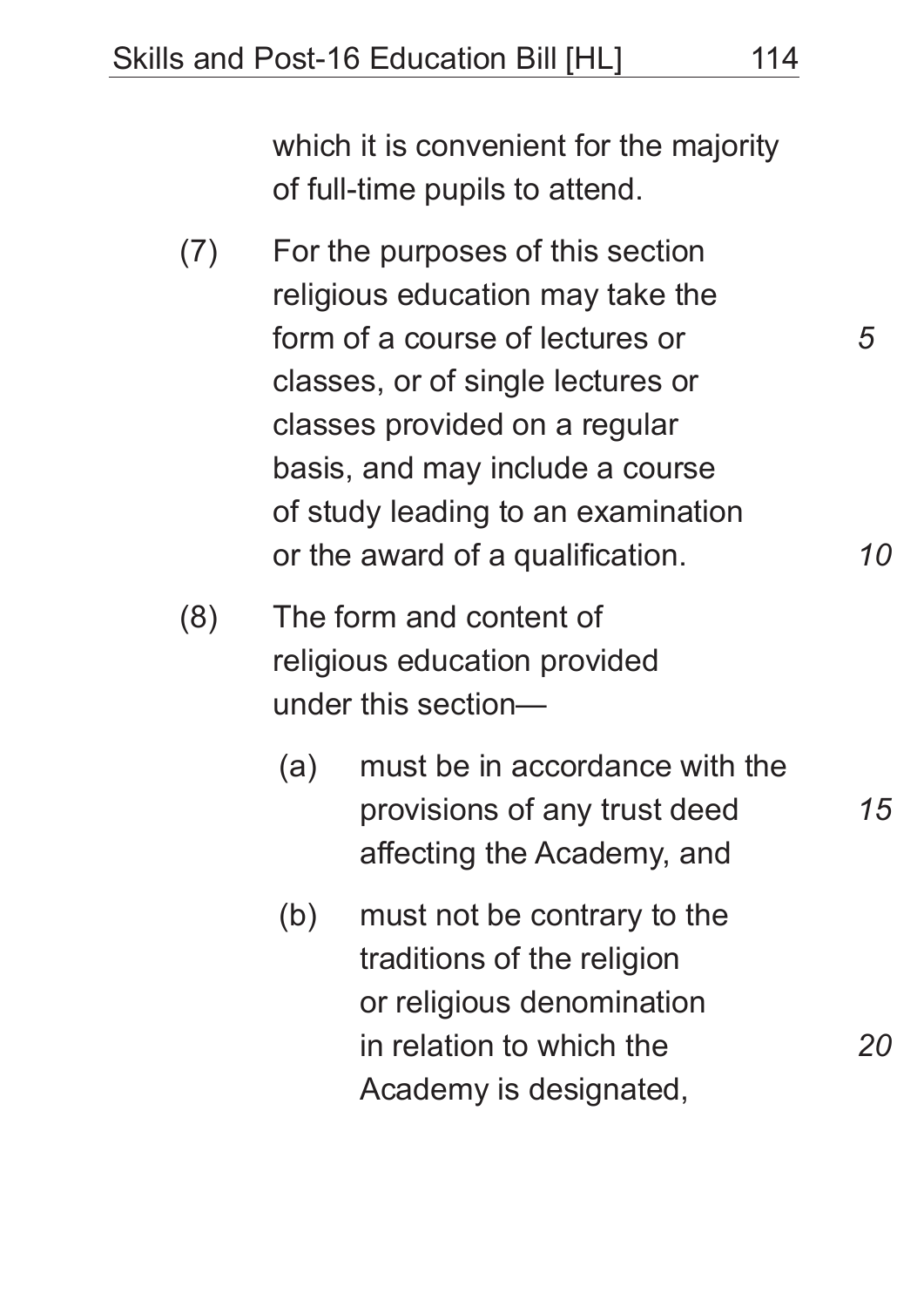but is otherwise to be determined from time to time by the proprietor of the Academy.

- (9) Notwithstanding section 17(4), in this section—
	- (a) "pupil" means a person receiving education at the 16 to 19 Academy;
	- (b) "trust deed" includes any instrument (other than the articles or memorandum of association) regulating the constitution of the proprietor of the Academy or the maintenance, management or conduct of the Academy."

*15*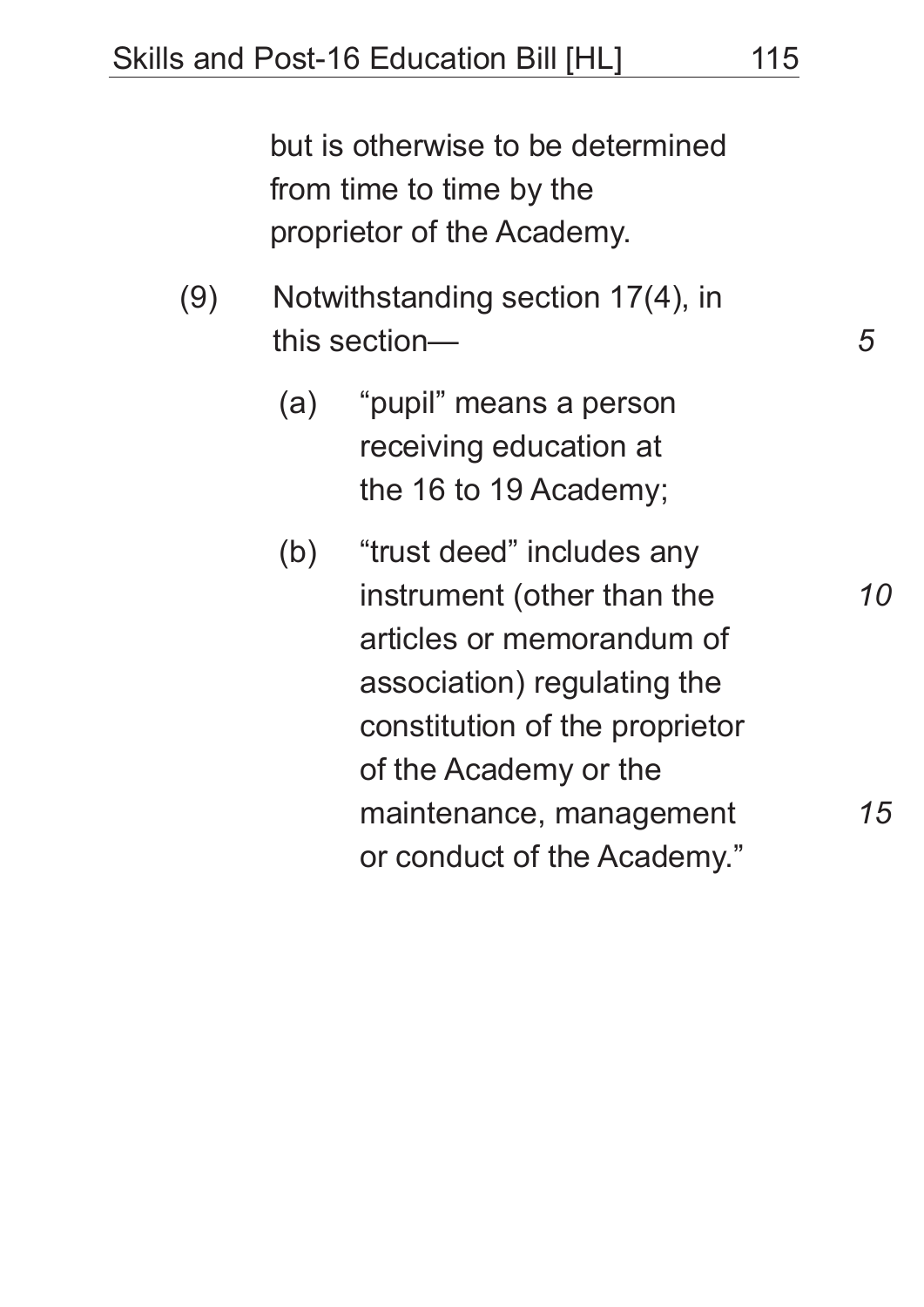*Institutions within the further education sector: procedure for designation*

# **35 Institutions within the further education sector: designation**

- (1) The Further and Higher Education Act 1992 is amended in accordance with subsections (2) and (3).
- (2) In section 28 (designated institutions)—
	- (a) in subsections (1) and (3A), for "The Secretary of State" substitute "The appropriate authority";
	- (b) after subsection (3A) insert—
	- "(3B) In this section "the appropriate authority"—
		- (a) in relation to an educational institution in England, means the Secretary of State;
		- (b) in relation to an educational institution in Wales, means the Welsh Ministers."

*5*

*20*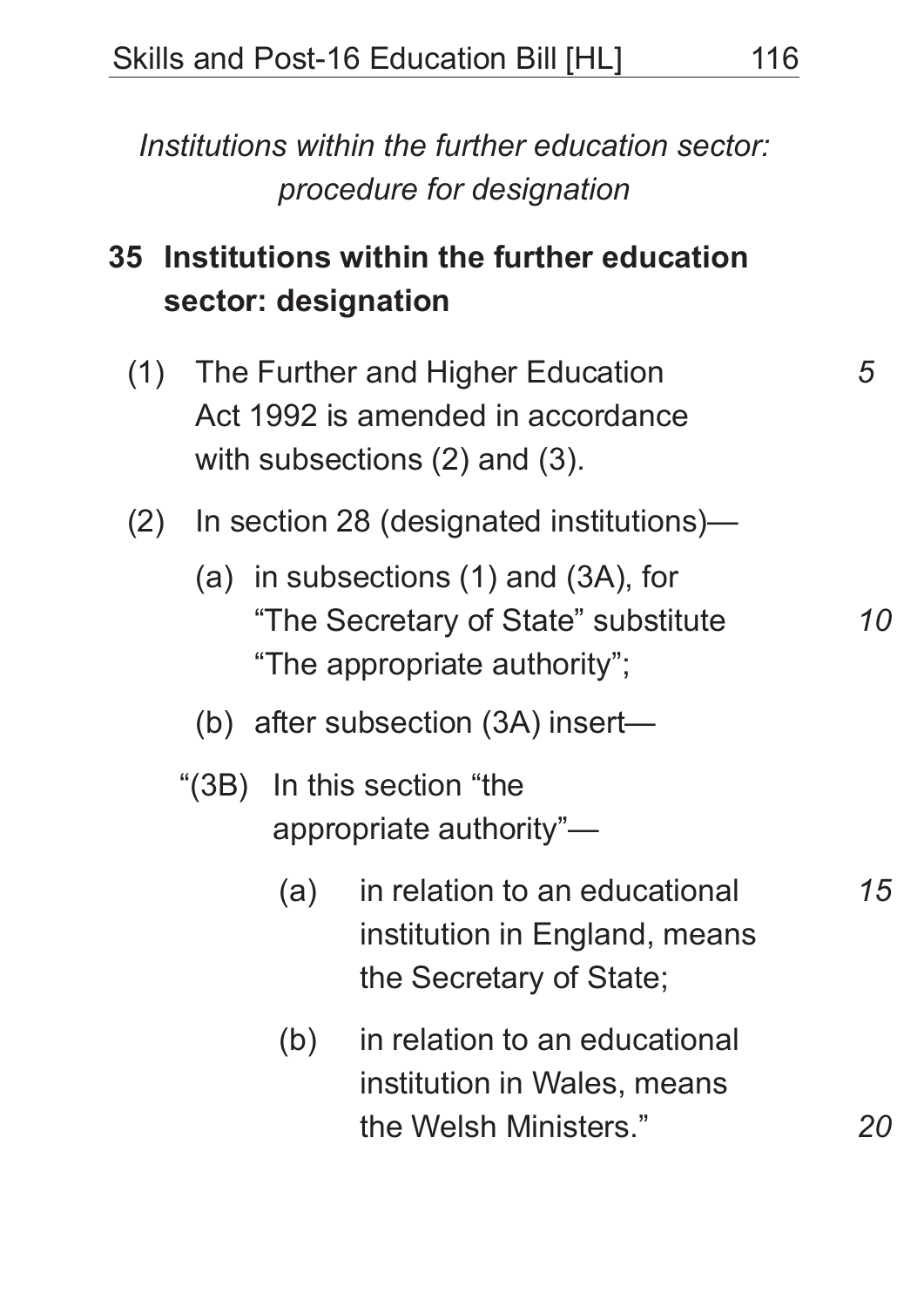- (3) In section 89 (orders, regulations and directions)—
	- (a) in subsection (2), after "the excepted provisions are" insert "sections 28 and 29(1)(b) so far as the power under each of those provisions is exercisable by the Secretary of State, and";

(b) after subsection (3B) insert—

"(3C) An order made by the Secretary of State under section 28 or 29(1)(b) is to be published in such manner as the Secretary of State considers appropriate.";

(c) after subsection (5) insert—

"(6) This section applies in relation to an order made by the Secretary of State under section 28 or 29(1) (b) that revokes or varies an order under those provisions made before the coming into force of section 35(3) of the Skills and Post-16 Education Act 2021 as if—

*5*

*10*

*15*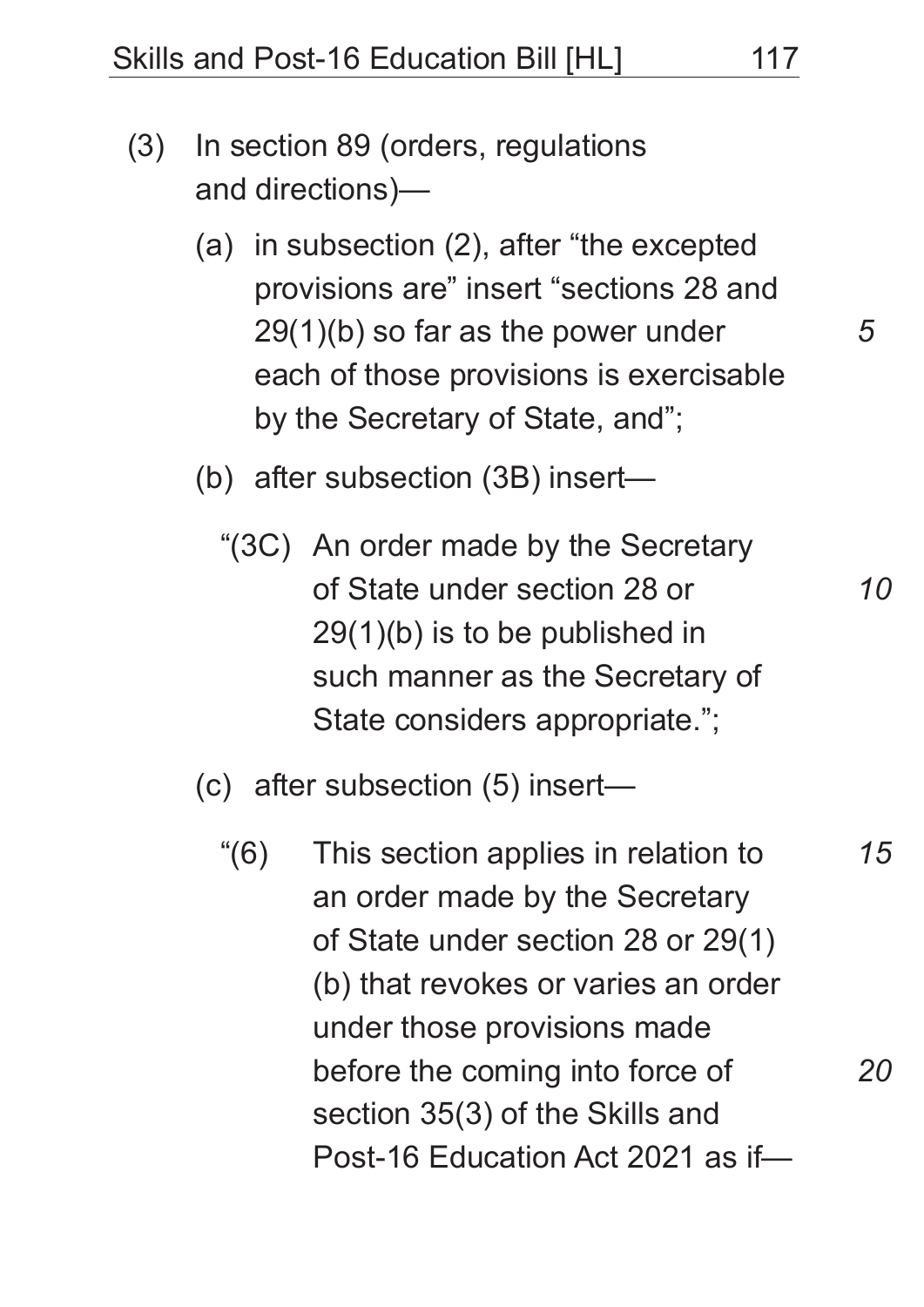- (a) in subsection (2), the words "sections 28 and 29(1)(b) so far as the power under each of those provisions is exercisable by the Secretary of State, and" were omitted, and
- (b) subsection (3C) were omitted."

*Higher education course fee limits: administration*

# **36 Relevant date for purposes of fee limit for certain higher education courses**

In paragraph 3(3) of Schedule 2 to the Higher Education and Research Act 2017 (the fee limit where the provider has no access and participation plan), omit "before the calendar year".

#### **Chapter 3**

General provisions

#### **37 Extent**

(1) This Act extends to England and Wales.

*15*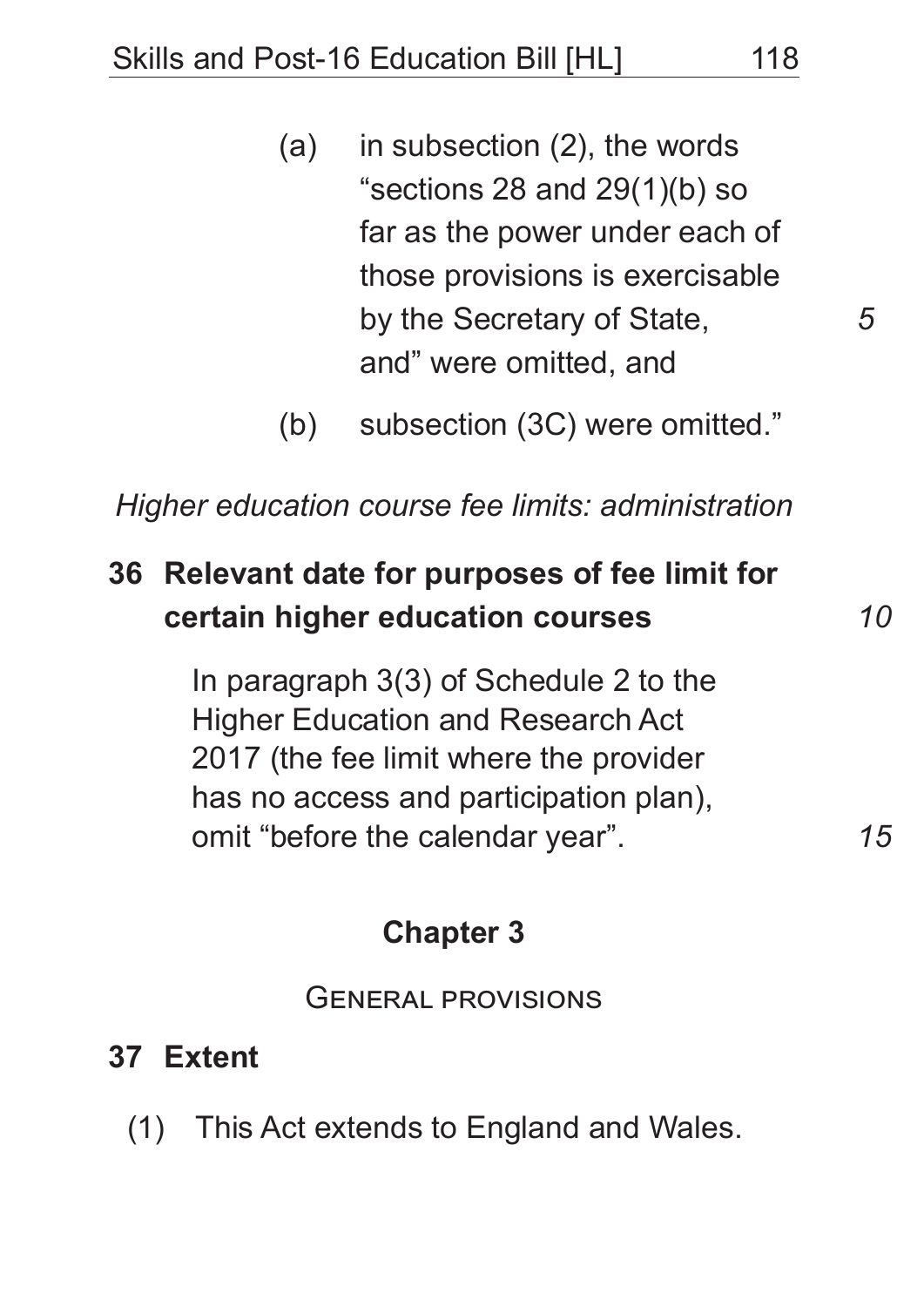- (2) The following provisions extend also to Scotland—
	- (a) section 11;
	- (b) section 15, so far as it modifies sections 22 and 23 of the Teaching and Higher Education Act 1998 as those sections extend to Scotland;
	- (c) section 16(3);
	- (d) this Chapter.
- (3) The following provisions extend also to Northern Ireland—
	- (a) section 10;
	- (b) section 11;
	- (c) section 15, so far as it modifies sections 22 and 23 of the Teaching and Higher Education Act 1998 as those sections extend to Northern Ireland; *15*
	- (d) section 16(3);
	- (e) this Chapter.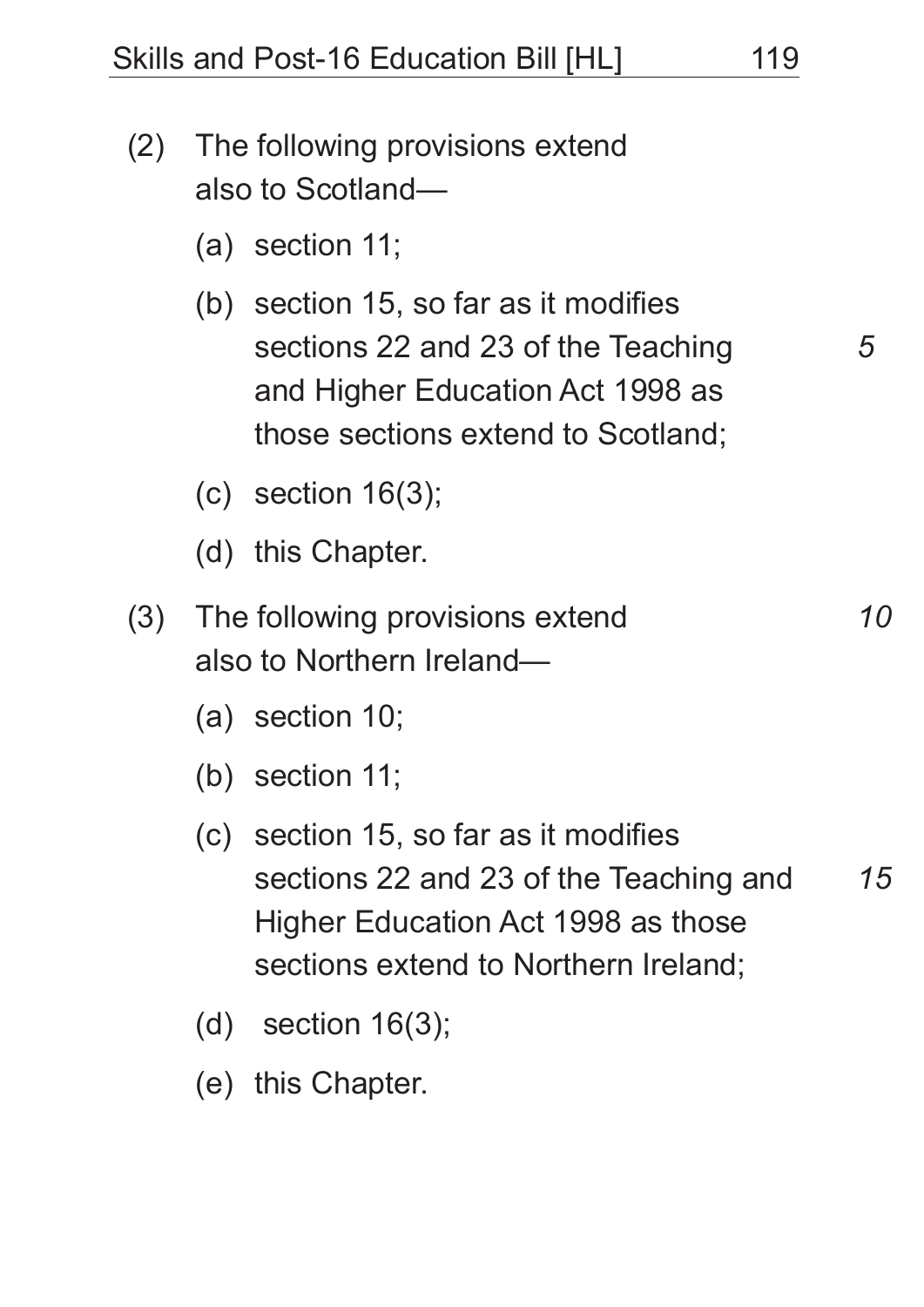#### **38 Commencement**

- (1) This Chapter comes into force on the day on which this Act is passed.
- (2) Sections 1 to 5, 20 and 26 to 36 come into force at the end of the period of two months beginning with the day on which this Act is passed.
- (3) Except as provided by subsections (1) and (2), this Act comes into force on such day as the Secretary of State may by regulations appoint.
- (4) Different days may be appointed for different purposes.
- (5) The Secretary of State may by regulations make transitional or saving provision in connection with the coming into force of any provision of this Act.
- (6) The power to make regulations under subsection (5) includes power to make different provision for different purposes.
- (7) Regulations under this section are to be made by statutory instrument.

*5*

*10*

*15*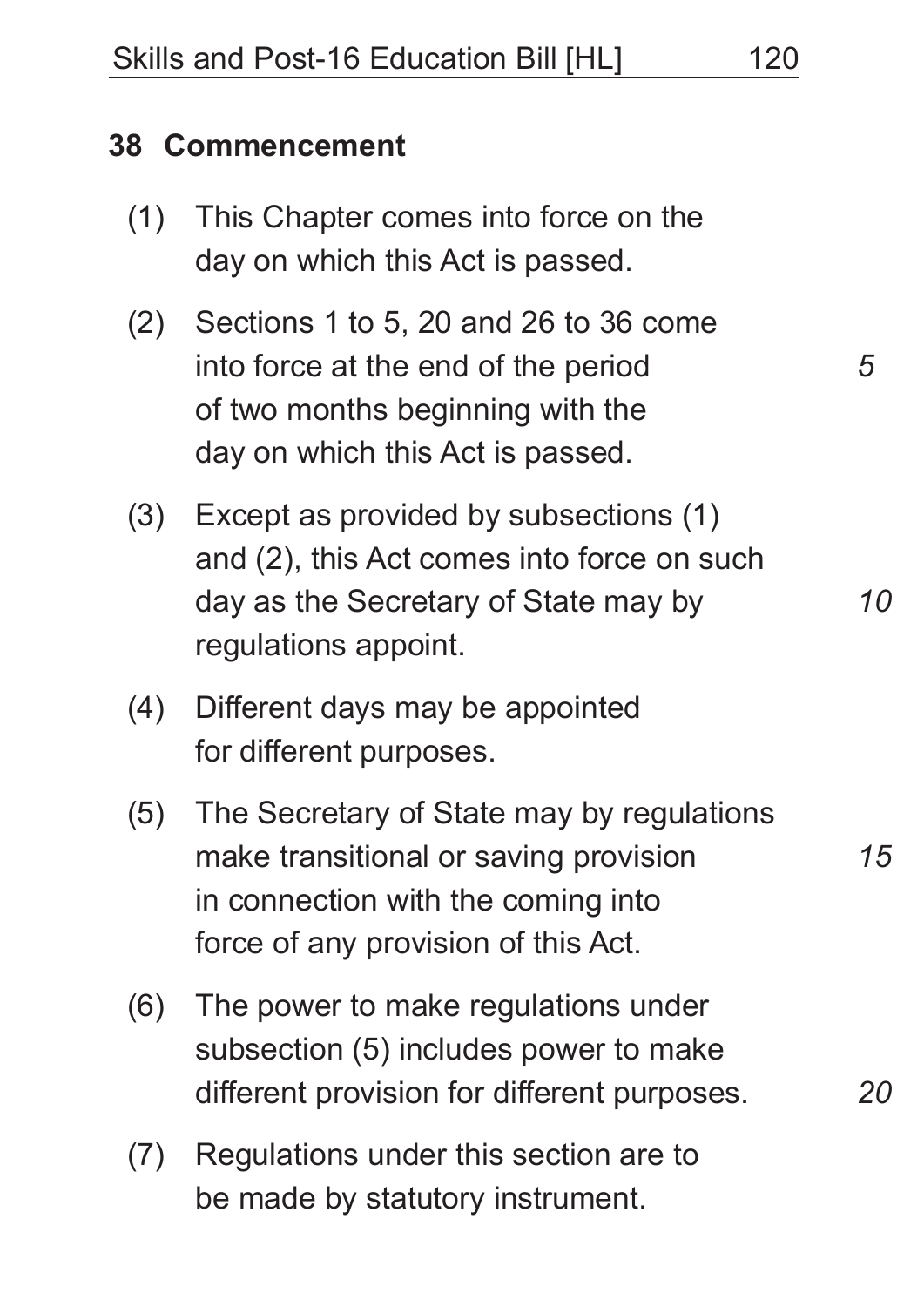#### **39 Short title**

- (1) This Act may be cited as the Skills and Post-16 Education Act 2021.
- (2) Nothing in this Act shall impose any charge on the people or on public funds, or vary the amount or incidence of or otherwise alter any such charge in any manner, or affect the assessment, levying, administration or application of any money raised by any such charge.

*10*